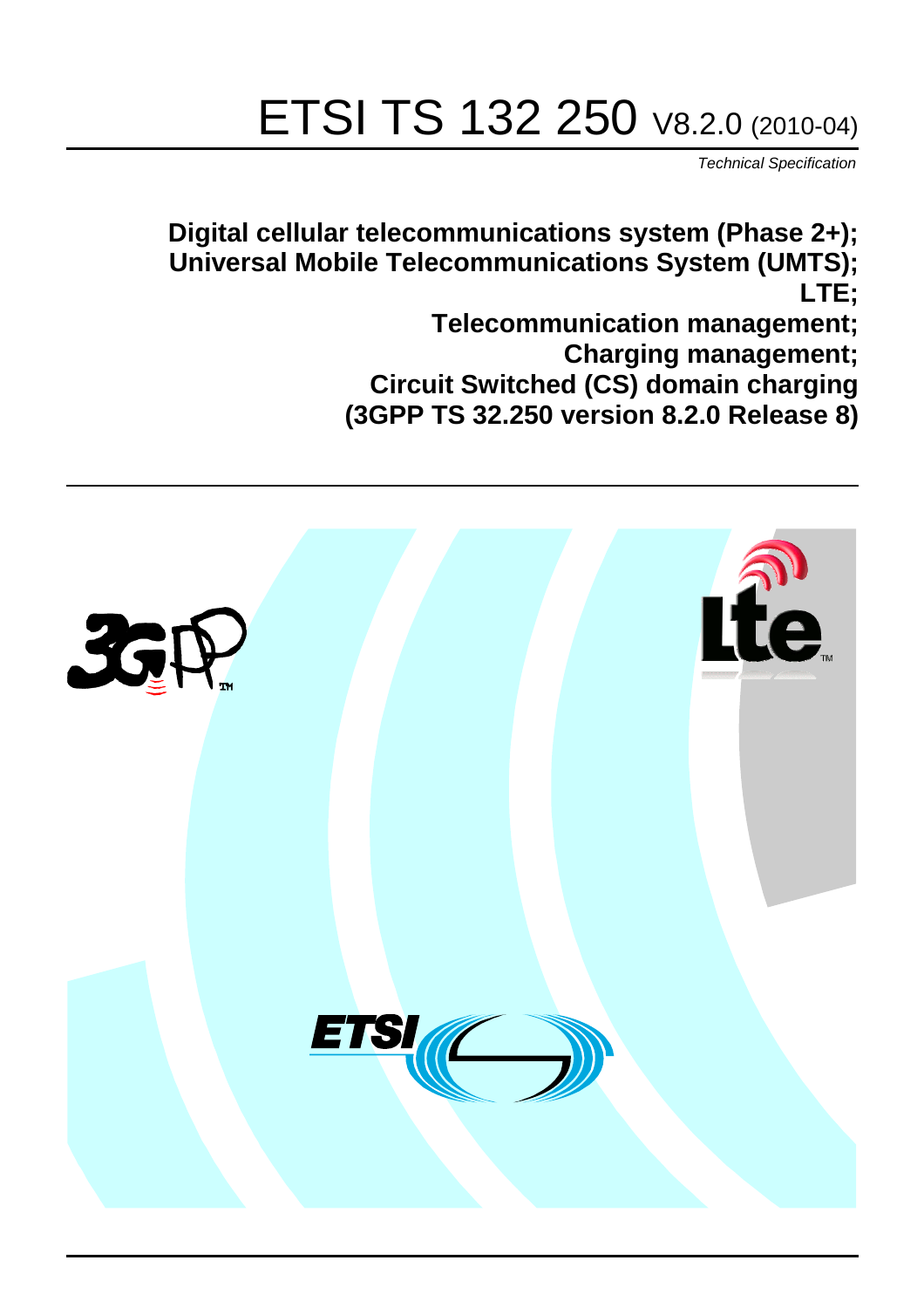Reference RTS/TSGS-0532250v820

> Keywords GSM, LTE, UMTS

## *ETSI*

#### 650 Route des Lucioles F-06921 Sophia Antipolis Cedex - FRANCE

Tel.: +33 4 92 94 42 00 Fax: +33 4 93 65 47 16

Siret N° 348 623 562 00017 - NAF 742 C Association à but non lucratif enregistrée à la Sous-Préfecture de Grasse (06) N° 7803/88

#### *Important notice*

Individual copies of the present document can be downloaded from: [http://www.etsi.org](http://www.etsi.org/)

The present document may be made available in more than one electronic version or in print. In any case of existing or perceived difference in contents between such versions, the reference version is the Portable Document Format (PDF). In case of dispute, the reference shall be the printing on ETSI printers of the PDF version kept on a specific network drive within ETSI Secretariat.

Users of the present document should be aware that the document may be subject to revision or change of status. Information on the current status of this and other ETSI documents is available at <http://portal.etsi.org/tb/status/status.asp>

If you find errors in the present document, please send your comment to one of the following services: [http://portal.etsi.org/chaircor/ETSI\\_support.asp](http://portal.etsi.org/chaircor/ETSI_support.asp)

#### *Copyright Notification*

No part may be reproduced except as authorized by written permission. The copyright and the foregoing restriction extend to reproduction in all media.

> © European Telecommunications Standards Institute 2010. All rights reserved.

**DECT**TM, **PLUGTESTS**TM, **UMTS**TM, **TIPHON**TM, the TIPHON logo and the ETSI logo are Trade Marks of ETSI registered for the benefit of its Members.

**3GPP**TM is a Trade Mark of ETSI registered for the benefit of its Members and of the 3GPP Organizational Partners. **LTE**™ is a Trade Mark of ETSI currently being registered

for the benefit of its Members and of the 3GPP Organizational Partners.

**GSM**® and the GSM logo are Trade Marks registered and owned by the GSM Association.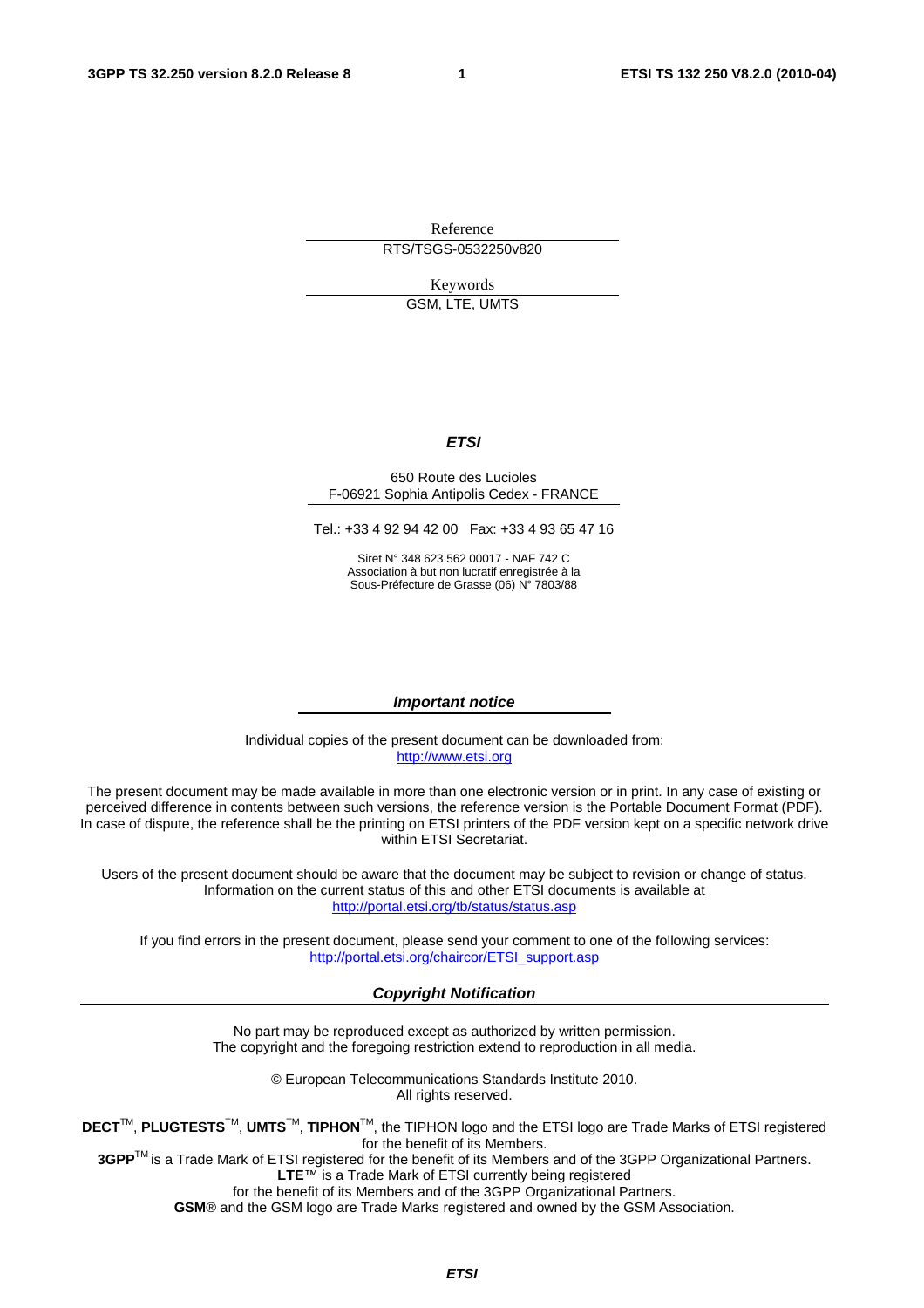### Intellectual Property Rights

IPRs essential or potentially essential to the present document may have been declared to ETSI. The information pertaining to these essential IPRs, if any, is publicly available for **ETSI members and non-members**, and can be found in ETSI SR 000 314: *"Intellectual Property Rights (IPRs); Essential, or potentially Essential, IPRs notified to ETSI in respect of ETSI standards"*, which is available from the ETSI Secretariat. Latest updates are available on the ETSI Web server [\(http://webapp.etsi.org/IPR/home.asp](http://webapp.etsi.org/IPR/home.asp)).

Pursuant to the ETSI IPR Policy, no investigation, including IPR searches, has been carried out by ETSI. No guarantee can be given as to the existence of other IPRs not referenced in ETSI SR 000 314 (or the updates on the ETSI Web server) which are, or may be, or may become, essential to the present document.

### Foreword

This Technical Specification (TS) has been produced by ETSI 3rd Generation Partnership Project (3GPP).

The present document may refer to technical specifications or reports using their 3GPP identities, UMTS identities or GSM identities. These should be interpreted as being references to the corresponding ETSI deliverables.

The cross reference between GSM, UMTS, 3GPP and ETSI identities can be found under <http://webapp.etsi.org/key/queryform.asp>.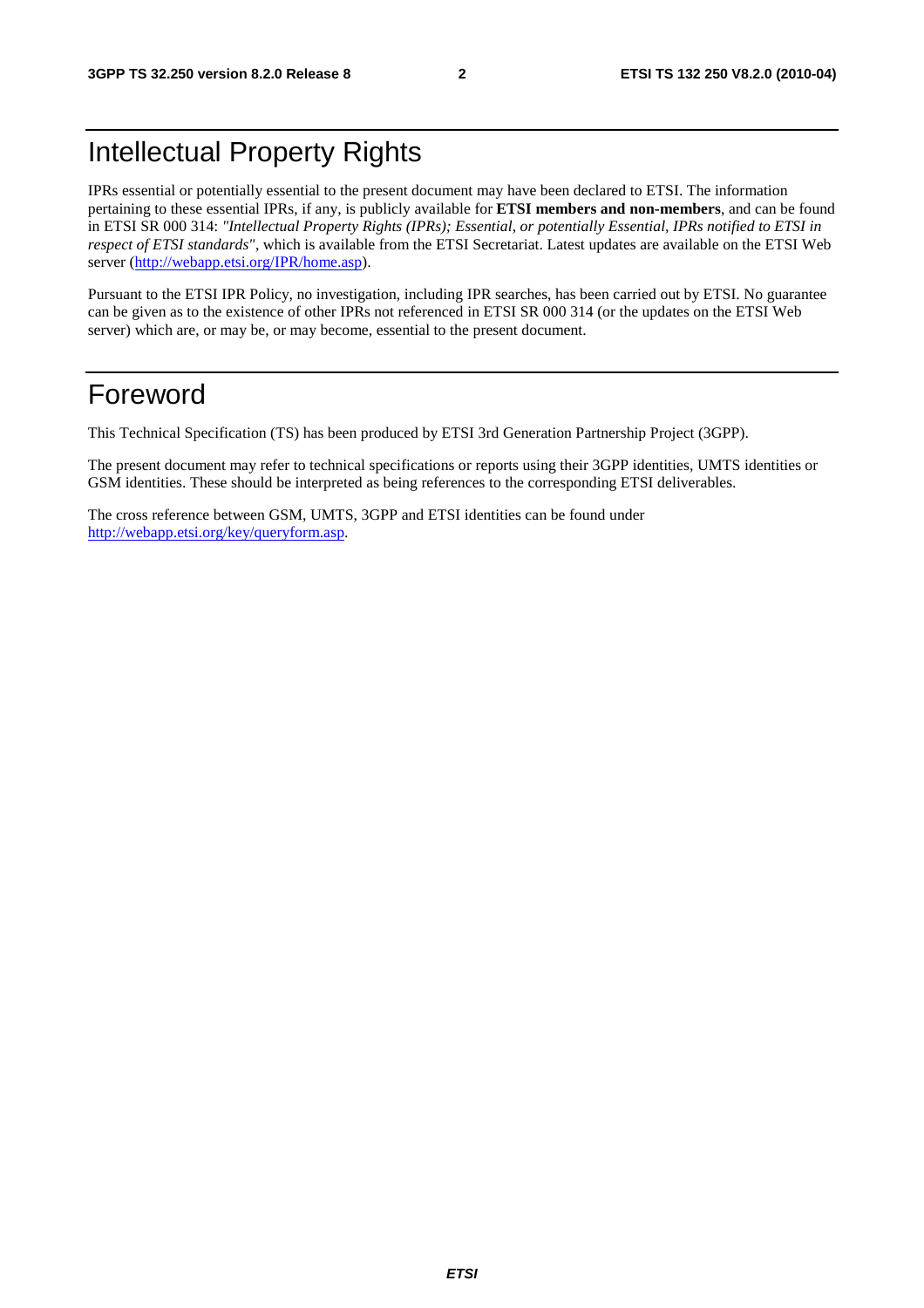$\mathbf{3}$ 

### Contents

| 1                      |                                                                                      |  |
|------------------------|--------------------------------------------------------------------------------------|--|
| 2                      |                                                                                      |  |
| 3                      |                                                                                      |  |
| 3.1                    |                                                                                      |  |
| 3.2<br>3.3             |                                                                                      |  |
|                        |                                                                                      |  |
| 4<br>4.1               |                                                                                      |  |
| 4.2                    |                                                                                      |  |
| 4.3                    |                                                                                      |  |
|                        |                                                                                      |  |
| 5                      |                                                                                      |  |
| 5.1                    |                                                                                      |  |
| 5.1.1                  |                                                                                      |  |
| 5.1.2                  |                                                                                      |  |
| 5.1.2.1                |                                                                                      |  |
| 5.1.2.2                |                                                                                      |  |
| 5.1.2.2.1<br>5.1.2.2.2 |                                                                                      |  |
| 5.1.2.2.3              |                                                                                      |  |
| 5.1.2.2.4              |                                                                                      |  |
| 5.1.2.3                |                                                                                      |  |
| 5.1.3                  |                                                                                      |  |
| 5.1.3.1                |                                                                                      |  |
| 5.1.3.2                |                                                                                      |  |
| 5.1.3.3                |                                                                                      |  |
| 5.1.3.4                |                                                                                      |  |
| 5.1.3.5                |                                                                                      |  |
| 5.1.3.6                |                                                                                      |  |
| 5.1.3.7                |                                                                                      |  |
| 5.1.3.8                |                                                                                      |  |
| 5.1.3.9                |                                                                                      |  |
| 5.1.3.10               |                                                                                      |  |
| 5.1.3.11               |                                                                                      |  |
| 5.1.3.12               | Triggers for LCS-MT-CDR, LCS-MO-CDR and LCS-NI-CDR Charging Information Collection22 |  |
| 5.1.3.13<br>5.1.3.14   |                                                                                      |  |
| 5.1.3.15               |                                                                                      |  |
| 5.1.3.16               |                                                                                      |  |
| 5.2                    |                                                                                      |  |
| 5.2.1                  |                                                                                      |  |
| 5.2.1.1                |                                                                                      |  |
| 5.2.1.2                |                                                                                      |  |
| 5.2.1.3                |                                                                                      |  |
| 5.2.1.4                |                                                                                      |  |
| 5.2.1.5                |                                                                                      |  |
| 5.2.1.6                |                                                                                      |  |
| 5.2.1.7                |                                                                                      |  |
| 5.2.1.8                |                                                                                      |  |
| 5.2.1.9                |                                                                                      |  |
| 5.2.1.10               |                                                                                      |  |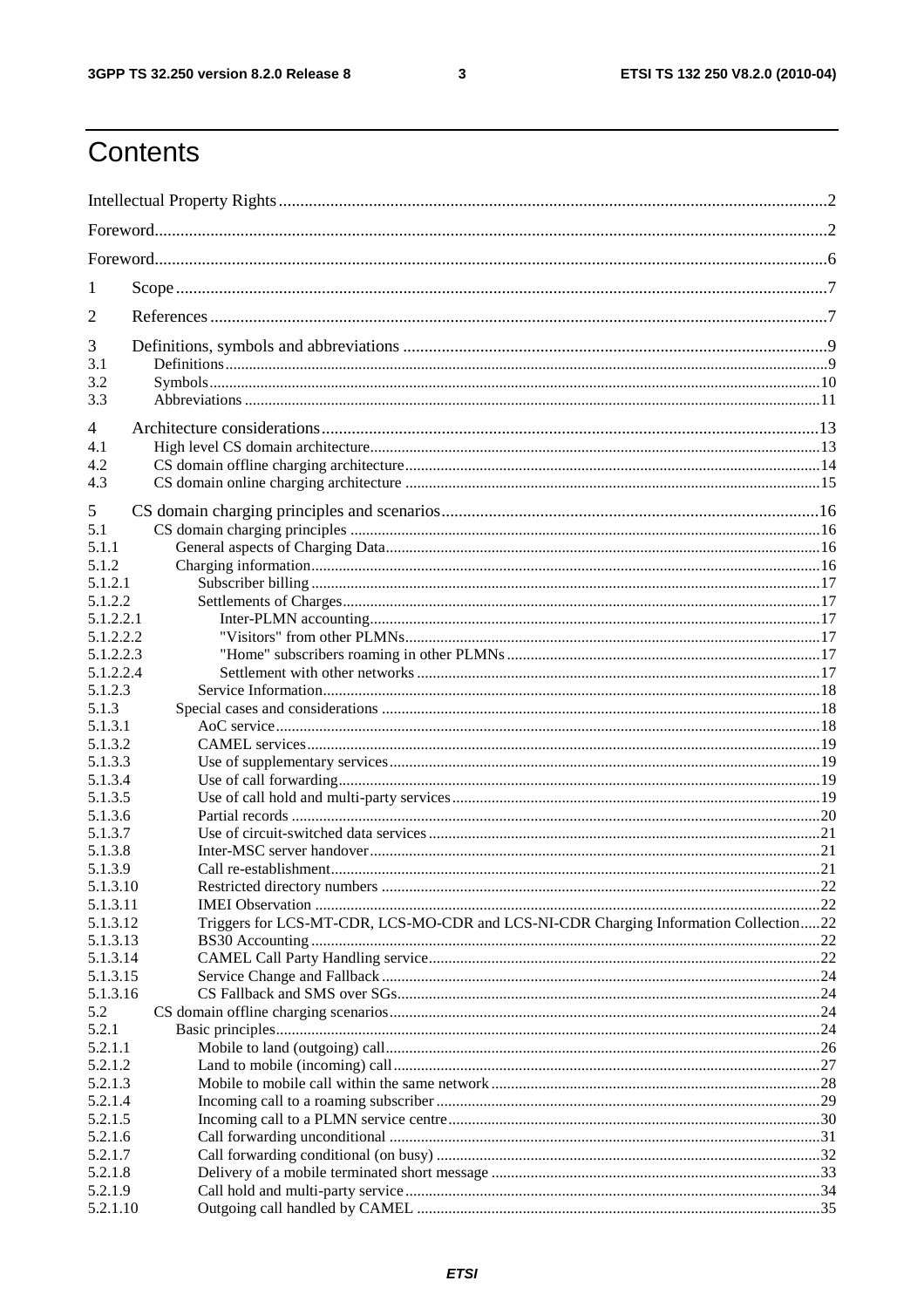| 5.2.1.11             |                                                                                         |  |
|----------------------|-----------------------------------------------------------------------------------------|--|
| 5.2.1.12             |                                                                                         |  |
| 5.2.1.13             | Incoming call handled by CAMEL with redirection decided and forwarding leg handled by   |  |
| 5.2.1.14             | Incoming call handled by CAMEL without redirection and forwarded early using GSM SS but |  |
| 5.2.1.15             | Incoming call handled by CAMEL without redirection and forwarded late using GSM SS but  |  |
| 5.2.1.16             |                                                                                         |  |
| 5.2.1.17             |                                                                                         |  |
| 5.2.1.18             | Incoming call handled by CAMEL with redirection initiated by CAMEL feature51            |  |
| 5.2.1.19             |                                                                                         |  |
| 5.2.1.20             |                                                                                         |  |
| 5.2.1.21             | Incoming call handled by CAMEL with redirection decided and forwarding leg handled by   |  |
|                      |                                                                                         |  |
| 5.2.1.22             |                                                                                         |  |
| 5.2.1.23             |                                                                                         |  |
| 5.2.1.24             |                                                                                         |  |
| 5.2.2                |                                                                                         |  |
| 5.2.3                |                                                                                         |  |
| 5.2.4                |                                                                                         |  |
| 5.2.5                |                                                                                         |  |
| 5.3                  |                                                                                         |  |
| 5.3.1                |                                                                                         |  |
| 5.3.2                |                                                                                         |  |
| 6                    |                                                                                         |  |
| 6.1                  |                                                                                         |  |
| 6.1.1                |                                                                                         |  |
| 6.1.2                |                                                                                         |  |
| 6.1.3                |                                                                                         |  |
| 6.1.3.1              |                                                                                         |  |
| 6.1.3.2              |                                                                                         |  |
| 6.1.3.3              |                                                                                         |  |
| 6.1.3.4              |                                                                                         |  |
| 6.1.3.5              |                                                                                         |  |
| 6.1.3.6              |                                                                                         |  |
| 6.1.3.7              |                                                                                         |  |
| 6.1.3.8              |                                                                                         |  |
| 6.1.3.9              |                                                                                         |  |
| 6.1.3.10             |                                                                                         |  |
| 6.1.3.11             |                                                                                         |  |
| 6.1.3.12             |                                                                                         |  |
| 6.1.3.13             |                                                                                         |  |
| 6.1.3.14<br>6.1.3.15 |                                                                                         |  |
| 6.1.3.16             |                                                                                         |  |
| 6.1.3.17             |                                                                                         |  |
| 6.1.3.18             |                                                                                         |  |
| 6.1.3.19             |                                                                                         |  |
| 6.1.3.20             |                                                                                         |  |
| 6.1.3.21             |                                                                                         |  |
| 6.1.3.22             |                                                                                         |  |
| 6.1.3.23             |                                                                                         |  |
| 6.1.3.24             |                                                                                         |  |
| 6.1.3.25             |                                                                                         |  |
| 6.1.3.26             |                                                                                         |  |
| 6.1.3.27             |                                                                                         |  |
| 6.2                  |                                                                                         |  |
| 6.2.1                |                                                                                         |  |
|                      | CDR File Transfer compliant with earlier 3GPP releases101<br>Annex A (informative):     |  |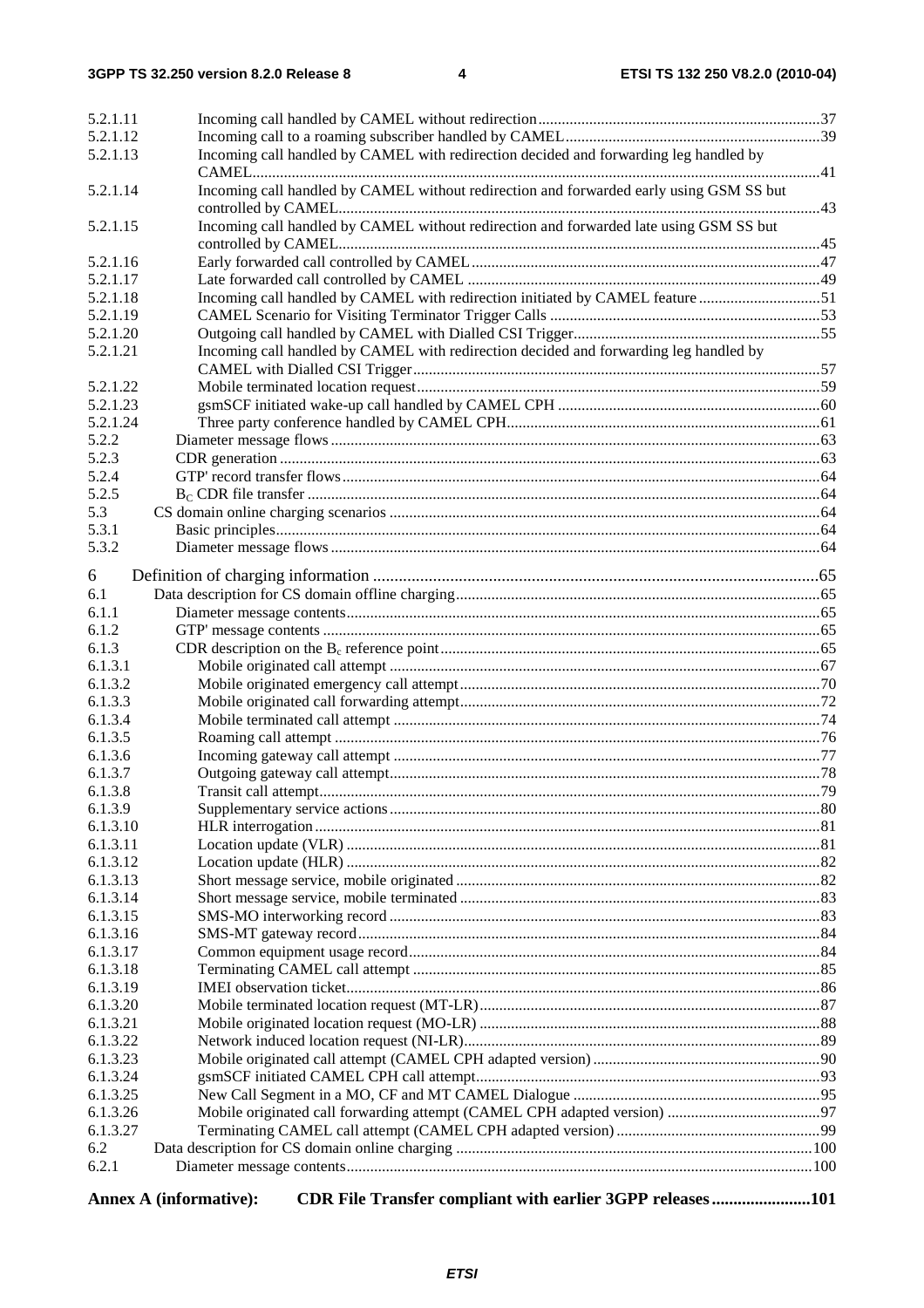| <b>Annex B</b> (informative): |  |
|-------------------------------|--|
|                               |  |
|                               |  |
|                               |  |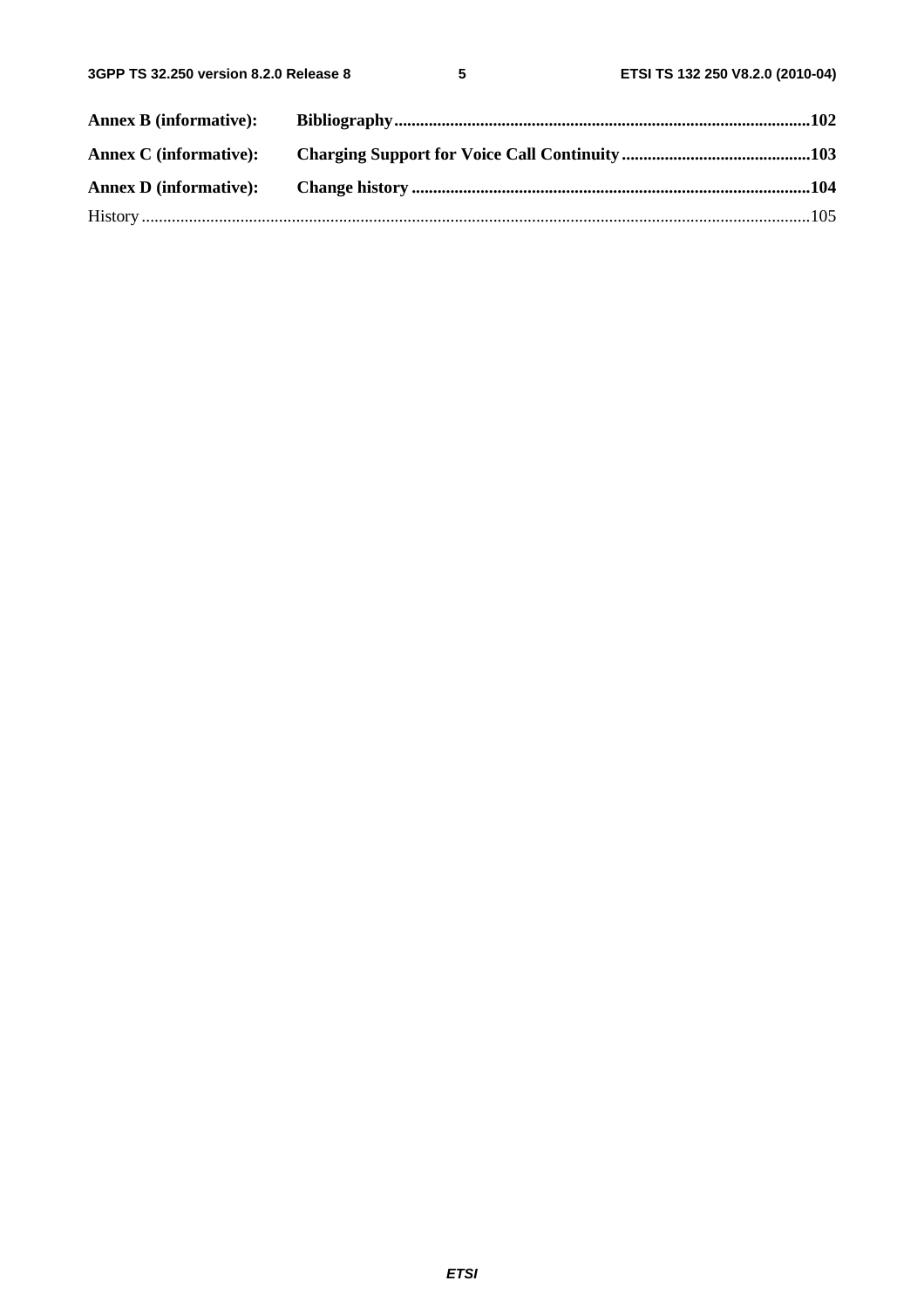### Foreword

This Technical Specification has been produced by the 3<sup>rd</sup> Generation Partnership Project (3GPP).

The contents of the present document are subject to continuing work within the TSG and may change following formal TSG approval. Should the TSG modify the contents of the present document, it will be re-released by the TSG with an identifying change of release date and an increase in version number as follows:

Version x.y.z

where:

- x the first digit:
	- 1 presented to TSG for information;
	- 2 presented to TSG for approval;
	- 3 or greater indicates TSG approved document under change control.
- y the second digit is incremented for all changes of substance, i.e. technical enhancements, corrections, updates, etc.
- z the third digit is incremented when editorial only changes have been incorporated in the document.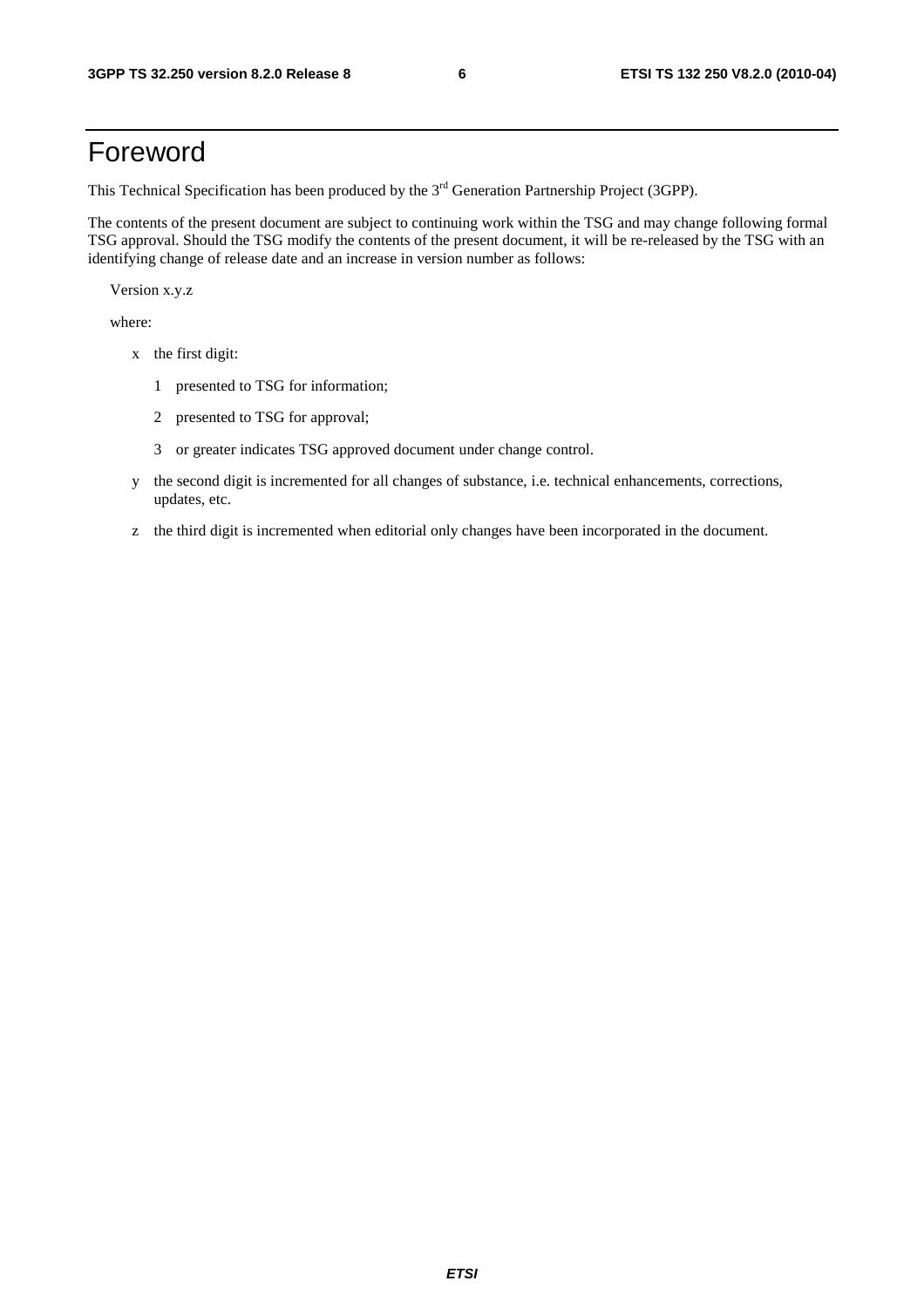### 1 Scope

The present document is part of a series of documents that specify charging functionality and charging management in GSM/UMTS networks. The GSM/UMTS core network charging architecture and principles are specified in 3GPP TS 32.240 [1], which provides an umbrella for other charging management TSs that specify:

- the content of the CDRs per domain and subsystem (offline charging);
- the content of real-time charging messages per domain / subsystem (online charging);
- the functionality of online and offline charging for those domains and subsystems;
- the interfaces that are used in the charging framework to transfer the charging information (i.e. CDRs or charging events).

The complete document structure for these TSs is defined in 3GPP TS 32.240 [1].

The present document specifies the Offline Charging description for the 3GPP Circuit Switched domain, based on the functional descriptions of the 3GPP bearer-, tele- and supplementary services in 3GPP TS 22.002 [200], 3GPP TS 22.003 [201] and 3PP TS 22.004 [202], respectively. This charging description includes the offline charging architecture and scenarios specific to the CS domain, as well as the mapping of the common charging architecture specified in 3GPP TS 32.240 [1] onto the CS domain. It further specifies the structure and content of the CDRs for offline charging. The present document is related to other 3GPP charging TSs as follows:

- The common 3GPP charging architecture is specified in 3GPP TS 32.240 [1];
- The parameters, abstract syntax and encoding rules for these CDR types are specified in 3GPP TS 32.298 [51].
- The file based mechanism used to transfer the CDRs from the network to the operator's billing domain (e.g. the billing system or a mediation device) is specified in 3GPP TS 32.297 [52].

Note that online charging for the CS domain is solely based on CAMEL (3GPP TS 23.078 [207] and 3GPP TS 29.078 [213]) and therefore outside the scope of the 32 series of charging specifications.

All terms, definitions and abbreviations used in the present document, that are common across 3GPP TSs, are defined in 3GPP TR 21.905 [100]. Those that are common across charging management in GSM/UMTS domains, services or subsystems are provided in the umbrella document 3GPP TS 32.240 [1] and are copied into clause 3 of the present document for ease of reading. Finally, those items that are specific to the present document are defined exclusively in the present document.

Furthermore, requirements that govern the charging work are specified in 3GPP TS 22.115 [102].

### 2 References

The following documents contain provisions which, through reference in this text, constitute provisions of the present document.

- References are either specific (identified by date of publication, edition number, version number, etc.) or non-specific.
- For a specific reference, subsequent revisions do not apply.
- For a non-specific reference, the latest version applies. In the case of a reference to a 3GPP document (including a GSM document), a non-specific reference implicitly refers to the latest version of that document *in the same Release as the present document*.
- [1] 3GPP TS 32.240: "Telecommunication management; Charging management; Charging architecture and principles".
- [2]-[22] Void.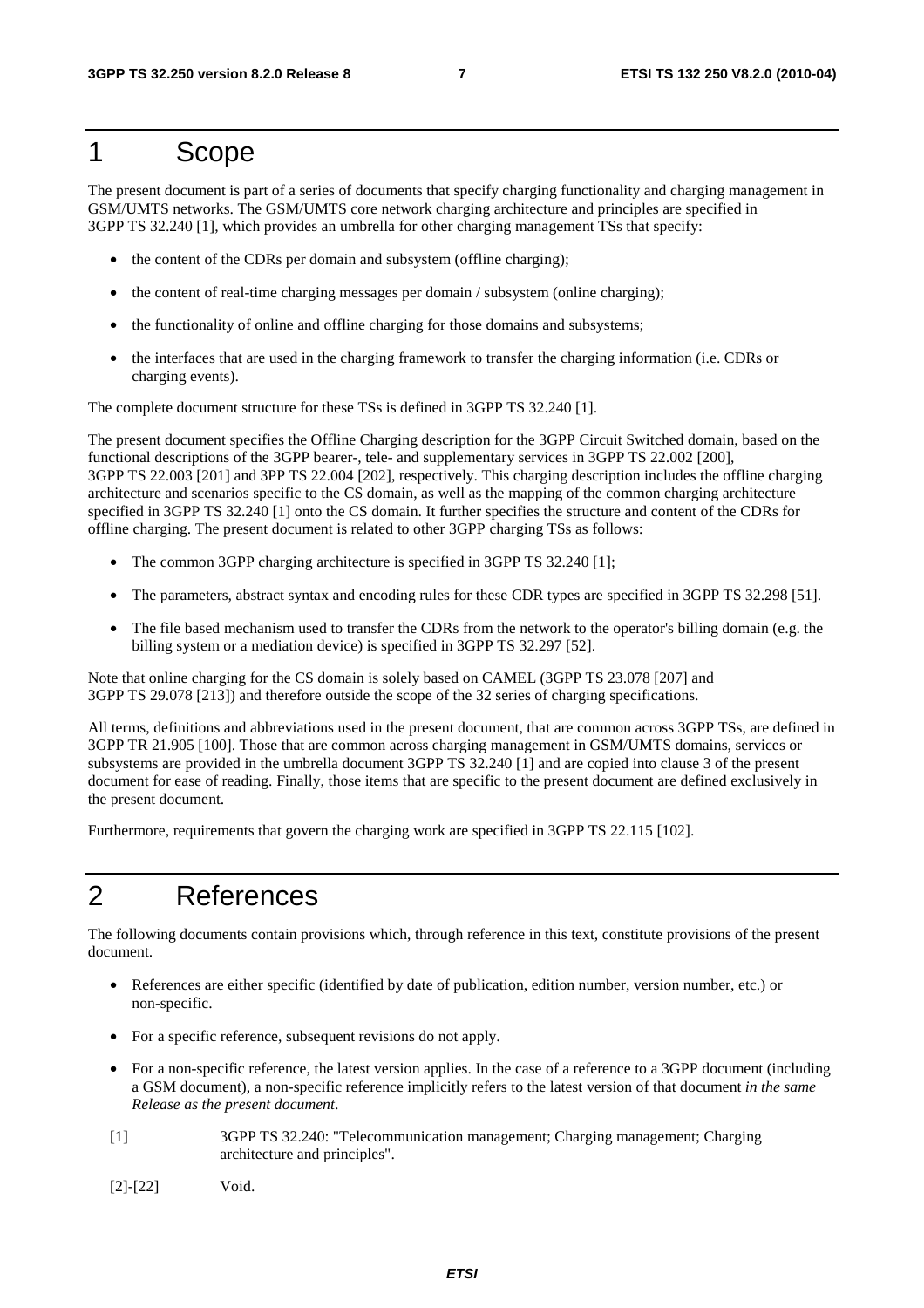| $[23]$            | 3GPP TS 24.086: "Advice of Charge (AoC) Supplementary Service; Stage 3".                                                                                                                                   |
|-------------------|------------------------------------------------------------------------------------------------------------------------------------------------------------------------------------------------------------|
| $[24] - [49]$     | Void.                                                                                                                                                                                                      |
| $[50]$            | 3GPP TS 32.299: "Telecommunication management; Charging management; Diameter charging<br>application".                                                                                                     |
| $[51]$            | 3GPP TS 32.298: "Telecommunication management; Charging management; Charging Data<br>Record (CDR) encoding rules description".                                                                             |
| $[52]$            | 3GPP TS 32.297: "Telecommunication management; Charging management; Charging Data<br>Records (CDR) file format and transfer".                                                                              |
| $[53]$            | Void.                                                                                                                                                                                                      |
| $[54]$            | 3GPP TS 32.295: "Telecommunication management; Charging management; Charging Data<br>Record (CDR) transfer".                                                                                               |
| $[55]$            | 3GPP TS 32.260: "Telecommunication management; Charging management; IP Multimedia<br>Subsystem (IMS) charging".                                                                                            |
| $[56]-[99]$       | Void.                                                                                                                                                                                                      |
| $[100]$           | 3GPP TR 21.905: "Vocabulary for 3GPP Specifications".                                                                                                                                                      |
| $[101]$           | Void.                                                                                                                                                                                                      |
| $[102]$           | 3GPP TS 22.115: "Service aspects; Charging and billing".                                                                                                                                                   |
| [103]             | 3GPP TS 23.002: "Network architecture".                                                                                                                                                                    |
| $[104]$ - $[199]$ | Void.                                                                                                                                                                                                      |
| $[200]$           | 3GPP TS 22.002: "Circuit Bearer Services (BS) supported by a Public Land Mobile Network<br>(PLMN)".                                                                                                        |
| $[201]$           | 3GPP TS 22.003: "Circuit Teleservices supported by a Public Land Mobile Network (PLMN)".                                                                                                                   |
| [202]             | 3GPP TS 22.004: "General on supplementary services".                                                                                                                                                       |
| $[203]$           | 3GPP TS 22.024: "Description of Charge Advice Information (CAI)".                                                                                                                                          |
| [204]             | 3GPP TS 22.086: "Advice of Charge (AoC) supplementary services; Stage 1".                                                                                                                                  |
| $[205]$ - $[206]$ | Void.                                                                                                                                                                                                      |
| $[207]$           | 3GPP TS 23.078: "Customized Applications for Mobile network Enhanced Logic (CAMEL);<br>Stage 2".                                                                                                           |
| $[208]$           | 3GPP TS 24.008: "Mobile radio interface Layer 3 specification; Core Network protocols; Stage 3".                                                                                                           |
| $[209]$           | 3GPP TS 23.172: "Technical realization of Circuit Switched (CS) multimedia service; UDI/RDI<br>fallback and service modification; Stage 2".                                                                |
| $[210]$           | 3GPP TS 23.206: " Voice Call Continuity between CS and IMS; Stage 2".                                                                                                                                      |
| $[211]$           | 3GPP TS 23.228: " Functional stage 2 description of IMS"                                                                                                                                                   |
| $[212]$           | 3GPP TS 29.078: "Customized Applications for Mobile network Enhanced Logic (CAMEL);<br>CAMEL Application Part (CAP) specification".                                                                        |
| $[213]$           | 3GPP TS 29.007: "General requirements on interworking between the Public Land Mobile<br>Network (PLMN) and the Integrated Services Digital Network (ISDN) or Public Switched<br>Telephone Network (PSTN)". |
| $[214]$           | 3GPP TS 23.272: "Circuit Switched (CS) fallback in Evolved Packet System (EPS); Stage 2".                                                                                                                  |
|                   |                                                                                                                                                                                                            |

[215]-[299] Void.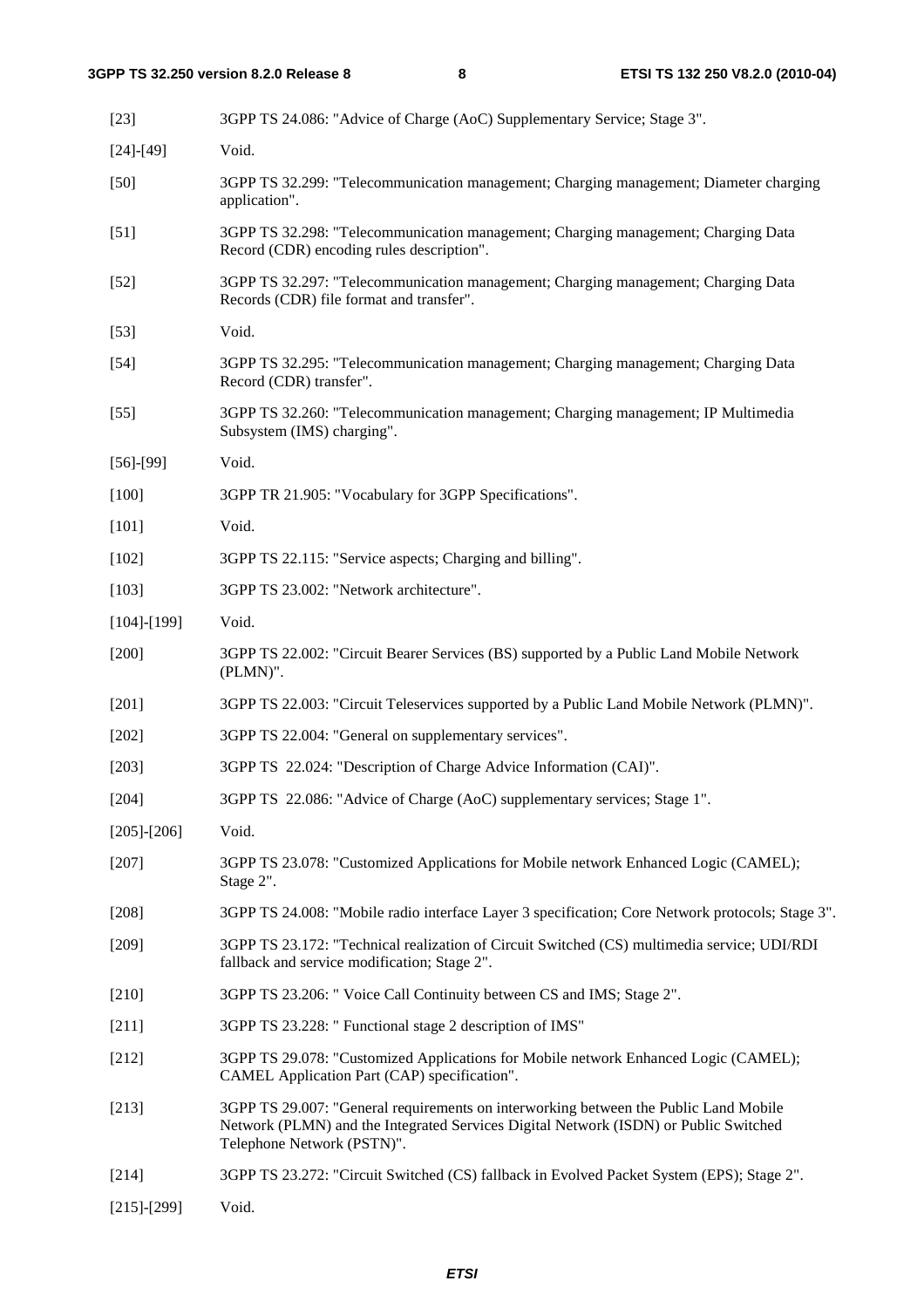| [300]             | ITU-T Recommendation D.93: "Charging and accounting in the international land mobile<br>telephone service (provided via cellular radio systems)". |
|-------------------|---------------------------------------------------------------------------------------------------------------------------------------------------|
| $[301]$ - $[399]$ | Void.                                                                                                                                             |
| [400]             | IETF RFC 0959 (1985): "File Transfer Protocol".                                                                                                   |
| [401]             | Void.                                                                                                                                             |
| [402]             | Void.                                                                                                                                             |
| [403]             | <b>IETF RFC 01350: "TFTP Protocol".</b>                                                                                                           |
| [404]             | Void.                                                                                                                                             |
| [405]             | GSM 12.01: "Network Management (NM); Part 2: Common aspects of GSM/DCS 1800 network<br>management".                                               |

### 3 Definitions, symbols and abbreviations

### 3.1 Definitions

For the purposes of the present document, the terms and definitions given in 3GPP TR 21.905 [50], 3GPP TS 32.240 [1] and the following apply:

**accounting:** process of apportioning charges between the Home Environment, Serving Network and User

**advice of charge:** real-time display of the network utilization charges incurred by the Mobile Station The charges are displayed in the form of charging units. If a unit price is stored by the MS then the display may also include the equivalent charge in the home currency.

**Advice of Charge (AoC) service:** combination of one or more services, both basic and supplementary, together with a number of other charging relevant parameters to define a customized service for the purpose of Advice of Charge

**billing:** function whereby CDRs generated by the charging function are transformed into bills requiring payment

**Billing Domain:** part of the operator network, which is outside the core network, that receives and processes charging information from the core network charging functions

It includes functions that can provide billing mediation and billing end applications.

**CAMEL:** network feature that provides the mechanisms to support operator specific services even when roaming outside HPLMN

**CAMEL subscription information:** identifies a subscriber as having CAMEL services

**CDR field categories:** Defined in 3GPP TS 32.250. They are divided into the following categories:

- **Mandatory:** field that shall be present in the CDR.
- **Conditional:** field that shall be present in a CDR if certain conditions are met.
- **Operator Provisionable: Mandatory:** A field that operators have provisioned to be included in the CDR for all conditions.
- **Operator Provisionable: Conditional:** A field that operators have provisioned to be included in the CDR if certain conditions are met.

**Charging Data Record (CDR):** record generated by a network element for the purpose of billing a subscriber for the provided service

It includes fields identifying the user, the session and the network elements as well as information on the network resources and services used to support a subscriber session. In the traditional circuit domain, CDR has been used to denote "Call Detail Record", which is subsumed by "Charging Data Record" hereafter.

**charged party:** user involved in a chargeable event who has to pay parts or the whole charges of the chargeable event,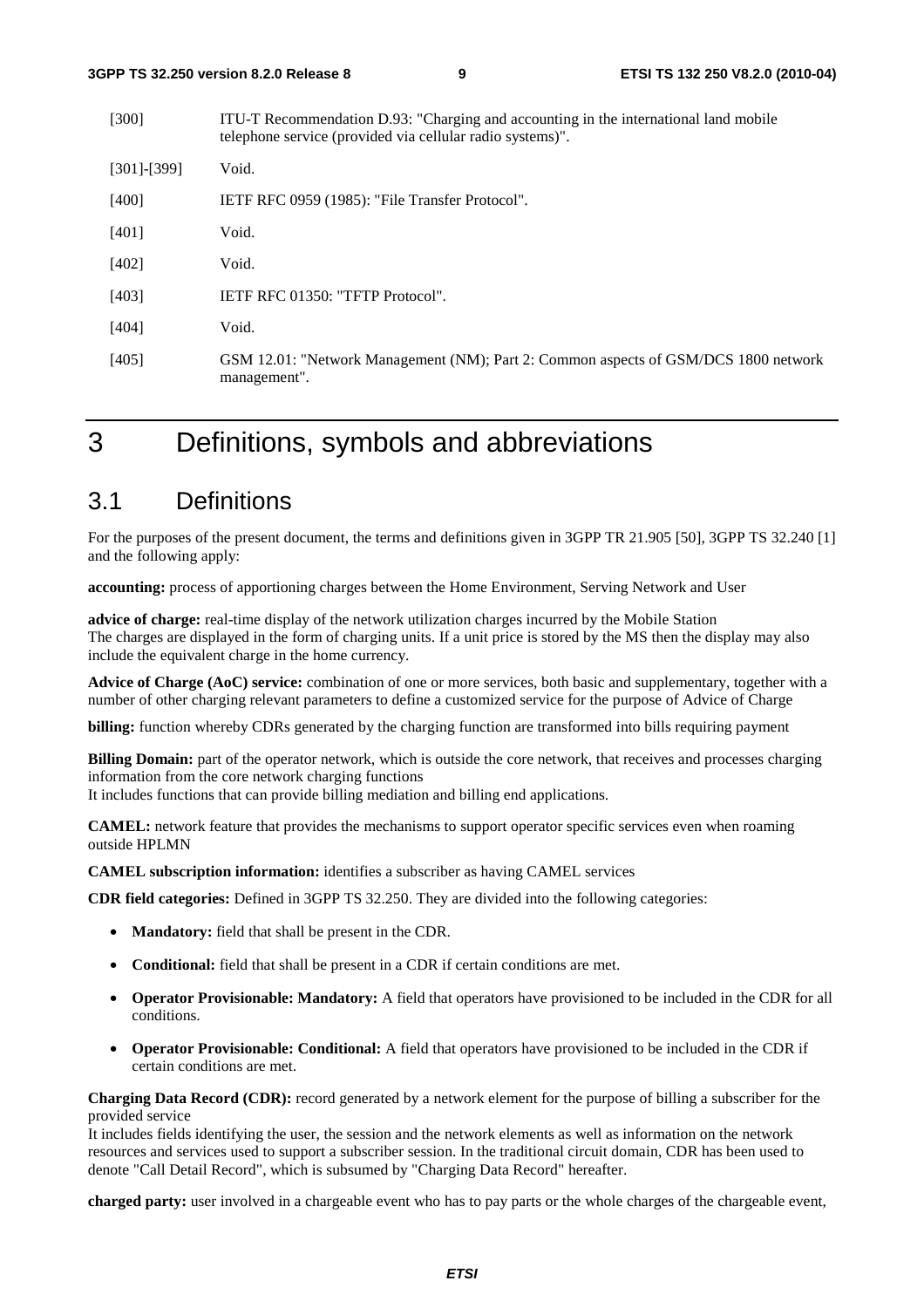or a third party paying the charges caused by one or all users involved in the chargeable event, or a network operator

**charging:** function whereby information related to a chargeable event is formatted and transferred in order to make it possible to determine usage for which the charged party may be billed

**charging destination:** also referred to as a destination for charging, this is a nominal reference defining the point of termination of a connection for charging purposes

**charging origin:** nominal reference defining the point of origin of a connection for charging purposes

**circuit switched domain:** domain within UMTS in which information is transferred in circuit mode

**GSM only:** indicates that this clause or paragraph applies only to a GSM system For multi-system cases this is determined by the current serving radio access network.

**inter-system change:** change of radio access between different radio access technologies such as GSM and UMTS

**in GSM,...:** qualifier indicating that this paragraph applies only to GSM System

**in UMTS,...:** qualifier indicating that this paragraph applies only to UMTS System

**near real time:** near real time charging and billing information is to be generated, processed, and transported to a desired conclusion in less than 1 minute

**observed IMEI ticket:** record used to describe an EIR relevant event e.g. a blacklisted IMEI

**offline charging:** charging mechanism where charging information **does not** affect, in real-time, the service rendered

**online charging:** charging mechanism where charging information can affect, in real-time, the service rendered and therefore a direct interaction of the charging mechanism with session/service control is required

**real time:** real time charging and billing information is to be generated, processed, and transported to a desired conclusion in less than 1 s

**successful call:** connection that reaches the communication or data transfer phase e.g. the "answered" state for speech connections

All other connection attempts are regarded as unsuccessful.

**tariff period:** part of one (calendar) day during which a particular tariff is applied Defined by the time at which the period commences (the switch-over time) and the tariff to be applied after switch-over.

**tariff:** set of parameters defining the network utilization charges for the use of a particular service

**UMTS only:** indicates that this clause or paragraph applies only to a UMTS system For multi-system cases this is determined by the current serving radio access network.

### 3.2 Symbols

For the purposes of the present document, the following symbols apply:

| A              | Interface between an MSC and a BSC                                                         |
|----------------|--------------------------------------------------------------------------------------------|
| Bc             | Reference point for the CDR file transfer from the Circuit Switched CGF to the BD.         |
| Gd             | Interface between an SMS-GMSC and an SGSN, and between a SMS-IWMSC and an SGSN             |
| <b>Gs</b>      | Interface between an SGSN and an MSC/VLR.                                                  |
| Iu             | Interface between the RNS and the core network. It is also considered as a reference point |
| kbit/s         | Kilobits per second. 1 kbit/s = $2^{10}$ bits per second.                                  |
| Mbit/s         | Megabits per second. 1 Mbit/s = $2^{20}$ bits per second.                                  |
| Mc             | Interface between the MGW and (G)MSC server                                                |
| $\mathbf{R}$   | Reference point between a non-ISDN compatible TE and MT. Typically this reference point    |
|                | supports a standard serial interface.                                                      |
| Um             | Interface between the Mobile Station (MS) and the GSM fixed network part.                  |
| U <sub>u</sub> | Interface between the Mobile Station (MS) and the UMTS fixed network part.                 |
| <b>PS</b>      | Packet Switched                                                                            |
| <b>TAP</b>     | <b>Transferred Account Procedure</b>                                                       |
| <b>CFB</b>     | Call Forwarding on Busy                                                                    |
| <b>CFNRY</b>   | Call Forwarding on No ReplY                                                                |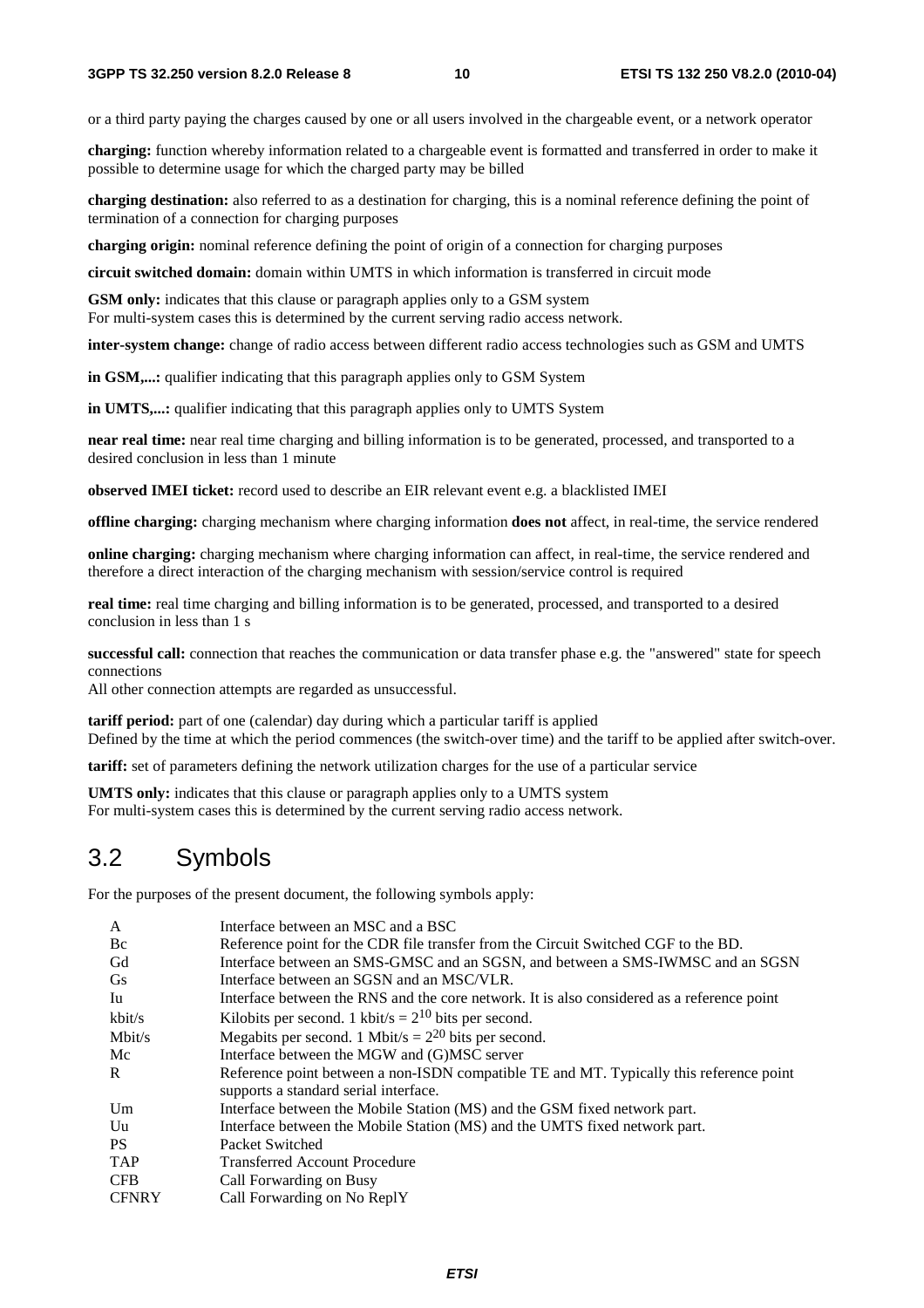ANM ANswer Message

### 3.3 Abbreviations

For the purposes of the present document, the abbreviations given in 3GPP TR 21.905 [50], 3GPP TS 32.240 [1] and the following apply:

| 3G                   | 3 <sup>rd</sup> Generation                                                        |
|----------------------|-----------------------------------------------------------------------------------|
| 3GPP                 | 3 <sup>rd</sup> Generation Partnership Project                                    |
| A <sub>0</sub> C     | Advice of Charge                                                                  |
| BD                   | <b>Billing Domain</b>                                                             |
| <b>BS</b>            | <b>Billing System</b>                                                             |
| <b>CAI</b>           | Charge Advice Information                                                         |
| <b>CAMEL</b>         | Customized Applications for Mobile network Enhanced Logic                         |
| <b>CCF</b>           | <b>Charging Collection Function</b>                                               |
| <b>CDF</b>           | <b>Charging Data Function</b>                                                     |
| <b>CDR</b>           | Charging Data Record                                                              |
| CGF                  | <b>Charging Gateway Function</b>                                                  |
| <b>CPH</b>           | Call Party Handling                                                               |
| <b>CS</b>            | Circuit Switched                                                                  |
| <b>CTF</b>           | <b>Charging Trigger Function</b>                                                  |
| DP                   | <b>Detection Point</b>                                                            |
| EDP                  | <b>Event Detection Point</b>                                                      |
| <b>EIR</b>           | <b>Equipment Identity Register</b>                                                |
| <b>EMS-Digits</b>    | North American Emergency Service Routing Digits                                   |
| EMS-Key              | North American Emergency Service Routing Key                                      |
| <b>FCI</b>           | Furnish Charging Information                                                      |
| <b>FTAM</b>          | File Transfer, Access and Management                                              |
| <b>GMSC</b>          | Gateway MSC                                                                       |
|                      | <b>GSM Service Control Function</b>                                               |
| gsmSCF               |                                                                                   |
| gsmSSF<br><b>HLR</b> | <b>GSM Service Switching Function</b>                                             |
|                      | Home Location Register                                                            |
| <b>HPLMN</b>         | Home PLMN                                                                         |
| <b>HSCSD</b>         | High Speed Circuit Switched Data                                                  |
| <b>ICA</b>           | Initiate Call Attempt                                                             |
| IMEI                 | International Mobile Equipment Identity                                           |
| <b>IMSI</b>          | International Mobile Subscriber Identity                                          |
| <b>ISDN</b>          | <b>Integrated Services Digital Network</b>                                        |
| ITU-T                | International Telecommunication Union - Telecommunications standardization sector |
| JIP                  | Jurisdiction Information Parameter                                                |
| LAC                  | <b>Location Area Code</b>                                                         |
| <b>LCS</b>           | <b>LoCation Service</b>                                                           |
| LR                   | <b>Location Request</b>                                                           |
| <b>LRN</b>           | <b>Location Routing Number</b>                                                    |
| <b>MAP</b>           | Mobile Application Part                                                           |
| <b>MLC</b>           | <b>Mobile Location Center</b>                                                     |
| <b>MOC</b>           | Mobile Originated Call (attempt)                                                  |
| MO-LR                | Mobile Originated - Location Request                                              |
| MS                   | <b>Mobile Station</b>                                                             |
| <b>MSC</b>           | Mobile Switching Centre                                                           |
| <b>MSRN</b>          | <b>Mobile Station Roaming Number</b>                                              |
| <b>MTC</b>           | Mobile Terminated Call (attempt)                                                  |
| MT-LR                | Mobile Terminated - Location Request                                              |
| NE                   | Network Element                                                                   |
| NI-LR                | Network Induced - Location Request                                                |
| <b>OCS</b>           | <b>Online Charging System</b>                                                     |
| O-CSI                | Originating - CAMEL Subscription Information                                      |
| <b>PLMN</b>          | <b>Public Land Mobile Network</b>                                                 |
| <b>PSTN</b>          | Public Switched Telephony Network                                                 |
| <b>RDI</b>           | <b>Restricted Digital Information</b>                                             |
| <b>RNC</b>           | Radio Network Controller                                                          |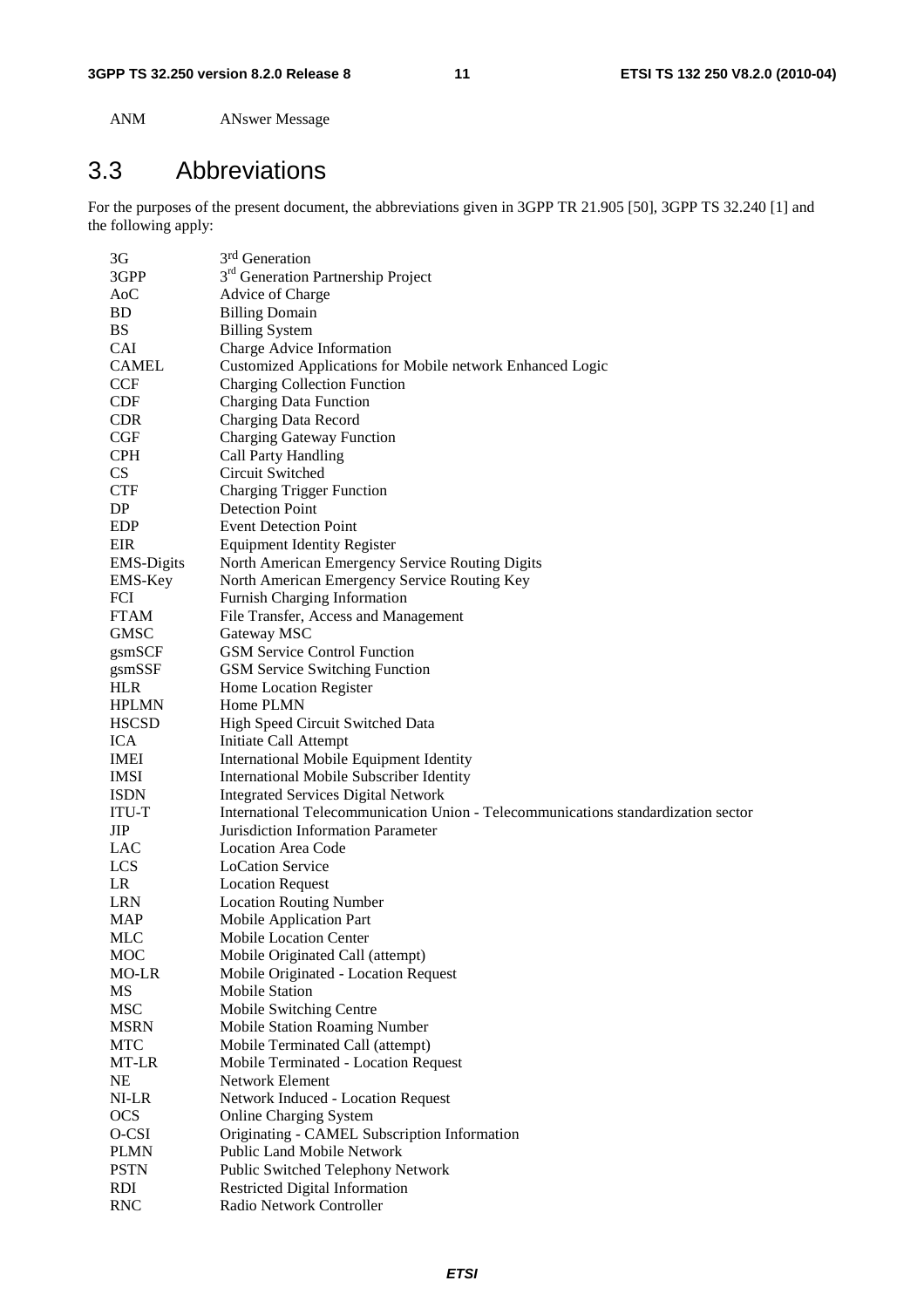| <b>SAC</b>    | Service Area Code                                    |  |
|---------------|------------------------------------------------------|--|
| <b>SCF</b>    | <b>Service Control Function</b>                      |  |
| SCI           | Subscriber Controlled Input                          |  |
| <b>SCI</b>    | Send Charging Information                            |  |
| <b>SCUDIF</b> | Service Change and UDI/RDI Fallback                  |  |
| <b>SMS</b>    | <b>Short Message Service</b>                         |  |
| <b>SRF</b>    | <b>Specialised Resource Function</b>                 |  |
| T-CSI         | Terminating - CAMEL Subscription Information         |  |
| <b>TDP</b>    | <b>Trigger Detection Point</b>                       |  |
| UI            | User Interaction                                     |  |
| <b>UMTS</b>   | Universal Mobile Telecommunications System           |  |
| <b>USSD</b>   | Unstructured Supplementary Service Data              |  |
| <b>UDI</b>    | Unrestricted Digital Information                     |  |
| <b>UTRAN</b>  | Universal Terrestrial Radio Access Network           |  |
| <b>VAS</b>    | Value Added Service                                  |  |
| <b>VCC</b>    | Voice Call Continuity                                |  |
| <b>VLR</b>    | Visitor Location Register                            |  |
| <b>VMSC</b>   | Visited MSC                                          |  |
| <b>VPLMN</b>  | Visited PLMN                                         |  |
| VT-CSI        | Visited Terminating - CAMEL Subscription Information |  |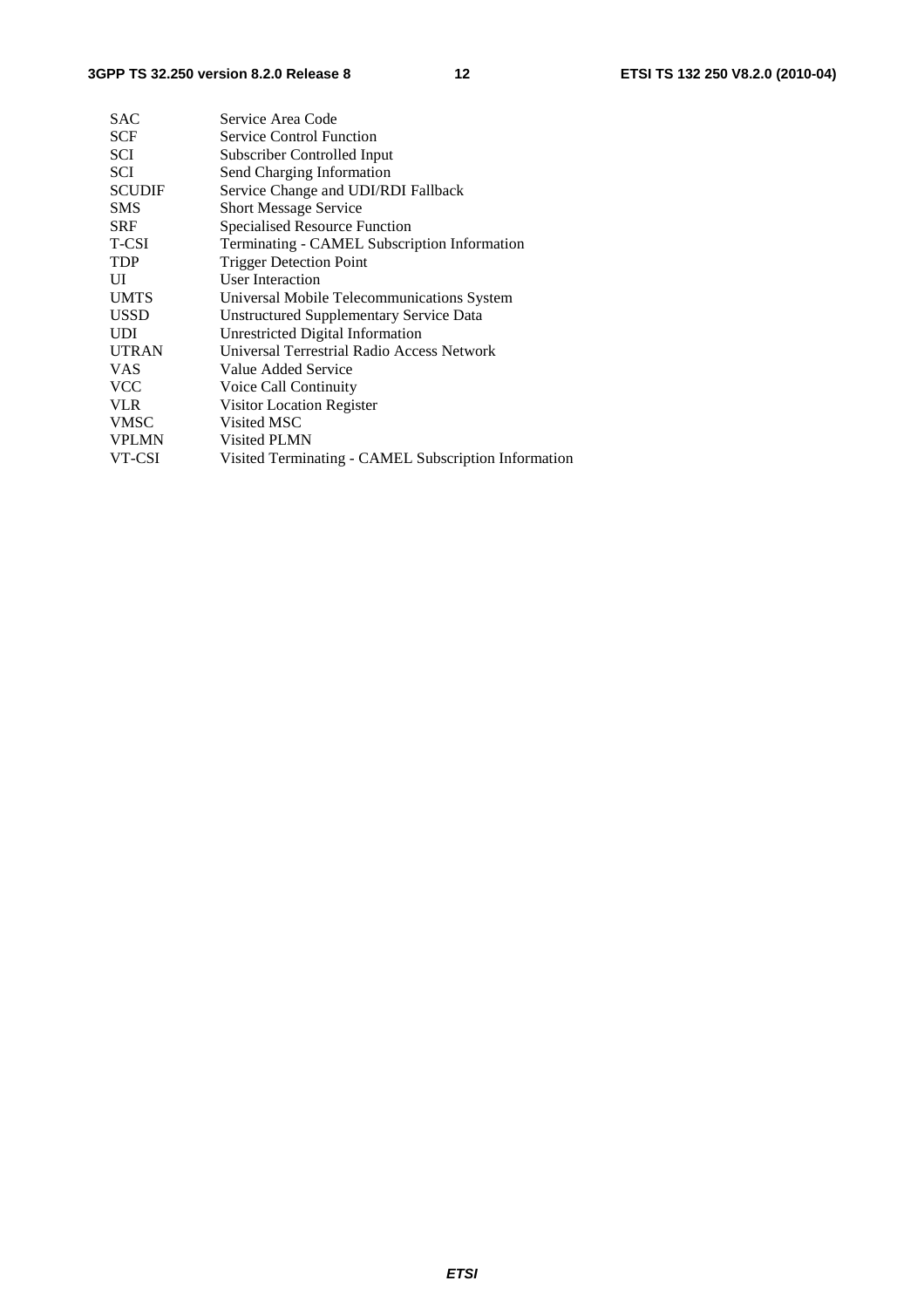### 4 Architecture considerations

### 4.1 High level CS domain architecture

Figure 4.1 shows the 3G logical architecture as described in 3GPP TS 23.002 [103]. Refer to 3GPP TS 23.002 [103] for a description of the reference points not covered in the present document.

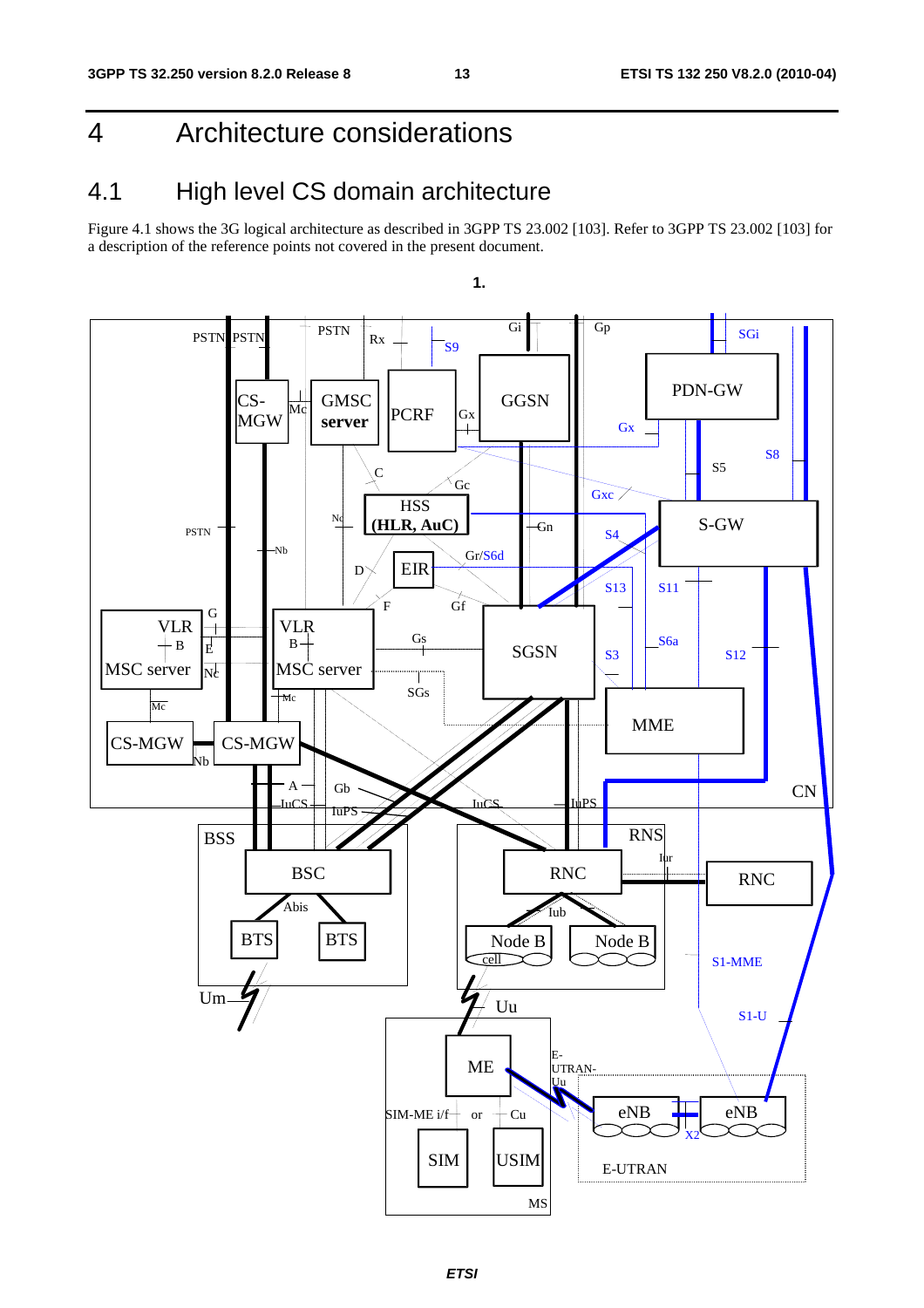#### **Figure 4.1: Overview of the 2G, 3G CS and PS and E-UTRAN PS logical architecture**

The 3<sup>rd</sup> Generation Mobile system is logically implemented on the GSM/GPRS structure through the addition of a new air interface supported by two network nodes, the RNC and the Node B. No inference should be drawn about the physical configuration on an interface from figure 4.1.

The CAMEL entities are not shown in figure 4.1. For the relationship ship of the CAMEL entities to the core network entities illustrated above, refer to 3GPP TS 23,002 [103].

### 4.2 CS domain offline charging architecture

Figure 4.2.1 illustrates the  $3<sup>rd</sup>$  Generation charging logical architecture, which is subdivided by the two transmission planes, the Circuit Switched (CS) domain and the Packet Switched (PS) domain. The entities of the CS domain are encircled by the related box on the left hand side of the figure.



**Figure 4.2.1 : 3G charging logical architecture** 

The components grouped in the grey boxes constitute what was referred to as the "MSC" prior to 3GPP Release 4. The boxes which show red lines are those that are relevant for CS domain charging. While not shown explicitly in figure 4.2.1, the VLR may also generate CDRs (cf. figure 4.1 for the relationship between VLR and MSC server). In addition, the gsmSCF may also produce CDRs, however, these are not subject to 3GPP standardization.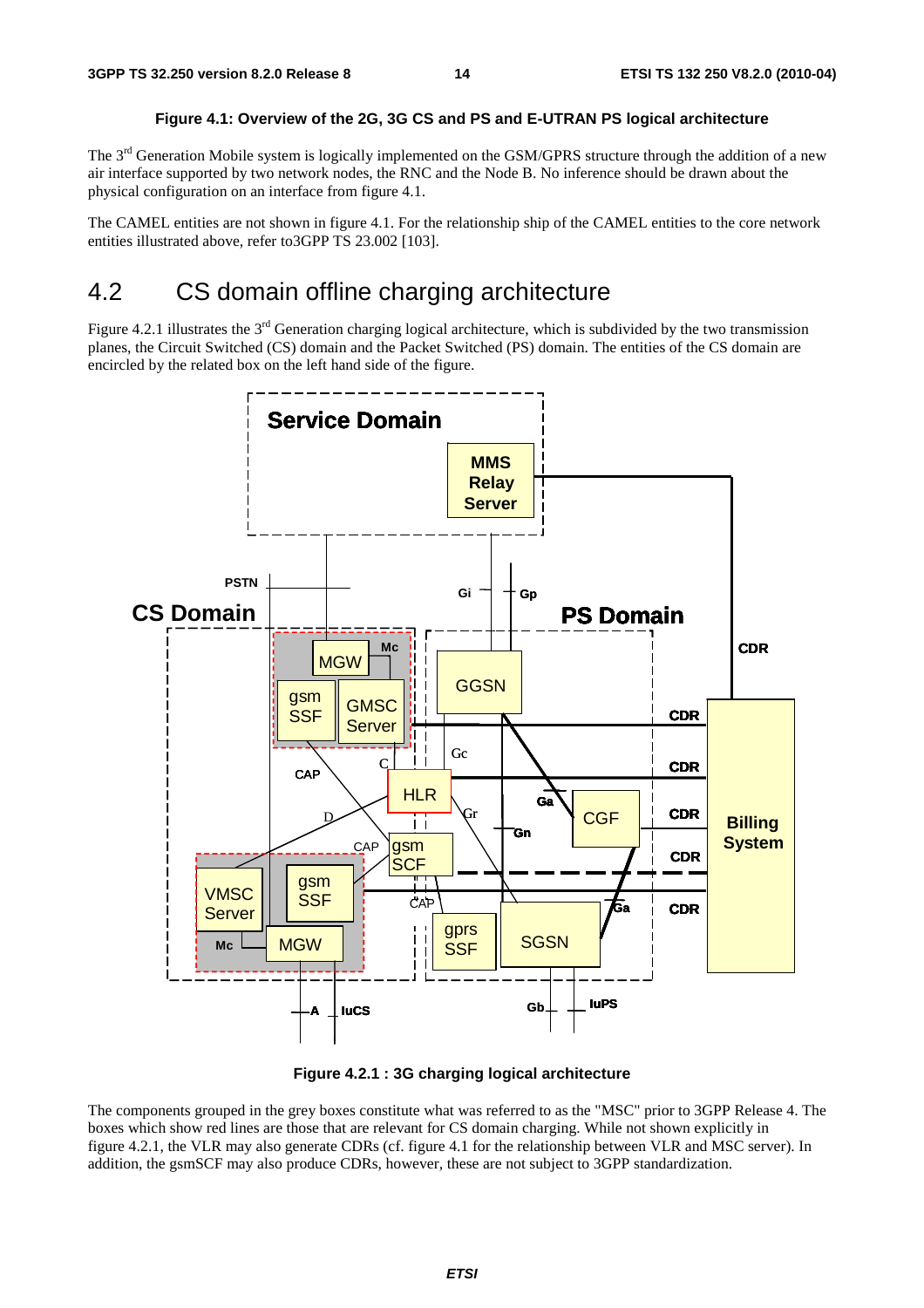Figure 4.2.2 specifies the mapping of the 3GPP common charging architecture, as laid down in 3GPP TS 32.240 [1], onto the CS domain.

As depicted in figure 4.2.2, all charging functions (CTF, CDF and CGF) reside within each CS Network Element (i.e. the MSC server, the VLR, and the HLR). Thus, the CS nodes are connected directly to the Billing Domain via the Bc reference point. This implies that there exists no separate CDF and CGF for the CS domain, and no corresponding open interfaces between any such functions, within the 3GPP standards.

However, vendors may choose to implement separate CDF and CGF for the CS domain. In that case, the interfaces between these functions should comply with the definition of the Rf and Ga reference points (3GPP TS 32.299 [50] and 3GPP TS 32.295 [54], respectively) as much as possible.





### 4.3 CS domain online charging architecture

CS domain online charging is implemented by CAMEL techniques as described in 3GPP TS 23.078 [207] and 3GPP TS 29.078 [212], i.e. outside the scope of the 32 series of charging TSs.

NOTE: that the CDRs described in the present document do contain CAMEL information. This is because some of that information is relevant to offline charging in case of CAMEL control of (part of) the call, and thus needs to be captured in the offline charging information. However, this is not related to the online charging functions for the CS domain.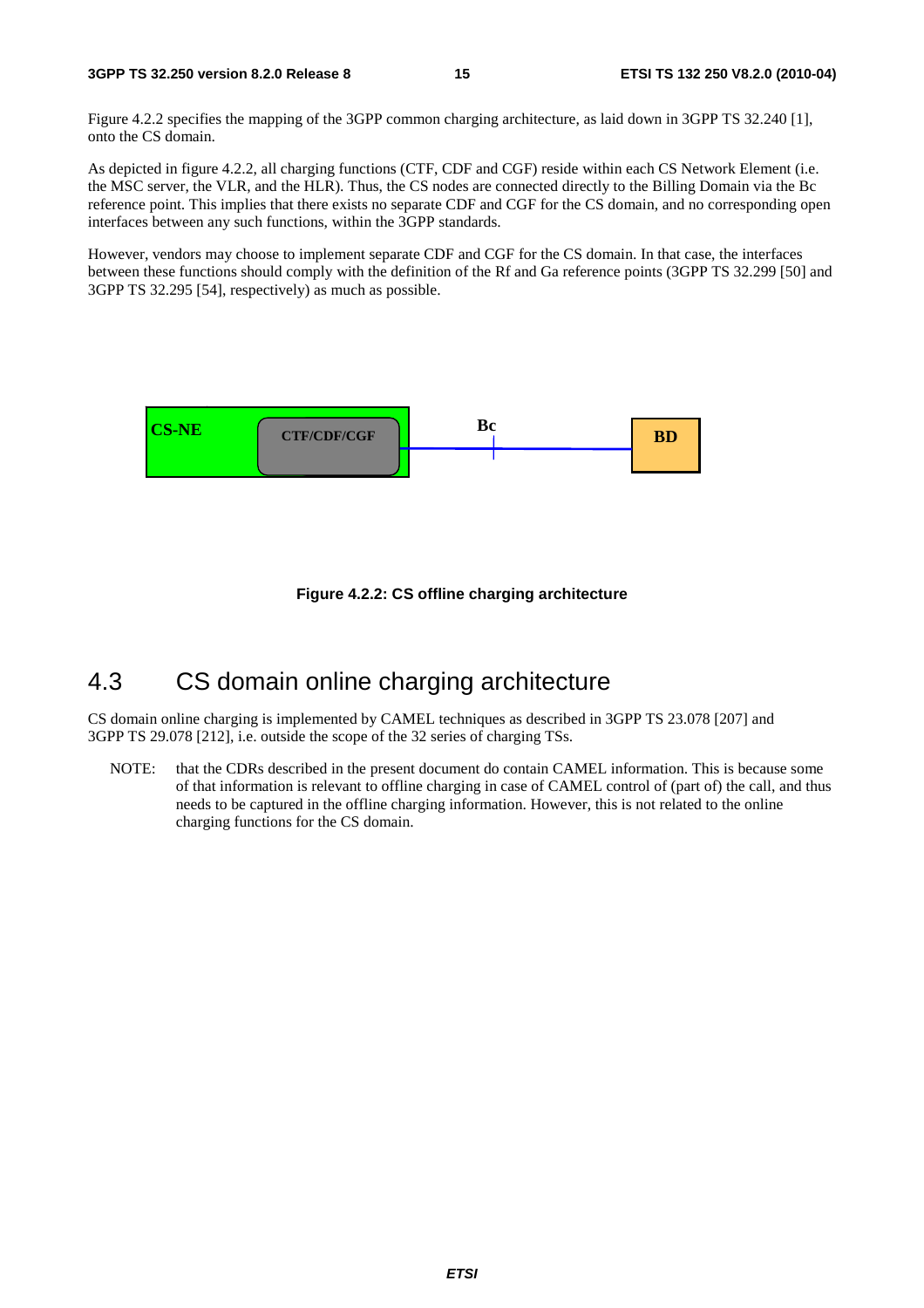### 5 CS domain charging principles and scenarios

### 5.1 CS domain charging principles

The following high-level requirements summarize the more detailed requirements of 3GPP TS 22.115 [102].

- 1. to provide a CDR for all charges incurred and requiring settlement between the different commercial roles;
- 2. to allow itemized billing for all services (including CAMEL) charged to each subscription, including voice and data calls, and services offered by home environments, taking into account:
	- information provided by the user (including authentication parameters, etc.);
	- information provided by the serving network (including Serving Network Id, timestamps, etc.);
	- information provided by the service (including charged party, long calling, multimedia, etc.).
- 3. to allow fraud control by the Home Environment and the Serving network.

### 5.1.1 General aspects of Charging Data

Charging Data Record (CDR) generation and contents should be flexible and unnecessary redundancy in data should be avoided. Charging data are collected for successful and selected unsuccessful subscriber transactions. The subscriber transaction is seen as being successful in the MSC server (where the CDR is generated) either if a call is answered or if the Short Message Service Centre has confirmed the successful receipt of a mobile originated short message.

Unsuccessful call attempts are recorded in the case of partial record generation due to CAMEL FollowOnCalls. If in such a call constellation the answer state is reached at least once, subsequent unsuccessful set-up of a connection configuration is also recorded in order to provide a complete sequence of FIRST, INTERMEDIATE and LAST records.

At termination of the subscriber transaction these data are formatted into CDRs. These records are forwarded onto MSC server's CGF which constitutes the source for further transportation of that data to the Billing Domain via the Bc reference point, see 3GPP TS 32.297 [52]. For the purpose of the present document, the CDRs are considered to be collected, in near real-time, by the following network elements: the MSC servers, MGWs, and location registers (VLR/HLR).

The data collected by the network elements are sent to ("pushed"), or collected by ("pulled"), the Billing Domain for storage and further processing. The CDR transfer across the Bc reference point is specified in detail in 3GPP TS 32.297 [52].

Similarly, the tariff data required by the network elements to provide on-line charging information are distributed by the appropriate management system. This function, however, is outside the scope of 3GPP standardization.

#### 5.1.2 Charging information

The MSC server and Gateway MSC server are responsible for the collection of all charging relevant information for each MS and PSTN connection and for the storage of this information in the form of CDRs.

Circuit switched calls can be charged in one MSC server (the anchor MSC server) where all relevant data is available. That is guaranteed by routing all signalling information though the anchor MSC server even if the traffic channel of a call is routed through another MSC server due to handover.

The Gateway MSC server acts as a gateway into other PLMNs or fixed networks. Within the PLMN, the GMSC server is responsible for the generation of CDRs for calls routed from or into other networks.

If subscribed CAMEL services apply to MS, the (G)MSC servers contain CAMEL subscription data providing the information required for invocation of the CAMEL dialogues for controlling the MS terminating and MS originating calls. Charging data record parameters resulting from the CAMEL treatment applying to MS calls is derived from the CAMEL subscription data.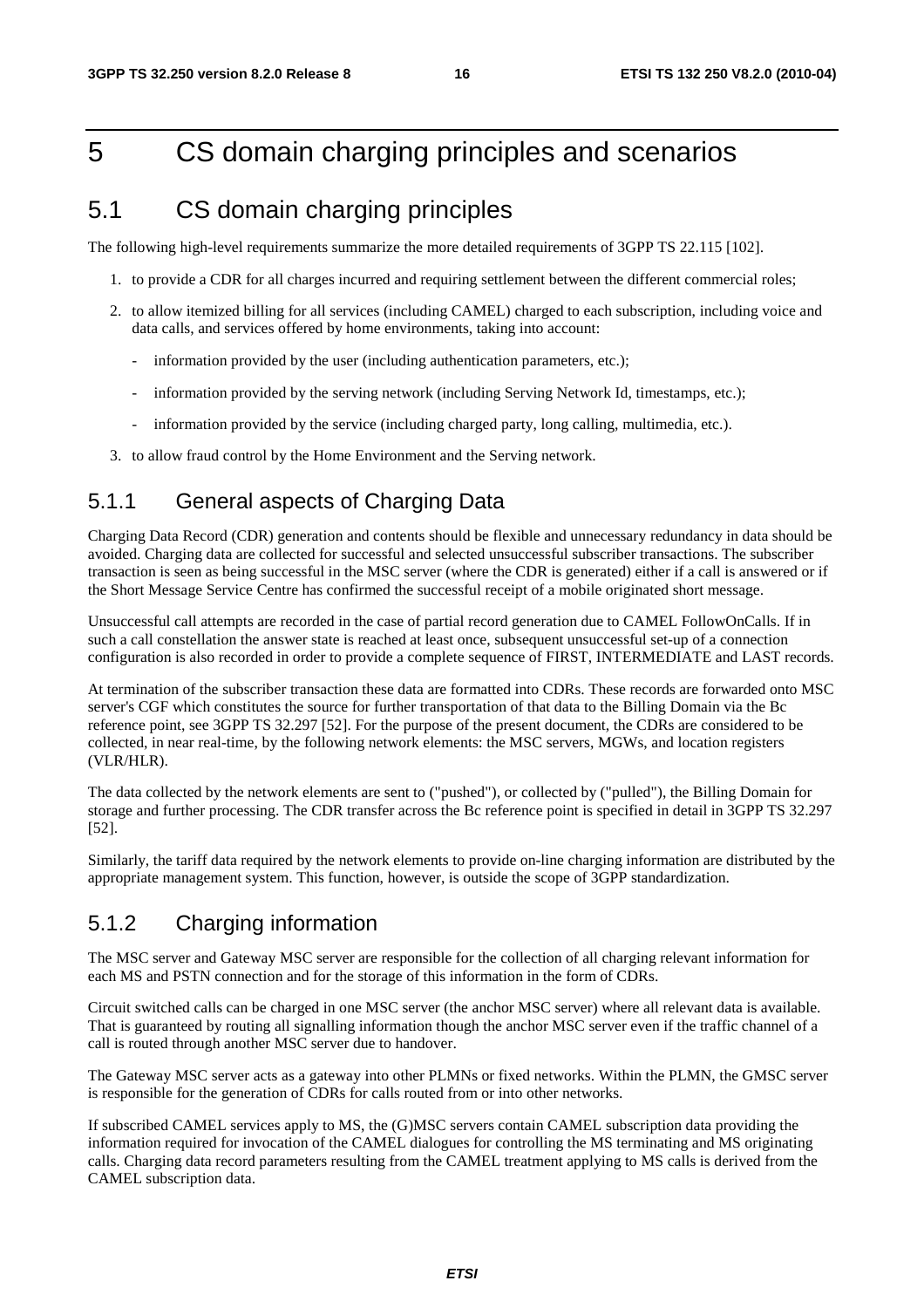In addition to user subscribed services, specific dialled CAMEL services might be invoked which also influence existing records or even trigger the generation of separate records steered by service logic.

Each CDR captures all charging information relevant to the call, or in case of partial CDRs (see clause 5.1.3.6), the portion of a call that the CDR covers. Depending on the type of CDR and the node producing it, this includes information on tele- and bearer services (which may include radio resource usage) and supplementary service invocation / termination. As far as tele- and bearer services are concerned, all service information is embedded in the appropriate CS CDR, i.e. there are no specific "service CDRs" in the CS domain. For Supplementary Services, the exact treatment is specified in clause 5.1.3.3.

In addition to the information collected from the network elements, network management functions are required for the administration of on-line charging data stored in the MSC servers. This data is employed to drive the charge display in the Mobile Station (MS) as required by the Advice of Charge (AoC) service and defined by 3GPP TS 22.086 [204] and 3GPP TS 22.024 [203].

#### 5.1.2.1 Subscriber billing

The charging data collected from the HPLMN, interrogating PLMN, and/or VPLMN network elements is employed to determine the network utilization charges for the basic and supplementary services utilized by the home subscribers of the PLMN. The charges calculated are then combined with the network access (subscription) charges and billed to those customers directly serviced by the PLMN.

For those subscribers handled by Service Providers, the billing information is employed for both wholesale (Network Operator to Service Provider) and retail (Service Provider to Subscriber) billing. Consequently, having been processed by the PLMN Billing System, the charging data collected from the network elements may also be sent to the Service Provider for further processing.

#### 5.1.2.2 Settlements of Charges

#### 5.1.2.2.1 Inter-PLMN accounting

Inter-PLMN accounts for roaming traffic are determined in accordance with ITU-T principles (see ITU-T Recommendation D.93 [300]) and are settled by means of the GSM Association's Transferred Account Procedure (TAP).

#### 5.1.2.2.2 "Visitors" from other PLMNs

The CDRs collected from the network also include details of the services employed by visiting (roaming) subscribers. The charges for Mobile Originated Calls (MOCs) and for supplementary services used are calculated as for home subscribers, converted to an agreed accounting currency and included in the CDRs for the TAP. Even if Mobile Terminated Calls (MTCs) are zero-priced in the visited network (VPLMN), in the absence of "optimized routing" the MTC TAP records are still required by the home network (HPLMN) in order to determine the re-routing charges from the HPLMN to the VPLMN.

The TAP records generated are exchanged with each HPLMN on a regular basis. These TAP records form the basis of the invoice submitted by the VPLMN for the traffic carried.

#### 5.1.2.2.3 "Home" subscribers roaming in other PLMNs

The HPLMN receives TAP records from each VPLMN for services employed by home subscribers whilst roaming. These records are employed to verify the invoices from the VPLMN and to bill the home subscribers for the services used. The charges contained in the TAP records are converted from the accounting currency to the local currency and a handling surcharge (mark-up) is added if required. The TAP records are subsequently passed to the subscriber billing process described in clause 5.1.2.1.

#### 5.1.2.2.4 Settlement with other networks

The settlement of accounts with the operators of other networks (fixed / mobile) for traffic carried, is generally performed on a bulk basis according to the principles outlined in the ITU-T Recommendations D-series.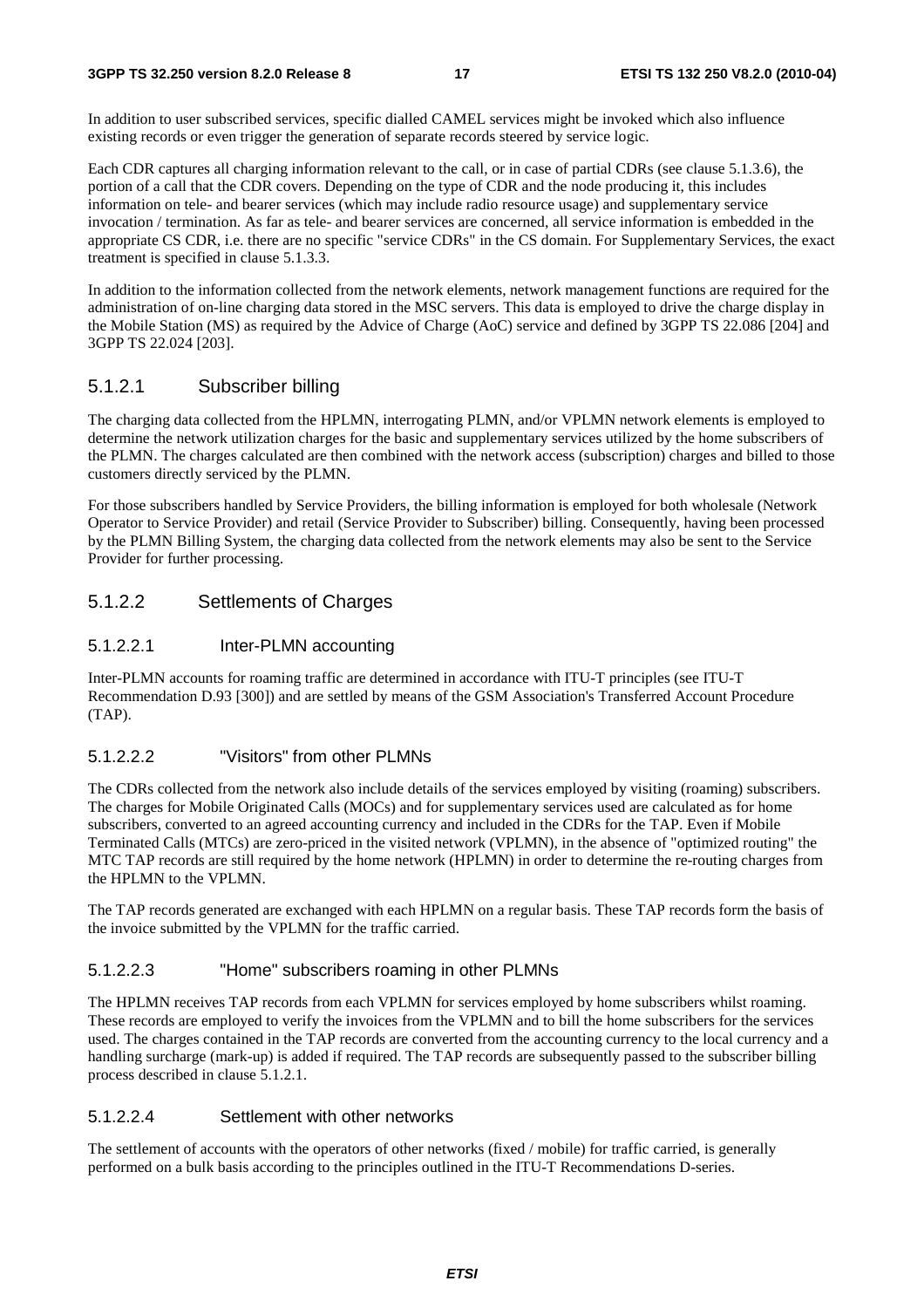The traffic accounted for in this manner may include:

- outgoing (Mobile to Mobile/Land) traffic;
- incoming (Land/Mobile to Mobile) traffic;
- transit traffic, carried by intermediate networks;
- signalling (MAP/SCCP, CAP/SCCP) traffic such as location updates.

Accounting information may also be required for the use of services provided by other operators such as short message service centres and other Value Added Service (VAS) providers.

The charges for the various traffic shares may be determined on the basis of the CDRs generated by the network elements or on the basis of bulk counters (accounting meter records) in the gateway MSC servers (GMSC servers). For the purpose of the present document, the management information required is assumed to be derived from CDRs. The management of accounting meters is outside the scope of the present document.

In GSM, the radio resources used for various connection types are roughly identical, hence no differentiation of the connection types is needed for the purpose of inter-network accounting. In UMTS, however, the radio bandwidth allocated to a connection may be much higher compared to GSM, even though the connection looks identical from the perspective of the gateway MSC server. Therefore it is necessary that the gateway CDRs capture the cases where "higher-than-normal" radio bandwidth is occupied. An example of a narrow band radio connection is the standard AMR voice call. An example of a wideband service, using the same landline channel but much more radio resources, is the use of BS30 for video telephony.

Given that - in contrast to the serving MSC server - the gateway MSC server cannot distinguish the cases described above, the serving MSC server is capable of returning information on the bearer capability back to the GMSC server so that this information can be added to the gateway CDR for incoming connections. For further details of this functionality, refer to 3GPP TS 29.007 [213].

#### 5.1.2.3 Service Information

The charging data collected from the network elements may be used to provide statistical information concerning the use of services, by both home and visiting subscribers, within the network. In addition, the introduction of new services and / or modifications to the tariffs of existing services may also require the distribution of the appropriate tariff information to the network elements for Advice of Charge purposes.

#### 5.1.3 Special cases and considerations

The following clauses provide detailed consideration on CS domain specific items and topics.

#### 5.1.3.1 AoC service

In addition to the information collected from these Network Elements, network management functions are required for the administration of on-line charging data stored in the MSC server. Two levels of AoC service are available: information level and charging level. The information level is used only to provide AoC information to the user. For the charging level, if no approval of the AoC information by the MS is received in the MSC server, the call is released immediately.

This data is employed to drive the charge display in the Mobile Station (MS) as required by the advice of charge (AoC) service and defined by 3GPP TS 22.086 [64] and 3GPP TS 22.024 [63]. Information used by the AoC service shall include a combination of the following:

- one or more basic services; and/or
- one or more supplementary services; and/or
- one or more network specific services; and/or
- one or more power capability classes (MS classmark); and/or
- the type of radio traffic channel used/ requested;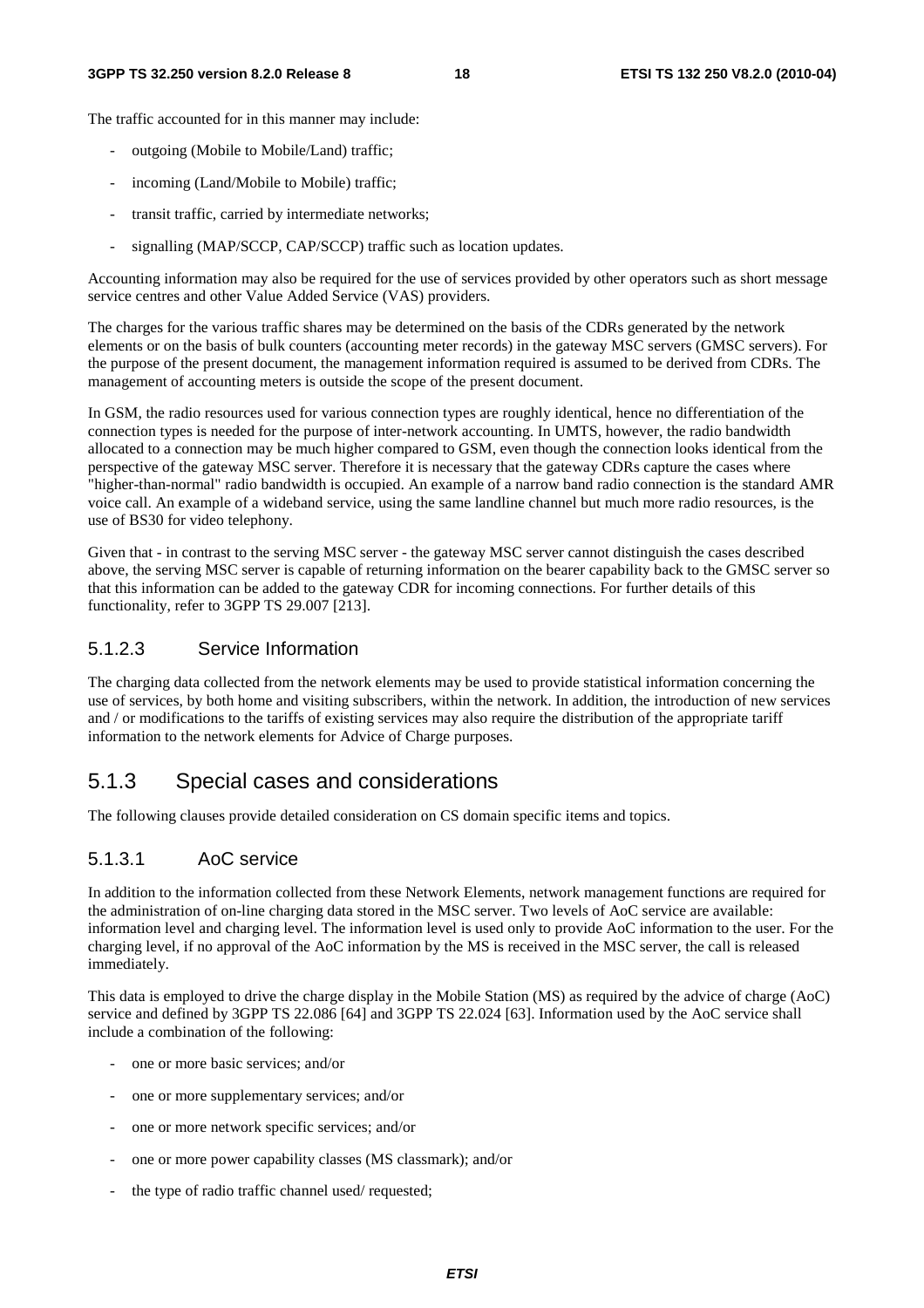- the transparency mode of the basic service employed (transparent/non-transparent);
- the type of call or connection (e.g. MOC/MTC).

This list may also be extended to include additional network specific parameters.

Parameters sent to the mobile station during the operation of the AoC service are recorded in the appropriate CDRs.

#### 5.1.3.2 CAMEL services

A CAMEL service can be activated for originating, forwarded and terminated calls and originating SMS. Several fields describing CAMEL subscription and free format data are recorded to appropriate CDR. For originating and forwarded calls two different CAMEL services can be active and part of stored information is different depending on the CAMEL call model and which triggers occur. CAMEL fields describing usage level of service, CAMEL modified parameters and CAMEL initiated call forwarding include information for one call leg including impacts on all CAMEL services.

#### 5.1.3.3 Use of supplementary services

The recording of supplementary service usage permits the Billing Domain (BD) to specify the supplementary service actions (invocation, registration, etc.).

In addition to specifying the actions to be recorded, the BD may also determine how these events are to be recorded. Non-call related events, such as the administration of supplementary services by the subscriber via the MMI of the MS, shall result in the production of supplementary service action records. Call related events (e.g. invocation of supplementary services) shall be recorded "in-line" in the appropriate CDR and / or in a separate SS-action record depending on the configuration specified by the BD.

Where the use of a supplementary service results in the production of further connections (e.g. call forwarding, multi-party service etc.) additional CDRs shall be produced to describe the relevant connections. The use of such services is described in more detail both in this clause and in the example scenarios.

#### 5.1.3.4 Use of call forwarding

When one of the call forwarding services is used, the charging function of the MSC server that forwards the call, shall produce the MOC record for the forwarded part of the call.

For further information concerning the recording of call forwarding services see the example scenarios in clauses 5.2.1.6 and 5.2.1.7.

#### 5.1.3.5 Use of call hold and multi-party services

The use of the call hold service shall be recorded either in-line in the appropriate CDR or in a separate supplementary service "invocation" record as described above. The duration for which the call is held, i.e. is inactive, is not recorded.

The use of the multi-party service requires a minimum of 3 subscribers and the use of a conference circuit. For the purpose of the following description the subscriber invoking the service is referred to as the conference originator ("A") and the conference call is regarded as consisting of a number of individual "legs" between the conference originator and the other parties ("B", "C", etc.) in the call.

Normal MOC and MTC CDRs shall be generated for each party and each leg of the call. In addition, if common equipment records are enabled, a common equipment record shall be produced for the conference originator in order to record the use of a conference bridge and to record the total duration of the conference connection.

EXAMPLE: Subscriber "C" calls subscriber "A". Subscriber "A" places the call from "C" on hold and makes a second call to subscriber "B". Subscriber "A" then invokes the multi-party service in order to set-up a conference call with "B" and "C".

Assuming that the appropriate types of record are enabled, the following CDRs shall be produced:

- An MOC record for subscriber "C" and the "C"->"A" leg of the call;
- An MTC record for subscriber "A" and the "C"->"A" leg of the call;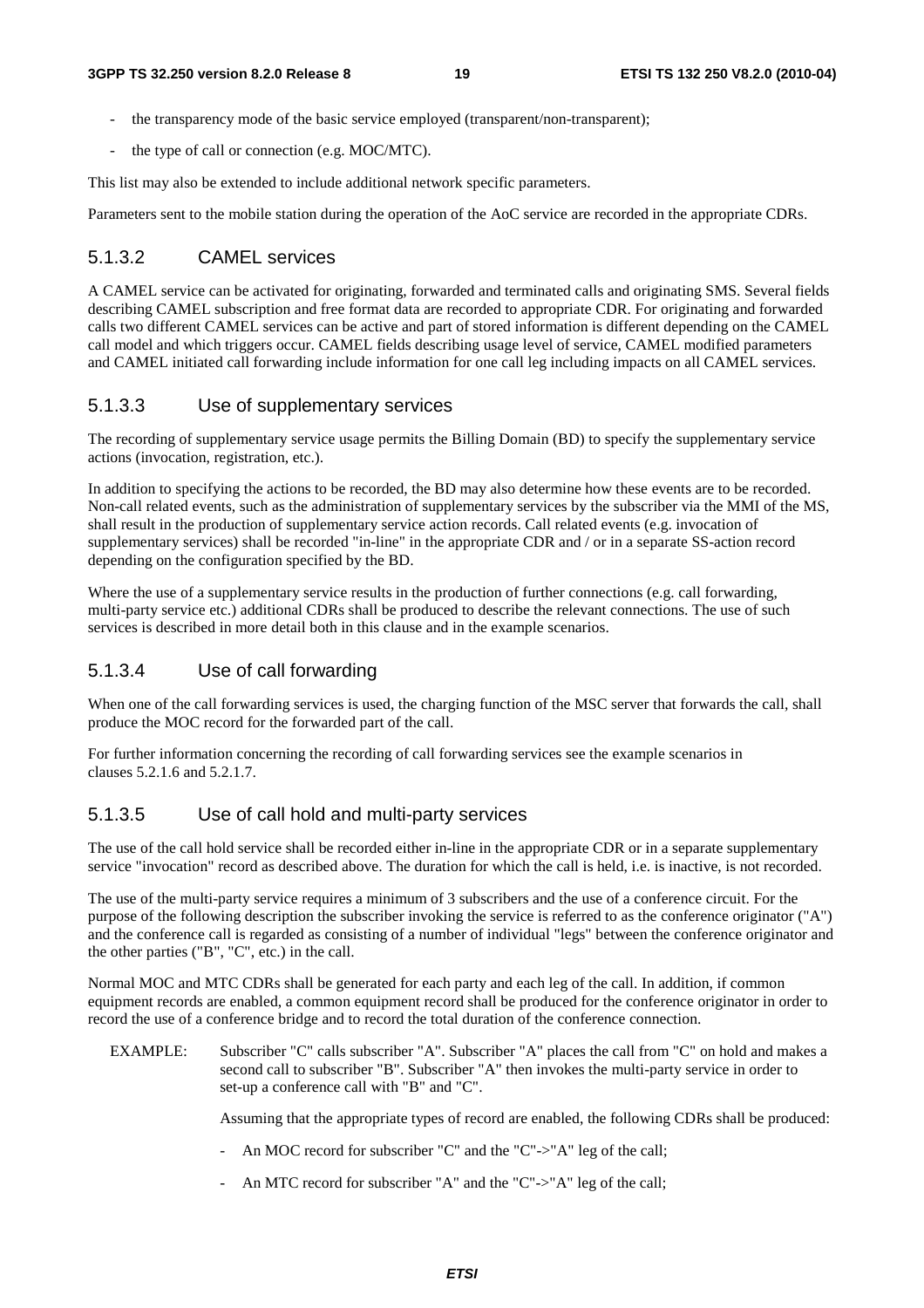- An MOC record for subscriber "A" and the "A"->"B" leg of the call:
- An SS-Action record for the invocation of the call hold service by subscriber "A";
- An MTC record for subscriber "B" and the "A"->"B" leg of the call;
- An SS-Action record for the invocation of the multi-party service by subscriber "A";
- A common equipment record for the use of the conference bridge by subscriber "A".

Each of the MOC/MTC records for the conference originator ("A") shall include the supplementary service code for the multi-party service.

Any subsequent action affecting only one leg of the connection shall be recorded either in a separate supplementary service action record or in-line in the appropriate CDR. Any action affecting the conference as a whole e.g. the originator holding the conference shall be recorded either in a separate supplementary service action record or in the common equipment usage record.

For further information concerning the recording of multi-party services see the example scenario in clause 5.2.1.9.

#### 5.1.3.6 Partial records

In order to increase the security of the recording process and to simplify post-processing, it may be desirable to generate a sequence of CDRs to describe a single connection or transaction.

In case of connections of extended duration, the loss of a single CDR may result in an unacceptable loss of revenue. If the connection is, for example, recorded in a number of consecutive partial records generated at say hourly intervals, then the maximum loss of revenue is the equivalent of a one hour continuous connection.

Most modern billing systems employ some form of cumulative credit-limit checking based on the stream of input CDRs. If however, a CDR is only produced at the end of the connection then a subscriber may avoid such credit checking by employing a connection for days, weeks or even months without a single CDR being produced.

All of the records defined in the present document are of variable length and some at least are potentially unlimited in size (SET OF, SEQUENCE OF, etc.). However, the storage capacity of the internal records within the network element is normally subject to strict size limitations. Under such conditions a partial record may be required in order to circumvent internal resource limitations. For example, if an internal MOC record can only support the use of four supplementary service invocations then the use of a fifth may result in the generation of a partial record.

Alternatively, for those manufacturers whose systems are based on fixed length records, partial records may be employed instead of the various lists contained within the present document definitions. In such cases a partial record will be produced each time one of the key fields alters during the connection.

Finally, in case of radio link failure and subsequent call re-establishment partial records shall be generated to record the duration of the call prior to the radio link failure and the subsequent duration of the call once the call has been reestablished.

To summarize, the following events may result in the generation of a partial record:

- expiry of the partial record timer;
- change of basic service during a connection;
- change of location (MCC+MNC+ LAC or Cell Id. or the Service Access Code, for UMTS) during a connection;
- change of MS classmark during a connection;
- change of AoC Parameters during a call;
- change of Radio Channel Type (full/half rate) during a call;
- radio link failure and subsequent call re-establishment;
- change of HSCSD Parameters (for GSM only) during a call;
- change of CAMEL destination (CAMEL controlled/initiated) during a call;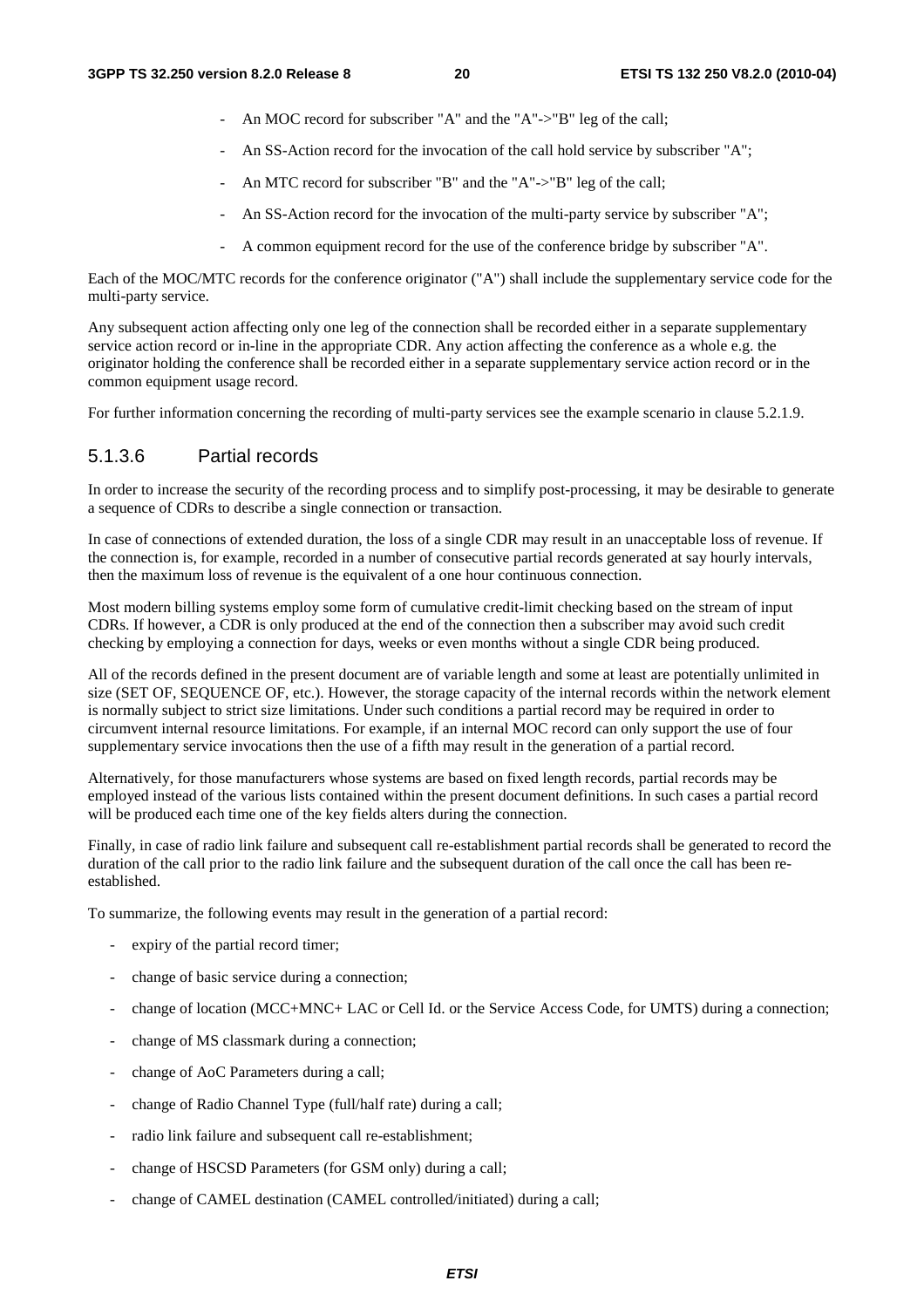CAMEL CPH operations on call legs.

All partial records for the same connection shall contain the same call reference and shall be ordered via a running sequence number. The time stamps involved shall apply to the individual partial records rather than the connection as a whole i.e. the "end" time stamp (duration) of one record shall, in general, coincide with the "start" time stamp (answer time) of the next. Each time a new partial record is created the cause for termination field of the previous record shall contain the value "partial record". The cause for termination of the final partial record shall contain the true cause for termination of the connection.

It should be noted that the records produced in case of call re-establishment are not contiguous and that the value of the cause for term field in the record that is closed on radio link failure contains the value "partial record call reestablishment".

The partial records generated may repeat each of the non-varying fields contained in the original record. Alternatively, a form of reduced partial record may be generated which includes only those fields required to identify the original record together with the field(s) that actually change.

#### 5.1.3.7 Use of circuit-switched data services

If data services are employed in conjunction with a Packet-Switched Public Data Network (PSPDN) then an MOC/MTC CDR may be produced in the originating/terminating MSC server and a gateway record in the gateway/interworking MSC server. If the packet volume is not available within the PLMN then this information may also be provided in the form of a CDR from the PSPDN. In such cases the Billing System is responsible for the correlation of the various records describing the connection. The definition of such PSPDN CDRs is outside the scope of the present document.

#### 5.1.3.8 Inter-MSC server handover

In the case of an inter-MSC server handover the controlling MSC server, as defined by 3GPP TS 23.009 [65], remains in control of the connection and shall therefore, produce the CDR. For the avoidance of doubt, it is not necessary to produce CDRs in the subsequent MSC server(s).

#### 5.1.3.9 Call re-establishment

In case of radio link failure as described in 3GPP TS 24.008 [68], the MS may attempt to re-establish the call using the procedures described in 3GPP TS 24.008 [68].

For the time period between the detection of the radio link failure by the mobile station and the successful re-establishment of the call, the advice of charge function in the MS is suspended as described in 3GPP TS 24.086 [23]. In order to minimize the difference in charges between the on-line calculations performed by the MS and the off-line processing on the basis of the CDRs, it is necessary to exclude the time taken for the re-establishment phase from the chargeable duration stored in the CDRs.

If the re-establishment attempt fails then an ordinary CDR (MOC/MTC) shall be produced with the cause for termination value "stable call abnormal termination". The chargeable duration stored in this record covers the time period from "Answer" to the detection of the radio link failure by the MSC server.

If, the attempt to re-establish the call succeeds then the current CDR shall be closed with the cause for termination value "partial record call re-establishment" and a new partial record shall be opened for the re-established call. The chargeable duration stored in the original record is once again the time period from "answer" to detection of the radio link failure by the MSC server. Both the "seizure" and "answer" times of the subsequent partial record correspond to the time at which the new traffic channel is allocated for the re-established call.

Further radio link failures during the re-established call may result in the generation of additional partial records as described above. All of the partial records belonging to the same connection are identified by the same call reference and a running sequence number.

NOTE: As the MS and MSC server may detect the radio link failure at different points in time, it is not possible to guarantee that the duration used for the AOC display corresponds to that recorded in the CDRs. The purpose of the above procedure is merely to minimize any discrepancies that may occur.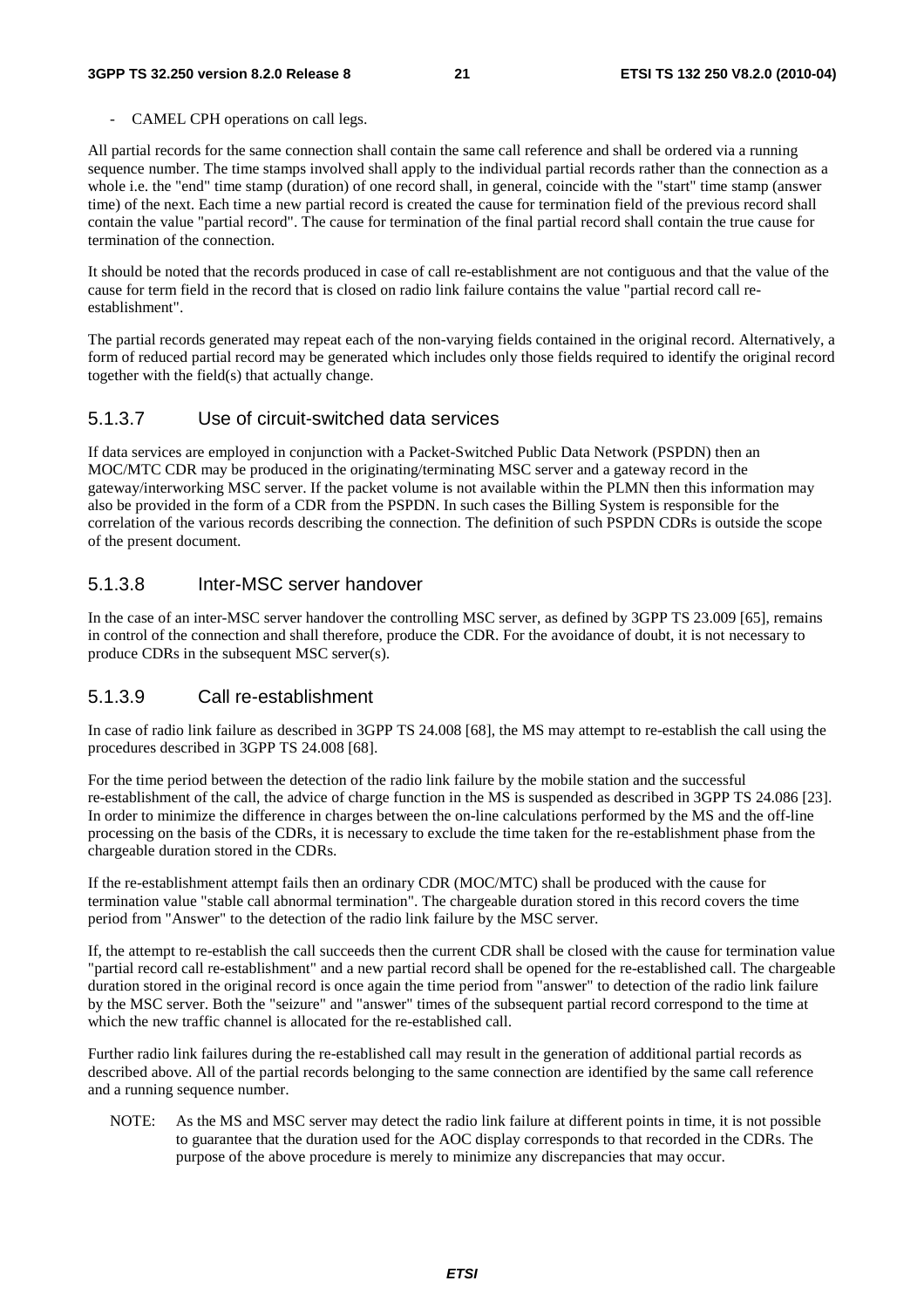#### 5.1.3.10 Restricted directory numbers

In addition to the information pertaining to the served mobile subscriber (IMSI, MSISDN, etc.), the CDRs defined in the present document also contain the directory numbers of other parties involved in the recorded connections or transactions. In order to comply with data protection legislation, it is necessary to distinguish between those numbers that may be passed on to third parties and those that needs to be handled confidentially. As a result, each of the number fields (e.g. calling/connected number) contains the presentation and screening information defined in both TS 24.008 [68] and ISUP signalling. If this information is supported by the network, then even restricted numbers may be included in the appropriate records and suppressed off-line by the administration or billing system. If this information is not supported then the entire directory number shall be suppressed by the MSC server/VLR.

#### 5.1.3.11 IMEI Observation

In order to provide the data required by the mobile equipment management activities outlined in the previous clauses, the MSC server shall be capable of producing IMEI tickets for each of the following events:

- usage of a blacklisted IMEI;
- usage of a greylisted IMEI;
- usage of an IMEI not found on the white list.

An observed IMEI ticket is generated whenever greylisted, blacklisted or non-white listed mobile equipment is detected during an IMEI check. The purpose of the ticket is to link the mobile equipment under observation with its current user (IMSI). The ticket also includes information describing when and where the equipment was used to enable the tracking of such equipment. Finally, if the ticket was triggered by a call attempt, a call reference is provided in order to locate the corresponding CDR.

The IMEI tickets are generated by the MSC server performing the IMEI check.

#### 5.1.3.12 Triggers for LCS-MT-CDR, LCS-MO-CDR and LCS-NI-CDR Charging Information Collection

The LCS CDRs (LCS-MT-CDR, LCS-MO-CDR and LCS-NI-CDR) are used to collect charging information related to the LCS features that the PLMN provides in the Packet-Switched domain.

These records include details such as Record Type, Served IMSI, Sequence Number etc. The LCS records are generated based on the following trigger conditions:

- the LCS-MO-CDR, when the MSC receives the RANAP "Location report" message from the RNC;
- the LCS-MT-CDR, when the MSC receives the RANAP "Location report" message from the RNC;
- the LCS-NI-CDR, when the MSC receives the RANAP "Location report" message from the RNC.

#### 5.1.3.13 BS30 Accounting

BS30 is an example where the serving network may use a substantially higher radio bandwidth than for a standard voice call. While the invocation of this service, including the used radio resources, can be captured in the serving MSC server, this is not possible in the GMSC server. However, if the inter-network accounting is done based on GMSC CDRs, this information is needed by the GMSC server in order to provide the required CDR information. To that end, the serving MSC server can provide this information back to the GMSC server. See clause 5.1.2.2.4 for further details.

#### 5.1.3.14 CAMEL Call Party Handling service

The following applies to MSCs that are capable of CAMEL Call Party Handling (CPH):

For calls where CAMEL Call Party Handling (CPH) is involved, one separate record is generated per call segment. The CAMEL CPH service may be applied to originating, forwarded and terminated calls as well as SCP initiated calls.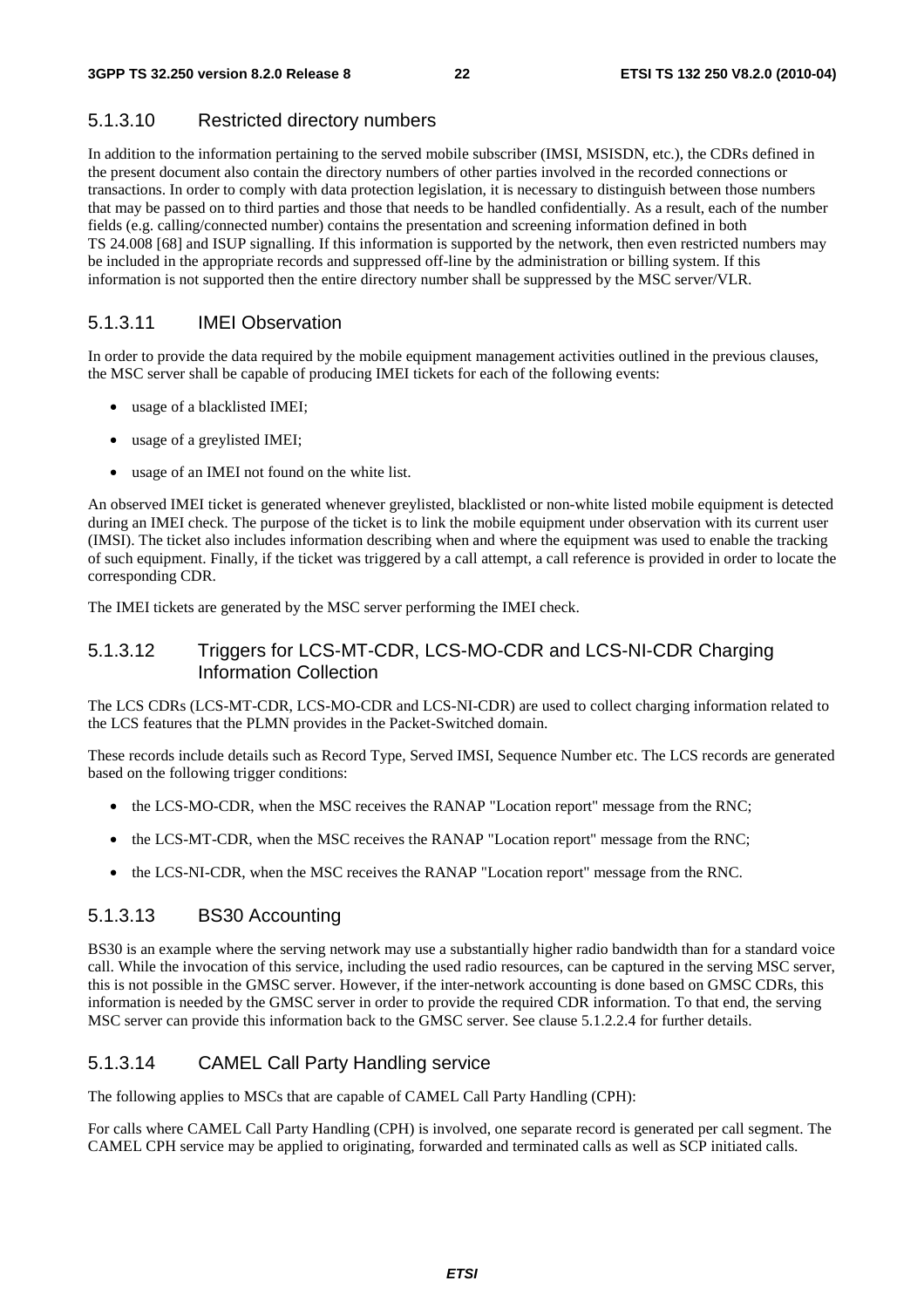For MO, MT and CF call attempts, the fields related to the incoming leg are recorded in the main body. The fields related to the outgoing legs of that call segment are recorded in the respective grouped field (CAMEL call leg information) per outgoing leg. User Interactions (UI) are recorded in a separate grouped field like outgoing legs.

Records for gsmSCF initiated call attempts differ to MO, MT and CF records in the following way: no leg information shall be recorded in the main body.

Where the use of CPH result in the creation of further call legs in one call segment, additional grouped fields shall be added to the respective CDR.

Where the use of CPH result in the creation of further call legs in a new call segment, a further CDR shall be generated.

A CDR is closed when the last leg of the call segment disappeared (moved out, disconnected, etc. ) from the call segment.

When a call leg is moved from one call segment to another, the grouped field for that call leg is closed in the respective CDR and a new grouped field is opened in the CDR of the call segment the call leg was moved to.

When the incoming leg (recorded in the main body), is moved from one call segment to another, the grouped field(s) for the outgoing call leg(s) is/are aligned to reflect the new call constellation.

User interactions (announcements etc.) are recorded in the CDR of the related call segment as a separate grouped field similar to call legs.

The leg specific fields listed below shall be recorded in the grouped field 'CAMEL Call Leg Information' instead of using the counterpart in the main body. The counterparts of those fields in the main body are maintained for compatibility reasons to earlier releases.

- CAMEL Destination Number
- Translated Number
- Connected Number
- Roaming Number
- Outgoing TKGP (in 'CAMLEL Call Leg Information' this item is called MSC outgoing TKGP)
- Additional Chg. Info
- Default call handling 2
- GsmSCF address 2
- Service key 2
- Free format data 2 (in 'CAMEL Call Leg Information' this item is called Free format data incoming 2)
- Free format data append indicator 2 (in 'CAMEL Call Leg Information' this item is called Free format data append incoming 2)

Editor's note: both parameters from the second FCI operation should be clarified, also in the CDR table

- Location Routing Number (LRN)
- LRN Source Indicator
- LRN Query Status Indicator
- JIP Parameter
- JIP Source Indicator
- JIP Query Status Indicator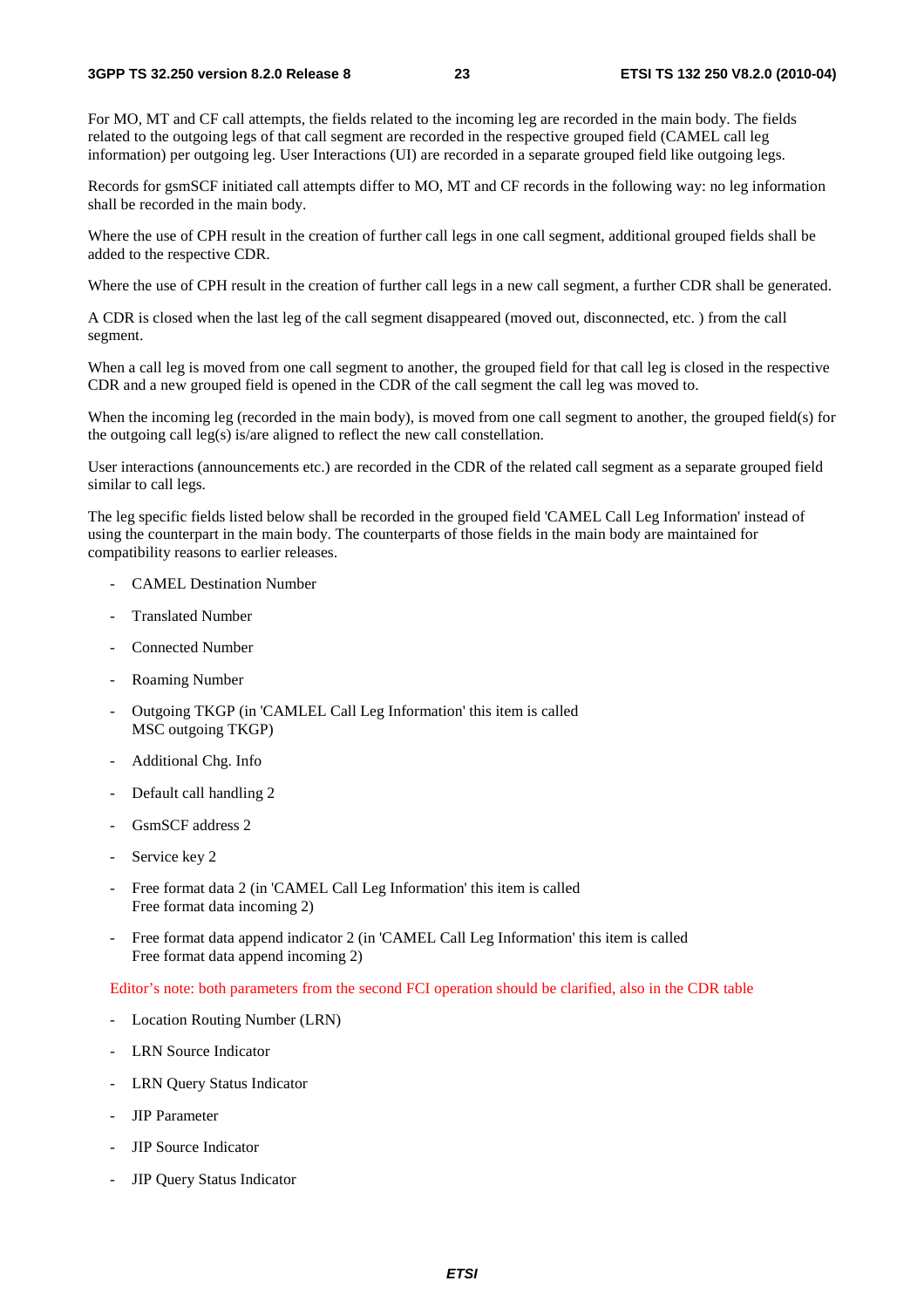#### 5.1.3.15 Service Change and Fallback

Service Change and UDI/RDI Fallback (SCUDIF) provides the possibility of changing the transport bearer capabilities for circuit switched multimedia applications using 64 kbit/s UDI refer 3GPP TS 23.172 [209].

It allows users to achieve successful call establishment when end to end circuit-switched (CS) multimedia is not possible (fallback to speech) or when signalling of the feature is not possible in the network (fallback to preferred service). Furthermore, it allows the users to swap between a multimedia service and basic speech during an established call.

SCUDIF functionality encloses two sub-functionalities:

- Service-Change: when two services (multimedia and speech) are available during the active call, users may request a Service-Change to switch between the two services.
- Fallback: when two services (multimedia and speech and visa versa) are proposed but only one of them is available or wanted, only the available service is selected, e.g. fallback from multimedia to speech.

Editor's note: More details for the charging description are needed.

#### 5.1.3.16 CS Fallback and SMS over SGs

CS Fallback is defined in 3GPP TS 23.272 [214] and provides a mechanism to move a UE from EUTRAN PS only access to CS to deliver voice service i.e. over GSM or UMTS access. As a result, charging procedures for call handling are performed as per GSM and UMTS access.

Within SMS over SGs also defined in 3GPP TS 23.272 [214], SMS is delivered in the EUTRAN NAS signalling via the SGs interface between the MME and the MSC/VLR.

### 5.2 CS domain offline charging scenarios

#### 5.2.1 Basic principles

This clause contains a number of example scenarios illustrating the purpose and practical usage of the various types of records defined in the previous clauses. These examples are by no means exhaustive.

For the purpose of these examples, the following assumptions have been made:

- that the MSC server and VLR are co-located;
- that the records are sent to a post-processing system;
- that the generation of all of the record types described in this clause has been enabled;
- that the HLR interrogation records are produced in the HLR and not the interrogating MSC server;
- that supplementary service actions are recorded in separate CDRs.

The following conventions have been used for the figures contained within this clause:

- 1) Network connections and signalling transactions are illustrated by means of solid lines and referenced by number e.g. (1);
- 2) Operation & Maintenance actions, such as the transfer of CDRs, are represented by means of dotted lines and referenced by letter e.g. (A);
- 3) The Billing System has been included in some, but not all, of the examples. The only reason for this decision is to simplify the resulting figures. The presence of a Billing System is assumed even if not explicitly included.

The following examples are included:

1) Mobile to Land (outgoing) call;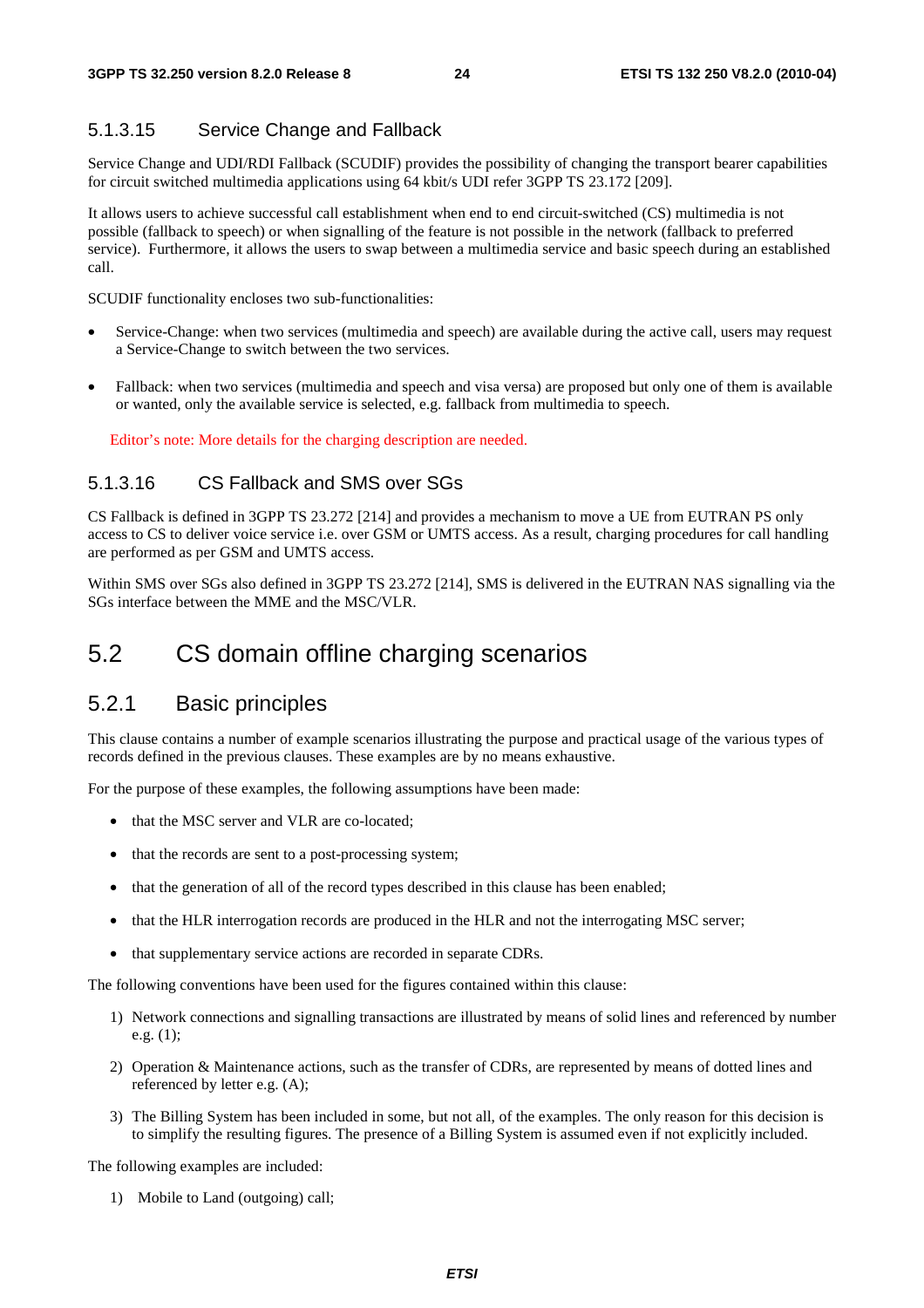- 2) Land to Mobile (incoming) call;
- 3) Mobile to Mobile call within the same network;
- 4) Incoming call to a roaming subscriber;
- 5) Incoming call to a PLMN Service Centre;
- 6) Call Forwarding Unconditional;
- 7) Call Forwarding conditional (on Busy);
- 8) Delivery of a Mobile Terminated Short Message;
- 9) Call Hold and Multi-party services;
- 10) Outgoing call handled by CAMEL;
- 11) Incoming call handled by CAMEL without redirection;
- 12) Incoming call to a roaming subscriber handled by CAMEL;
- 13) Incoming call handled by CAMEL with redirection decided and forwarding leg handled by CAMEL;
- 14) Incoming call handled by CAMEL without redirection and forwarded early using GSM SS but controlled by CAMEL;
- 15) Incoming call handled by CAMEL without redirection and forwarded late using GSM SS but controlled by CAMEL;
- 16) Early forwarded call controlled by CAMEL;
- 17) Late forwarded call controlled by CAMEL;
- 18) Incoming call handled by CAMEL with redirection initiated by CAMEL feature;
- 19) Incoming call handled by CAMEL in MSC Server without redirection;
- 20) Outgoing call handled by CAMEL Dialled CSI Trigger;
- 21) Incoming call handled by CAMEL with redirection decided and forwarding leg handled by CAMEL;
- 22) gsmSCF initiated wake-up call handled by CAMEL CPH;
- 23) Three party conference handled by CAMEL CPH;
- 24) Mobile terminated location request.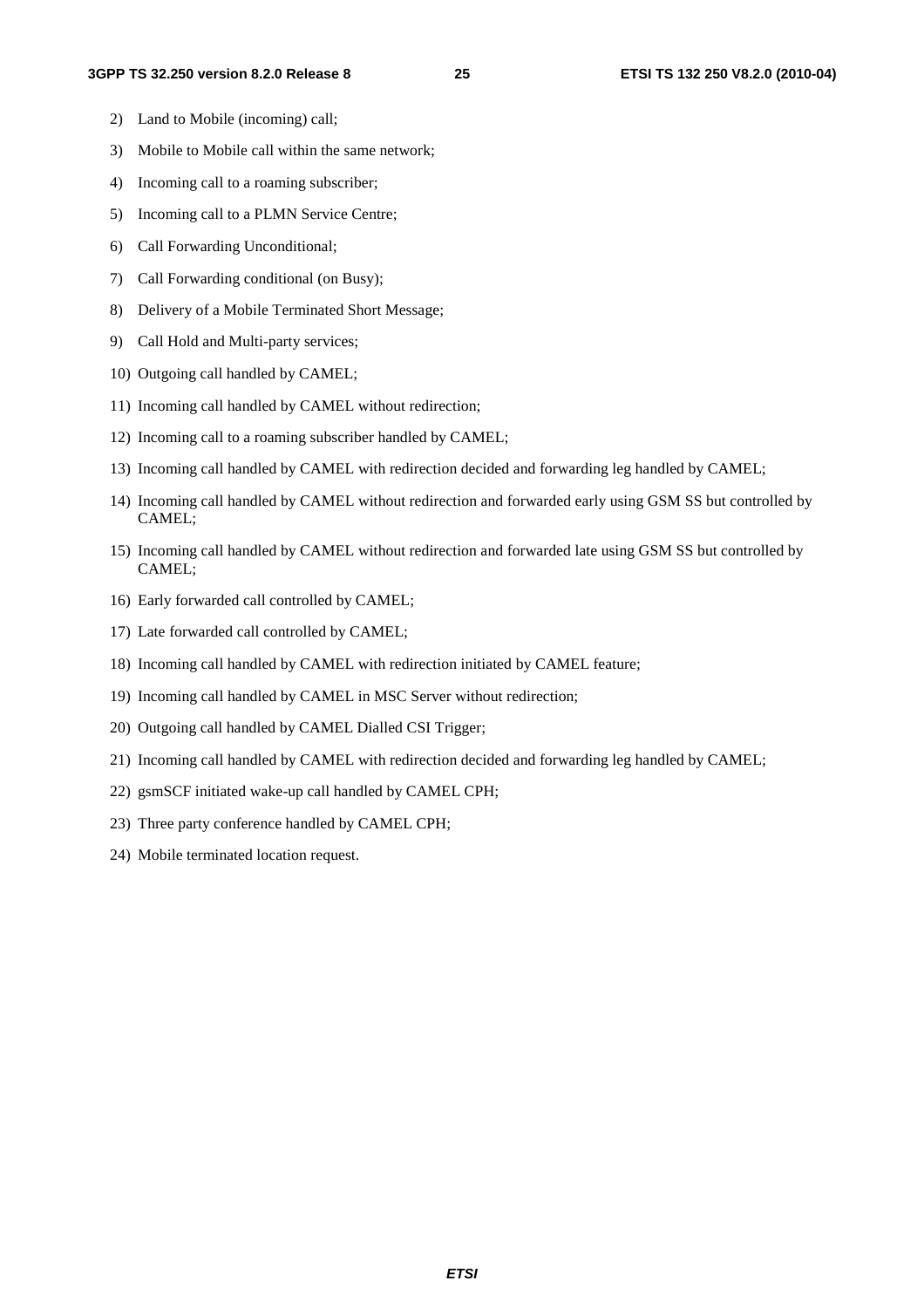#### 5.2.1.1 Mobile to land (outgoing) call

Figure 5.2.1.1 illustrates a simple outgoing call from a PLMN subscriber "A" to a fixed network subscriber "B" (1).

The originating MSC server (MSC-A) shall generate an MOC record for subscriber "A".

The GMSC server shall create an outgoing gateway record for accounting with the fixed network including details of the point at which the call left the PLMN i.e. the GMSC server id. and outgoing trunk group. This record also includes time stamps to determine both the holding time of the outgoing trunk and the duration of the conversation.

Even if the MSC server and GMSC server are co-located both records shall be produced.

The records generated are subsequently transferred to the Billing System of the PLMN (A).



**Figure 5.2.1.1: Mobile to land (outgoing) call**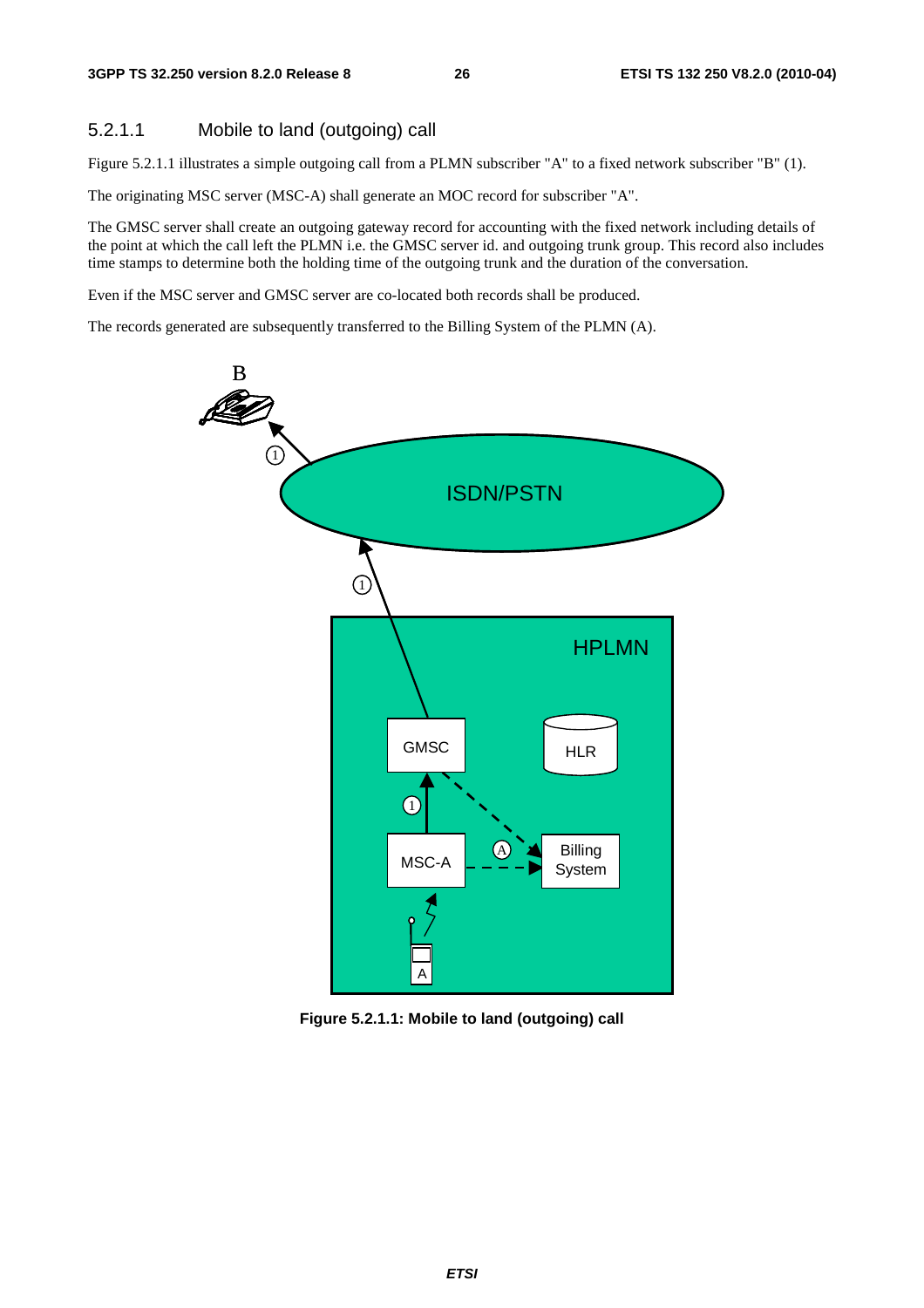#### 5.2.1.2 Land to mobile (incoming) call

Figure 5.2.1.2 illustrates a simple incoming call from a fixed network subscriber "A" to a PLMN subscriber "B".

The incoming call is first routed to a GMSC server (1). The GMSC server shall create an incoming gateway record for fixed network accounting purposes to record the point at which the call entered the network together with the time stamps required to calculate the holding time of the incoming trunk and the conversation duration. This gateway record shall contain the IMSI of the called subscriber.

The GMSC server interrogates the HLR of the called subscriber in order to determine his current location (2). The HLR shall create an HLR interrogation CDR.

The GMSC server routes the call to the MSC server at which the subscriber is currently registered (3). This terminating MSC server (MSC-B) shall create an MTC record for subscriber "B".

Even if the MSC server and GMSC server are co-located both the MTC and gateway records shall be produced.

The records generated are subsequently transferred to the Billing System of the PLMN (A).



**Figure 5.2.1.2: Land to mobile (incoming) call**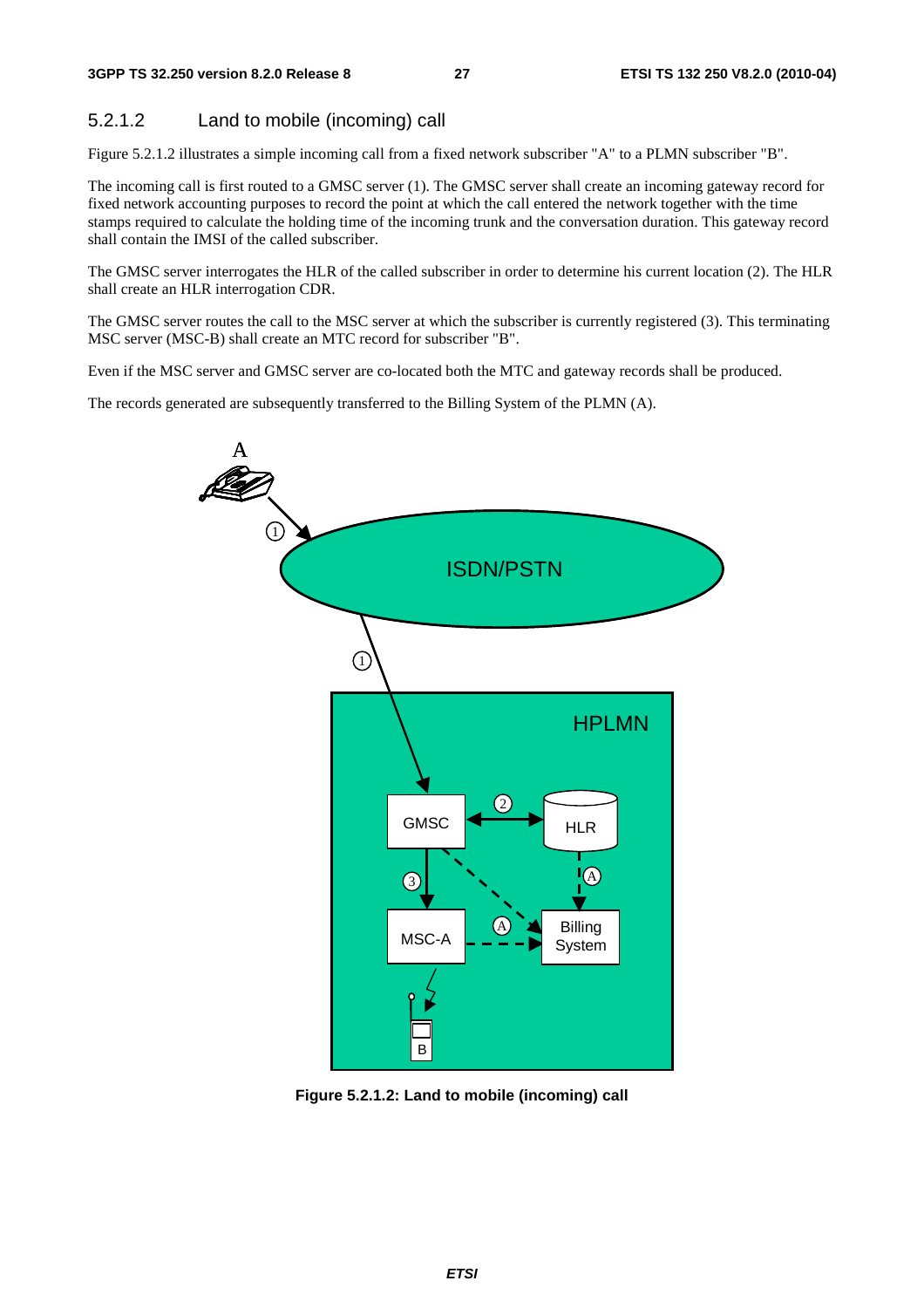#### 5.2.1.3 Mobile to mobile call within the same network

Figure 5.2.1.3 illustrates a simple mobile to mobile call from subscriber "A" to subscriber "B" both within the same PLMN.

The originating MSC server (MSC-A) shall produce an MOC record for the call to subscriber "B".

Having received a set-up request from subscriber "A" (1), MSC-A interrogates the HLR of the called subscriber in order to determine his current location (2). The HLR shall create an HLR interrogation CDR.

MSC-A routes the call to the MSC server at which subscriber is currently registered (3). This terminating MSC server (MSC-B) shall create an MTC record for subscriber "B". If MSC-A and MSC-B are co-located, then both the MOC and the MTC records shall be produced in the same MSC for this call.

The records generated are subsequently transferred to the Billing System of the PLMN.



**Figure 5.2.1.3: Mobile to mobile call**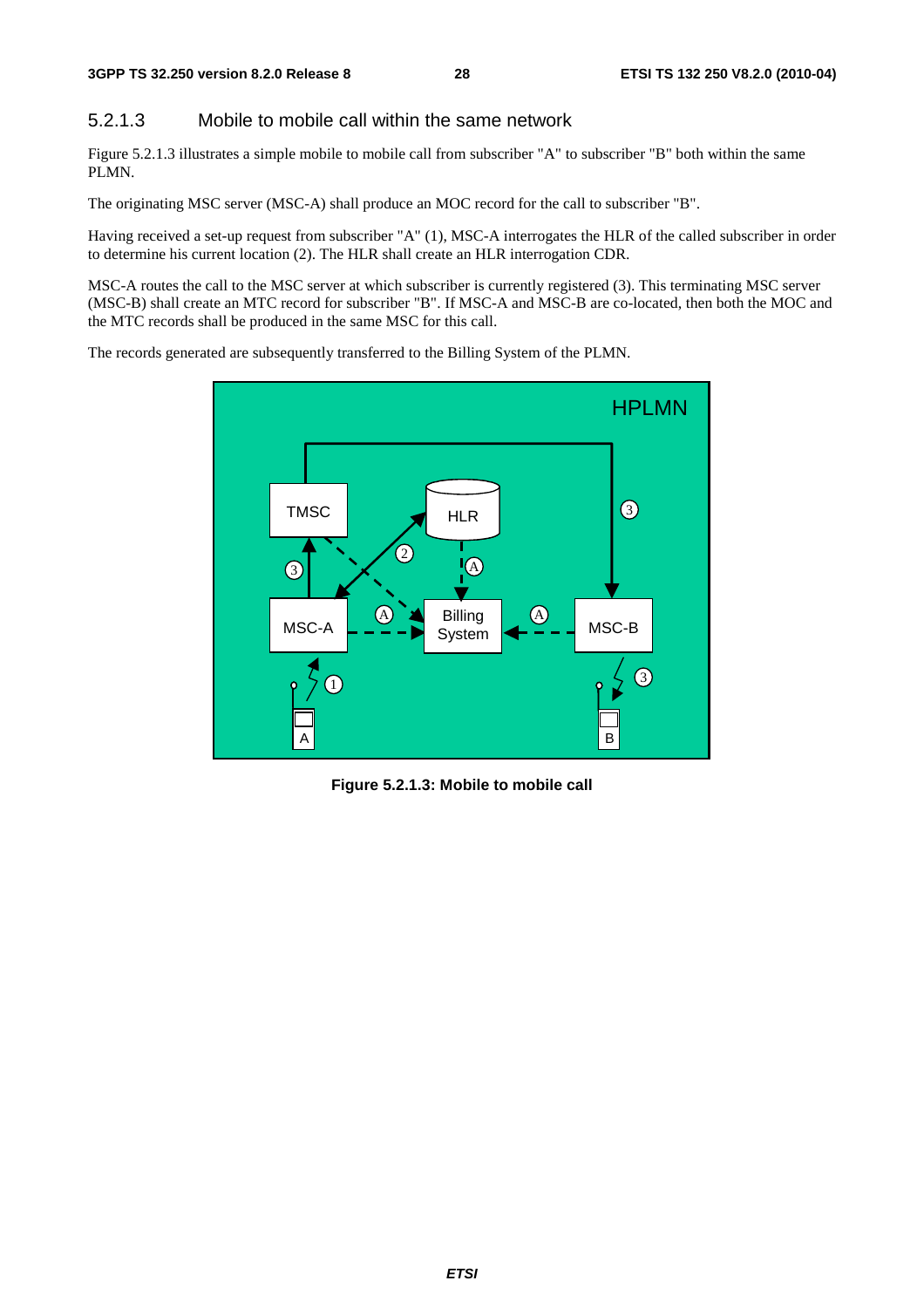#### 5.2.1.4 Incoming call to a roaming subscriber

Figure 5.2.1.4 illustrates an incoming call from a fixed network subscriber "A" to a PLMN subscriber "B" who is currently roaming in another PLMN.

The call is first routed to a GMSC server (1) and the GMSC server shall create an incoming gateway record for accounting purposes as described in clause 5.2.1.2. The GMSC server interrogates the HLR of the called subscriber in order to determine his current location (2). The HLR shall create an Interrogation event record.

The GMSC server routes the call to the VPLMN in which subscriber "B" is currently located (3). The GMSC server shall create an outgoing gateway record for accounting purposes. The GMSC server shall also create a roaming record. This record includes the IMSI of the "B" subscriber and may be used as a cross-check for the TAP information received from the VPLMN.

The call is then routed by the VPLMN to the MSC server at which the subscriber is currently located (4). The GMSC server of the VPLMN shall produce an incoming gateway record and the terminating MSC server shall create an MTC record for the call to "B".

The records generated are subsequently transferred to the Billing System of the appropriate PLMN (A). The MTC record generated by the terminating MSC server shall be employed to create the appropriate MTC TAP record. The TAP records shall be included in a TAP file and transmitted to the HPLMN (B).



**Figure 5.2.1.4: Incoming call to a roaming subscriber**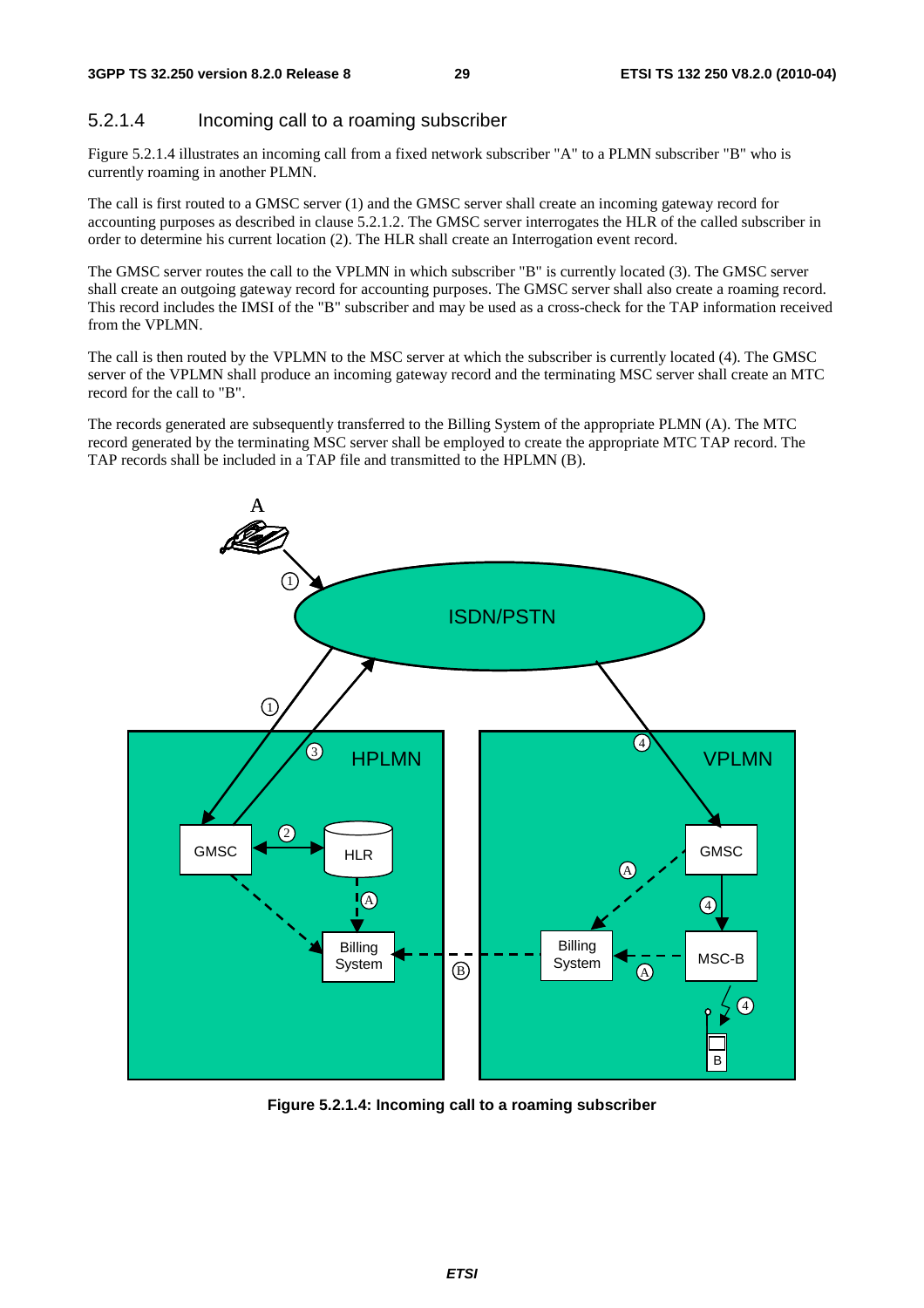#### 5.2.1.5 Incoming call to a PLMN service centre

Figure 5.2.1.5 illustrates an incoming call from a fixed network subscriber "A" to a Service Centre directly connected to an MSC server within a PLMN network. Examples for services provided by such a Service Centre include Voice Mail services, Operator services, etc.

The call is routed to a GMSC server within the PLMN (1). The GMSC server analyses the dialled digits and routes the call directly to the MSC server to which the Service Centre is connected (2).

As HLR interrogation is not required, there will be no HLR Interrogation record. The GMSC server shall however, create an incoming gateway record based on the point at which the call entered the network and the destination (Service Centre) of the call.

The MSC server then connects the calling subscriber to the service centre. As no mobile subscriber is involved, the MSC server will not create an MTC record, however, the MSC server shall create a transit record describing the destination of the call.

The records generated are subsequently transferred to the Billing System of the PLMN (A).

It should be noted that without the transit record, the MSC server would not generate a record for this connection.



**Figure 5.2.1.5: Incoming call to a PLMN service centre**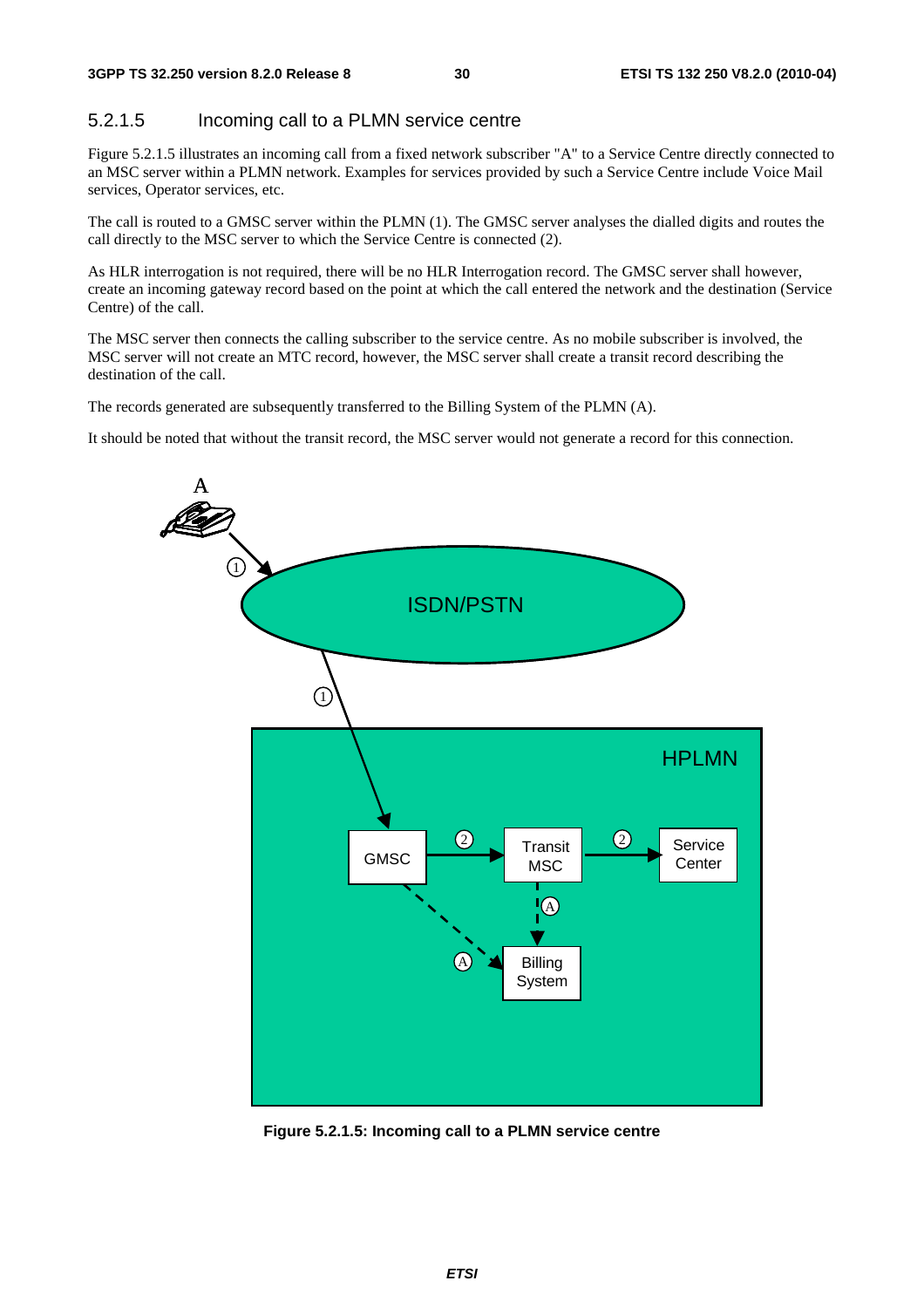#### 5.2.1.6 Call forwarding unconditional

Figure 5.2.1.6 illustrates an incoming call from a fixed network subscriber "A" to a mobile subscriber "B" who has registered and activated Call Forwarding Unconditional (CFU) for the appropriate service. The call is subsequently forwarded to a second fixed network subscriber "C".

For simplicity the registration and activation of CFU have not been included in the diagram. These actions shall of course be recorded in the appropriate supplementary service records.

The incoming call is routed to a GMSC server (1). This part of the connection is identical to the scenario outlined in clause 5.2.1.2.

The GMSC server interrogates the HLR of the called subscriber in order to determine his current location (2). The HLR shall create an HLR interrogation CDR. The HLR informs the GMSC server that "B" has activated CFU to subscriber "C".

The GMSC server forwards the call to the fixed network subscriber "C" (3). The GMSC server shall create an MTC record for the "B" subscriber for the call from "A" and an MOC (call forwarding) record for the "B" subscriber for the call to "C". Both records shall contain the supplementary service employed (CFU). The GMSC server shall also produce an outgoing gateway record as described in clause 5.2.1.1.

The records generated are subsequently transferred to the Billing System of the HPLMN (A).



**Figure 5.2.1.6: Call forwarding unconditional**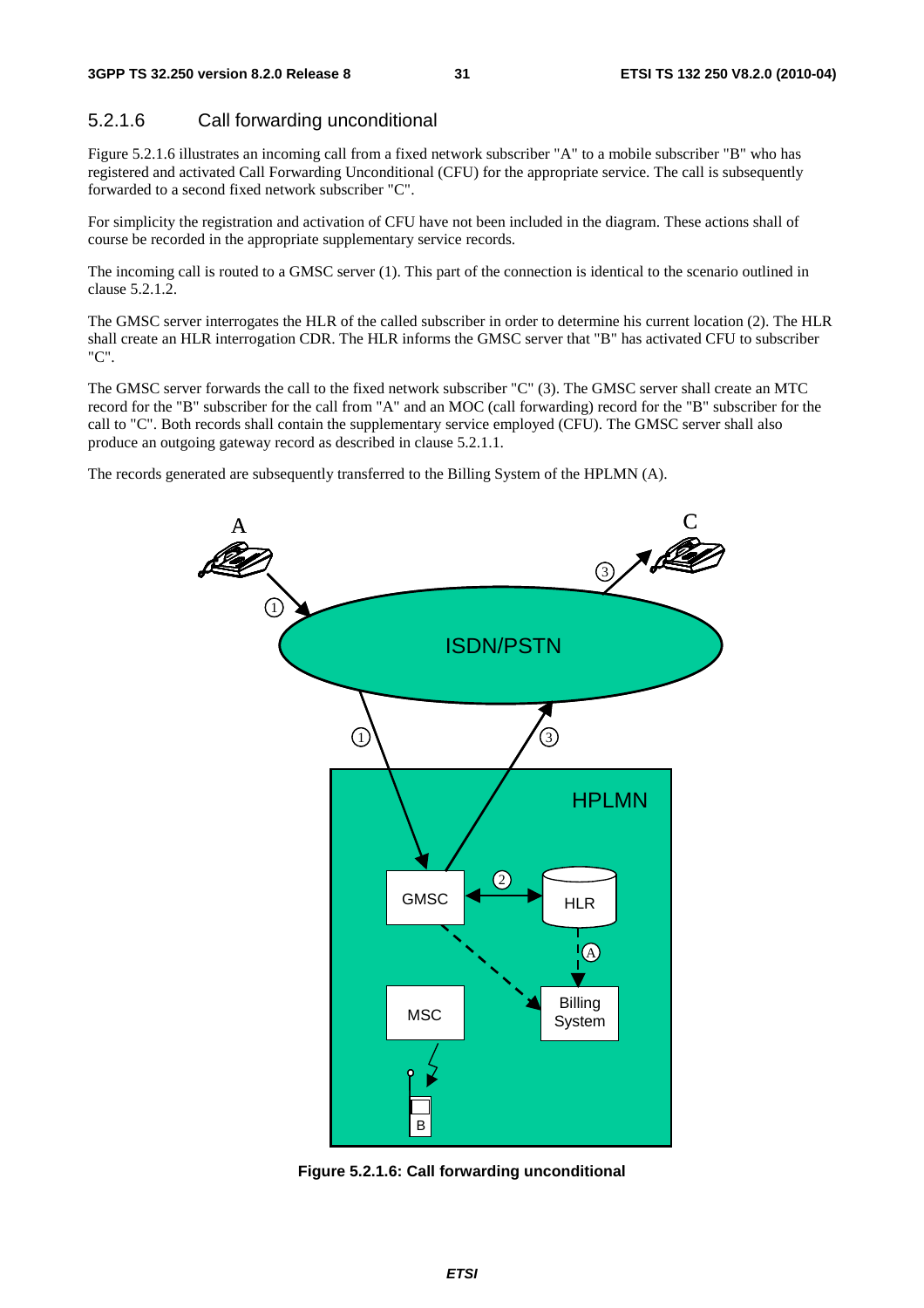#### 5.2.1.7 Call forwarding conditional (on busy)

Figure 5.2.1.7 illustrates a mobile originated call from subscriber "A" to a second mobile subscriber "B" who has registered and activated Call Forwarding on Busy (CFB) for the appropriate service. The call is subsequently forwarded to a third mobile subscriber "C". In this example, all three subscribers are currently located within the same (the home) network.

For simplicity the registration and activation of CFB have not been included in the diagram.

Having received a set-up request from subscriber "A" (1), the originating MSC server (MSC-A) interrogates the HLR of subscriber "B" in order to determine his current location (1a). The call is then routed to MSC-B (2).

MSC-A shall create an MOC record for subscriber "A" containing details of the call to "B". The HLR shall produce an HLR interrogation record.

On determining that subscriber "B" is busy and that CFB is active, the forwarding MSC server/VLR (MSC-B) interrogates the HLR of subscriber "C" to determine his current location (2a) and forwards the call accordingly (3).

MSC-B shall produce an MTC record for the "B" subscriber for the call from "A" and an MOC record for the "B" subscriber for the call to "C". Both records shall include the supplementary service employed (CFB). The HLR shall produce an Interrogation record.

The terminating MSC server (MSC-C) shall create a normal MTC record for subscriber "C".

The records generated are subsequently transferred to the Billing System of the PLMN.



**Figure 5.2.1.7: Call forwarding conditional (busy)**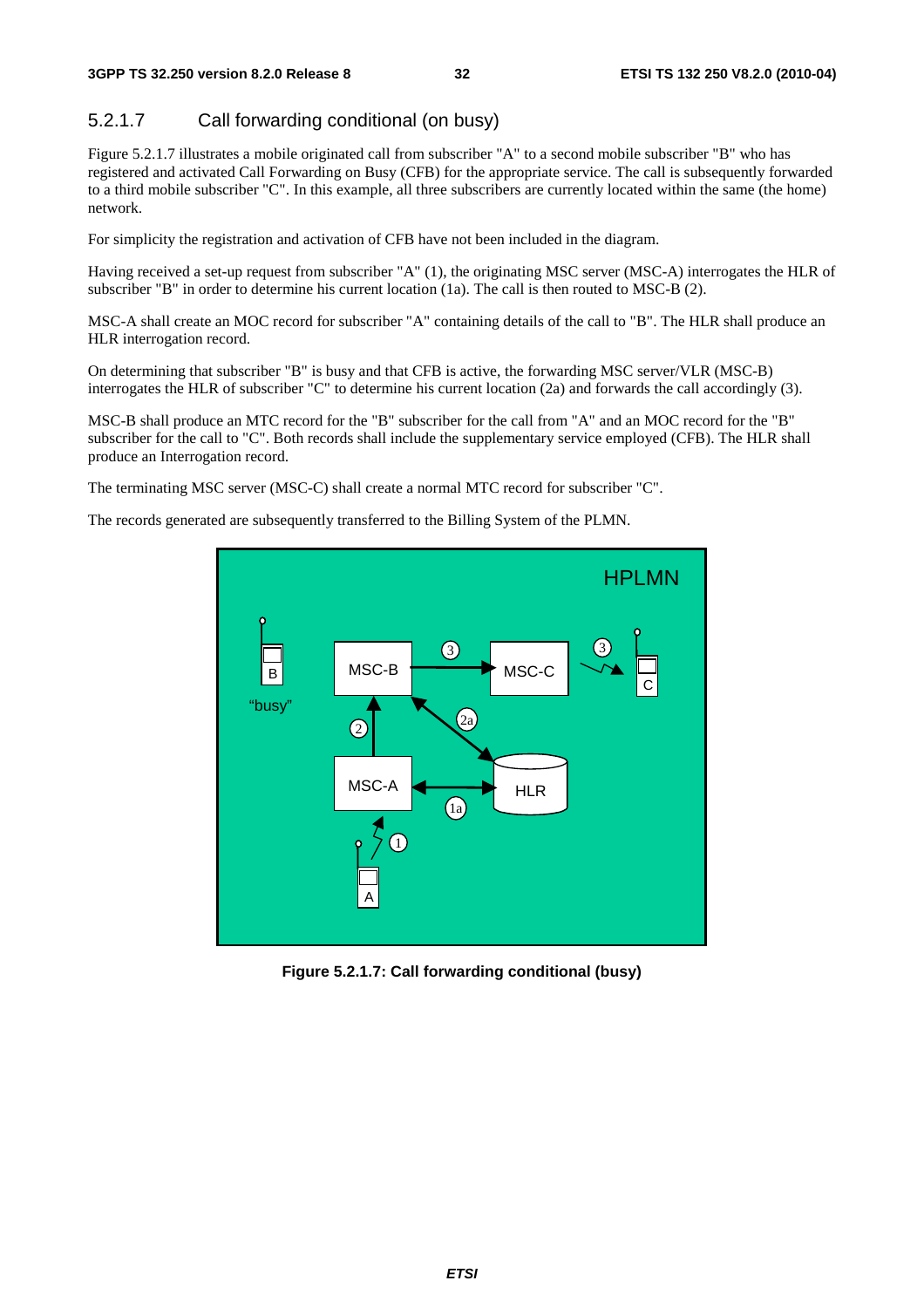#### 5.2.1.8 Delivery of a mobile terminated short message

Figure 5.2.1.8 illustrates the delivery of a short message to a mobile subscriber.

The short message service centre delivers the message to a GMSC server or gateway function (1). The GMSC server shall create an SMS gateway MT record.

The GMSC server then interrogates the HLR of the subscriber to determine his current location (2). The HLR shall create an HLR interrogation record.

The message is subsequently transmitted to the MSC server serving the mobile subscriber and finally to the mobile station of that subscriber (3). The MSC server shall create an SMS MT record.

The records generated are subsequently transferred to the post-processing system of the HPLMN (A).



**Figure 5.2.1.8: Delivery of a short message to a mobile subscriber**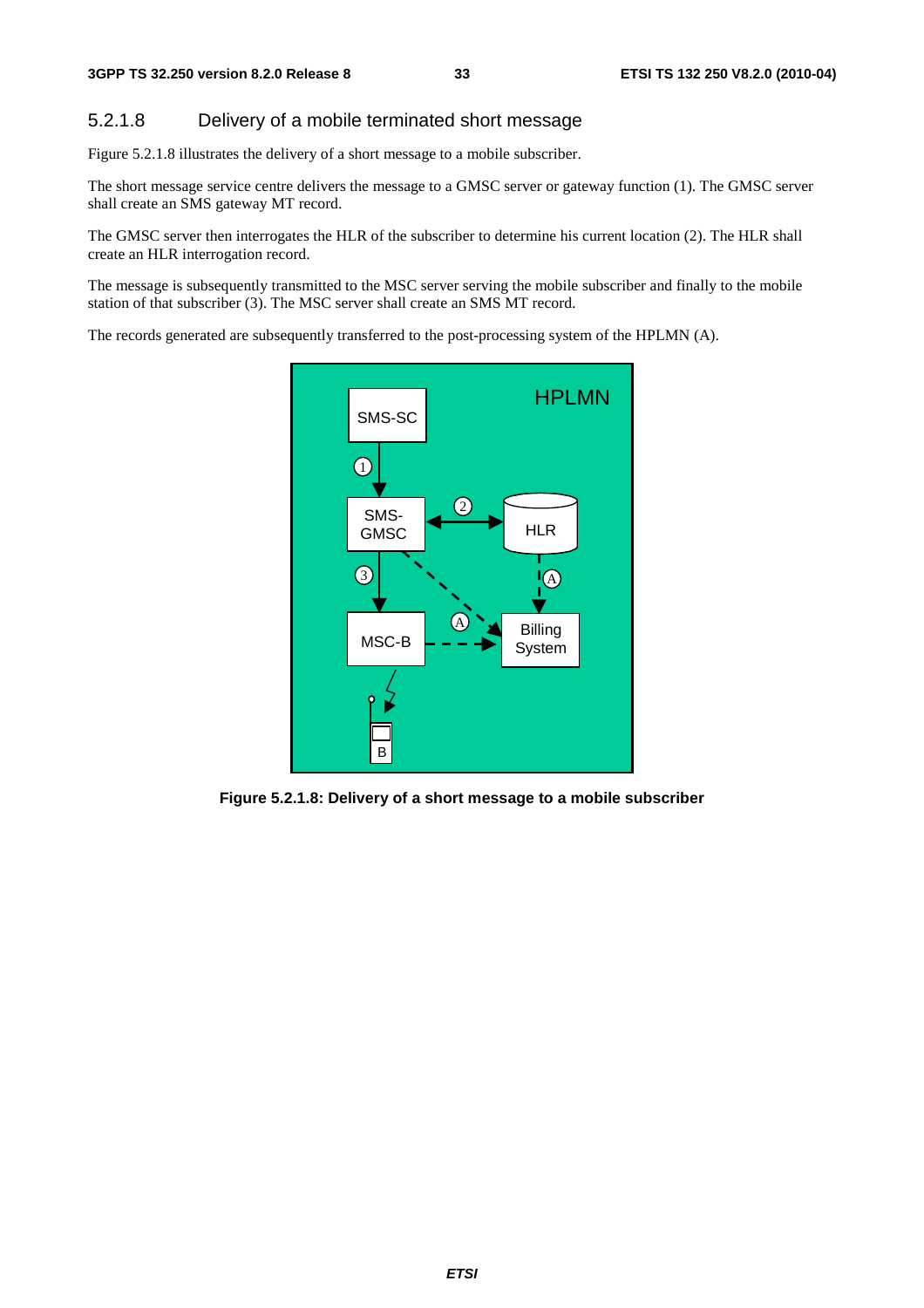#### 5.2.1.9 Call hold and multi-party service

Figure 5.2.1.9 illustrates the use of the call hold and multi-party services.

A mobile subscriber ("A") sets up an outgoing call (1) to an ISDN subscriber ("B"). This call is recorded as outlined in clause 5.2.1.1.

Subscriber "A" then invokes the call hold service. MSC-A shall produce a supplementary service action record for the invocation.

Subscriber "A" then sets up a side-call (2) to a second mobile subscriber ("C") within the same network. This call is recorded as outlined in clause 5.2.1.3.

Subscriber "A" subsequently invokes the multi-party service in order to set up a three-party conference with "B" and "C". MSC-A shall produce a common equipment record for the use of a conference circuit by subscriber "A". This record shall record the duration of the whole conference irrespective of the number of parties subsequently added to, or removed from the conference connection.

Note that the MOC records produced by MSC-A for both the A  $\rightarrow$  B and A  $\rightarrow$  C legs of the conference shall contain the supplementary service code for multi-party.



**Figure 5.2.1.9: Call hold and multi-party service**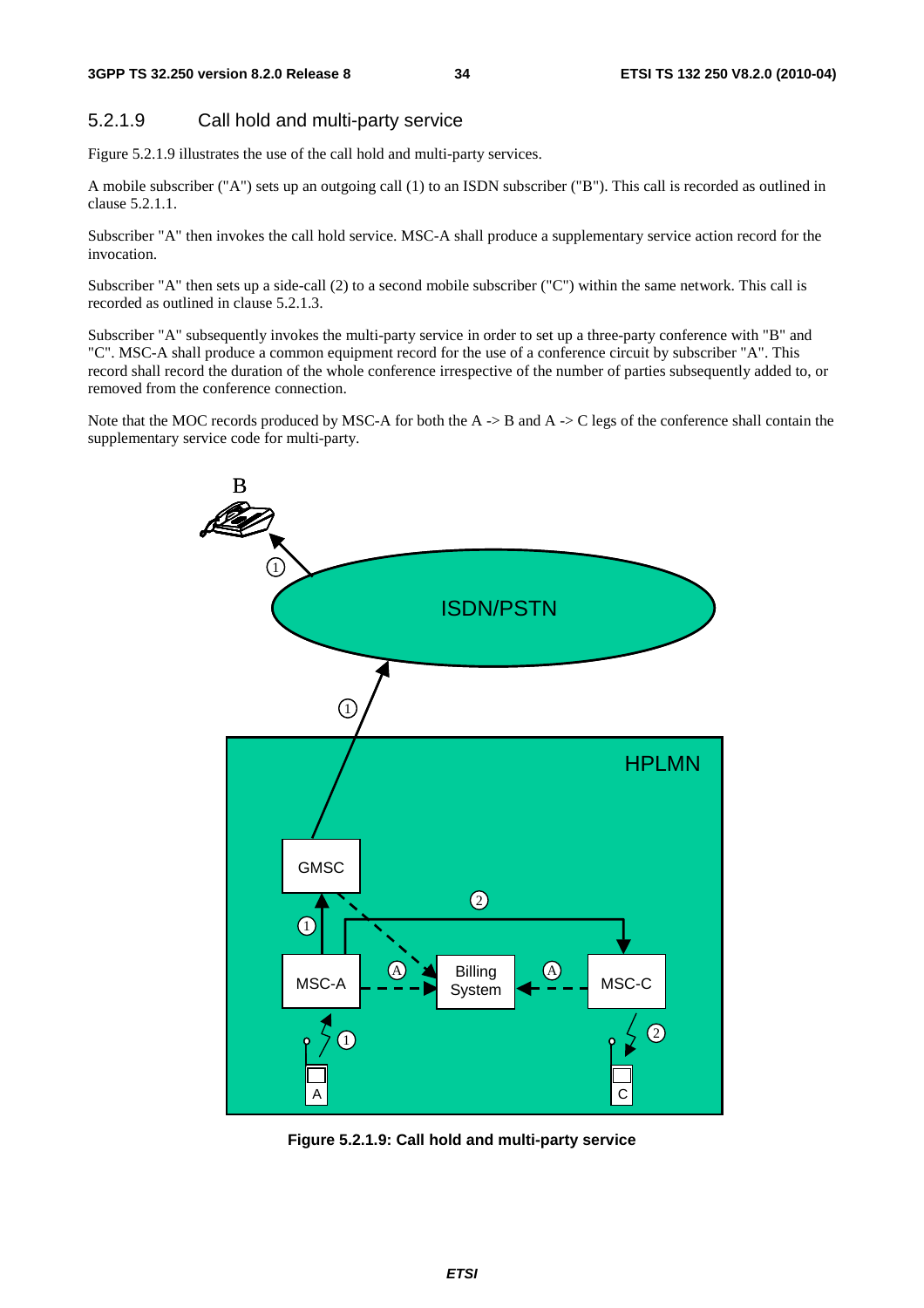### 5.2.1.10 Outgoing call handled by CAMEL

Figure 5.2.1.10 illustrates an outgoing CAMEL call from a mobile CAMEL subscriber "A" to a fixed network subscriber "B" (1).

The "A" subscriber has an active O-CSI (stored in the VLR). Therefore MSC server-A requests instructions from the gsmSSF which passes the CAMEL service key to the gsmSCF to indicate which service logic it should apply (2).

The gsmSCF may interrogate the HLR for subscriber information. As a network option, the operator may refuse to provide the requested information.

When gsmSCF processing is complete the call control is returned to MSC-A.

MSC server-A generates an MOC record for the "A" subscriber. This record may be linked to an optional SCF-record. The record includes O-CSI data.

The GMSC server routes the call to the "B" subscriber (3). The GMSC server shall create an outgoing gateway record as described in clause 5.2.1.1.

The generated records are subsequently transferred to the Billing System of the HPLMN (A).

The following records are generated in HPLMN in this call scenario.

#### **Table 5.2.1.10: Records Generated for an Outgoing Call Handled by CAMEL**

| <b>GMSC server</b>  | <b>MSC server</b>    | ח∟ו |
|---------------------|----------------------|-----|
| aateway record<br>и | <b>MOC</b><br>record |     |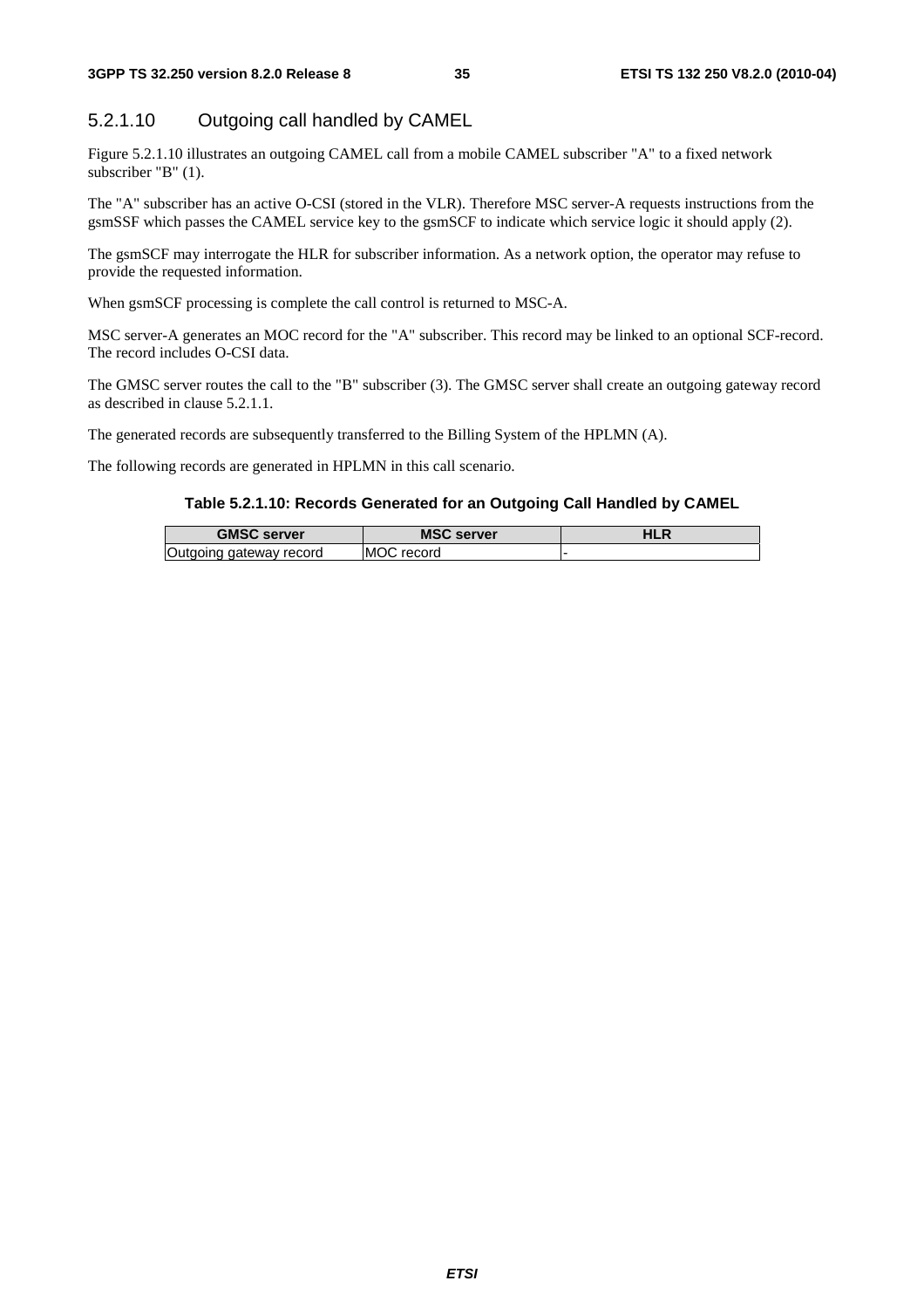

**Figure 5.2.1.10: Outgoing call handled by CAMEL**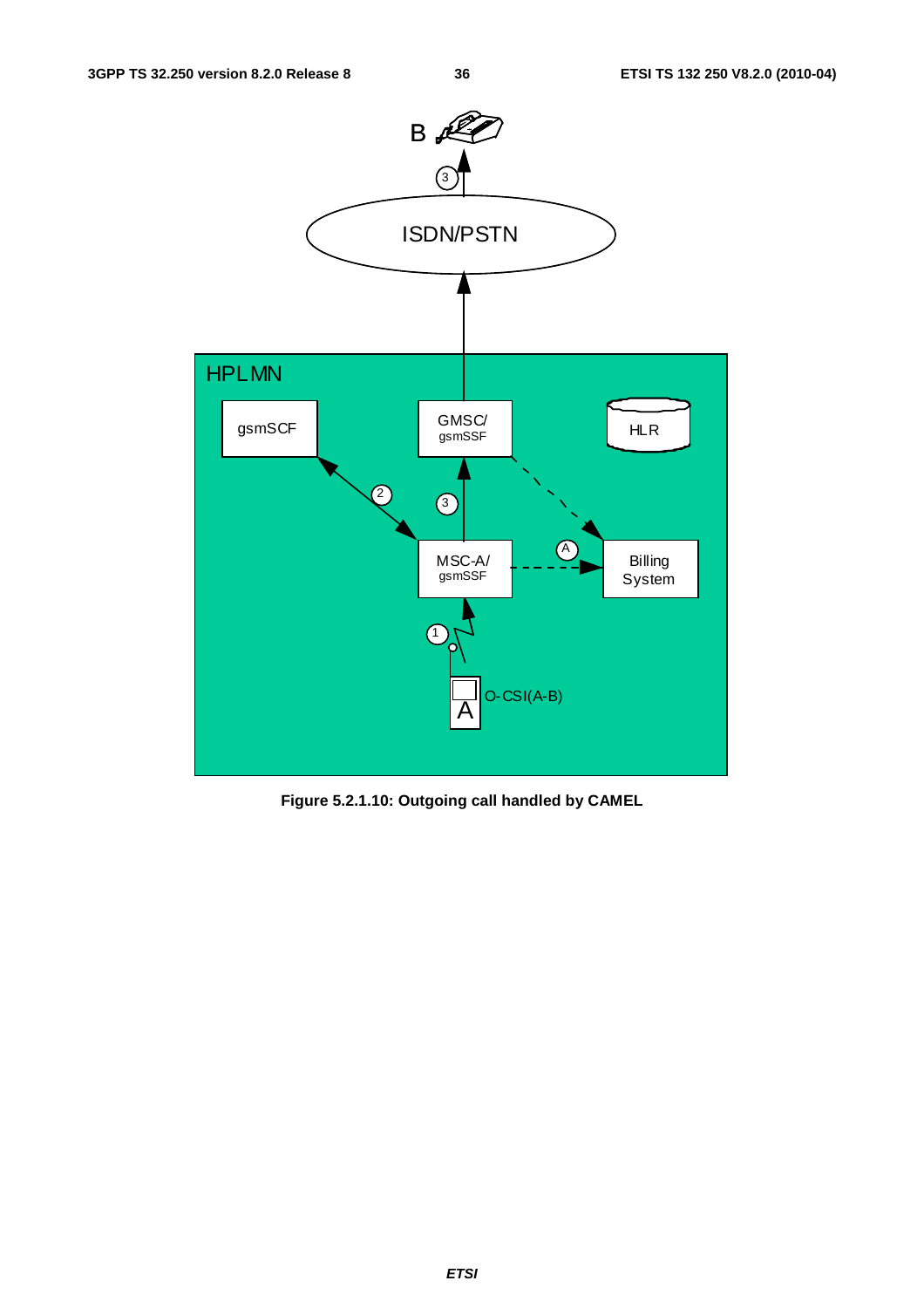#### 5.2.1.11 Incoming call handled by CAMEL without redirection

Figure 5.2.1.11 illustrates an incoming call from a fixed network subscriber "A" to a mobile CAMEL subscriber "B".

The incoming call is first routed to the GMSC server (1). The GMSC server shall create an incoming gateway record for fixed network accounting purposes.

The GMSC server interrogates the HLR of the called subscriber in order to fetch the T-CSI (2). The HLR shall create an HLR interrogation record.

The "B" subscriber has an active T-CSI. Therefore the GMSC server requests instructions from the gsmSSF which passes the CAMEL service key to a gsmSCF to indicate which service logic it should apply (3).

The gsmSCF may interrogate the HLR for subscriber information. As a network option, the operator may refuse to provide the requested information.

When gsmSCF processing is complete the call control is returned to the GMSC server. The GMSC server shall generate a terminating CAMEL record which contains T-CSI data.

The GMSC server interrogates the HLR in order to determine his current location (4). The HLR shall create an HLR interrogation record.

The call is routed to MSC-B (5). An MTC record shall be generated.

For avoidance of doubt, even if the MSC server and GMSC server are co-located both the MTC and gateway records shall be produced.

The generated records are subsequently transferred to the Billing System of the HPLMN (A).

The following records are generated in HPLMN in this call scenario.

#### **Table 5.2.1.11: Records Generated for an Incoming Call Handled by CAMEL without Re-direction**

| <b>GMSC server</b>       | <b>MSC server</b>  | HLR                             |
|--------------------------|--------------------|---------------------------------|
| Incoming gateway record  | <b>IMTC</b> record | <b>HLR</b> interrogation record |
| Terminating CAMEL record |                    |                                 |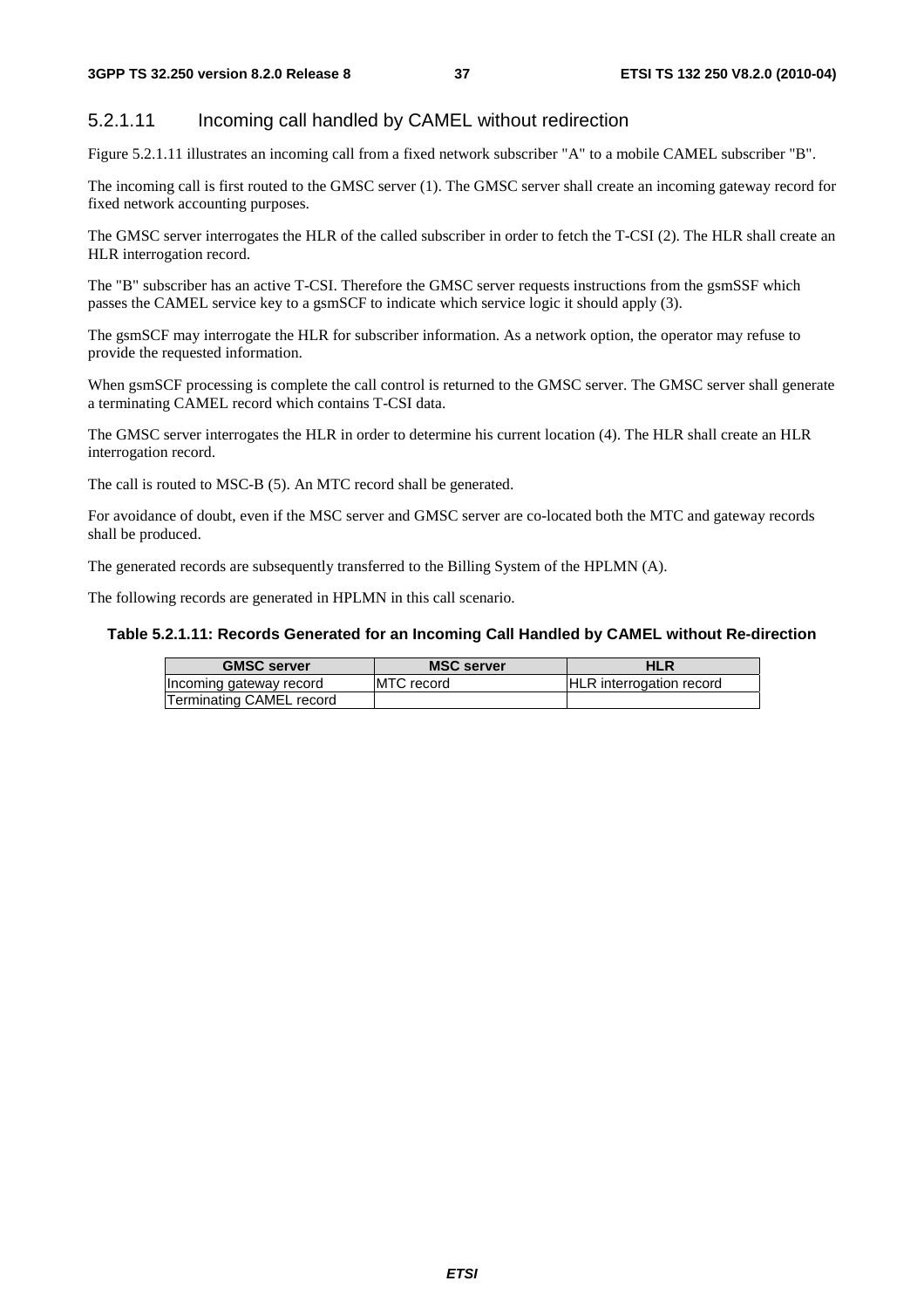

**Figure 5.2.1.11: Incoming call handled by CAMEL without redirection**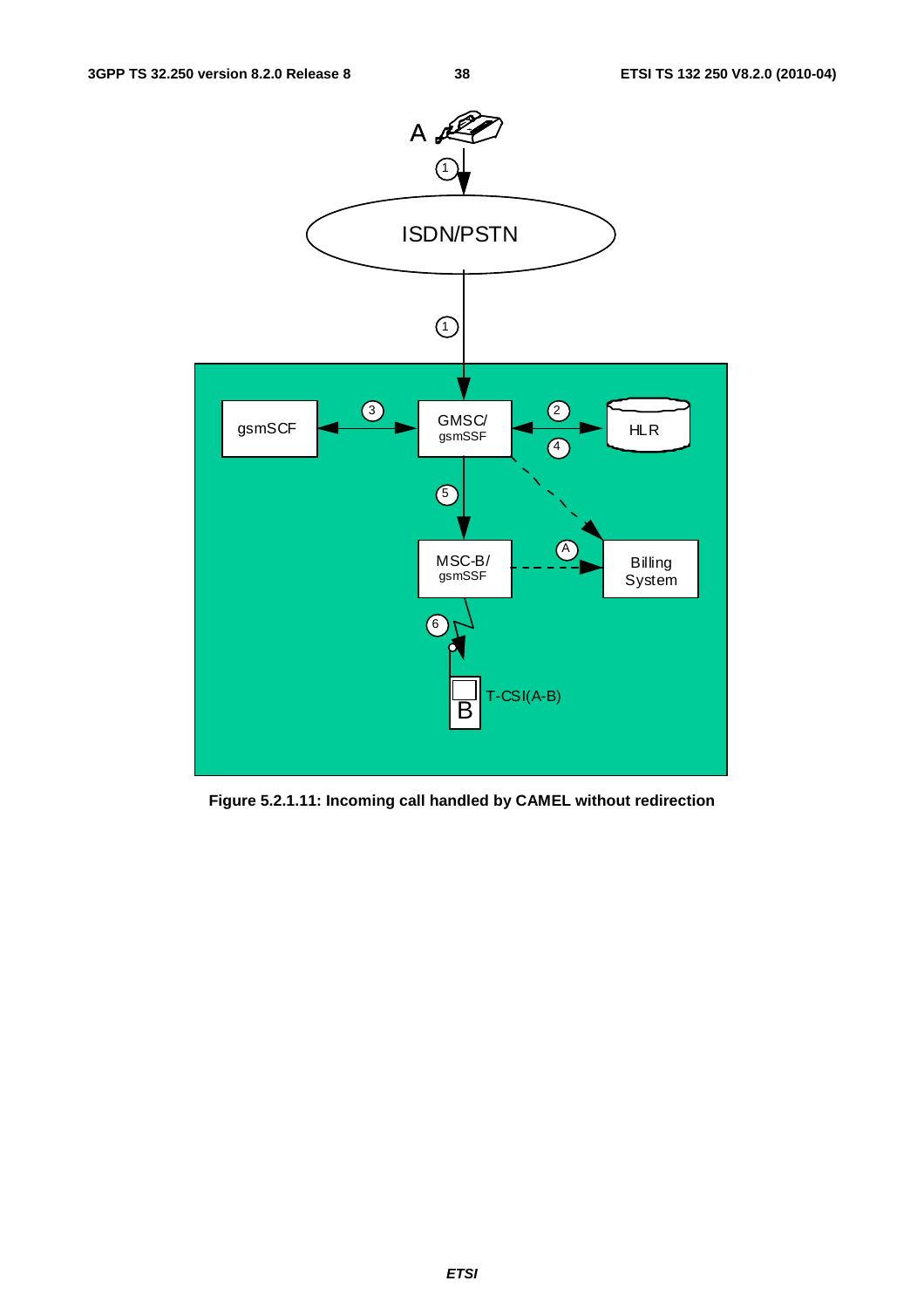### 5.2.1.12 Incoming call to a roaming subscriber handled by CAMEL

Figure5.12 illustrates an incoming call from a fixed network subscriber "A" to a mobile CAMEL subscriber "B" who is currently roaming in another PLMN.

The call is first routed to a GMSC server (1) and the GMSC server shall create an incoming gateway record for fixed network accounting purposes.

The GMSC server interrogates the HLR of the called subscriber in order to fetch the T-CSI (2). The HLR shall create an HLR interrogation record.

The "B" subscriber has an active T-CSI. Therefore the GMSC server requests instructions from the gsmSSF which passes the CAMEL service key to a gsmSCF to indicate which service logic it should apply (3).

The gsmSCF may interrogate the HLR for subscriber information. As a network option, the operator may refuse to provide the requested information.

When gsmSCF processing is complete the call control is returned to the GMSC server . The GMSC server shall generate a terminating CAMEL record which contains T-CSI data.

The GMSC server interrogates the HLR in order to determine his current location (4). The HLR shall create an HLR interrogation record.

The GMSC server routes the call to the VPLMN in which subscriber "B" is currently located (5). The GMSC server shall create an outgoing gateway record for accounting purposes. The GMSC server shall also create a roaming record. This record includes the IMSI of the "B" subscriber and may be used as a cross-check for the TAP information received from the VPLMN.

The call is then routed by the VPLMN to the MSC server at which the subscriber is currently located (6). The GMSC server of the VPLMN shall produce an incoming gateway record and the terminating MSC server shall create an MTC record for the call to "B".

The records generated are subsequently transferred to the Billing System of the appropriate PLMN (A). The MTC record generated by the terminating MSC server shall be employed to create the appropriate MTC TAP record. The TAP records shall be included in a TAP file and transmitted to the HPLMN (B).

The following records are generated in HPLMN in this call scenario.

#### **Table 5.2.1.12.1: Records Generated in the HPLMN for an Incoming Call to a Roaming Subscriber Handled by CAMEL**

| <b>GMSC server</b>       | <b>MSC server</b> | <b>HLR</b>                      |
|--------------------------|-------------------|---------------------------------|
| Incoming gateway record  |                   | <b>HLR</b> interrogation record |
| Terminating CAMEL record |                   |                                 |
| Roaming record           |                   |                                 |
| Outgoing gateway record  |                   |                                 |

The following records are generated in VPLMN in this call scenario.

#### **Table 5.2.1.12.2: Records Generated in the VPLMN for an Incoming Call to a Roaming Subscriber Handled by CAMEL**

| <b>GMSC server</b>      | <b>MSC server</b> | 1LR |
|-------------------------|-------------------|-----|
| Incoming gateway record | -IM i<br>record   |     |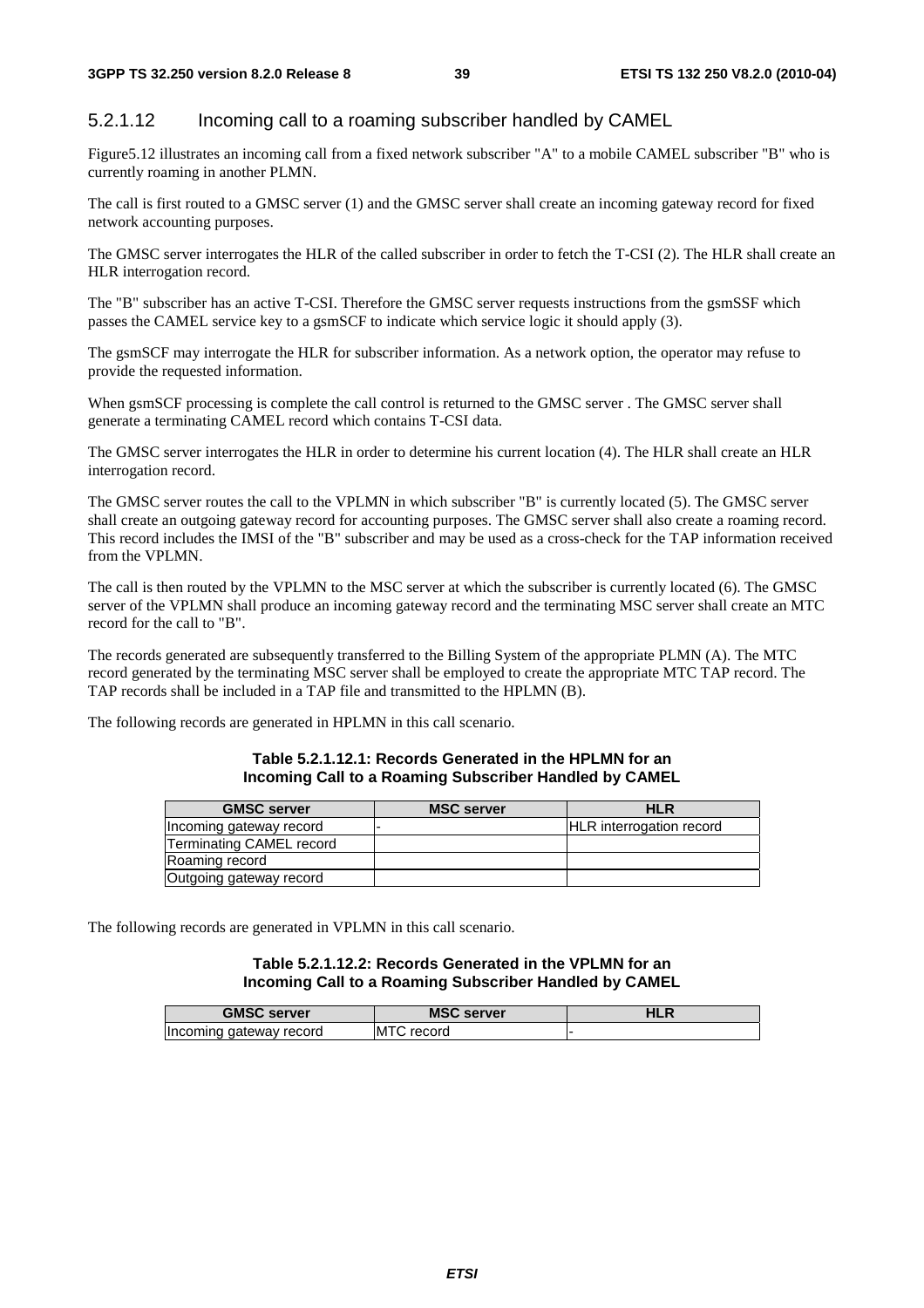

**Figure 5.2.1.12: Incoming call to a roaming subscriber handled by CAMEL**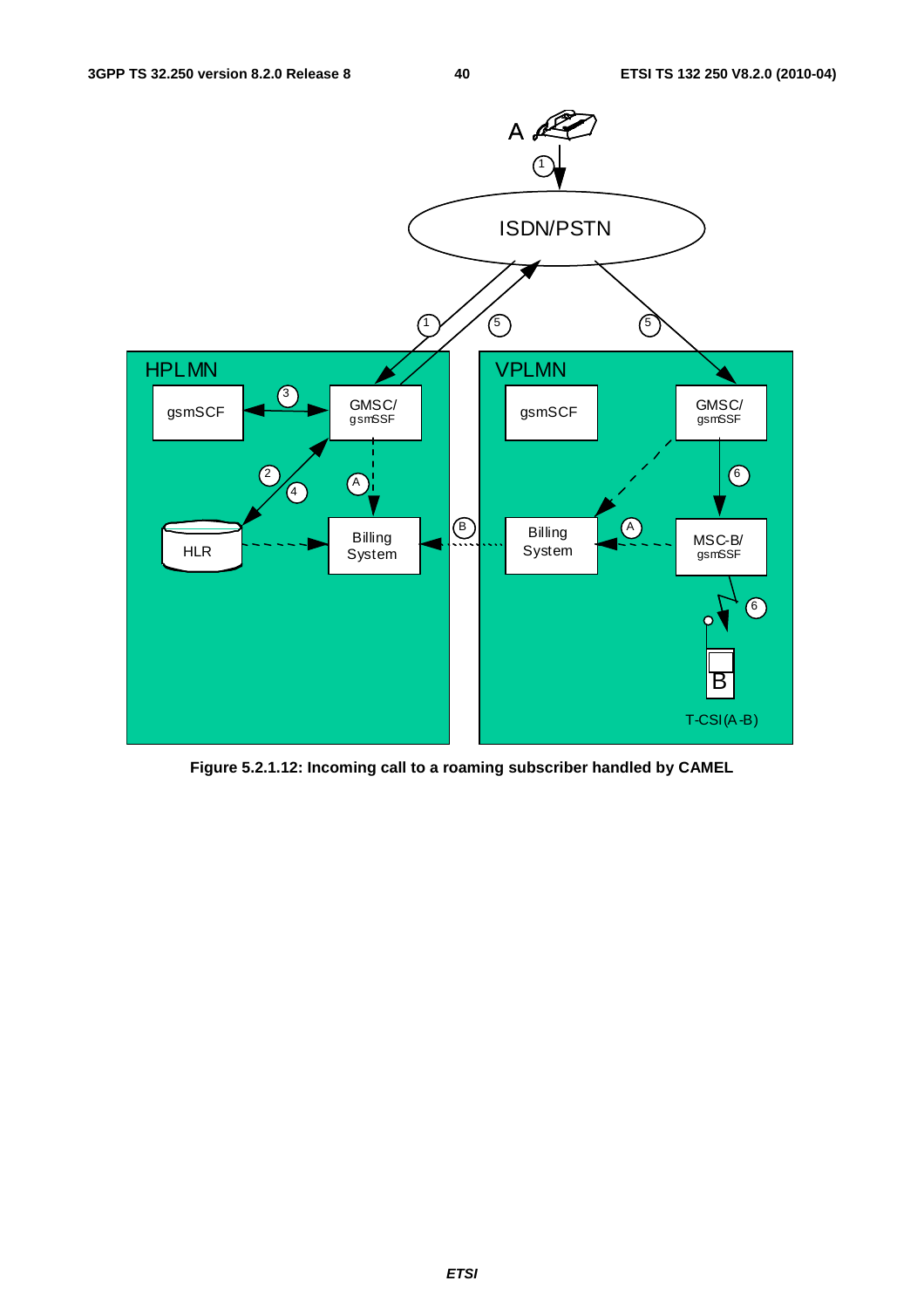#### 5.2.1.13 Incoming call handled by CAMEL with redirection decided and forwarding leg handled by CAMEL

Figure 5.2.1.13 illustrates an incoming call from a fixed network subscriber "A" to a mobile CAMEL subscriber "B". The call is subsequently forwarded to a second fixed network subscriber "C" by CAMEL initiated Call Forwarding.

The incoming call is routed to the GMSC server (1). The GMSC server shall create an incoming gateway record for fixed network accounting purposes.

The GMSC server interrogates the HLR of the called subscriber in order to fetch the T-CSI and O-CSI (2).

The "B" subscriber has an active T-CSI. Therefore the GMSC server requests instructions from the gsmSSF which passes the CAMEL service key to a gsmSCF to indicate which service logic it should apply (3).

The gsmSCF may interrogate the HLR for subscriber information. As a network option, the operator may refuse to provide the requested information.

The gsmSCF modifies the Called Party number and sets the CAP parameter 'Apply O-CSI'. When gsmSCF processing is complete the call control is returned to the GMSC server. The GMSC server shall generate a terminating CAMEL record which contains T-CSI data.

The "B" subscriber has an active O-CSI. Therefore the GMSC server requests instructions from the gsmSSF which passes the CAMEL service key to a gsmSCF to indicate which service logic it should apply (4).

The gsmSCF may interrogate the HLR for subscriber information. As a network option, the operator may refuse to provide the requested information.

When gsmSCF processing is complete the call control is returned to the GMSC server.

The GMSC server redirects the call to the fixed network subscriber "C" (5). The GMSC server shall generate an MTC record for the "B" subscriber for the call from "A" and an MOC (call forwarding) record for the "B" subscriber for the call to "C". The MOC record includes O-CSI data and the parameter 'CAMEL initiated CF indicator'. The GMSC server shall also produce an outgoing gateway record as described in clause 5.2.1.1.

The generated records are subsequently transferred to the Billing System of the HPLMN (A).

The following records are generated in HPLMN in this call scenario.

#### **Table 5.2.1.13: Records Generated in the Incoming Call with Redirection Decided and Forwarded Leg Handled by CAMEL**

| <b>GMSC</b> server       | <b>MSC server</b> | <b>HLR</b>                      |
|--------------------------|-------------------|---------------------------------|
| Incoming gateway record  |                   | <b>HLR</b> interrogation record |
| Terminating CAMEL record |                   |                                 |
| <b>IMTC</b> record       |                   |                                 |
| MOC (CF) record          |                   |                                 |
| Outgoing gateway record  |                   |                                 |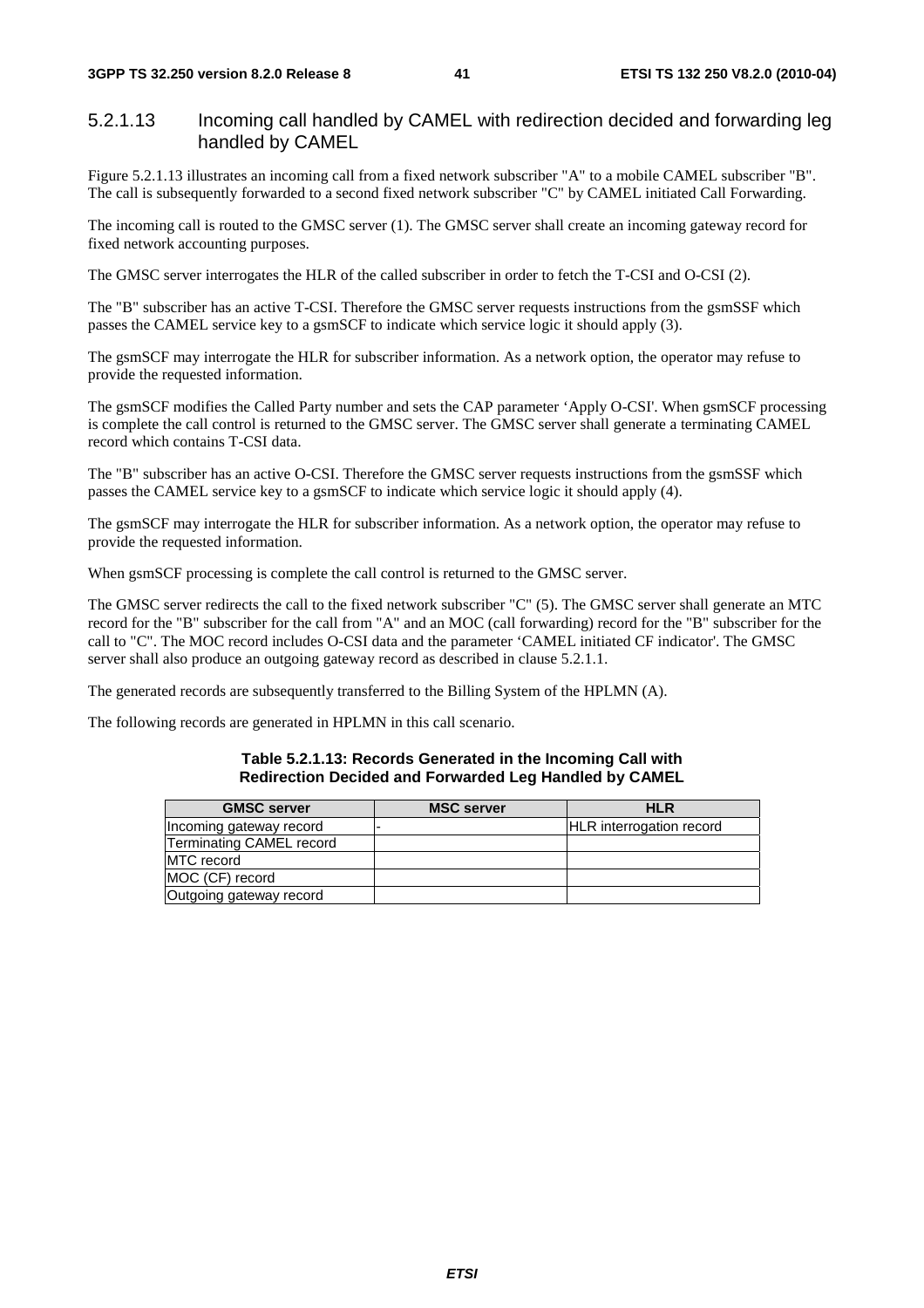

**Figure 5.2.1.13: Incoming call handled by CAMEL with redirection decided and forwarding leg handled by CAMEL**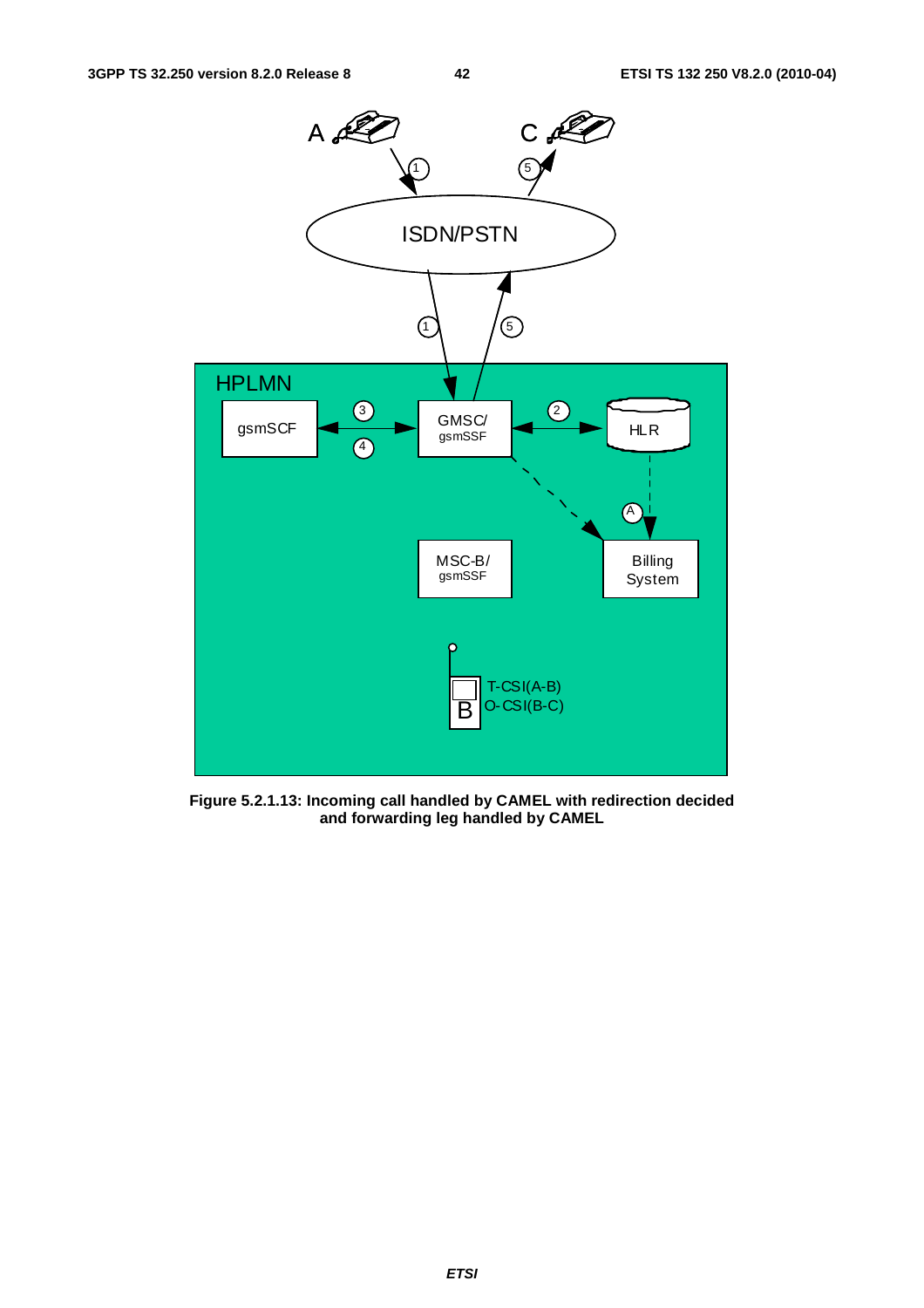#### 5.2.1.14 Incoming call handled by CAMEL without redirection and forwarded early using GSM SS but controlled by CAMEL

Figure 5.2.1.14 illustrates an incoming call from a fixed network subscriber "A" to a mobile CAMEL subscriber "B". The call is subsequently forwarded to a second fixed network subscriber "C" by GSM SS Call Forwarding Unconditional (CFU) but controlled by CAMEL.

For simplicity the activation and registration of CFU have not been included in the diagram. These actions shall of course be registered in the appropriate supplementary service records.

The incoming call is routed to the GMSC server (1). The GMSC server shall create an incoming gateway record for fixed network accounting purposes.

The GMSC server interrogates the HLR of the called subscriber in order to fetch the T-CSI and O-CSI (2). The HLR shall create an HLR interrogation record. The HLR informs the GMSC server that "B" has activated CFU.

The "B" subscriber has an active T-CSI. Therefore the GMSC server requests instructions from the gsmSSF which passes the CAMEL service key to a gsmSCF to indicate which service logic it should apply (3).

The gsmSCF may interrogate the HLR for subscriber information. As a network option, the operator may refuse to provide the requested information.

When gsmSCF processing is complete the call control is returned to the GMSC server. The GMSC server shall generate a terminating CAMEL interrogation record which contains T-CSI data.

The "B" subscriber has an active O-CSI. Because the "B" subscriber has activated CFU he acts as the originating party for the forwarded leg. Therefore the GMSC server requests instructions from the gsmSSF which passes the CAMEL service key to a gsmSCF to indicate which service logic it should apply (5).

The gsmSCF may interrogate the HLR for subscriber information. As a network option, the operator may refuse to provide the requested information.

When gsmSCF processing is complete the call control is returned to the GMSC server.

The GMSC server redirects the call to the fixed network subscriber "C" (6). The GMSC server shall generate an MTC record for the "B" subscriber for the call from "A" and an MOC (call forwarding) record for the "B" subscriber for the call to "C". The MOC record includes O-CSI data. The GMSC server shall also produce an outgoing gateway record as described in clause 5.2.1.1.

If the B-subscriber do not have an active O-CSI the call is forwarded to the "C" subscriber after the first gsmSCF invocation.

The generated records are subsequently transferred to the Billing System of the HPLMN (A).

The following records are generated in HPLMN in this call scenario.

#### **Table 5.2.1.14: Records Generated in the Incoming call handled by CAMEL without redirection and forwarded early using GSM SS but controlled by CAMEL**

| <b>GMSC server</b>              | <b>MSC server</b> | <b>HLR</b>                      |
|---------------------------------|-------------------|---------------------------------|
| Incoming gateway record         |                   | <b>HLR</b> interrogation record |
| <b>Terminating CAMEL record</b> |                   |                                 |
| <b>IMTC</b> record              |                   |                                 |
| MOC (CF) record                 |                   |                                 |
| Outgoing gateway record         |                   |                                 |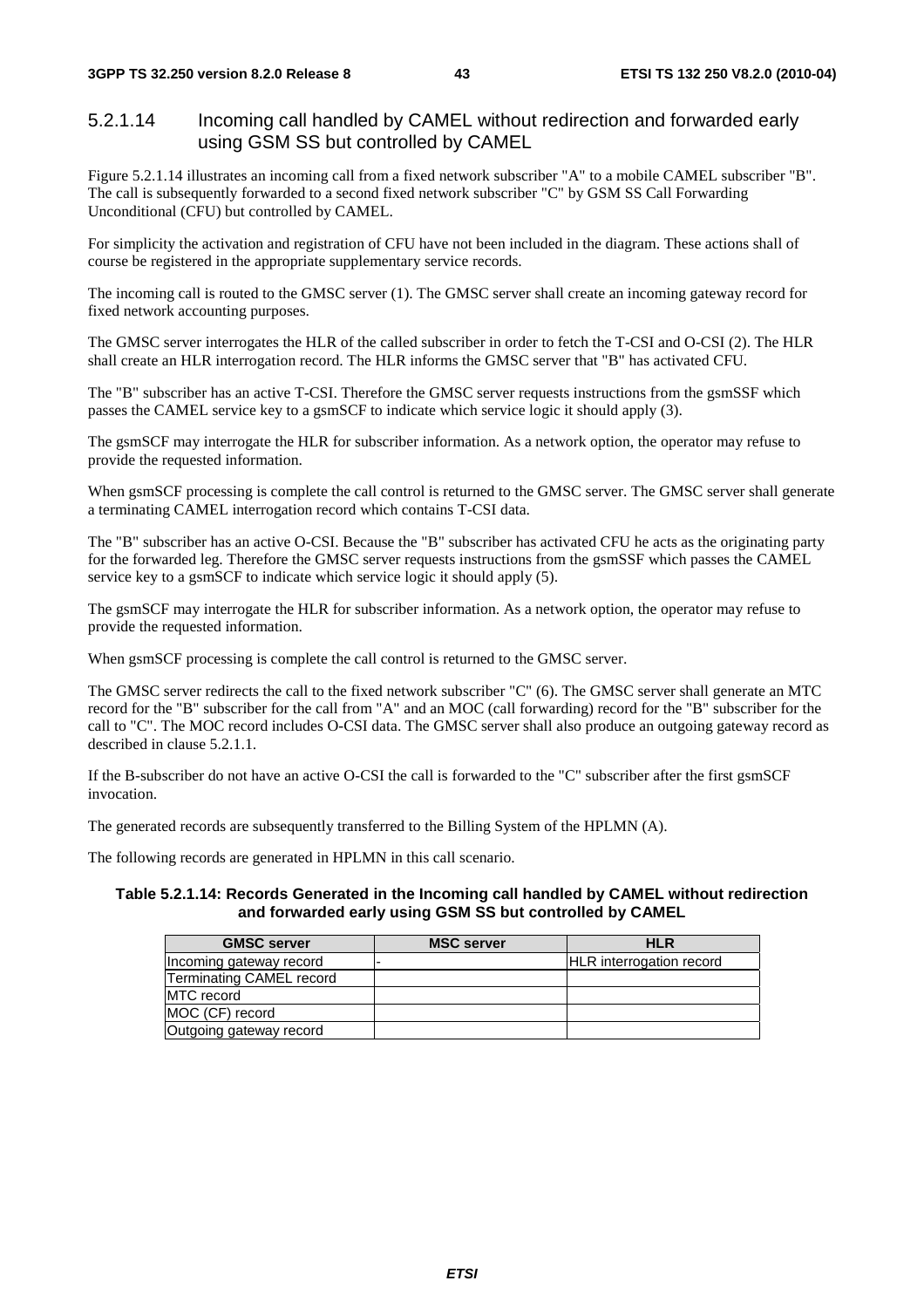

**Figure 5.2.1.14: Incoming call handled by CAMEL without redirection and forwarded early using GSM SS but controlled by CAMEL**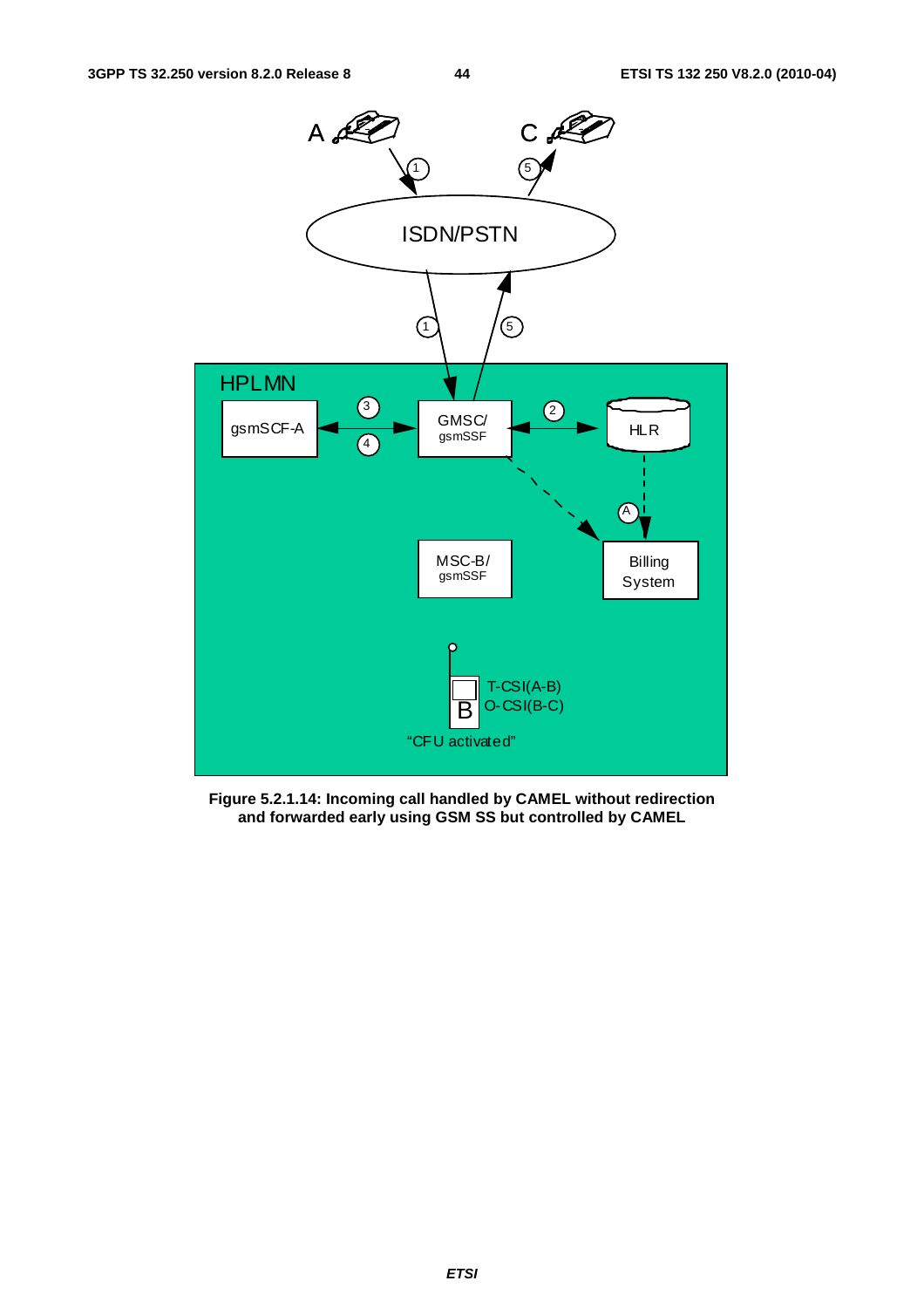#### 5.2.1.15 Incoming call handled by CAMEL without redirection and forwarded late using GSM SS but controlled by CAMEL

Figure 5.2.1.15 illustrates an incoming call from a fixed network subscriber "A" to a mobile CAMEL subscriber "B" who has registered and activated Call Forwarding on No Reply (CFNRY) for the appropriate service. The call is subsequently forwarded to a second fixed network subscriber "C".

For simplicity the registration and activation of CFNRY have not been included in this diagram. These actions shall be recorded in the appropriate supplementary service records.

The incoming call is routed to the GMSC server (1). The GMSC server shall create an incoming gateway record for fixed network accounting purposes.

The GMSC server interrogates the HLR of the called subscriber in order to fetch the T-CSI and O-CSI (2). The HLR shall create an HLR interrogation record.

The "B" subscriber has an active T-CSI. Therefore the GMSC server requests instructions from the gsmSSF which passes the CAMEL service key to the gsmSCF to indicate which service logic it should apply (3).

The gsmSCF may interrogate the HLR for subscriber information. As a network option, the operator may refuse to provide the requested information.

When gsmSCF processing is complete the call control is returned to the GMSC server. The GMSC server shall generate a terminating CAMEL interrogation record which contains T-CSI data.

The GMSC server interrogates the HLR in order to determine his current location (4). The HLR shall create an HLR interrogation record.

The call is routed to MSC-B (5). The "B" subscriber do not answer the call. MSC-B shall produce an MTC record for the "B" subscriber for the call from "A".

The "B" subscriber has an active O-CSI. Because the "B" subscriber has activated CFNRY he acts as the originating party for the forwarded leg. Therefore MSC-B requests instructions from the gsmSSF which passes the CAMEL service key to the gsmSCF to indicate which service logic it should apply (6).

The gsmSCF may interrogate the HLR for subscriber information. As a network option, the operator may refuse to provide the requested information.

When gsmSCF processing is complete the call control is returned to MSC-B.

MSC-B forwards the call via the GMSC server to the "C" subscriber (7). MSC-B shall produce an MOC (call forwarding) for the "B" subscriber for the call to "C". The record includes O-CSI data. The GMSC server shall also produce an outgoing gateway record as described in clause 5.2.1.1.

If the B-subscriber do not have an active O-CSI the call is forwarded to the "C" subscriber after detecting the call forwarding condition.

The generated records are subsequently transferred to the Billing System of the HPLMN (A).

The following records are generated in HPLMN in this call scenario.

#### **Table 5.2.1.15: Records Generated in the Incoming call handled by CAMEL without redirection and forwarded late using GSM SS but controlled by CAMEL**

| <b>GMSC server</b>       | <b>MSC server</b>  | <b>HLR</b> |
|--------------------------|--------------------|------------|
| Incoming gateway record  | <b>IMTC</b> record |            |
| Terminating CAMEL record | MOC (CF) record    |            |
| Outgoing gateway record  |                    |            |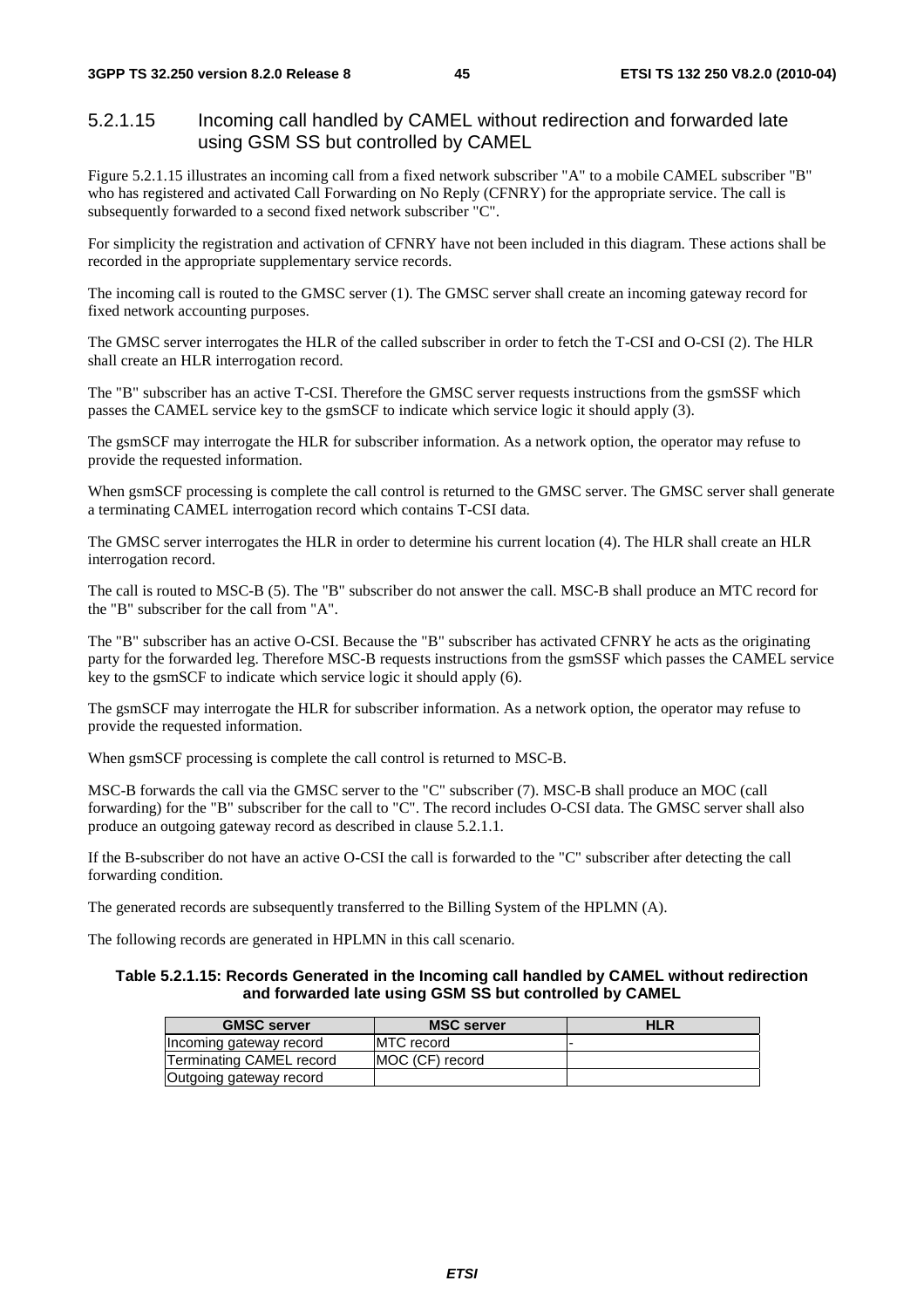

**Figure 5.2.1.15: Incoming call handled by CAMEL without redirection and forwarded late using GSM SS but controlled by CAMEL**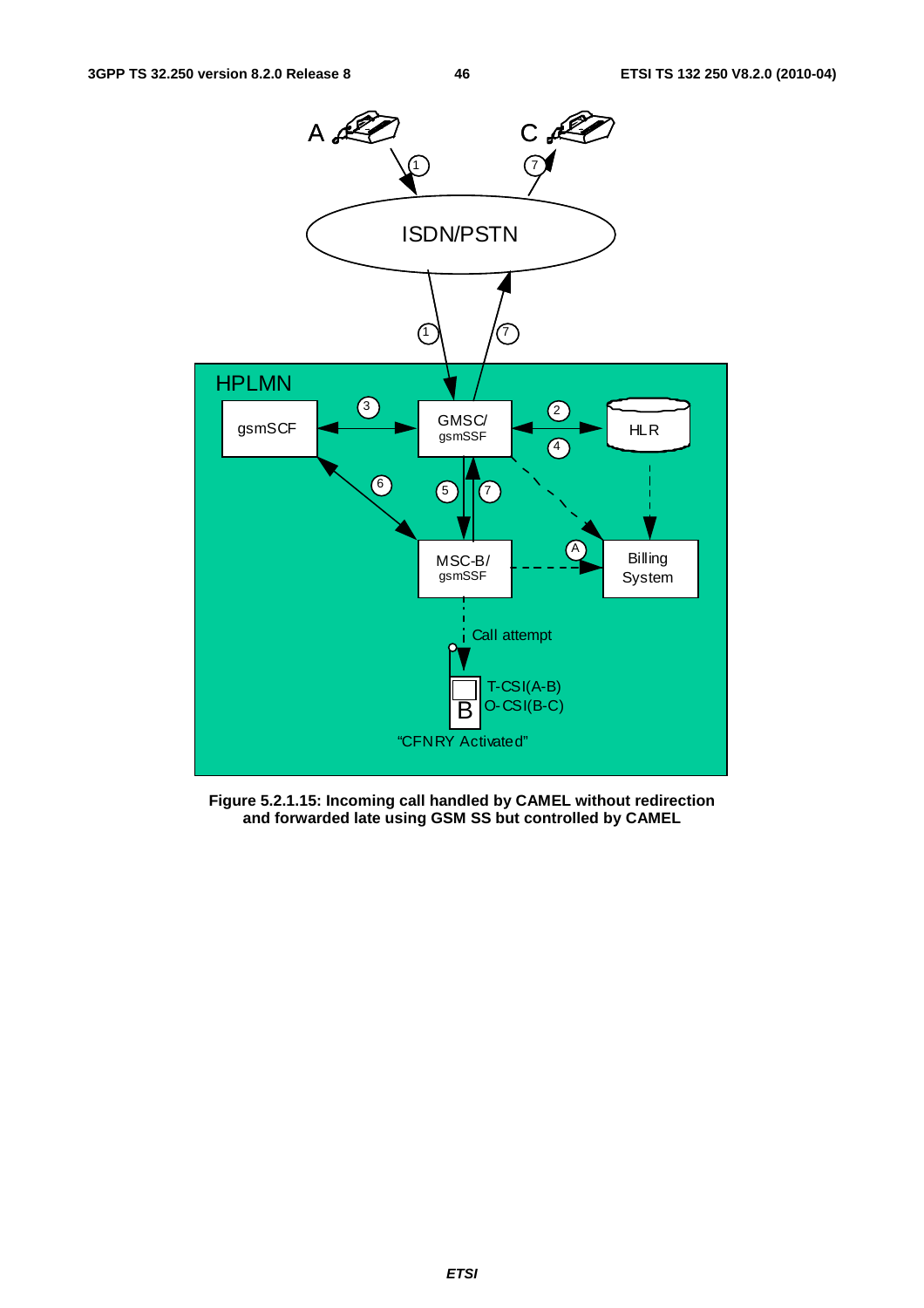## 5.2.1.16 Early forwarded call controlled by CAMEL

Figure 5.2.1.16 illustrates an incoming call from a fixed network subscriber "A" to a mobile CAMEL subscriber "B". The call is subsequently forwarded to a second fixed network subscriber "C" by GSM SS Call Forwarding Unconditional (CFU) but controlled by CAMEL.

For simplicity the activation and registration of CFU have not been included in the diagram. These actions shall of course be registered in the appropriate supplementary service records.

The incoming call is routed to the GMSC server (1). The GMSC server shall create an incoming gateway record for fixed network accounting purposes.

The GMSC server interrogates the HLR of the called subscriber in order to fetch the O-CSI (2). The HLR shall create an HLR interrogation record. The HLR informs the GMSC server that "B" has activated CFU.

The "B" subscriber has an active O-CSI. Because the "B" subscriber has activated CFU he acts as the originating party for the forwarded leg. Therefore the GMSC server requests instructions from the gsmSSF which passes the CAMEL service key to a gsmSCF to indicate which service logic it should apply (3).

The gsmSCF may interrogate the HLR for subscriber information. As a network option, the operator may refuse to provide the requested information.

When gsmSCF processing is complete the call control is returned to the GMSC server.

The GMSC server redirects the call to the fixed network subscriber "C" (5). The GMSC server shall generate an MTC record for the "B" subscriber for the call from "A" and an MOC (call forwarding) record for the "B" subscriber for the call to "C". The MOC record includes O-CSI data. The GMSC server shall also produce an outgoing gateway record as described in clause 5.2.1.1.

The generated records are subsequently transferred to the Billing System of the HPLMN (A).

The following records are generated in HPLMN in this call scenario.

| Table 5.2.1.16: Records Generated in the Early forwarded call controlled by CAMEL |  |  |
|-----------------------------------------------------------------------------------|--|--|
|-----------------------------------------------------------------------------------|--|--|

| <b>GMSC server</b>      | <b>MSC server</b> | <b>HLR</b>                      |
|-------------------------|-------------------|---------------------------------|
| Incoming gateway record |                   | <b>HLR</b> interrogation record |
| <b>MTC</b> record       |                   |                                 |
| MOC (CF) record         |                   |                                 |
| Outgoing gateway record |                   |                                 |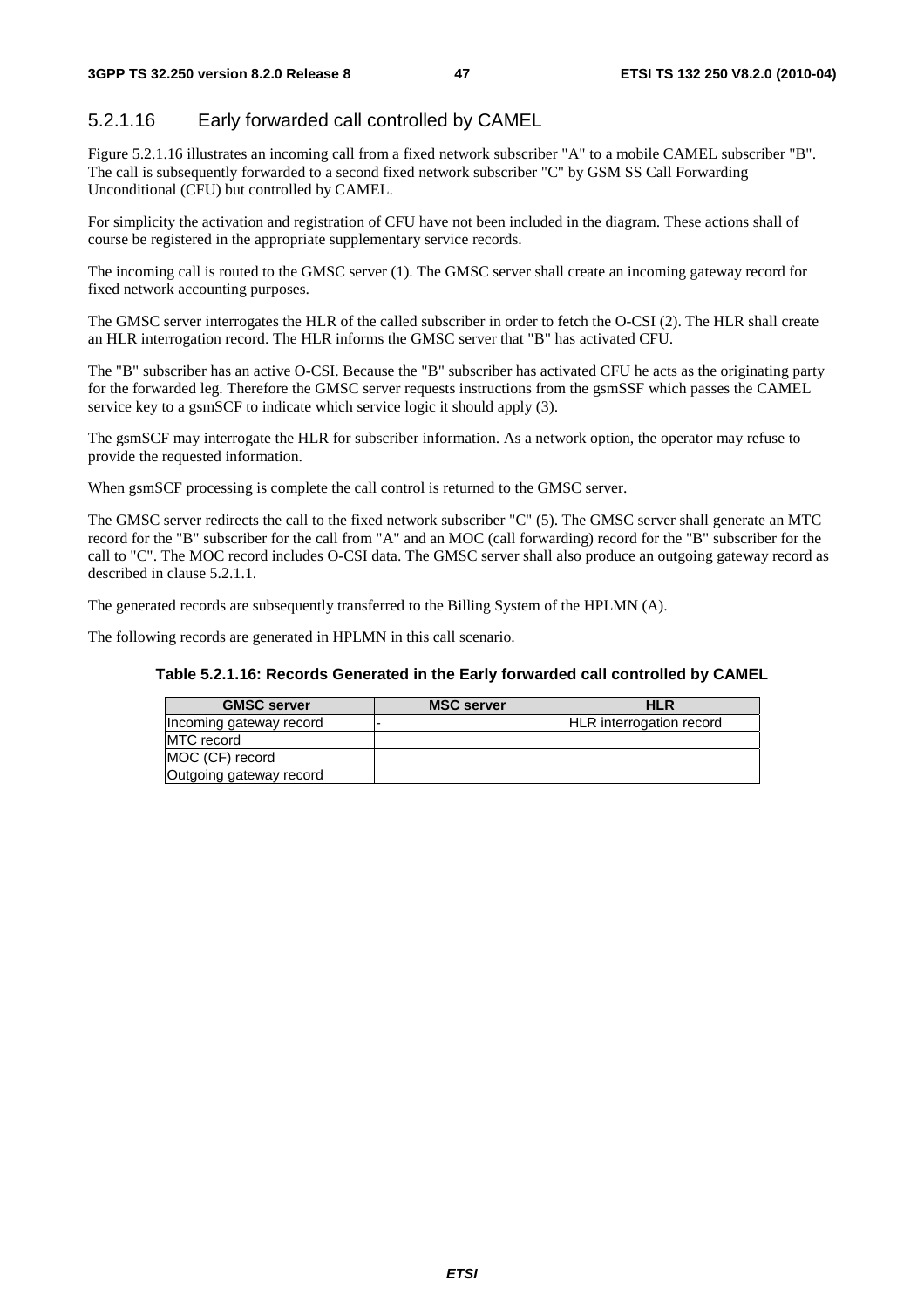

**Figure 5.2.1.16: Early forwarded call controlled by CAMEL**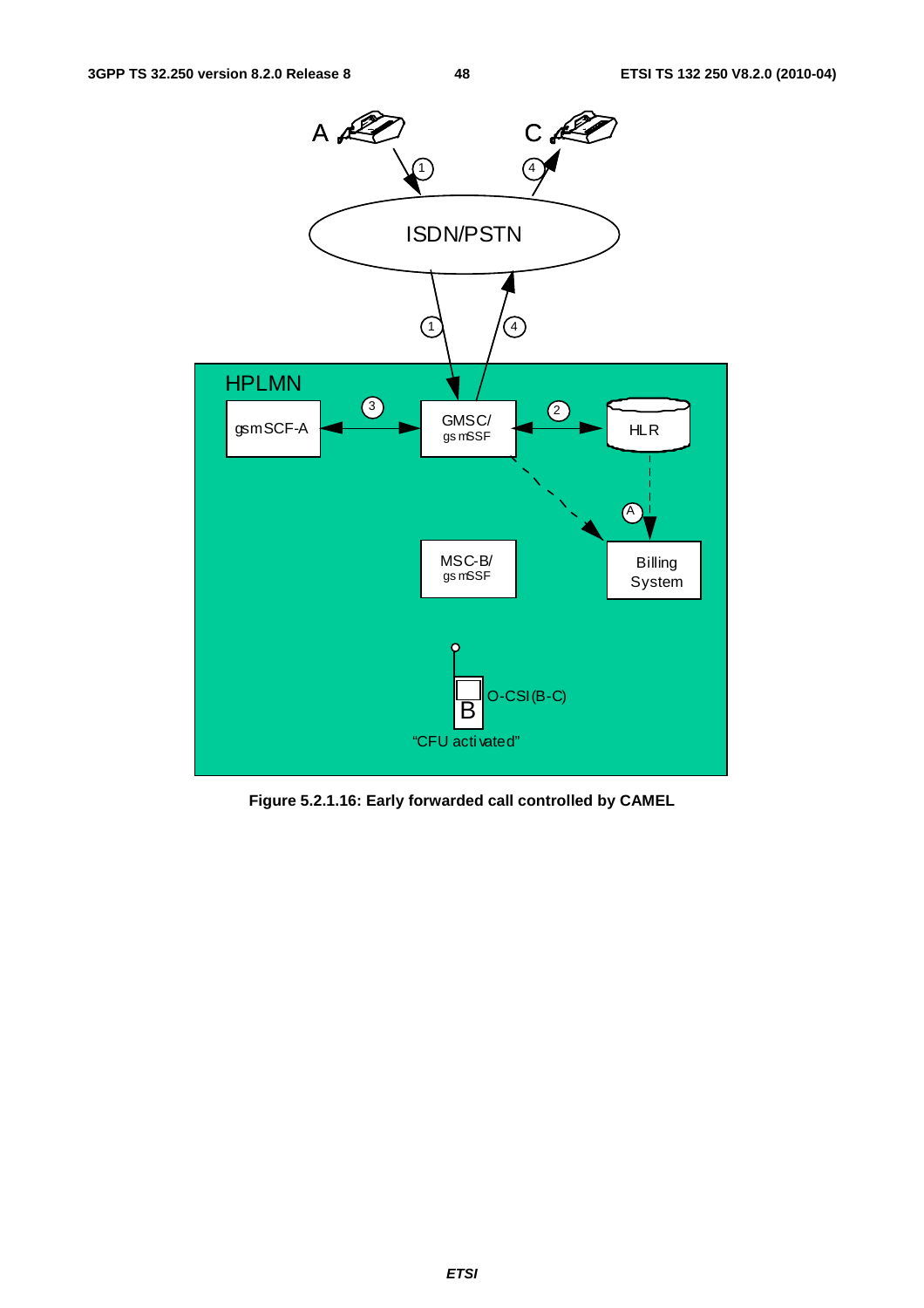# 5.2.1.17 Late forwarded call controlled by CAMEL

Figure 5.2.1.17 illustrates an incoming call from a fixed network subscriber "A" to a mobile CAMEL subscriber "B" who has registered and activated Call Forwarding on No Reply (CFNRY) for the appropriate service. The call is subsequently forwarded to a second fixed network subscriber "C".

For simplicity the registration and activation of CFNRY have not been included in this diagram. These actions shall be recorded in the appropriate supplementary service records.

The incoming call is routed to the GMSC server (1). The GMSC server shall create an incoming gateway record for fixed network accounting purposes.

The GMSC server interrogates the HLR of the called subscriber in order to determine the current location (2). The HLR shall create an HLR interrogation record.

The call is routed to MSC-B (3). The "B" subscriber do not answer the call. MSC-B shall produce an MTC record for the "B" subscriber for the call from "A".

The "B" subscriber has an active O-CSI. Because the "B" subscriber has activated CFNRY he acts as the originating party for the forwarded leg. Therefore MSC-B requests instructions from the gsmSSF which passes the CAMEL service key to gsmSCF-B to indicate which service logic it should apply (4).

The gsmSCF may interrogate the HLR for subscriber information. As a network option, the operator may refuse to provide the requested information.

When gsmSCF processing is complete the call control is returned to MSC-B.

MSC-B forwards the call via the GMSC server to the "C" subscriber (5). MSC-B shall produce an MOC (call forwarding) for the "B" subscriber for the call to "C". The record includes O-CSI data. The GMSC server shall also produce an outgoing gateway record as described in clause 5.2.1.1.

The generated records are subsequently transferred to the Billing System of the HPLMN (A).

The following records are generated in HPLMN in this call scenario.

#### **Table 5.2.1.17: Records Generated in the Late forwarded call controlled by CAMEL**

| <b>GMSC server</b>      | <b>MSC server</b>  | HLR                             |
|-------------------------|--------------------|---------------------------------|
| Incoming gateway record | <b>IMTC</b> record | <b>HLR</b> interrogation record |
| Outgoing gateway record | MOC (CF) record    |                                 |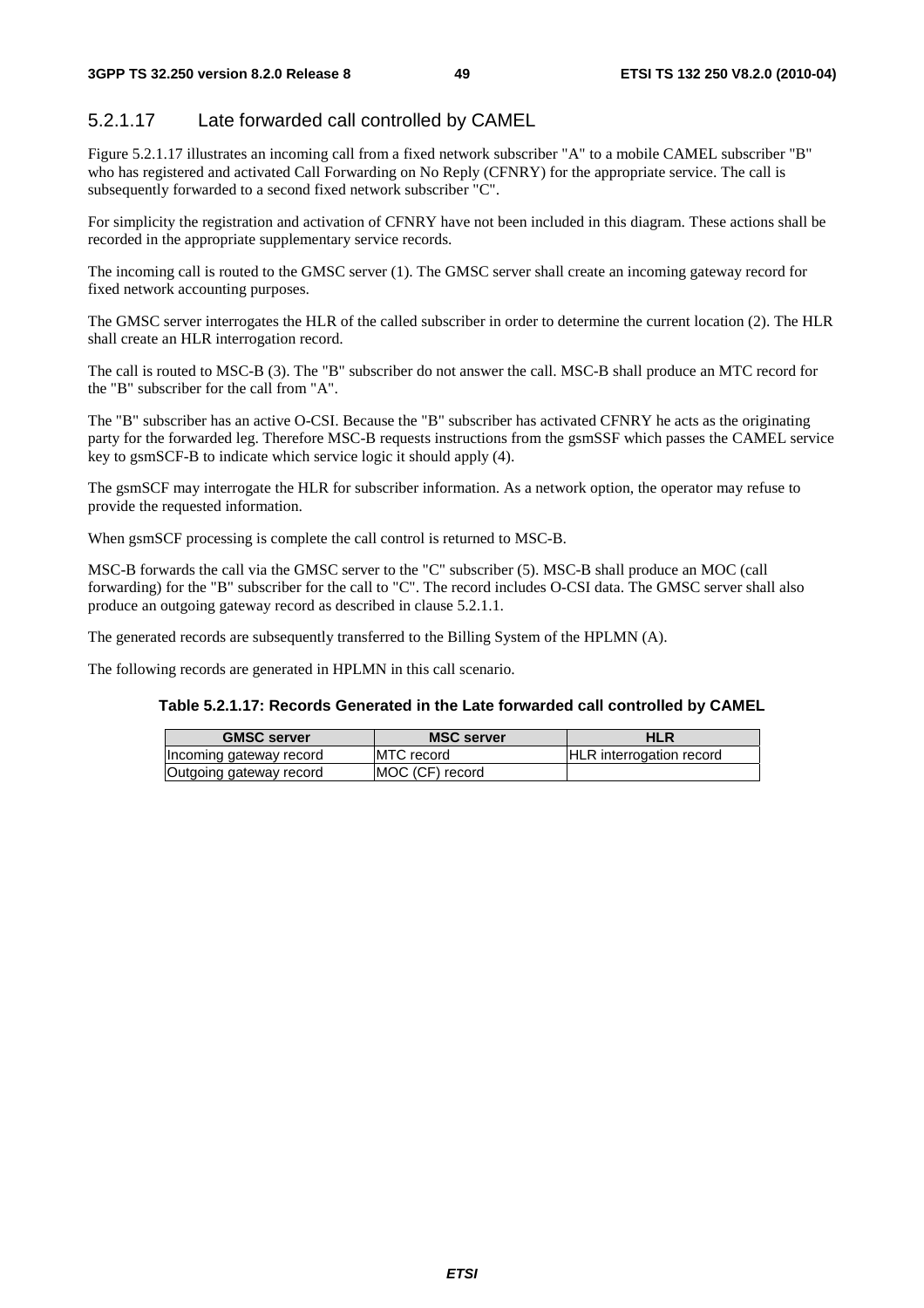

**Figure 5.2.1.17: Late forwarded call controlled by CAMEL**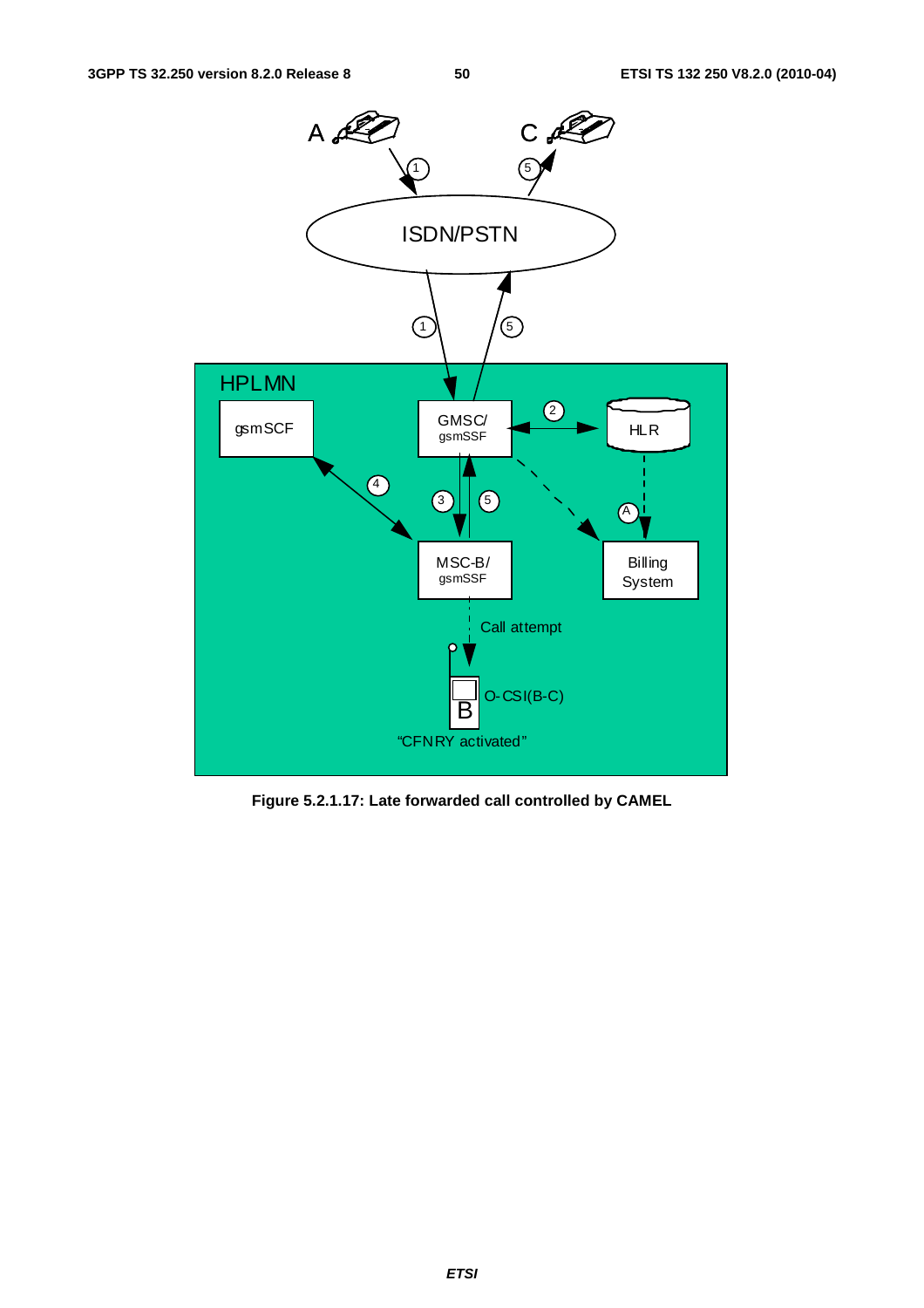### 5.2.1.18 Incoming call handled by CAMEL with redirection initiated by CAMEL feature

Figure 5.2.1.18 illustrates an incoming call from a fixed network subscriber "A" to a mobile CAMEL subscriber "B". The call is subsequently redirected to a second fixed network subscriber "C" by CAMEL initiated redirection.

The incoming call is routed to the GMSC server (1). The GMSC server shall create an incoming gateway record for fixed network accounting purposes.

The GMSC server interrogates the HLR of the called subscriber in order to fetch the T-CSI (2) and the O-CSI (2). The HLR shall create an HLR interrogation record.

Since subscriber "B" has an active T-CSI and the trigger criteria are met the GMSC server requests instructions from the gsmSSF which passes the CAMEL service key to a gsmSCF to indicate which service logic it should apply (3). A terminating CAMEL interrogation record is generated in the GMSC server for invoking the terminating CAMEL call handling.

The gsmSCF may interrogate the HLR for subscriber information. As a network option, the operator may refuse to provide the requested information.

The gsmSCF returns a modified destination routing address to the GMSC server (without the option "apply O-CSI"). Therefore for the redirection leg (B-C) the CAMEL feature is not invoked.

The GMSC server redirects the call to the fixed network subscriber "C" (4). For fixed network accounting purposes the GMSC server shall generate an outgoing gateway record as described in clause 5.2.1.1.

The generated records are subsequently transferred to the Billing System of the HPLMN (A).

The following records are generated in HPLMN in this call scenario.

#### **Table 5.2.1.18: Records Generated in the Incoming call handled by CAMEL with redirection initiated by CAMEL feature**

| <b>GMSC server</b>      | <b>MSC server</b> | <b>HLR</b>                      |
|-------------------------|-------------------|---------------------------------|
| Incoming gateway record |                   | <b>HLR</b> interrogation record |
| Terminating CAMEL       |                   |                                 |
| interrogation record    |                   |                                 |
| Outgoing gateway record |                   |                                 |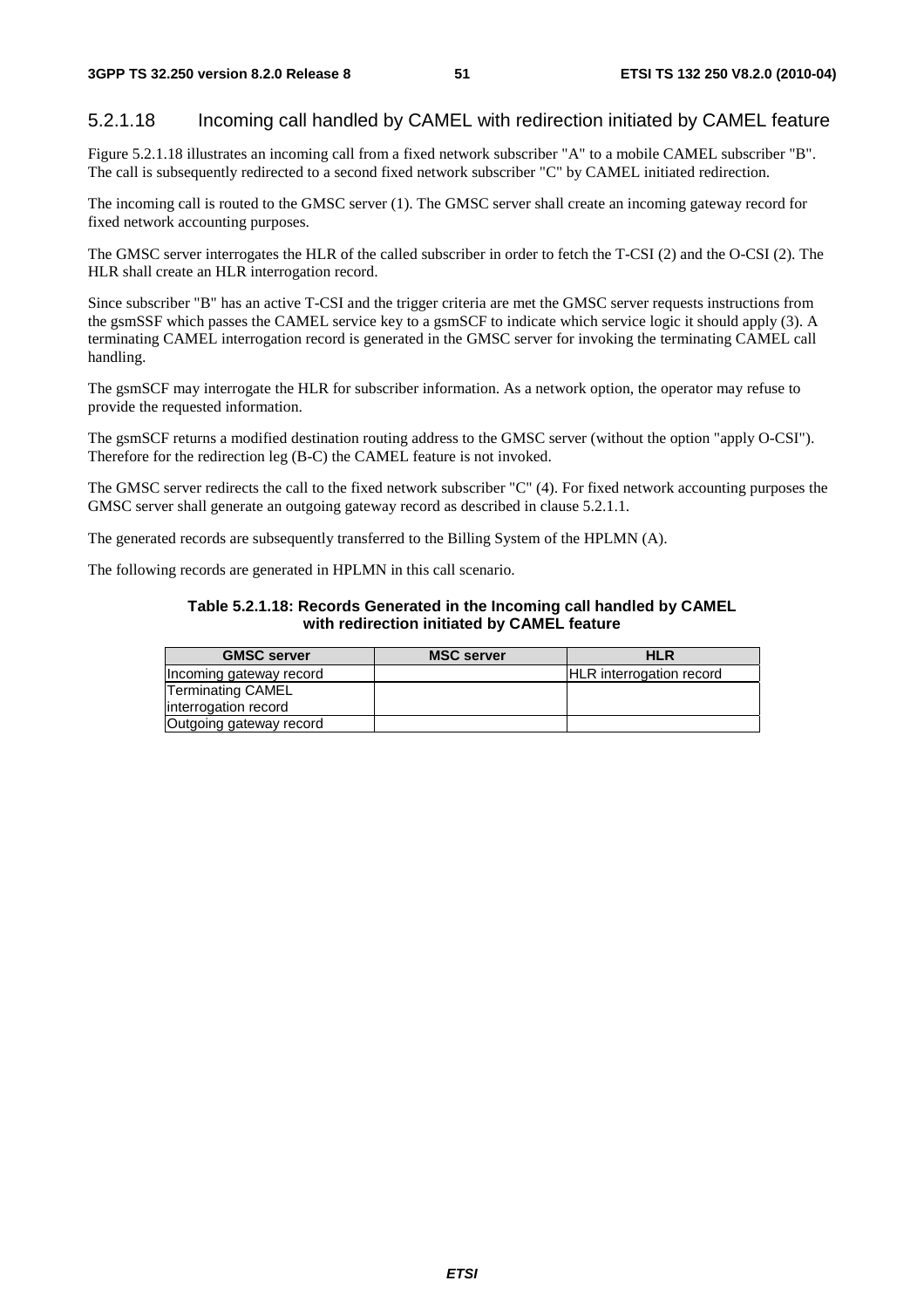

**Figure 5.2.1.18: Incoming call handled by CAMEL with redirection initiated and by CAMEL feature**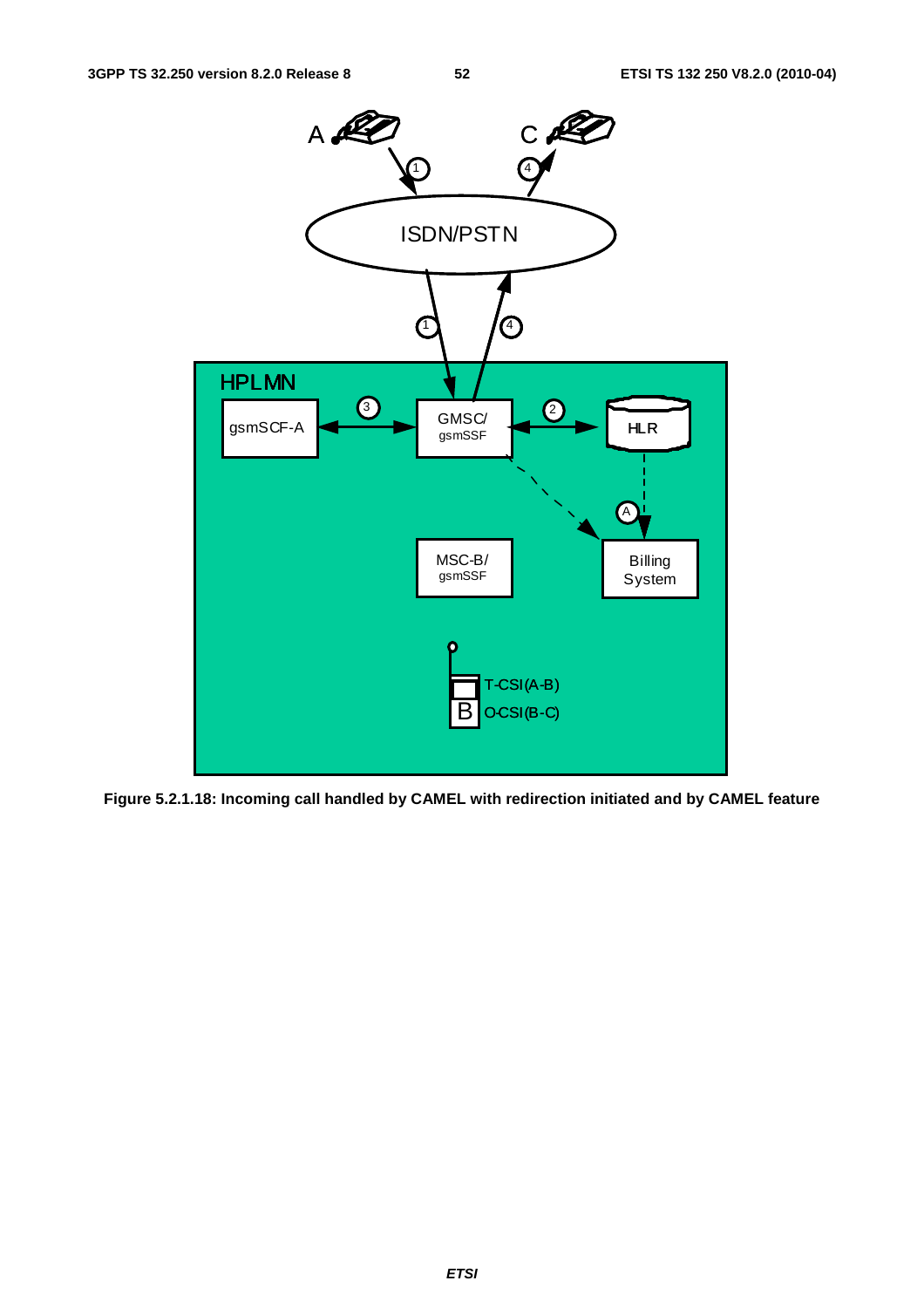## 5.2.1.19 CAMEL Scenario for Visiting Terminator Trigger Calls

Figure 5.2.1.19 illustrates an incoming call from a fixed network subscriber "A" to a mobile CAMEL subscriber "B".

The incoming call is first routed to the GMSC (1). The GMSC shall create an incoming gateway record for fixed network accounting purposes.

The GMSC interrogates the HLR (2) of the called subscriber. The HLR shall create an HLR interrogation record. The call is routed to MSC-B(3). An MTC record shall be generated in MSC-B.

The "B" subscriber has an active VT-CSI (stored in the VLR). For avoidance of doubt in this scenario, the "B" subscriber does not have an active T-CSI in the HLR. Therefore MSC-B requests instructions from the gsmSSF which passes the CAMEL service key to the gsmSCF to indicate which service logic it should apply (4).

The gsmSCF may interrogate the HLR for subscriber information. As a network option, the operator may refuse to provide the requested information.

When gsmSCF processing is complete the call control is returned to the MSC-B. The MSC-B shall generate a terminating CAMEL (TCR) record which contains VT-CSI data.

The MSC-B routes the call to the "B" subscriber (5).

For avoidance of doubt, even if the MSC and GMSC are co-located both the MTC/TCR and gateway records shall be produced.

The generated records are subsequently transferred to the OS (A) either as event reports following the release of the connection or when collected by the OS.

The following records are generated in HPLMN in this call scenario.

#### **Table 5.2.1.19: Records Generated for Visiting Terminating Trigger Calls**

| <b>GMSC</b>             | <b>MSC-B</b>             | <b>HLR</b>                      |
|-------------------------|--------------------------|---------------------------------|
| Incoming gateway record | <b>IMTC</b> record       | <b>HLR</b> interrogation record |
|                         | Terminating CAMEL record |                                 |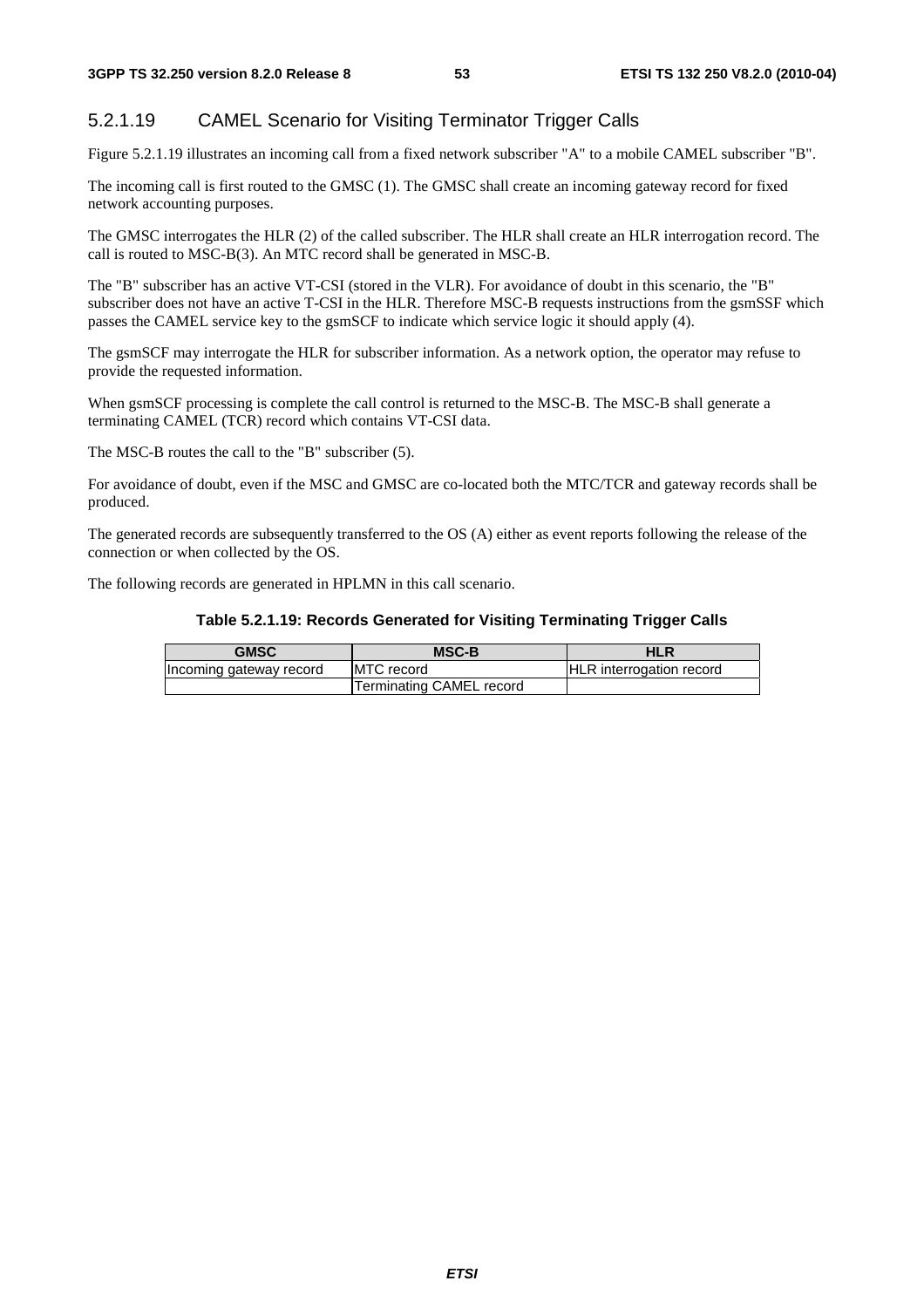

**Figure 5.2.1.19: Incoming call handled by CAMEL in MSC Server without redirection**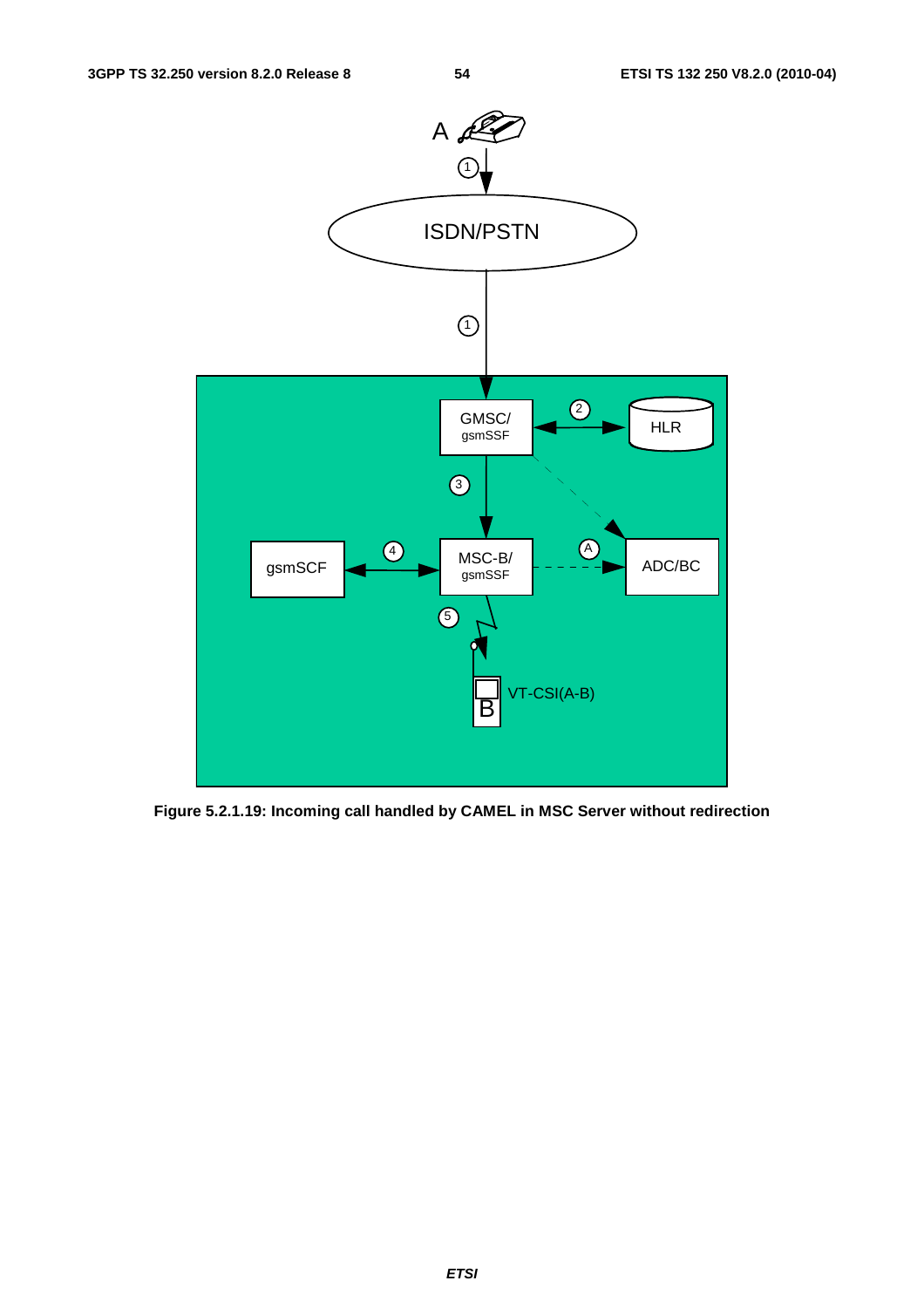## 5.2.1.20 Outgoing call handled by CAMEL with Dialled CSI Trigger

Figure 5.2.1.20 illustrates an outgoing CAMEL call from a mobile CAMEL subscriber "A" to a fixed network subscriber "B" (1).

The "A" subscriber has an active D-CSI (stored in the VLR and modified Called Party number matches D-CSI). Therefore MSC server-A requests instructions from the gsmSSF which passes the CAMEL service key to the gsmSCF to indicate which service logic it should apply (2).

The gsmSCF may interrogate the HLR for subscriber information. As a network option, the operator may refuse to provide the requested information.

When gsmSCF processing is complete the call control is returned to MSC-A.

MSC server-A generates an MOC record for the "A" subscriber which contains D-CSI data. This record may be linked to an optional SCF-record.

The GMSC server routes the call to the "B" subscriber (3). The GMSC server shall create an outgoing gateway record as described in clause 5.2.1.1.

The generated records are subsequently transferred to the post-processing system (A) either as event reports following the release of the connection or when collected by the post-processing system.

The following records are generated in HPLMN in this call scenario.

#### **Table 5.2.1.20: Records Generated for an Outgoing Call Handled by CAMEL**

| <b>GMSC server</b>      | <b>MSC server</b> | <b>HLR</b> |
|-------------------------|-------------------|------------|
| Outgoing gateway record | MOC record        |            |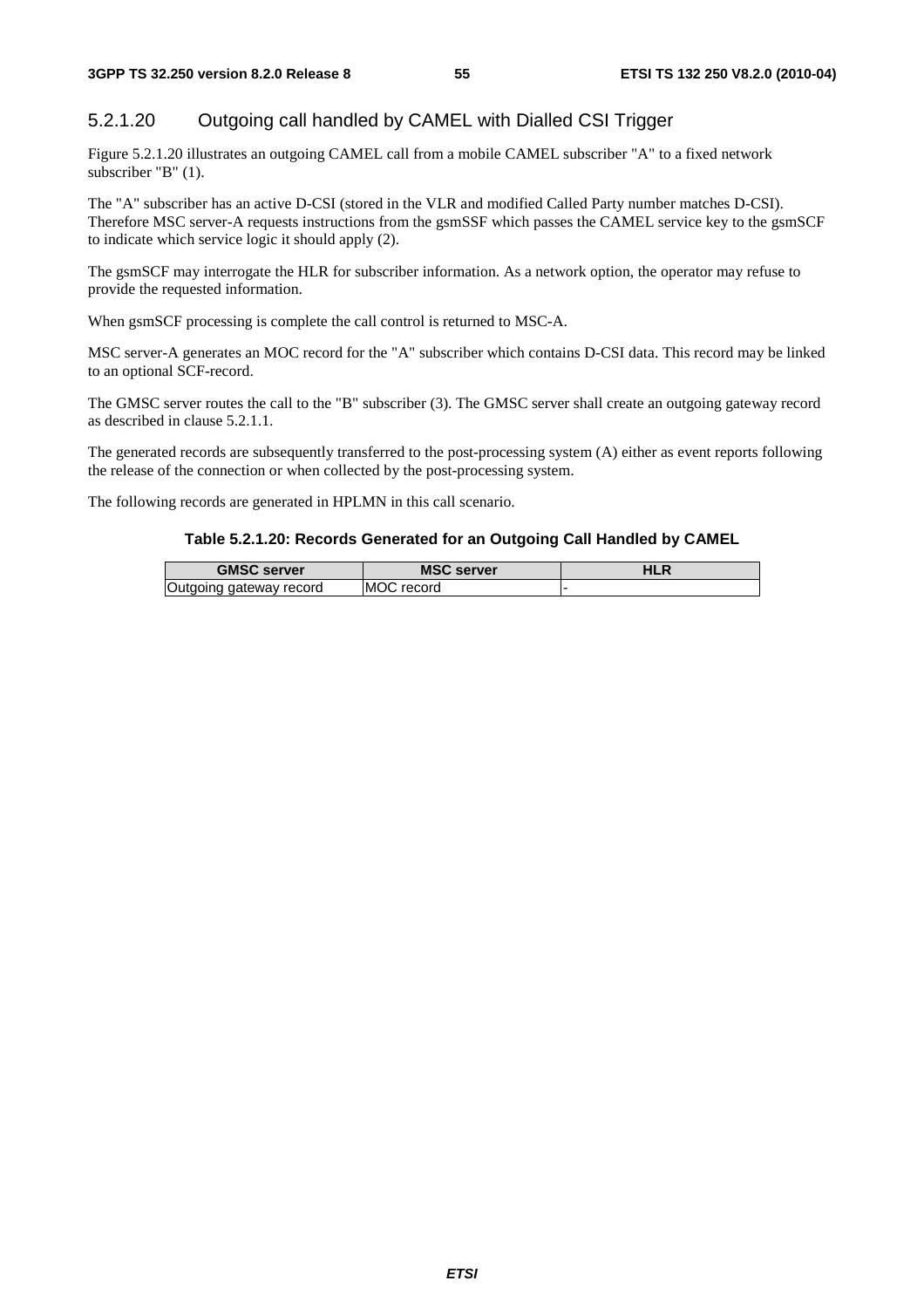

**Figure 5.2.1.20: Outgoing call handled by CAMEL with Dialled CSI Trigger**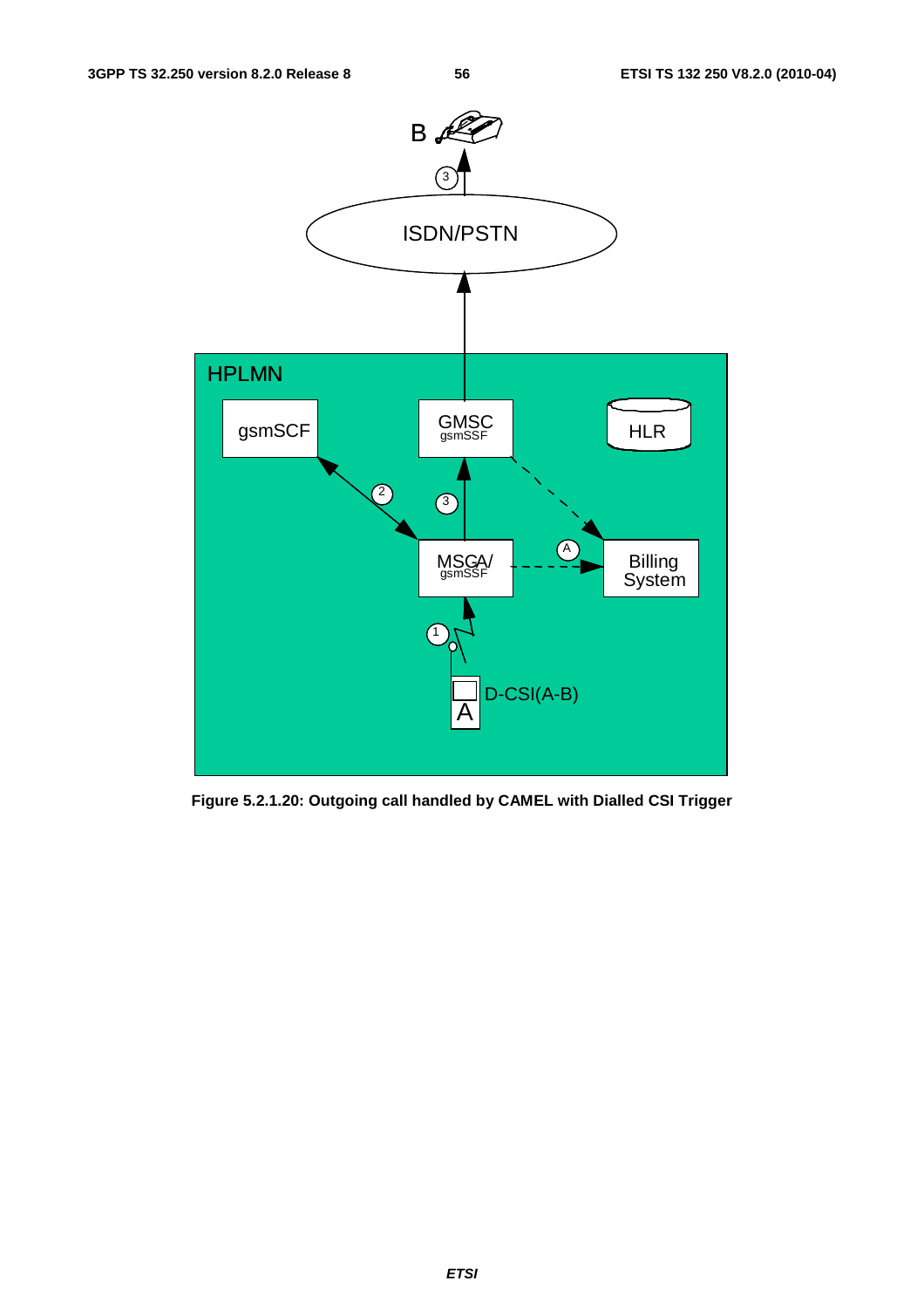## 5.2.1.21 Incoming call handled by CAMEL with redirection decided and forwarding leg handled by CAMEL with Dialled CSI Trigger

Figure 5.2.1.21 illustrates an incoming call from a fixed network subscriber "A" to a mobile CAMEL subscriber "B". The call is subsequently forwarded to a second fixed network subscriber "C" by CAMEL initiated Call Forwarding.

The incoming call is routed to the GMSC server (1). The GMSC server shall create an incoming gateway record for fixed network accounting purposes.

The GMSC server interrogates the HLR of the called subscriber in order to fetch the T-CSI, O-CSI and D-CSI (2).

The "B" subscriber has an active T-CSI. Therefore the GMSC server requests instructions from the gsmSSF which passes the CAMEL service key to a gsmSCF to indicate which service logic it should apply (3).

The gsmSCF may interrogate the HLR for subscriber information. As a network option, the operator may refuse to provide the requested information.

The gsmSCF modifies the Called Party number and sets the CAP parameter 'Apply O-CSI'. When gsmSCF processing is complete the call control is returned to the GMSC server. The GMSC server shall generate a terminating CAMEL interrogation record which contains T-CSI data.

The "B" subscriber has an active O-CSI. Therefore the GMSC server requests instructions from the gsmSSF which passes the CAMEL service key to a gsmSCF to indicate which service logic it should apply (4).

The gsmSCF may interrogate the HLR for subscriber information. As a network option, the operator may refuse to provide the requested information.

The gsmSCF modifies the Called Party number. When gsmSCF processing is complete the call control is returned to the GMSC server.

The "B" subscriber has an active D-CSI (modified Called Party number matches D-CSI). Therefore the GMSC server requests instructions from the gsmSSF which passes the CAMEL service key to a gsmSCF to indicate which service logic it should apply (5).

The gsmSCF may interrogate the HLR for subscriber information. As a network option, the operator may refuse to provide the requested information. When gsmSCF processing is complete the call control is returned to the GMSC server.

The GMSC server redirects the call to the fixed network subscriber "C" (6). The GMSC server shall generate an MTC record for the "B" subscriber for the call from "A" and an MOC (call forwarding) record for the "B" subscriber for the call to "C". The MOC record includes O-CSI data, the parameter 'CAMEL initiated CF indicator' and D-CSI data. The GMSC server shall also produce an outgoing gateway record as described in clause 5.2.1.1.

The generated records are subsequently transferred to the post-processing system (A) either as event reports following the release of the connection or when collected by the post-processing system.

The following records are generated in HPLMN in this call scenario.

#### **Table 5.2.1.21: Records Generated in the Incoming Call with Redirection Decided and Forwarded Leg Handled by CAMEL**

| <b>GMSC server</b>       | <b>MSC server</b> | <b>HLR</b>               |
|--------------------------|-------------------|--------------------------|
| Incoming gateway record  |                   | HLR interrogation record |
| Terminating CAMEL record |                   |                          |
| <b>IMTC</b> record       |                   |                          |
| MOC (CF) record          |                   |                          |
| Outgoing gateway record  |                   |                          |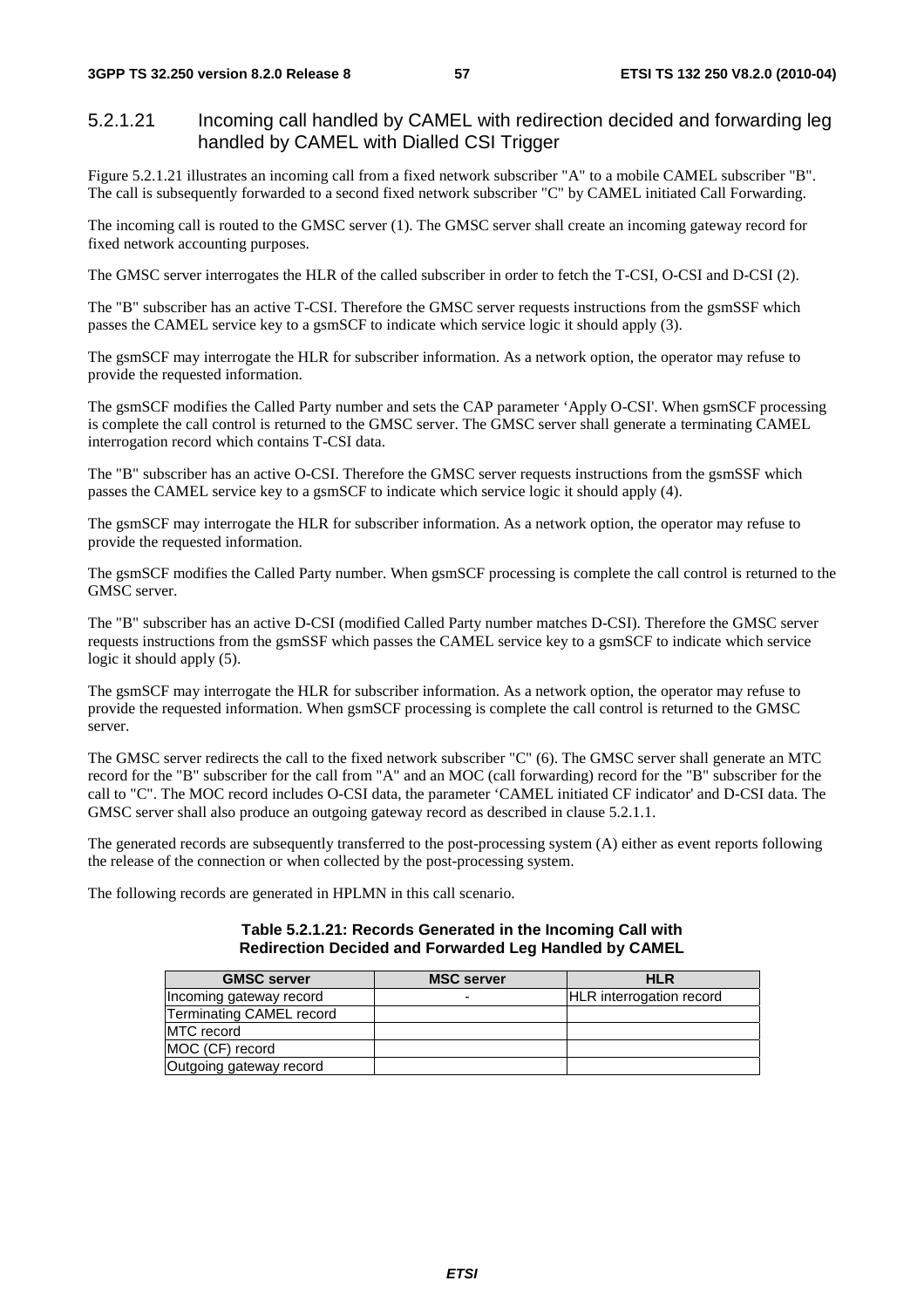

**Figure 5.2.1.21: Incoming call handled by CAMEL with redirection decided and forwarding leg handled by CAMEL with Dialled CSI Trigger**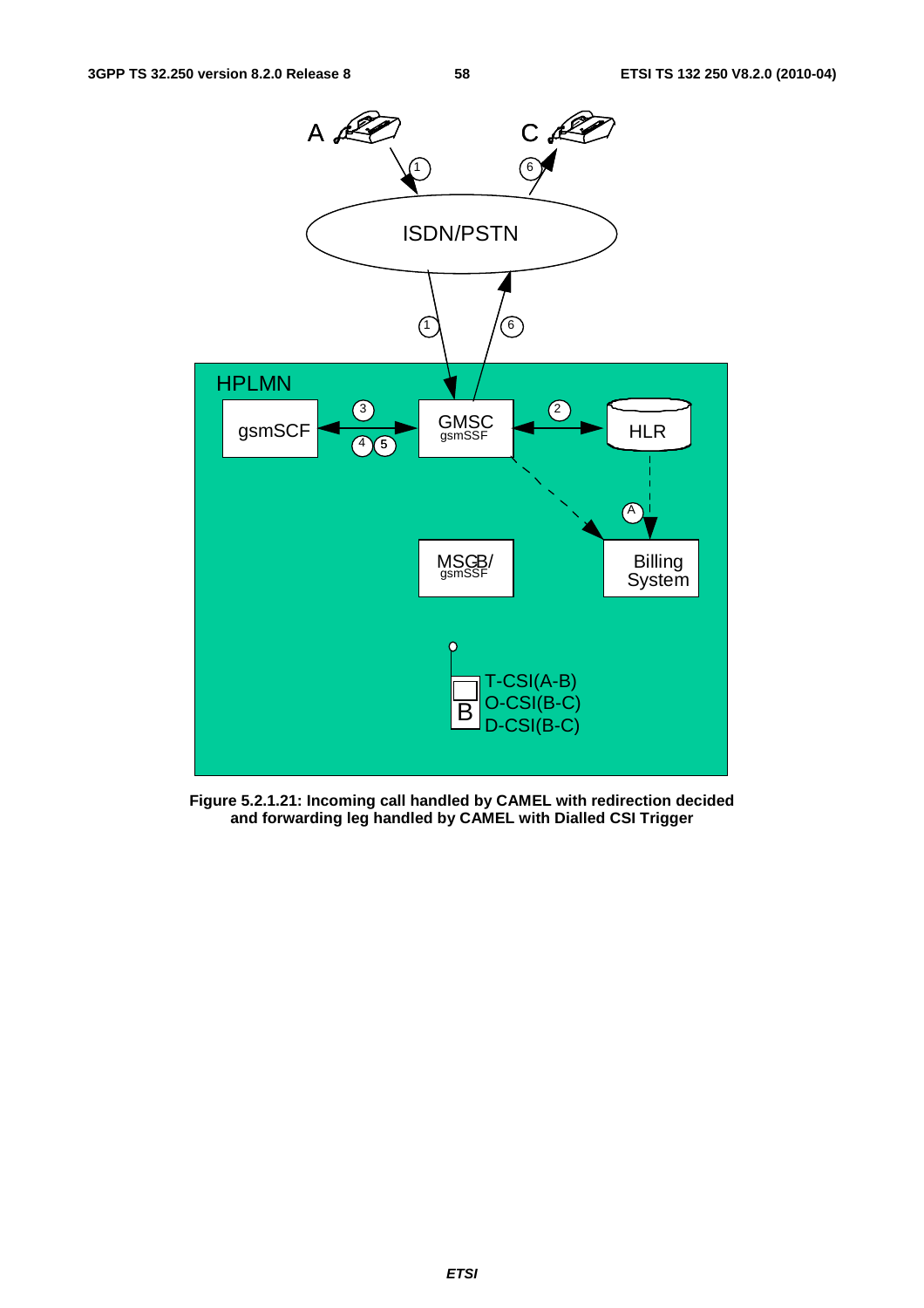#### 5.2.1.22 Mobile terminated location request

Figure 5.2.1.22 illustrates general network positioning for LCS clients external to the PLMN.

An external LCS client requests the current location of a target UE from a GMLC (1). In this release the GMLC shall not create any LCS record.

The GMLC server then interrogates the HLR of the target UE to be located to determine his current location (2). The HLR shall create an HLR interrogation record.

The GMLC sends the location service request to the MSC indicated by the HLR. The MSC sends a Location Request message to RAN that initiates the positioning procedure (3). The MSC shall create an LCS-MT record.

The records generated are subsequently transferred to the Billing System of the PLMN (A).



**Figure 5.2.1.22: Mobile terminated location request**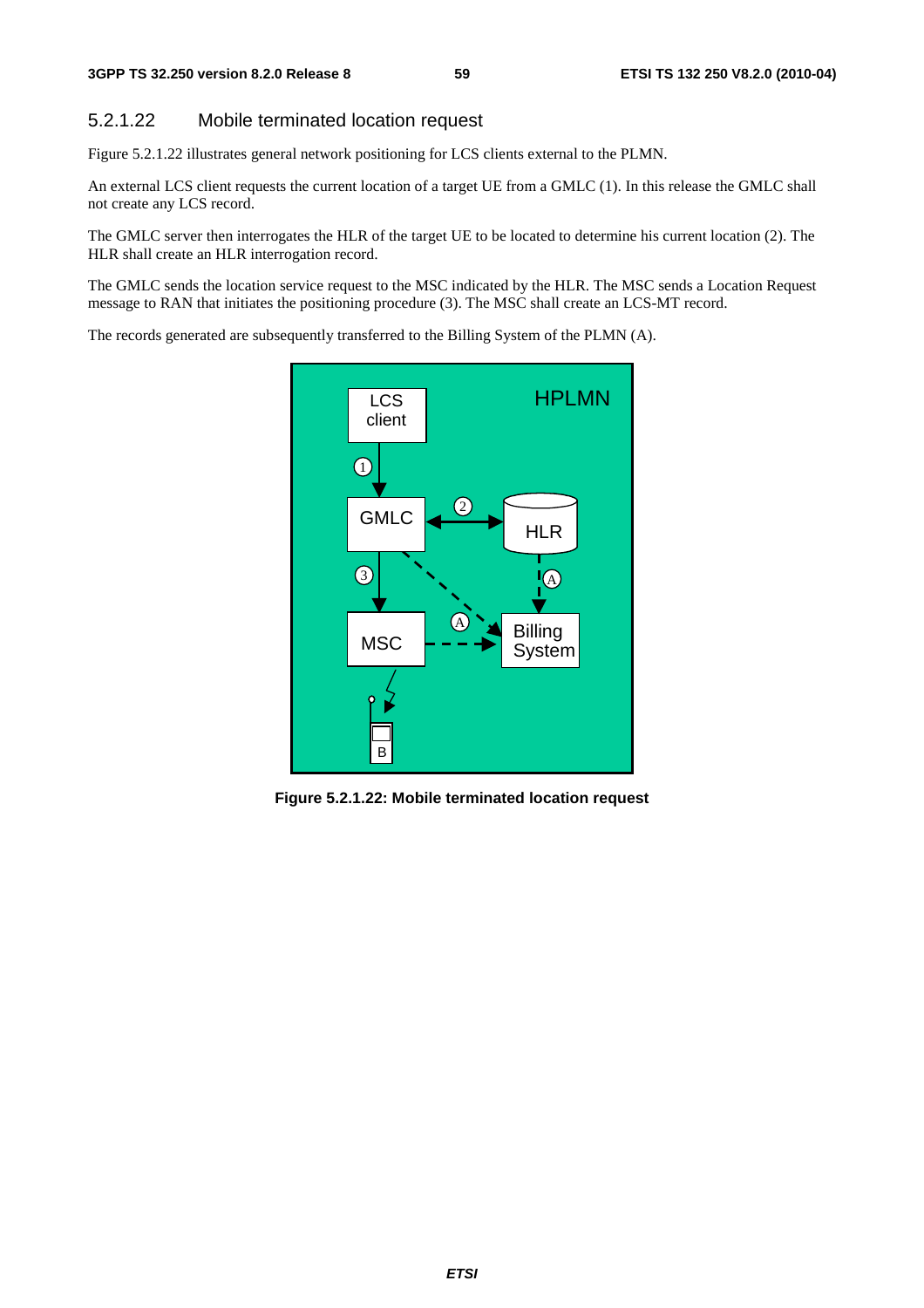### 5.2.1.23 gsmSCF initiated wake-up call handled by CAMEL CPH

Figure 5.2.1.23 illustrates a wake-up call initiated by gsmSCF to a mobile CAMEL subscriber "A".

gsmSCF interrogates the HLR in order to determine the current location of subscriber "A" (1). The HLR provides the 'Roaming Number'. The HLR shall create an interrogation record.

gsmSCF initiates set-up of an outgoing leg towards mobile CAMEL subscriber "A" (2). The MSC shall create an adapted version of MOC and MTC record for that call leg.

The user interaction (UI), in this scenario an announcement from the Specialised Resource Function (SRF), is connected to mobile CAMEL subscriber "A" (3). The MSC shall update the MOC record to reflect the UI.

The following records are generated in HPLMN in this call scenario.

#### **Table 5.2.1.23: Records Generated for an Wake-up Call Handled by CAMEL CPH**

| MSC        | HLR                      |
|------------|--------------------------|
| MOC record | HLR interrogation record |
| MTC record |                          |



**Figure 5.2.1.23: Wake-up call handled by CAMEL CPH**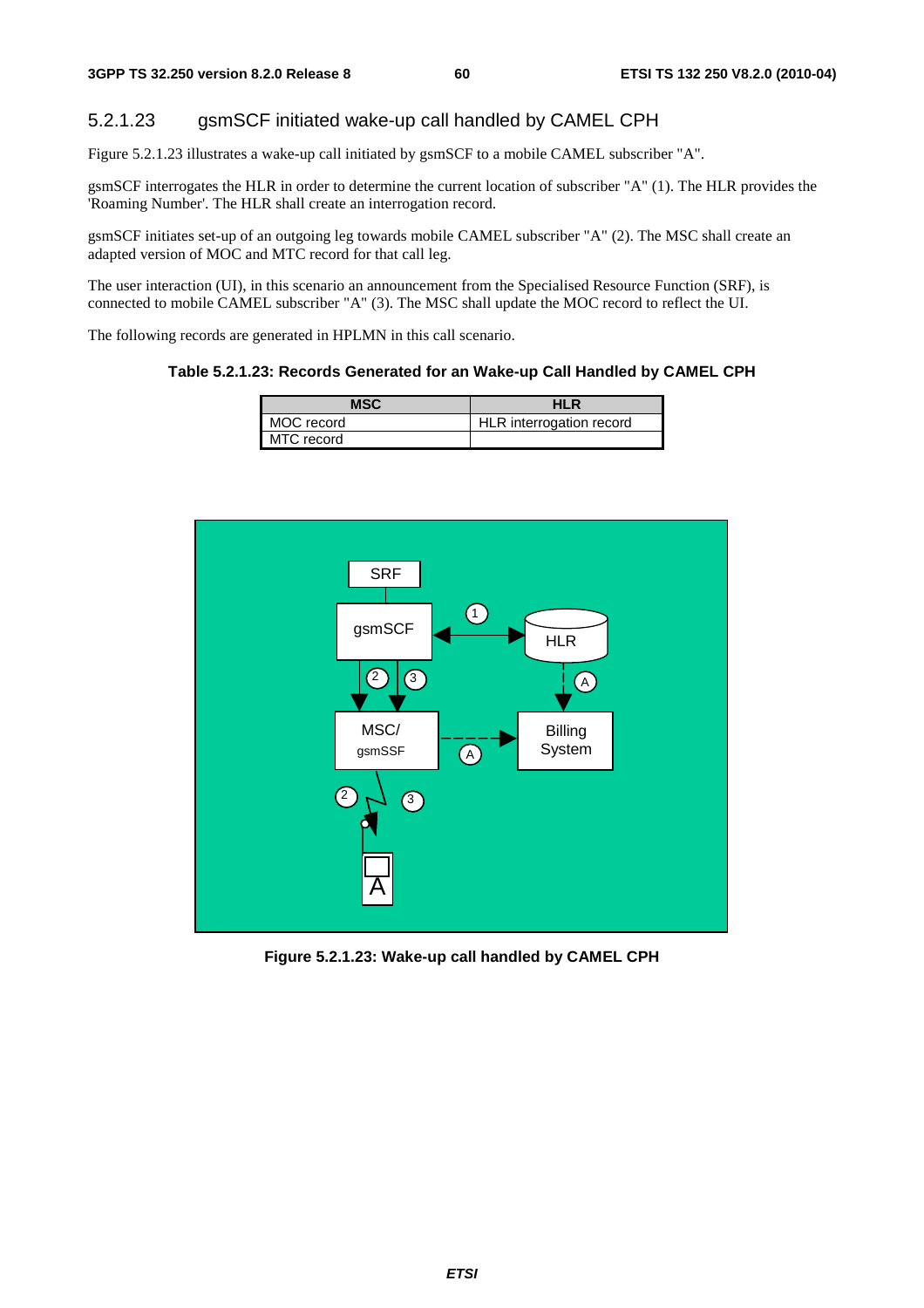## 5.2.1.24 Three party conference handled by CAMEL CPH

Figure 5.2.1.24 illustrates one example for establishment of a three party conference via CAMEL CPH..

A mobile CAMEL subscriber "A" sets up an outgoing call (1) to an ISDN subscriber ("B"). This call is recorded as outlined in clause 5.2.1.1.

gsmSCF then invokes CPH operation 'initiate call attempt' (2). A new call segment (CS#2) with an outgoing leg "C" is created in MSC-A.

MSC-A interrogates the HLR in order to determine the current location of subscriber "C" (3). The HLR shall create an interrogation record.

MSC-A initiates set-up of an outgoing leg towards mobile subscriber "C" (4). MSC-A shall create an MOC record for the leg towards mobile subscriber "C". MSC-C shall create a MTC record for subscriber "C".

gsmSCF then invokes CPH operation 'MoveLeg' to join all three legs in one call segment (5). MSC-A shall close the MOC record for call segment CS#2 to outgoing leg "C". The MOC record for the outgoing call of the mobile CAMEL subscriber "A" to ISDN subscriber "B" shall be updated to cover the additional outgoing CAMEL call leg "C".

The following records are generated in HPLMN in this call scenario.

#### **Table 5.2.1.24: Records Generated for an Wake-up Call Handled by CAMEL CPH**

| <b>GMSC server</b>      | <b>MSC-A</b>                  | <b>MSC-C</b> | <b>HLR</b>               |
|-------------------------|-------------------------------|--------------|--------------------------|
| outgoing gateway record | "へ"\<br>MOC record ("A", "B", | MTC record   | HLR interrogation record |
|                         | MOC record ("C")              |              |                          |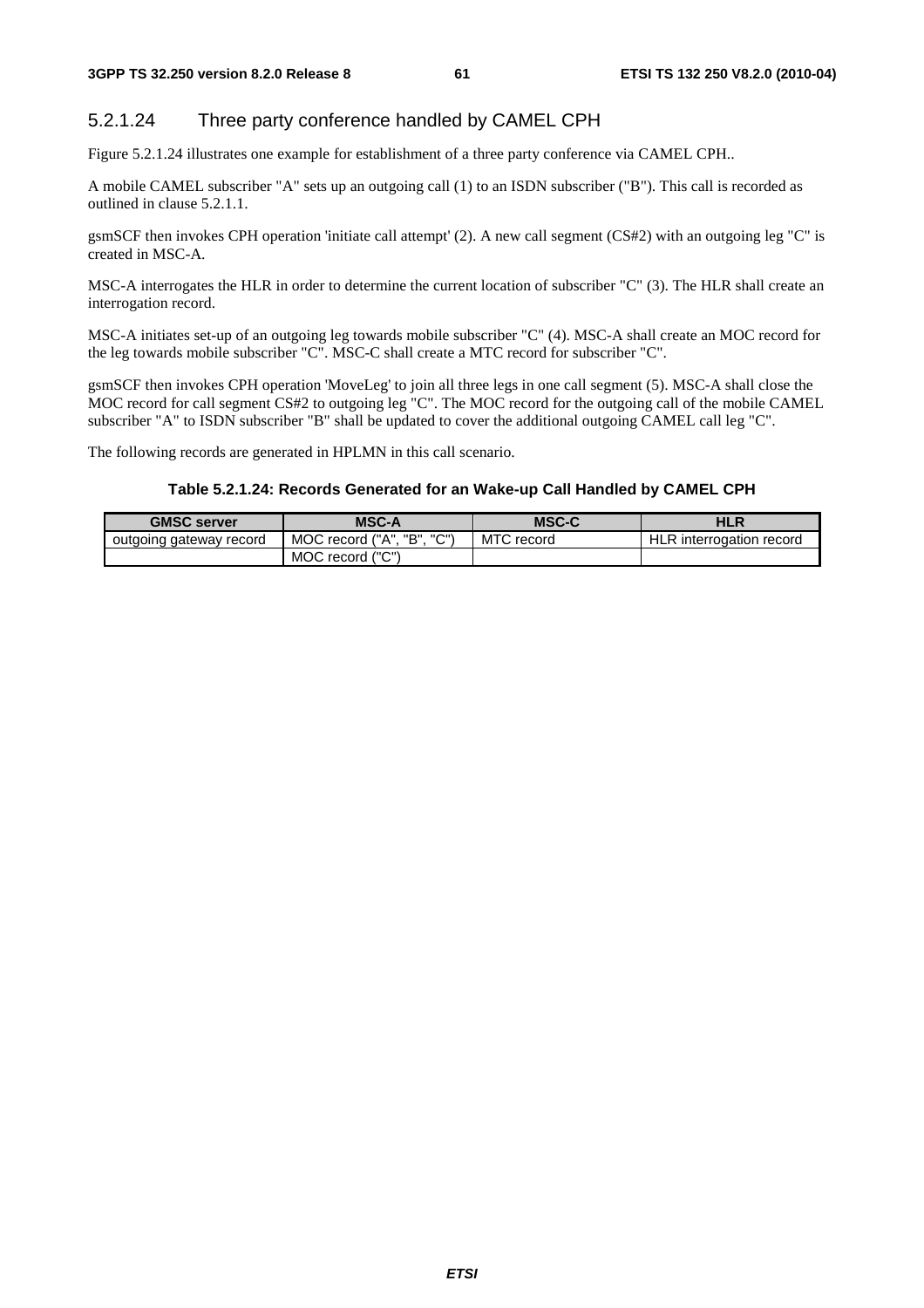

**Figure 5.2.1.24: Three Party Conference handled by CAMEL CPH**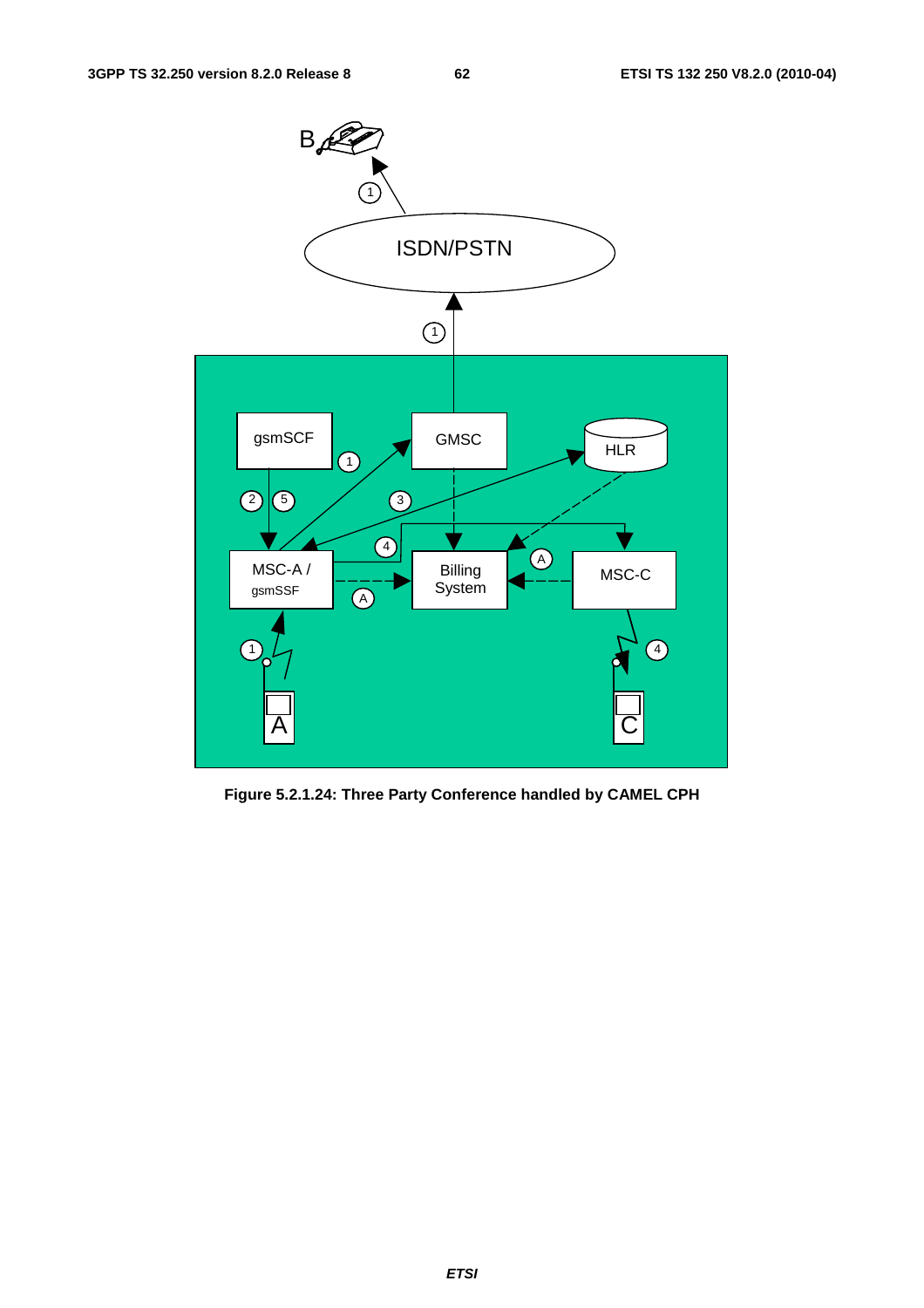# 5.2.2 Diameter message flows

Not applicable, as the separation of the CTF and CDF is not in the scope of the CS domain charging standards. Refer to clause 4.2 for further information.

Vendors may nevertheless implement a separate CDCF and CCF for CS domain charging. In this case, the approach chosen shall conform to the principles and protocol applications specified in 3GPP TS 32.299 [50].

# 5.2.3 CDR generation

In order to provide the data required for the management activities outlined in the previous clauses (billing, accounting, statistics, etc.), the CGF of the MSC server and/or Location Registers shall be able to produce a charging data record for each of the following:

- Mobile originated call attempt;
- Mobile originated emergency call attempt;
- Mobile originated, call forwarding attempt;
- Mobile terminated call attempt;
- Roaming call attempt in a gateway MSC server;
- Incoming call attempt in a gateway MSC server;
- Outgoing call attempt from a gateway MSC server;
- Transit call attempt;
- Terminating CAMEL call attempt;
- CAMEL CPH call attempts/call modifications;
- Supplementary service actions;
- HLR interrogation;
- Location updating (HLR and VLR);
- Short message service (point-to-point), mobile originated;
- Short message service (point-to-point), mobile terminated;
- Short message service (point-to-point), mobile originated interworking MSC server;
- Short message service (point-to-point), mobile terminated gateway MSC server;
- Common equipment usage;
- Mobile terminated location request;
- Mobile originated location request;
- Network induced location request.

A more detailed description of the records is found in clause 6.1. The detailed formal description of the data defined in the present document is to be found in 3GPP TS 32.298 [51].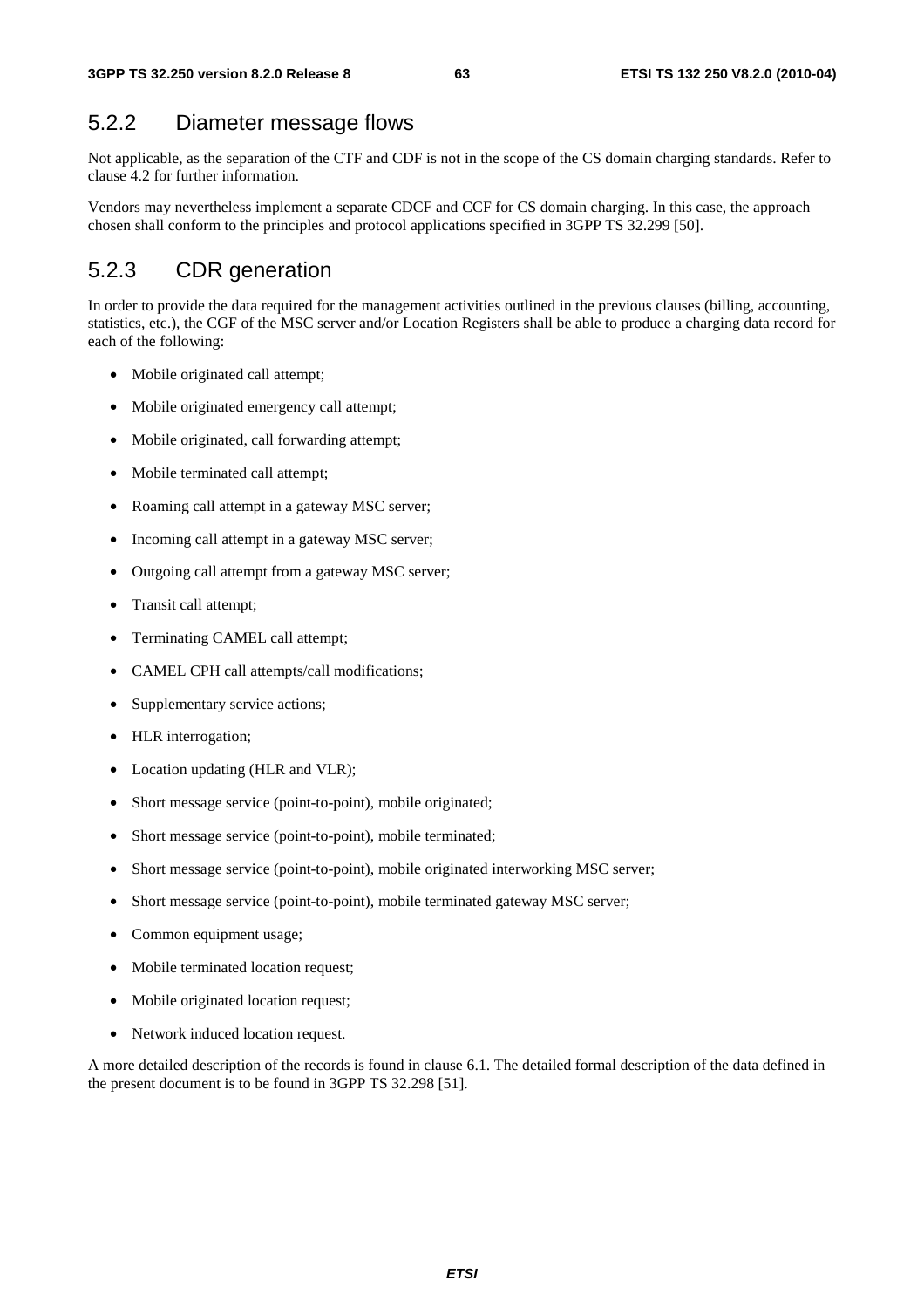# 5.2.4 GTP' record transfer flows

Not applicable, as the separation of the CDF and CGF is not in the scope of the CS domain charging standards. Refer to clause 4.2 for further information.

Vendors may nevertheless implement a separate CCF and CGF for CS domain charging. In this case, the approach chosen shall conform to the principles and protocol applications specified in 3GPP TS 32.295 [54].

# 5.2.5  $B<sub>c</sub>$  CDR file transfer

There are two options for the transfer of the above CDRs to the Billing domain:

- 1) use the file based interface specified in earlier 3GPP releases, as documented in annex A of the present document;
- 2) apply the Rel-6 file based interface, Bc, as specified in 3GPP TS 32.297 [52].

It is left to operator and vendor choice which one (or both) of the above interfaces to implement.

# 5.3 CS domain online charging scenarios

CS domain charging is implemented by CAMEL techniques as described in 3GPP TS 23.078 [207] and 3GPP TS 29.078 [212], i.e. outside the scope of the 32 series of charging TSs.

# 5.3.1 Basic principles

Void. Refer to clause 5.3.

## 5.3.2 Diameter message flows

Void. Refer to clause 5.3.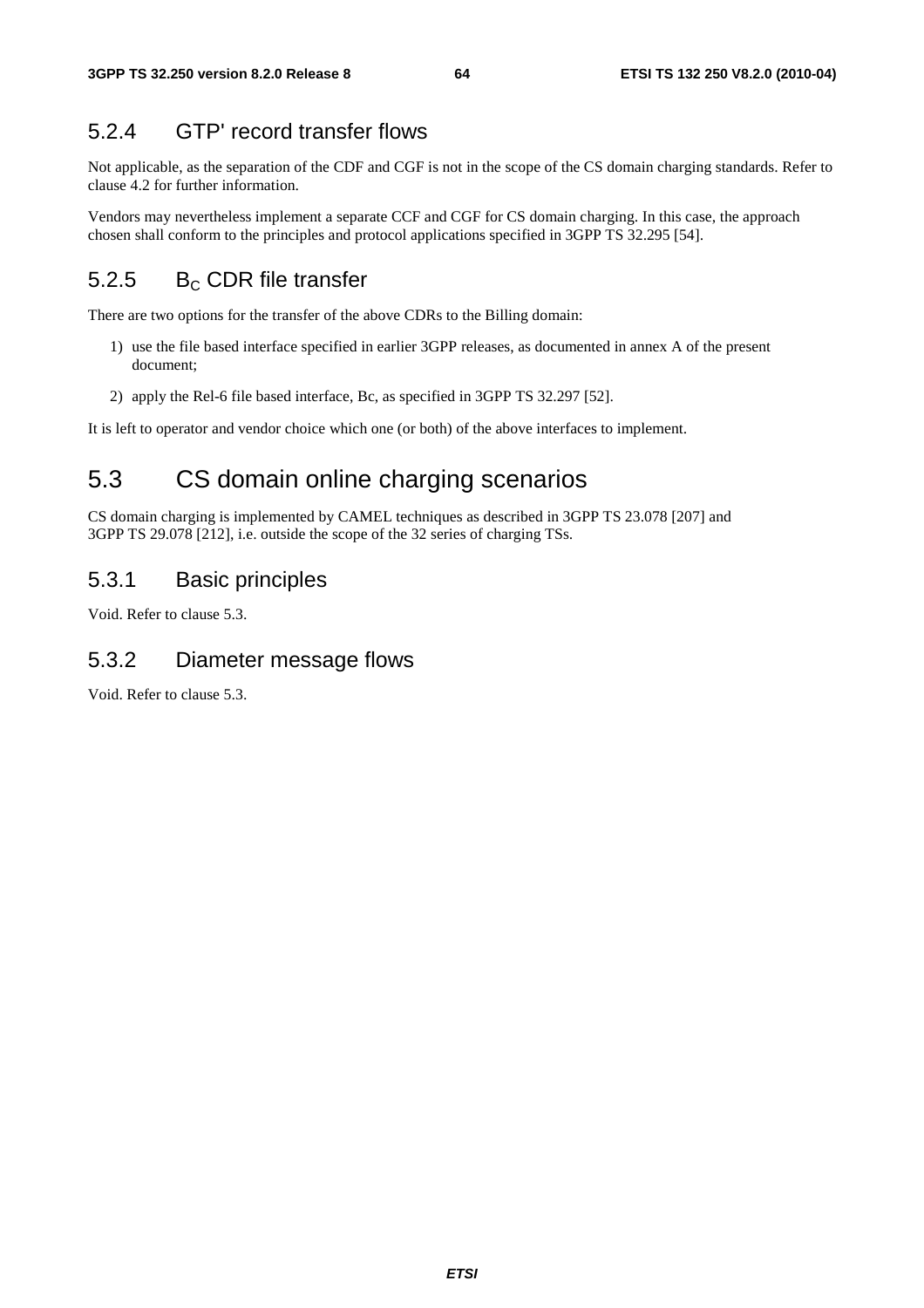# 6 Definition of charging information

This clause provides Stage 3 specifications of the CDR type and content for the 3GPP CS domain. For each of the CDR types listed in clause 5.2.3, a parameter table, which gives a short description of the parameters, is provided. The detailed specification of the CDR parameters and their encoding is contained in 3GPP TS 32.298 [51], while annex A and 3GPP TS 32.297 [52] specify the details of the CDR file transfer to the BD.

# 6.1 Data description for CS domain offline charging

## 6.1.1 Diameter message contents

Not applicable. Refer to clause 5.2.2 for further information.

# 6.1.2 GTP' message contents

Not applicable. Refer to clause 5.2.4 for further information.

# 6.1.3 CDR description on the  $B_c$  reference point

Dedicated types of CDRs can be generated in the CS domain, as specified in clause 5.2.3. The content of each CDR type is defined in one of the tables that are part of this clause. For each CDR type the parameter definition includes the parameter name, description and category.

Editor's note: align the following text with 3GPP TS 32.240 [1].

Equipment vendors shall be able to provide all of the parameters listed in the CDR content table in order to claim compliance with the present document. However, since CDR processing and transport consume network resources, operators may opt to eliminate some of the parameters that are not essential for their operation. This operator provisionable reduction is specified by the parameter category.

A parameter category can have one of two primary values:

- **M** This parameter is **M**andatory and shall always be present in the CDR;
- **C** This parameter shall be present in the CDR only when certain Conditions are met. These Conditions are specified as part of the parameter definition.

Some of these parameters are designated as Operator (**O**) provisionable. Using TMN management functions or specific tools provided by an equipment vendor, operators may choose, if they wish, to include or omit the parameter from the CDR. Once omitted, this parameter is not generated in a CDR. To avoid any potential ambiguity, a CDR generating element MUST be able to provide all these parameters. Only an operator can choose whether or not these parameters should be generated in its system.

Those parameters that the operator may configure to be present or absent are further qualified with the "Operator provisionable" indicator as follows:

- **OM** This is a parameter that, if provisioned by the operator to be present, shall always be included in the CDRs. In other words, a  $O_M$  parameter that is provisioned to be present is a mandatory parameter;
- **OC** This is a parameter that, if provisioned by the operator to be present, shall be included in the CDRs when the required conditions are met. In other words, a  $O<sub>C</sub>$  parameter that is configured to be present is a conditional parameter.

The CS nodes shall be able to provide the CDRs at the Billing System interface in the format and content described in the present document. Additional CDR formats and contents, generated by the CS nodes, may be available at the interface to the billing system to meet the requirements of the billing system, these are outside of the scope of 3GPP standardization.

The following tables provide a brief description of each CDR parameter. Full definitions of the parameters, sorted by the parameter name in alphabetical order, are provided in 3GPP TS 32.298 [51]. 3GPP TS 32.298 [51] also specifies the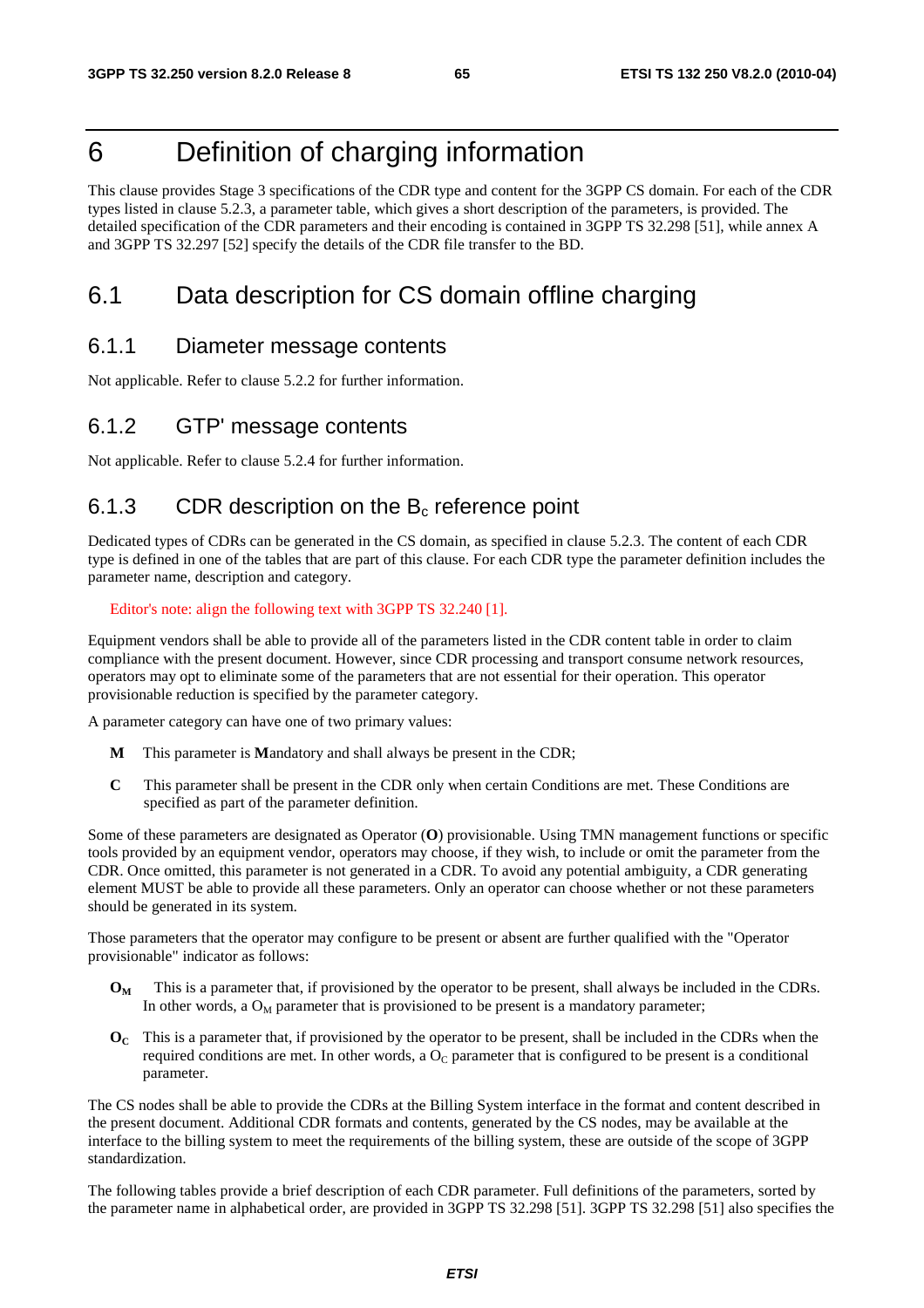encoding of the CDRs and their parameters on the  $B_c$  reference point, while the CDR files transferred on  $B_c$  are specified in 3GPP TS 32.297 [52].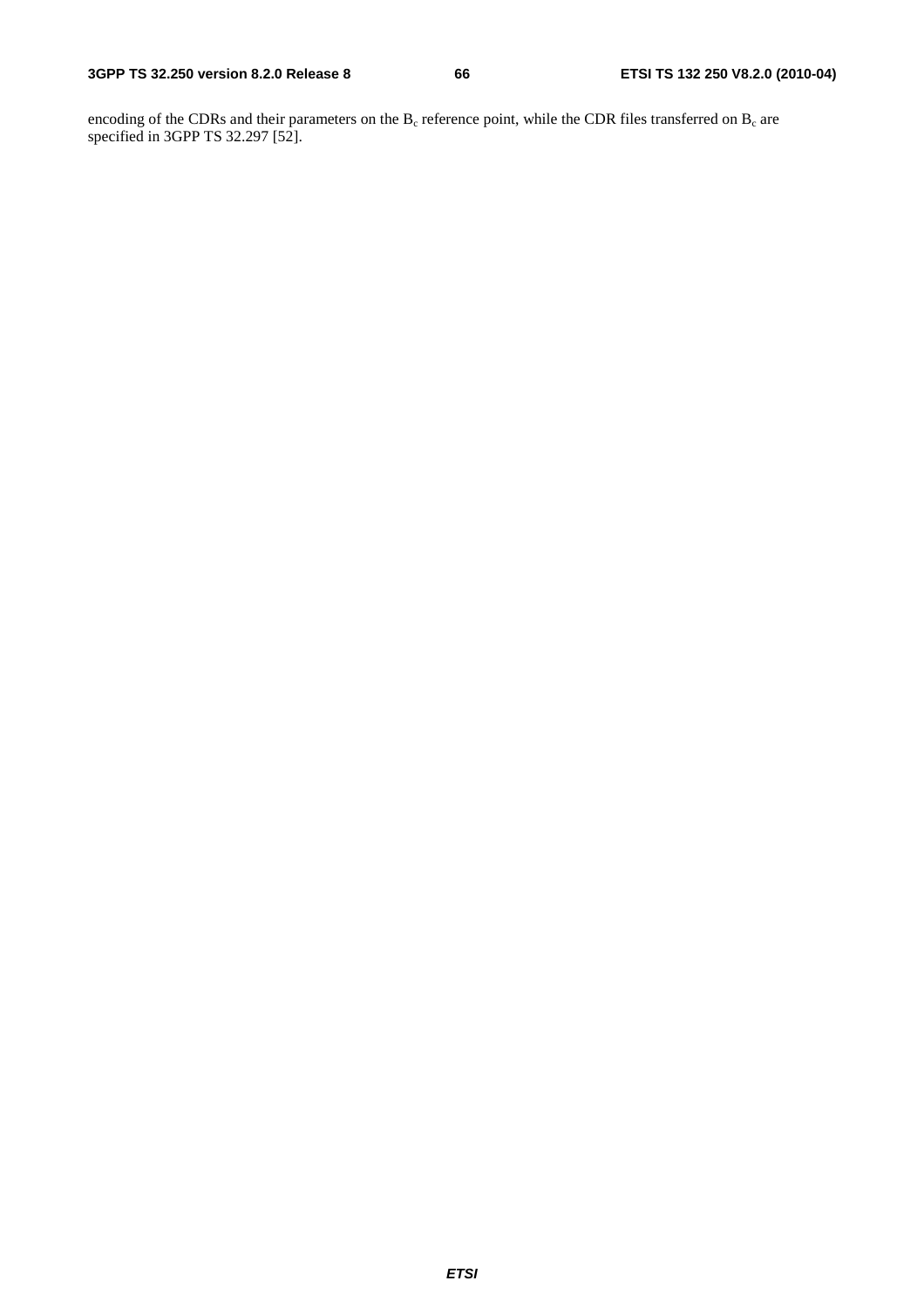# 6.1.3.1 Mobile originated call attempt

If the generation of these records is enabled then an MOC record shall be created for each outgoing call attempt made by a mobile station. These MOC records shall be produced in the originating MSC.

|  |  | Table 6.1.3.1: MOC record |  |
|--|--|---------------------------|--|
|--|--|---------------------------|--|

| <b>Field</b>            | 2G                      | 3G                       | <b>Description</b>                                                                                                                                       |
|-------------------------|-------------------------|--------------------------|----------------------------------------------------------------------------------------------------------------------------------------------------------|
| Record Type             | M                       | м                        | Mobile originated.                                                                                                                                       |
| Served IMSI             | M                       | М                        | IMSI of the calling party.                                                                                                                               |
| Served IMEI             | C                       | $\mathbf C$              | <b>IMEI</b> of the calling ME, if available.                                                                                                             |
| Served MSISDN           | Oм                      | Oм                       | The primary MSISDN of the calling party.                                                                                                                 |
| <b>Called Number</b>    | M                       | м                        | The address of the called party i.e. the number dialled by the calling subscriber.                                                                       |
| Translated              | Oc.                     | Oc.                      | The called number after digit translation within the MSC (if applicable)                                                                                 |
| Number                  |                         |                          |                                                                                                                                                          |
| Connected               | O <sub>C</sub>          | O <sub>C</sub>           | The number of the connected party if different to the Called Number                                                                                      |
| <b>Number</b>           |                         |                          |                                                                                                                                                          |
| <b>Roaming Number</b>   | O <sub>C</sub>          |                          | $ O_C $ The Mobile Station Roaming Number employed to route this connection, if applicable.                                                              |
| <b>Recording Entity</b> | M                       | М                        | The E.164 number of the visited MSC producing the record.                                                                                                |
| <b>Incoming TKGP</b>    | $O_M$                   | O <sub>C</sub>           | The MSC trunk group on which the call originated, usually from the BSS. If available in                                                                  |
|                         |                         |                          | 3G, this parameter shall be supplied.                                                                                                                    |
| Outgoing TKGP           | $O_M$                   | O <sub>C</sub>           | The trunk group on which the call left the MSC. If available in 3G, this parameter shall be                                                              |
|                         |                         |                          | supplied.                                                                                                                                                |
| Location                | M                       | M                        | The identity of the cell or the SAC at the time of CDR creation, including the location area                                                             |
|                         |                         |                          | code and MCC+MNC.                                                                                                                                        |
| Change of               | $\mathsf{O}_\mathsf{C}$ | $O_{C}$                  | A list of changes in Location Area Code / Service Area Code / Cell Id and MCC+MNC.                                                                       |
| Location                |                         |                          | Each time-stamped.                                                                                                                                       |
| <b>Basic service</b>    | M                       | M                        | Bearer or teleservice employed.                                                                                                                          |
| Rate Indication         | O <sub>C</sub>          |                          | $OC$ Present if "rate adaption" parameters for the basic service were signalled between the                                                              |
|                         |                         |                          | MS/UE and the network, see 3GPP TS 24.008 [208].                                                                                                         |
| Transparency            | C                       | C                        | Indicates whether the basic service was used in transparent or non-transparent mode.                                                                     |
| Indicator               |                         |                          | This parameter is provided only for those basic services which may be employed in both                                                                   |
|                         |                         |                          | transparent and non-transparent mode.                                                                                                                    |
| Change Of Service       | O <sub>C</sub>          |                          | $ O_C $ A list of changes of basic service during a connection each time-stamped.                                                                        |
| Supp. Services          | С                       | C                        | Supplementary services invoked as a result of this connection. This field shall be present<br>when one or more supplementary services have been invoked. |
| <b>AOC Parameters</b>   | O <sub>C</sub>          | O <sub>C</sub>           | The charge advice parameters sent to the MS on call set-up. This field shall be supplied                                                                 |
|                         |                         |                          | only when AoC parameters have been sent.                                                                                                                 |
| Change of AOC           | O <sub>C</sub>          | O <sub>C</sub>           | New AOC parameters sent to the MS e.g. as a result of a tariff switch over, including the                                                                |
| Parameters              |                         |                          | time at which the new set was applied. This field shall be supplied only when AoC                                                                        |
|                         |                         |                          | parameters have been sent.                                                                                                                               |
| <b>MS Classmark</b>     | M                       | м                        | The mobile station classmark employed on call set-up.                                                                                                    |
| Change of               | $\rm O_C$               | $O_{C}$                  | A list of changes to the classmark during the connection each time-stamped                                                                               |
| Classmark               |                         |                          |                                                                                                                                                          |
| Event time              | C                       | C                        | Seizure time: time of incoming traffic channel seizure (for unsuccessful call attempts)                                                                  |
| stamps:                 | С                       | C.                       | Answer: time of answer (for successful calls)                                                                                                            |
|                         | Oм                      |                          | $O_M$ Release time: time of traffic channel release                                                                                                      |
| Call duration           | M                       | м                        | The chargeable duration of the connection for successful calls, the holding time for call                                                                |
|                         |                         |                          | attempts.                                                                                                                                                |
| Data volume             | C                       | $\overline{\phantom{a}}$ | The number of data segments transmitted if available at the MSC                                                                                          |
| Radio Chan.             | $O_{M}$                 |                          | The type of radio traffic channel (full / half etc.) requested by the MS.                                                                                |
| Requested               |                         |                          |                                                                                                                                                          |
| Radio Chan. Used        | M                       |                          | The type of radio channel actually used (full or half rate).                                                                                             |
| Change of Rad.          | O <sub>C</sub>          |                          | A list of changes each time stamped                                                                                                                      |
| Chan.                   |                         |                          |                                                                                                                                                          |
| Cause for               | м                       | м                        | The reason for the release of the connection.                                                                                                            |
| termination             |                         |                          |                                                                                                                                                          |
| Diagnostics             | Oм                      | $O_{M}$                  | A more detailed reason for the release of the connection.                                                                                                |
| Call reference          | M                       | м                        | A local identifier distinguishing between transactions on the same MS                                                                                    |
| Sequence no.            | C                       | С                        | Partial record sequence number, only present in case of partial records.                                                                                 |
| Additional Chg.         | O <sub>C</sub>          | $O_{\rm C}$              | Charge/no charge indicator and additional charging parameters, when available.                                                                           |
| Info                    |                         |                          |                                                                                                                                                          |
| Record extensions       | $O_{C}$                 | $O_{C}$                  | A set of network / manufacturer specific extensions to the record, when available.                                                                       |
| GsmSCF address          | С                       | C                        | Identifies the CAMEL server serving the subscriber. Shall be present only if CAMEL is                                                                    |
|                         |                         |                          | applied.                                                                                                                                                 |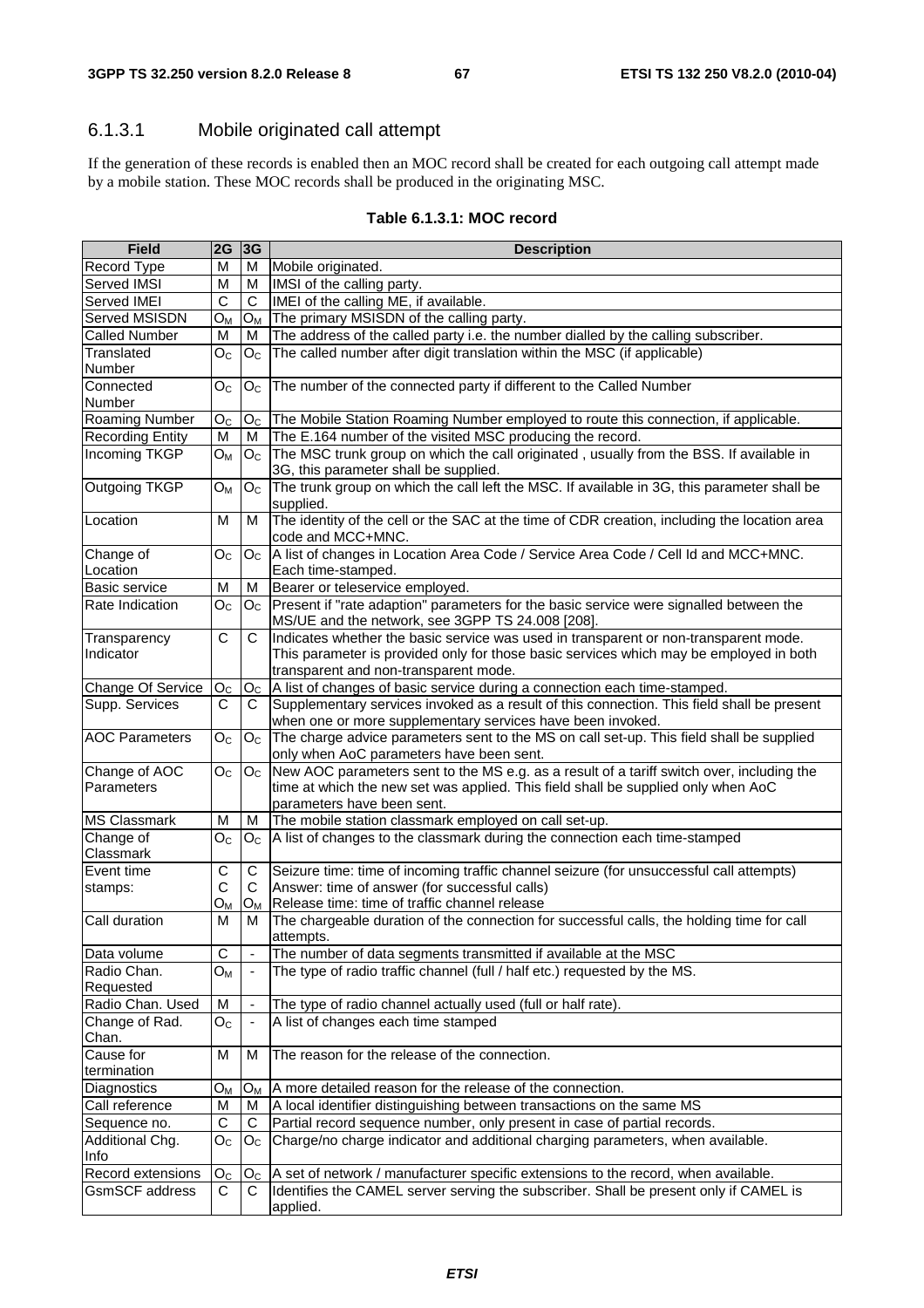| <b>Field</b>                             | 2G                    | 3G                   | <b>Description</b>                                                                                                                                                                                                                                                                                                                                                                                                  |
|------------------------------------------|-----------------------|----------------------|---------------------------------------------------------------------------------------------------------------------------------------------------------------------------------------------------------------------------------------------------------------------------------------------------------------------------------------------------------------------------------------------------------------------|
| Service key                              | C                     | C                    | The CAMEL service logic to be applied. Shall be present only if CAMEL is applied.                                                                                                                                                                                                                                                                                                                                   |
| Network call                             | C                     | С                    | An identifier to correlate transactions on the same call taking place in different network                                                                                                                                                                                                                                                                                                                          |
| reference                                |                       |                      | nodes, shall be present if CAMEL is applied.                                                                                                                                                                                                                                                                                                                                                                        |
| <b>MSC Address</b>                       | $\overline{\text{c}}$ | C                    | This field contains the E.164 number assigned to the MSC that generated the network call                                                                                                                                                                                                                                                                                                                            |
|                                          |                       |                      | reference. Shall be present only if CAMEL is applied.                                                                                                                                                                                                                                                                                                                                                               |
| Default call<br>handling                 | O <sub>C</sub>        | O <sub>C</sub>       | Indicates whether or not a CAMEL call encountered default call handling. This field shall<br>be present only if default call handling has been applied.                                                                                                                                                                                                                                                             |
| Number of HSCSD                          | $\mathsf{C}$          | $\ddot{\phantom{1}}$ | The maximum number of HSCSD channels requested as received from the MS at call set-                                                                                                                                                                                                                                                                                                                                 |
| Channels<br>Requested                    |                       |                      | up. Shall only be present for HSCSD connections.                                                                                                                                                                                                                                                                                                                                                                    |
| Number of HSCSD                          | $\mathsf{C}$          | $\blacksquare$       | The number of HSCSD channels allocated to the MS at call set-up. Shall only be present                                                                                                                                                                                                                                                                                                                              |
| Channels<br>Allocated                    |                       |                      | for HSCSD connections.                                                                                                                                                                                                                                                                                                                                                                                              |
| Change of HSCSD                          | C                     | $\blacksquare$       | A list of network or user initiated changes of number of HSCSD channels during a                                                                                                                                                                                                                                                                                                                                    |
| Parameters                               |                       |                      | connection each time-stamped. Shall only be present in case of an HSCSD call, if the<br>basic HSCSD parameters are modified due the user or network initiated modification<br>procedure.                                                                                                                                                                                                                            |
| <b>Fixed Network</b><br><b>User Rate</b> | O <sub>C</sub>        | O <sub>C</sub>       | Indicates the user data rate applied for the connection in the fixed network. Shall only be<br>present for 2G HSCSD connections and for UMTS data connections.                                                                                                                                                                                                                                                      |
| Air Interface User                       | $\mathsf{C}$          | ÷,                   | The total Air Interface User Rate Requested by the MS at call set-up. Shall only be present                                                                                                                                                                                                                                                                                                                         |
| <b>Rate Requested</b>                    |                       |                      | for non-transparent HSCSD connections.                                                                                                                                                                                                                                                                                                                                                                              |
| <b>Channel Coding</b>                    | $\overline{C}$        | ÷,                   | A list of the traffic channels codings accepted by the MS. Shall only be present for HSCSD                                                                                                                                                                                                                                                                                                                          |
| Accepted                                 |                       |                      | connections.                                                                                                                                                                                                                                                                                                                                                                                                        |
| Channel Coding<br>Used                   | $\overline{\text{c}}$ | $\blacksquare$       | The traffic channels codings negotiated between the MS and the network at call set-up.<br>Shall only be present for HSCSD connections.                                                                                                                                                                                                                                                                              |
| Guaranteed bit                           | ä,                    | Оc                   | Describes the bit-rate the UMTS bearer service shall guarantee to the user or application.                                                                                                                                                                                                                                                                                                                          |
| rate                                     |                       |                      | Guaranteed Bit Rate may be used to facilitate admission control based on available<br>resources, and for resource allocation within UMTS. Shall only be present for UMTS data                                                                                                                                                                                                                                       |
|                                          |                       |                      | connections.                                                                                                                                                                                                                                                                                                                                                                                                        |
| Maximum bit rate                         | $\Box$                | Oc.                  | Maximum Bit Rate can be used to make code reservations in the downlink of the radio<br>interface. Its purpose is: 1) to limit the delivered bit-rate to applications or external<br>networks with such limitations, 2) to allow maximum wanted user bit-rate to be defined for<br>applications able to operate with different rates (e.g. applications with adapting codecs).                                       |
|                                          |                       |                      | Shall only be present for UMTS data connections.                                                                                                                                                                                                                                                                                                                                                                    |
| Speech Version<br>Supported              | $O_M$                 | $\blacksquare$       | Speech version supported by the MS with highest priority indicated by MS                                                                                                                                                                                                                                                                                                                                            |
| Speech Version<br>Used                   | $O_M$                 | $\blacksquare$       | Speech version used for that call                                                                                                                                                                                                                                                                                                                                                                                   |
| Number of DP<br>encountered              | O <sub>c</sub>        | O <sub>C</sub>       | Number that counts how often armed detection points (TDP and EDP) were encountered.<br>Shall be present only if CAMEL is applied.                                                                                                                                                                                                                                                                                   |
| Level of CAMEL<br>service                | O <sub>C</sub>        | O <sub>C</sub>       | Indicator for the complexity of the CAMEL feature used. Shall be present only if CAMEL is<br>applied.                                                                                                                                                                                                                                                                                                               |
| Free format Data                         | C                     | C                    | This field contains data sent by the gsmSCF in the Furnish Charging Information (FCI)                                                                                                                                                                                                                                                                                                                               |
|                                          |                       |                      | message(s). The data can be sent either in one FCI message or several FCI messages                                                                                                                                                                                                                                                                                                                                  |
|                                          |                       |                      | with append indicator. Shall be present only if CAMEL is applied.                                                                                                                                                                                                                                                                                                                                                   |
| CAMEL call leg<br>information            | C                     | C                    | Set of CAMEL information IEs. Each of these IEs contains information related to one<br>outgoing CAMEL call leg. Shall be present only if CAMEL is applied.                                                                                                                                                                                                                                                          |
| Free format data<br>append indicator     | C                     | C                    | Indicator if free format data from this CDR is to be appended to free format data in<br>previous partial CDR. Shall be present only if CAMEL is applied.                                                                                                                                                                                                                                                            |
| Default call                             | O <sub>C</sub>        | O <sub>C</sub>       | Indicates whether or not a CAMEL call encountered default call handling for $2^{nd}$ service                                                                                                                                                                                                                                                                                                                        |
| handling 2                               |                       |                      | such as dialled service. This field shall be present only if default call handling has been<br>applied.                                                                                                                                                                                                                                                                                                             |
| <b>GsmSCF</b> address                    | $\mathbf C$           | С                    | Identifies the CAMEL server serving the subscriber for 2 <sup>nd</sup> service such as dialled service.                                                                                                                                                                                                                                                                                                             |
| Service key 2                            | $\overline{C}$        | С                    | Shall be present only if CAMEL is applied for $2^{nd}$ service.<br>The CAMEL service logic to be applied for $2^{nd}$ service such as dialled service. Shall be                                                                                                                                                                                                                                                     |
|                                          |                       |                      | present only if CAMEL is applied for 2 <sup>nd</sup> service.                                                                                                                                                                                                                                                                                                                                                       |
| Free format Data 2                       | $\overline{C}$        | C                    | This field contains data sent by the gsmSCF in the FCI message(s) for $2^{nd}$ service such as<br>dialled service. The data can be sent either in one FCI message or several FCI messages                                                                                                                                                                                                                           |
| Free format data                         | C                     | C                    | with append indicator. Shall be present only if CAMEL is applied for 2 <sup>nd</sup> service.<br>Indicator if free format data for 2 <sup>nd</sup> service from this CDR is to be appended to free format                                                                                                                                                                                                           |
| append indicator 2                       |                       |                      | data in previous partial CDR. Shall be present only if CAMEL is applied for 2 <sup>nd</sup> service.                                                                                                                                                                                                                                                                                                                |
| <b>System Type</b>                       | ÷,                    | M                    | This field indicates the use of GERAN, UTRAN (or a value of unknown). This field is<br>present when either the UTRAN or GERAN air-interface is used on call set-up. For an<br>open CDR in a 2G NE (responsible for the CDR), the field is not present (even if the call is<br>handed off to a 3G air interface). For a CDR in a 3G NE (responsible for the CDR), the<br>value unknown shall be used after handover. |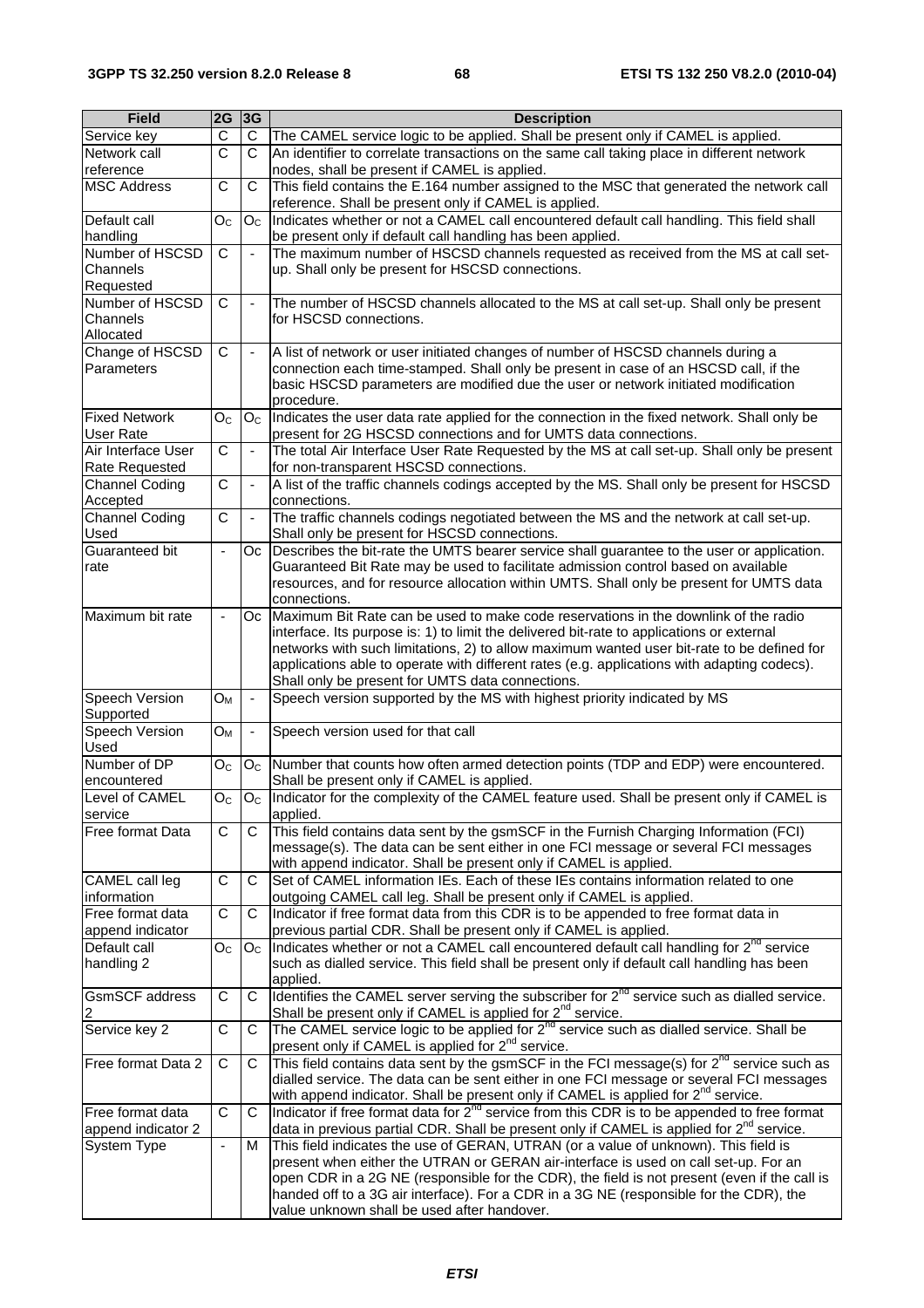| <b>Field</b>                         | 2G                       | 3G             | <b>Description</b>                                                                                                          |
|--------------------------------------|--------------------------|----------------|-----------------------------------------------------------------------------------------------------------------------------|
| Location Routing<br>Number (LRN)     | ۰                        |                | $ O_C $ Location Routing Number for Number Portability feature                                                              |
| <b>LRN Source</b><br>Indicator       |                          | O <sub>C</sub> | <b>ILRN</b> Source Indicator tells the source of the LRN                                                                    |
| <b>LRN Query Status</b><br>Indicator | ٠                        |                | $Oc$ Status of Number Portability query.                                                                                    |
| <b>JIP Parameter</b>                 | ٠                        | O <sub>C</sub> | <b>Jurisdiction Information Parameter</b>                                                                                   |
| <b>JIP Source</b><br>Indicator       | ٠                        |                | $Oc$ JJIP Source Indicator tells the source of the JIP                                                                      |
| <b>JIP Query Status</b><br>Indicator |                          |                | $Oc$ Status of Number Portability query.                                                                                    |
| Partial Record<br><b>Type</b>        | O <sub>C</sub>           | O <sub>C</sub> | Indicates the event (time limit etc.) that caused the generation of a partial record.                                       |
| Reason for service<br>change         |                          | O <sub>C</sub> | Indicates the type of service change and fallback.                                                                          |
| Service change<br>linitiator         | $\overline{\phantom{a}}$ |                | $Oc$  Indicates the service change initiator.                                                                               |
| <b>Redial Attempt</b>                | O <sub>C</sub>           | O <sub>C</sub> | Indicates to the network that a call is the result of a redial attempt to switch from speech to<br>multimedia or vice-versa |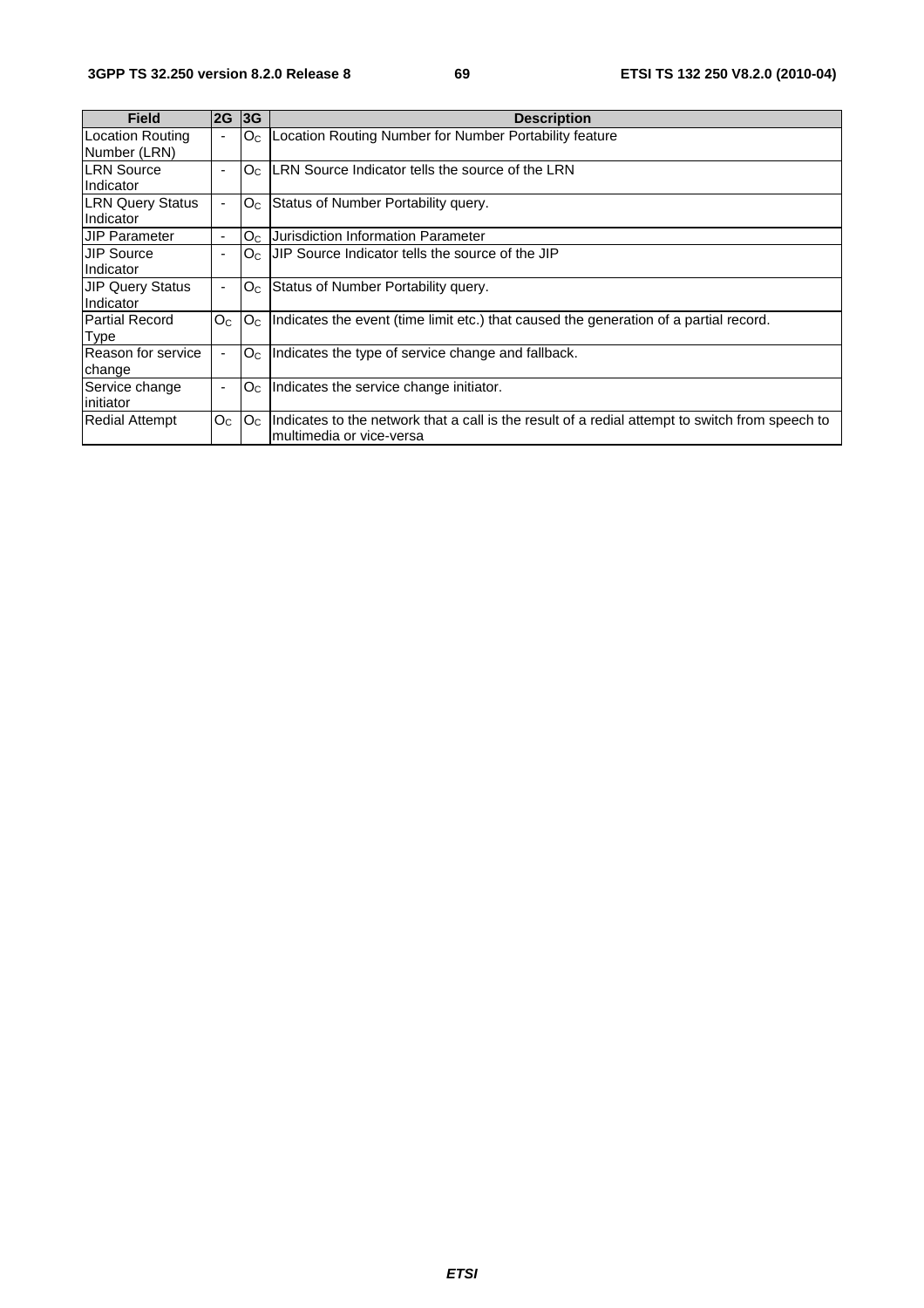# 6.1.3.2 Mobile originated emergency call attempt

If the generation of MOC records is enabled then an MOC emergency record shall be created for each outgoing emergency call attempt made by a mobile station. These records shall be produced in the originating MSC.

| <b>Field</b>                           | 2G 3G                     |    | <b>Description</b>                                                                                                                                                                                                                                                                                                                                                                                                  |
|----------------------------------------|---------------------------|----|---------------------------------------------------------------------------------------------------------------------------------------------------------------------------------------------------------------------------------------------------------------------------------------------------------------------------------------------------------------------------------------------------------------------|
| Record<br><b>Type</b>                  | M                         | ΙM | Mobile originated.                                                                                                                                                                                                                                                                                                                                                                                                  |
| Served<br><b>IMSI</b>                  | C                         | C  | IMSI of the calling party in case of an emergency call with a SIM card.                                                                                                                                                                                                                                                                                                                                             |
| Served<br><b>IMEI</b>                  | C                         | C  | IMEI of the calling mobile equipment if available.                                                                                                                                                                                                                                                                                                                                                                  |
| Served<br><b>MSISDN</b>                | $\mathsf{O}_{\mathbb{C}}$ |    | $OC$ The primary MSISDN of the calling party, if supplied by the UE.                                                                                                                                                                                                                                                                                                                                                |
| Translated<br><b>Number</b>            | O <sub>C</sub>            |    | $Oc$ The called number after digit translation within the MSC (if applicable)                                                                                                                                                                                                                                                                                                                                       |
| Recording<br>Entity                    | M                         | M  | The E.164 number of the visited MSC producing the record.                                                                                                                                                                                                                                                                                                                                                           |
| Incoming<br><b>TKGP</b>                | $O_M$                     |    | O <sub>C</sub> The MSC trunk group on which the call originated, usually from the BSS. If available in 3G, this<br>parameter shall be supplied.                                                                                                                                                                                                                                                                     |
| Outgoing<br><b>TKGP</b>                | Oм                        |    | O <sub>C</sub> The trunk group on which the call left the MSC. If available in 3G, this parameter shall be supplied.                                                                                                                                                                                                                                                                                                |
| Location                               | M                         | M  | The identity of the cell or the SAC in which the call originated including the location area code and<br>MCC+MNC.                                                                                                                                                                                                                                                                                                   |
| Change of<br>Location                  | O <sub>C</sub>            |    | $ O_C $ A list of changes in Location Area Code / Service Area Code / Cell Id and MCC+MNC. Each time-<br>stamped.                                                                                                                                                                                                                                                                                                   |
| Basic<br>service                       | Μ                         | M  | Teleservice 'emergency call'.                                                                                                                                                                                                                                                                                                                                                                                       |
| <b>AOC</b><br>Parameters               | O <sub>C</sub>            |    | $OC$ The charge advice parameters sent to the MS on call set-up. This field shall be supplied only when<br>AoC parameters have been sent.                                                                                                                                                                                                                                                                           |
| Change of<br><b>AOC</b><br>Parameters  |                           |    | $OC$ $OC$ New AOC parameters sent to the MS e.g. as a result of a tariff switch over, including the time at<br>which the new set was applied. This field shall be supplied only when AoC parameters have been<br>sent.                                                                                                                                                                                              |
| <b>MS</b><br>Classmark                 | M                         | M  | The mobile station classmark employed on call set-up.                                                                                                                                                                                                                                                                                                                                                               |
| Change of<br>classmark                 | O <sub>C</sub>            |    | $ O_{\mathbb{C}} $ A list of changes to the classmark during the connection each time-stamped                                                                                                                                                                                                                                                                                                                       |
| Event time<br>stamps:                  | С                         | С  | Seizure time: time of incoming traffic channel seizure (for unsuccessful call attempts)                                                                                                                                                                                                                                                                                                                             |
|                                        | С<br>$O_{M}$              | С  | Answer time: time of answer (for successful calls)<br>$O_M$ Release time: time of traffic channel release                                                                                                                                                                                                                                                                                                           |
| $\overline{C}$ all<br>duration         | М                         | м  | The chargeable duration of the connection for successful calls, the holding time for call attempts.                                                                                                                                                                                                                                                                                                                 |
| Radio<br>Chan.<br>Requested            | $O_M$                     |    | The type of radio traffic channel (full / half etc.) requested by the MS.                                                                                                                                                                                                                                                                                                                                           |
| Radio<br>Chan.                         | M                         |    | The type of radio channel used (full or half rate).                                                                                                                                                                                                                                                                                                                                                                 |
| Used<br>Change of                      | O <sub>c</sub>            |    | A list of changes each time stamped                                                                                                                                                                                                                                                                                                                                                                                 |
| Rad. Chan.<br>Cause for<br>termination | М                         | M  | The reason for the release of the connection.                                                                                                                                                                                                                                                                                                                                                                       |
| Diagnostics O <sub>M</sub>             |                           |    | $O_M$ A more detailed reason for the release of the connection.                                                                                                                                                                                                                                                                                                                                                     |
| Call                                   | M                         | M  | A local identifier distinguishing between transactions on the same MS                                                                                                                                                                                                                                                                                                                                               |
| reference                              |                           |    |                                                                                                                                                                                                                                                                                                                                                                                                                     |
| Sequence<br>no.                        | C                         | C  | Partial record sequence number, only present in case of partial records.                                                                                                                                                                                                                                                                                                                                            |
| Record<br>extensions                   | O <sub>C</sub>            |    | $OC$ A set of network/ manufacturer specific extensions to the record, when available.                                                                                                                                                                                                                                                                                                                              |
| System<br><b>Type</b>                  |                           | M  | This field indicates the use of GERAN, UTRAN (or a value of unknown). This field is present when<br>either the UTRAN or GERAN air-interface is used on call set-up. For an open CDR in a 2G NE<br>(responsible for the CDR), the field is not present (even if the call is handed off to a 3G air<br>interface). For a CDR in a 3G NE (responsible for the CDR), the value unknown shall be used after<br>handover. |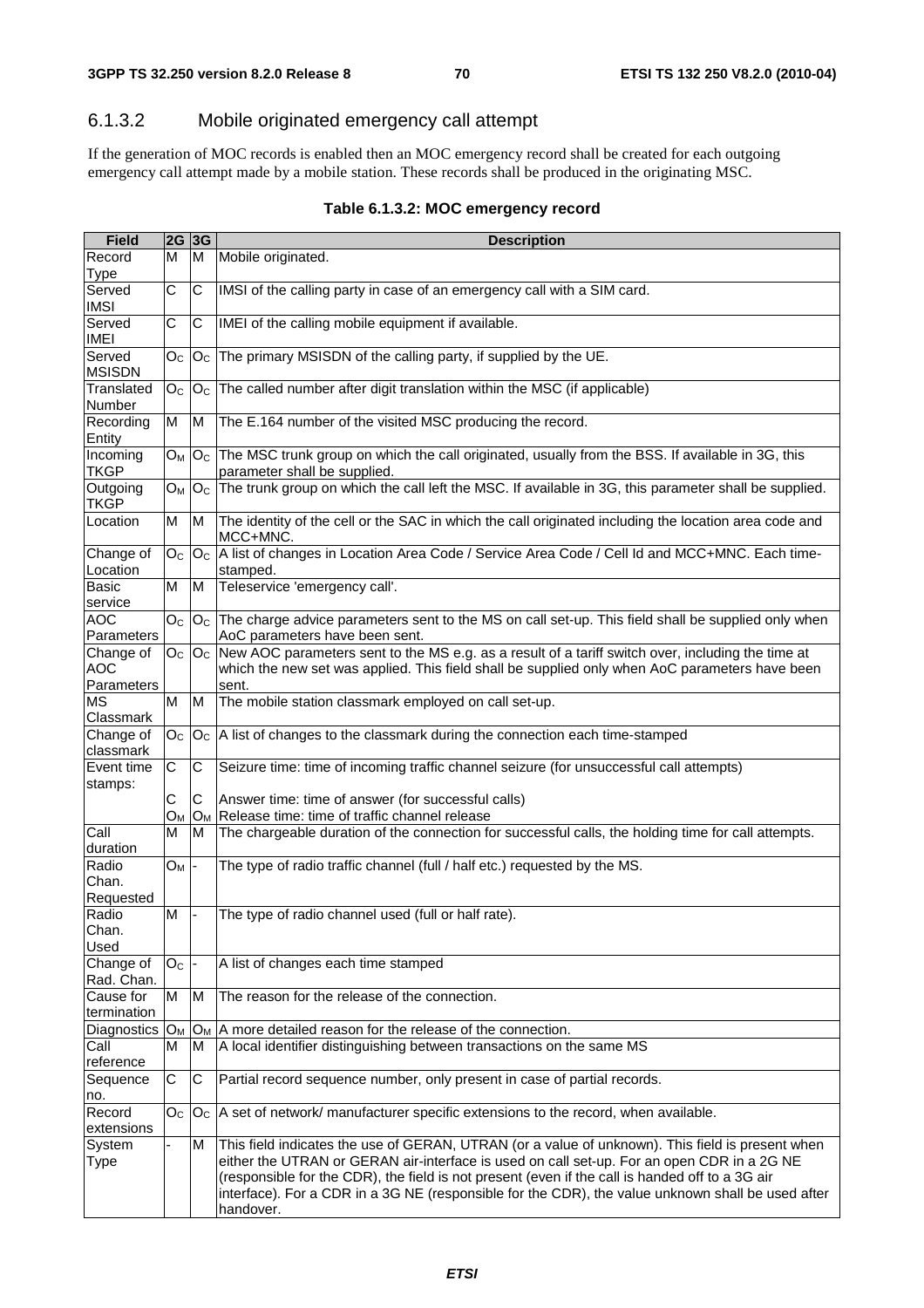| <b>Field</b> | <b>2G 3G</b> | <b>Description</b>                                                                           |
|--------------|--------------|----------------------------------------------------------------------------------------------|
| Partial      |              | $ OC $ Indicates the event (time limit etc.) that caused the generation of a partial record. |
| Record       |              |                                                                                              |
| <b>Type</b>  |              |                                                                                              |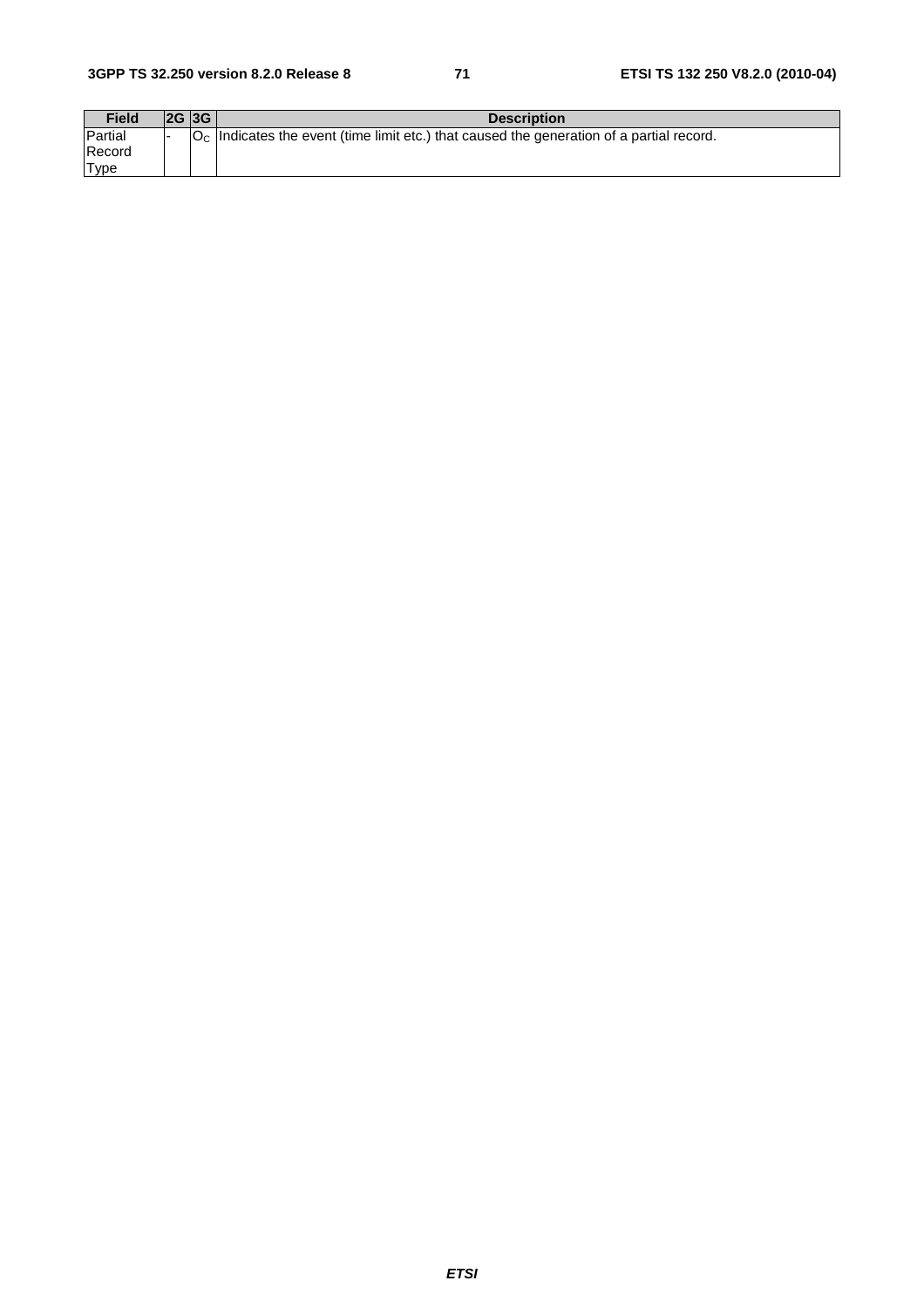## 6.1.3.3 Mobile originated call forwarding attempt

If the generation of MOC records is enabled in the forwarding MSC then the forwarding MSC shall produce an MOC record for the forwarded-leg of the call.

| <b>Field</b>                             | $2G$ 3G                   |                | <b>Description</b>                                                                                                                                                                                                      |  |  |
|------------------------------------------|---------------------------|----------------|-------------------------------------------------------------------------------------------------------------------------------------------------------------------------------------------------------------------------|--|--|
| Record Type                              | М                         | M              | Mobile originated.                                                                                                                                                                                                      |  |  |
| Served IMSI                              | M                         | M              | IMSI of the calling party.                                                                                                                                                                                              |  |  |
| Served MSISDN                            | O <sub>M</sub>            | O <sub>M</sub> | The MSISDN of the forwarding party.                                                                                                                                                                                     |  |  |
| <b>Calling Number</b>                    | $O_c$                     | $O_c$          | The address of the calling party.                                                                                                                                                                                       |  |  |
| <b>Called Number</b>                     | M                         | M              | The address of the "forwarded-to" party.                                                                                                                                                                                |  |  |
| Translated<br>Number                     | O <sub>C</sub>            | O <sub>C</sub> | The called number after digit translation within the MSC (if applicable)                                                                                                                                                |  |  |
| Connected<br>Number                      | $\mathsf{O}_{\mathbb{C}}$ | O <sub>C</sub> | The number of the connected party if different to the Called Number                                                                                                                                                     |  |  |
| <b>Roaming Number</b>                    | O <sub>C</sub>            | O <sub>C</sub> | The Mobile Station Roaming Number employed to route this connection,<br>if applicable.                                                                                                                                  |  |  |
| <b>Recording Entity</b>                  | M                         | M              | The E.164 number of the forwarding MSC                                                                                                                                                                                  |  |  |
| Incoming TKGP                            | $O_{M}$                   | $O_M$          | The MSC trunk group on which the call originated at the forwarding MSC.                                                                                                                                                 |  |  |
| Outgoing TKGP                            | $O_{M}$                   | $O_{M}$        | The trunk group on which the call left the forwarding MSC                                                                                                                                                               |  |  |
| <b>Basic service</b>                     | C                         | С              | Bearer or teleservice employed, not always available e.g. in case of call forwarding<br>unconditional.                                                                                                                  |  |  |
| Rate Adaptation                          | O <sub>C</sub>            | O <sub>C</sub> | Present if "rate adaption" parameters for the basic service were signalled between the<br>MS/UE and the network, see 3GPP TS 24.008 [208]. May not always be available in this<br>CDR type.                             |  |  |
| Transparency<br>Indicator                | $\mathsf C$               | C              | Indicates whether the basic service was used in transparent or non-transparent mode. This<br>parameter is provided only for those basic services which may be employed in both<br>transparent and non-transparent mode. |  |  |
| <b>Fixed Network</b><br><b>User Rate</b> | O <sub>C</sub>            | O <sub>C</sub> | Indicates the user data rate applied for the connection in the fixed network. Shall only be<br>present for 2G HSCSD connections and for UMTS data connections.                                                          |  |  |
| ChangeOfService                          | O <sub>C</sub>            | O <sub>C</sub> | A list of changes of basic service during a connection each time-stamped.                                                                                                                                               |  |  |
| Supplementary<br>Services                | C                         | С              | Supplementary services invoked as a result of this connection, if this information is available<br>to the forwarding node. This field shall be present when one or more supplementary<br>services have been invoked.    |  |  |
| Event time                               | С                         | С              | Seizure time: time of incoming traffic channel seizure (for unsuccessful call attempts)                                                                                                                                 |  |  |
| stamps:                                  | C                         | $\mathsf C$    | Answer time: time of answer (for successful calls)                                                                                                                                                                      |  |  |
|                                          | Oм                        | $O_{M}$        | Release time: time of traffic channel release                                                                                                                                                                           |  |  |
| Call duration                            | M                         | M              | The chargeable duration of the connection for successful calls, the holding time of call<br>attempts.                                                                                                                   |  |  |
| Data volume                              | C                         |                | The number of data segments transmitted if available at the MSC                                                                                                                                                         |  |  |
| Cause for<br>termination                 | M                         | M              | The reason for the release of the connection.                                                                                                                                                                           |  |  |
| Diagnostics                              | $O_{M}$                   | $O_M$          | A more detailed reason for the release of the connection.                                                                                                                                                               |  |  |
| Call reference                           | M                         | M              | A local identifier distinguishing between transactions on the same MS                                                                                                                                                   |  |  |
| Sequence no.                             | $\overline{C}$            | C              | Partial record sequence number, only present in case of partial records.                                                                                                                                                |  |  |
| Additional Chg.<br>Info                  | $\overline{O}_C$          | O              | Charge/no charge indicator and additional charging parameters, when available.                                                                                                                                          |  |  |
| Record<br>extensions                     | O <sub>C</sub>            | O <sub>C</sub> | A set of network/ manufacturer specific extensions to the record, when available.                                                                                                                                       |  |  |
| <b>GsmSCF</b><br>address                 | С                         | C              | Identifies the CAMEL server serving the subscriber. Shall be present only if CAMEL is<br>applied.                                                                                                                       |  |  |
| Service key                              | C                         | С              | The CAMEL service logic to be applied. Shall be present only if CAMEL is applied.                                                                                                                                       |  |  |
| Network call                             | C                         | C              | An identifier to correlate transactions on the same call taking place in different network                                                                                                                              |  |  |
| reference                                |                           |                | nodes, shall be present if CAMEL is applied.                                                                                                                                                                            |  |  |
| <b>MSC Address</b>                       | С                         | C              | This field contains the E.164 number assigned to the MSC that generated the network call<br>reference. Shall be present only if CAMEL is applied.                                                                       |  |  |
| <b>CAMEL</b> initiated<br>CF indicator   | $\overline{C}$            | C              | Indicates that the CAMEL server initiated call forwarding. Shall be present only if CAMEL is<br>applied.                                                                                                                |  |  |
| Default call                             | O <sub>C</sub>            | O <sub>C</sub> | Indicates whether or not a CAMEL call encountered default call handling. This field shall be                                                                                                                            |  |  |
| handling                                 |                           |                | present only if default call handling has been applied.                                                                                                                                                                 |  |  |
| Number of DP<br>encountered              | O <sub>C</sub>            | O <sub>C</sub> | Number that counts how often armed detection points (TDP and EDP) were encountered.<br>Shall be present only if CAMEL is applied.                                                                                       |  |  |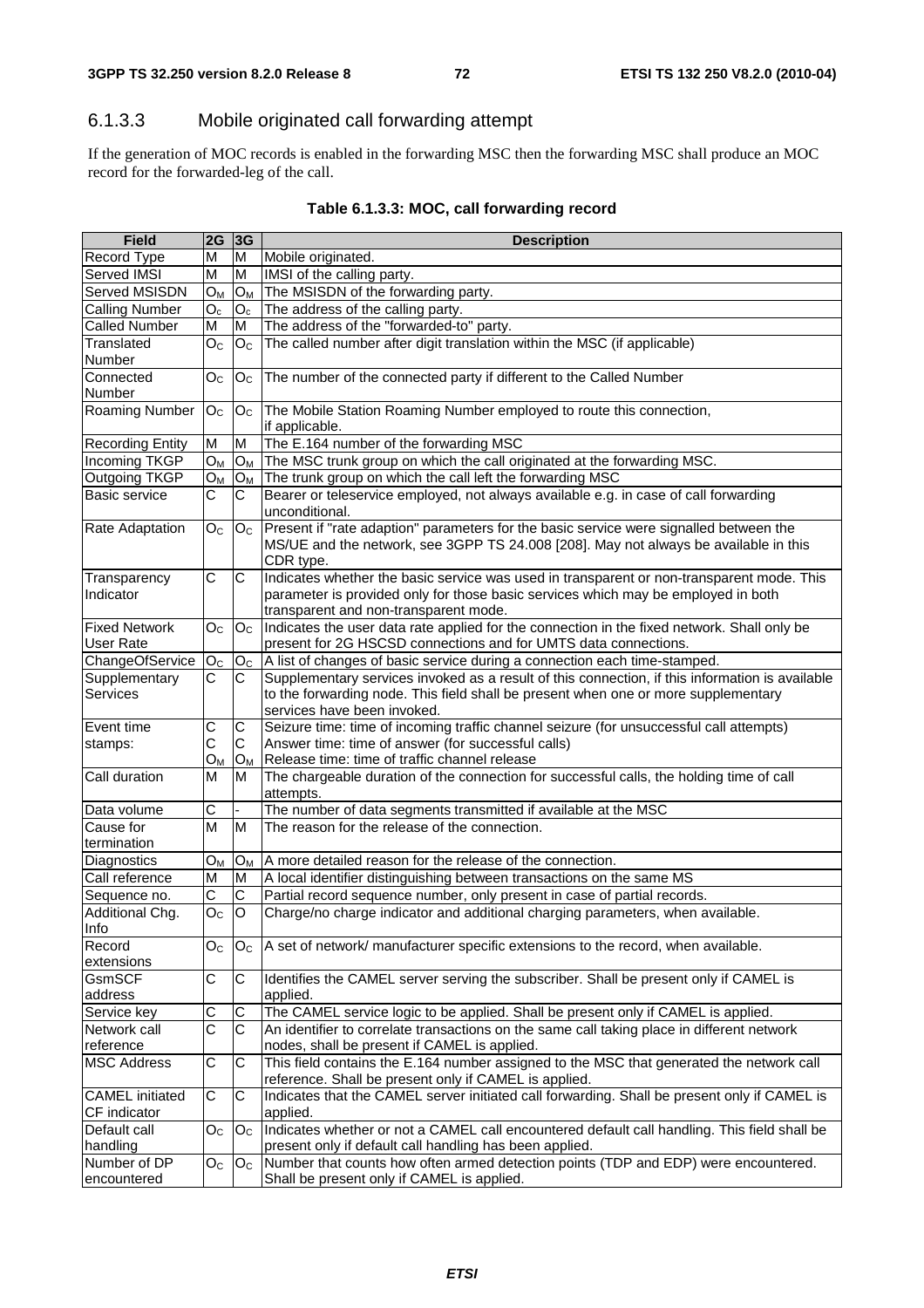| <b>Field</b>                               | 2G                    | 3G             | <b>Description</b>                                                                                                                                                                                                                                                                         |
|--------------------------------------------|-----------------------|----------------|--------------------------------------------------------------------------------------------------------------------------------------------------------------------------------------------------------------------------------------------------------------------------------------------|
| Level of CAMEL<br>service                  | O <sub>C</sub>        | O <sub>C</sub> | Indicator of the complexity of the CAMEL feature used. Shall be present only if CAMEL is<br>applied.                                                                                                                                                                                       |
| Free format Data                           | $\mathsf C$           | C              | This field contains data sent by the gsmSCF in the Furnish Charging Information (FCI)<br>messages. The data can be sent either in one FCI message or several FCI messages with<br>append indicator. Shall be present only if CAMEL is applied.                                             |
| CAMEL call leg<br>information              | $\overline{\text{c}}$ | $\overline{C}$ | Set of CAMEL information IEs. Each of these IEs contains information related to one<br>outgoing CAMEL call leg. Shall be present only if CAMEL is applied.                                                                                                                                 |
| Free format data<br>append indicator       | C                     | C              | Indicator if free format data from this CDR is to be appended to free format data in previous<br>partial CDR. Shall be present only if CAMEL is applied.                                                                                                                                   |
| Default call<br>handling 2                 | O <sub>C</sub>        | O <sub>c</sub> | Indicates whether or not a CAMEL call encountered default call handling for 2 <sup>nd</sup> service<br>such as dialled service. This field shall be present only if default call handling has been<br>applied.                                                                             |
| GsmSCF<br>address 2                        | C                     | $\mathsf{C}$   | Identifies the CAMEL server serving the subscriber for $2^{nd}$ service such as dialled service.<br>Shall be present only if CAMEL is applied for 2 <sup>nd</sup> service.                                                                                                                 |
| Service key 2                              | C                     | C              | The CAMEL service logic to be applied for $2^{nd}$ service such as dialled service. Shall be<br>present only if CAMEL is applied for 2 <sup>nd</sup> service.                                                                                                                              |
| Free format Data<br>2                      | C                     | C              | This field contains data sent by the gsmSCF in the FCI message(s) for $2^{nd}$ service such as<br>dialled service. The data can be sent either in one FCI message or several FCI messages<br>with append indicator. Shall be present only if CAMEL is applied for 2 <sup>nd</sup> service. |
| lFree format data<br>append indicator<br>2 | $\mathsf C$           | C              | Indicator if free format data for $2^{nd}$ service from this CDR is to be appended to free format<br>data in previous partial CDR. Shall be present only if CAMEL is applied for $2^{nd}$ service.                                                                                         |
| <b>Location Routing</b><br>Number (LRN)    |                       | $O_c$          | Location Routing Number for Number Portability feature                                                                                                                                                                                                                                     |
| <b>LRN Source</b><br>Indicator             |                       | O <sub>C</sub> | LRN Source Indicator tells the source of the LRN                                                                                                                                                                                                                                           |
| <b>LRN Query</b><br>Status Indicator       |                       | $O_C$          | Status of Number Portability query.                                                                                                                                                                                                                                                        |
| <b>JIP Parameter</b>                       |                       |                | O <sub>C</sub> Jurisdiction Information Parameter                                                                                                                                                                                                                                          |
| <b>JIP Source</b><br>Indicator             |                       | O <sub>C</sub> | JIP Source Indicator tells the source of the JIP                                                                                                                                                                                                                                           |
| <b>JIP Query Status</b><br>Indicator       |                       |                | $OC$ Status of Number Portability query.                                                                                                                                                                                                                                                   |
| <b>Partial Record</b><br><b>Type</b>       |                       | O <sub>C</sub> | Indicates the event (time limit etc.) that caused the generation of a partial record.                                                                                                                                                                                                      |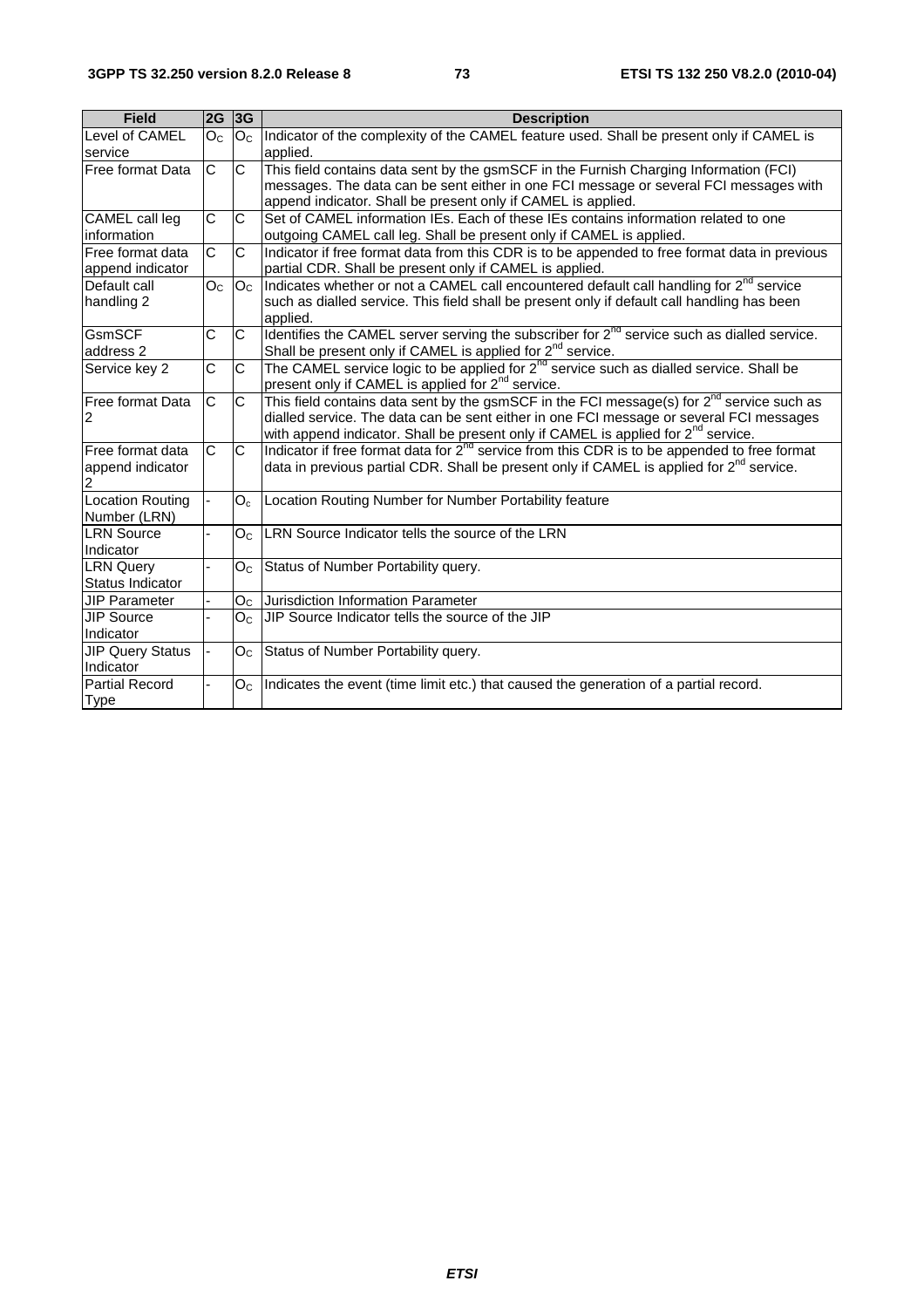## 6.1.3.4 Mobile terminated call attempt

If the generation of these records is enabled, then an MTC record shall be created for each incoming call attempt made for a mobile station. The MTC records shall be produced in the terminating MSC.

#### **Table 6.1.3.4: MTC record**

| <b>Field</b>            | 2G                 | 3G                       | <b>Description</b>                                                                           |
|-------------------------|--------------------|--------------------------|----------------------------------------------------------------------------------------------|
| Record Type             | М                  | м                        | Mobile Terminated.                                                                           |
| Served IMSI             | М                  | м                        | IMSI of the called party.                                                                    |
| Served IMEI             | C                  | C                        | IMEI of the called ME, if available.                                                         |
| Served MSISDN           | Oм                 | $O_{M}$                  | The MSISDN of the called party.                                                              |
| <b>Calling Number</b>   | С                  | С                        | The number of the calling party if available.                                                |
| <b>Connected Number</b> | O <sub>C</sub>     | O <sub>C</sub>           | Only relevant in case of call forwarding where the "forwarded-to" number is recorded.        |
| <b>Recording Entity</b> | M                  | м                        | The E.164 number of the visited (terminating) MSC                                            |
| Incoming TKGP           | Oм                 | O <sub>M</sub>           | The MSC trunk group on which the call originated.                                            |
| Outgoing TKGP           | Oм                 | O <sub>C</sub>           | The trunk group on which the call left the MSC, usually to the BSS. If available in 3G, this |
|                         |                    |                          | parameter shall be supplied.                                                                 |
| Location                | C                  | C                        | The identity of the cell or the SAC occupied by the called party when the call was set up,   |
|                         |                    |                          | including the location area code and MCC+MNC.                                                |
| Change of Location      | O <sub>C</sub>     | $O_{C}$                  | A list of changes in Location Area Code / Service Area Code / Cell Id and MCC+MNC.           |
|                         |                    |                          | Each time-stamped.                                                                           |
| <b>Basic Service</b>    | M                  | м                        | Bearer or teleservice employed                                                               |
| Rate Adaptation         | Oc                 | O <sub>C</sub>           | Present if "rate adaption" parameters for the basic service were signalled between the       |
|                         |                    |                          | MS/UE and the network, see 3GPP TS 24.008 [208].                                             |
| Transparency            | C                  | C                        | Indicates whether the basic service was used in transparent or non-transparent mode.         |
| Indicator               |                    |                          | This parameter is provided only for those basic services which may be employed in both       |
|                         |                    |                          | transparent and non-transparent mode.                                                        |
| Change of Service       | O <sub>C</sub>     | O <sub>C</sub>           | A list of changes of basic service during a connection each time-stamped.                    |
| Supplementary           | C                  | C                        | Supplementary services invoked as a result of this connection. This field shall be present   |
| services                |                    |                          | when one or more supplementary services have been invoked.                                   |
| <b>AOC Parameters</b>   | O <sub>C</sub>     | O <sub>C</sub>           | The charge advice parameters sent to the MS on call set-up. This field shall be supplied     |
|                         |                    |                          | only when AoC parameters have been sent.                                                     |
| Change of AOC           | O <sub>C</sub>     | O <sub>C</sub>           | New AOC parameters sent to the MS e.g. as a result of a tariff switch-over, including the    |
| Parameters.             |                    |                          | time at which the new set was applied. This field shall be supplied only when AoC            |
|                         |                    |                          | parameters have been sent.                                                                   |
| <b>MS Classmark</b>     | M                  | м                        | The mobile station class mark.                                                               |
| Change of               | $O_{C}$            | O <sub>C</sub>           | A list of changes to the classmark during the connection each time-stamped                   |
| Classmark               |                    |                          |                                                                                              |
| Event time stamps:      | $\mathsf C$        | C                        | Seizure time: time of traffic channel seizure for unsuccessful call attempts                 |
|                         | C                  | C                        | Answer time: time of answer for successful calls                                             |
|                         | О <sub>м</sub>     | O <sub>M</sub>           | Release time: time of traffic channel release                                                |
| Call duration           | M                  | м                        | The chargeable duration of the connection if successful, the holding time of the call if     |
|                         |                    |                          | unsuccessful.                                                                                |
| Data volume             | C                  | $\overline{\phantom{a}}$ | The number of data segments transmitted, if available at the MSC                             |
| Radio Chan.             | $O_{M}$            | $\blacksquare$           | The type of radio traffic channel (full / half etc.) requested by the MS.                    |
| Requested               |                    |                          |                                                                                              |
| Radio Chan. Used        | M                  | $\blacksquare$           | The type of radio channel used (full or half rate).                                          |
| Change of Rad.          | $\overline{O_{C}}$ |                          | A list of changes each time stamped                                                          |
| Chan                    |                    |                          |                                                                                              |
| Cause for               | M                  | м                        | The reason for the release of the call.                                                      |
| termination             |                    |                          |                                                                                              |
| Diagnostics             | Oм                 | $O_M$                    | A more detailed reason for the release of the connection.                                    |
| Call reference          | M                  | м                        | A local identifier distinguishing between transactions at the same MS                        |
| Sequence no.            | $\overline{C}$     | C                        | Partial record sequence number, only present in case of partial records.                     |
| Additional Chg. Info    | O <sub>C</sub>     | O <sub>C</sub>           | Charge/no charge indicator and additional charging parameters, when available.               |
| Record extensions       | O <sub>C</sub>     | O <sub>C</sub>           | A set of network/ manufacturer specific extensions to the record, when available.            |
| Network call            | $\mathsf C$        | C                        | An identifier to correlate transactions on the same call taking place in different network   |
| reference               |                    |                          | nodes, shall be present if CAMEL is applied.                                                 |
| <b>MSC Address</b>      | C                  | C                        | This field contains the E.164 number assigned to the MSC that generated the network          |
|                         |                    |                          | call reference. Shall be present only if CAMEL is applied.                                   |
| Number of HSCSD         | O <sub>C</sub>     | $\blacksquare$           | The maximum number of HSCSD channels requested as received from the MS at call               |
| Channels                |                    |                          | set-up. Shall only be present for HSCSD connections.                                         |
| Requested               |                    |                          |                                                                                              |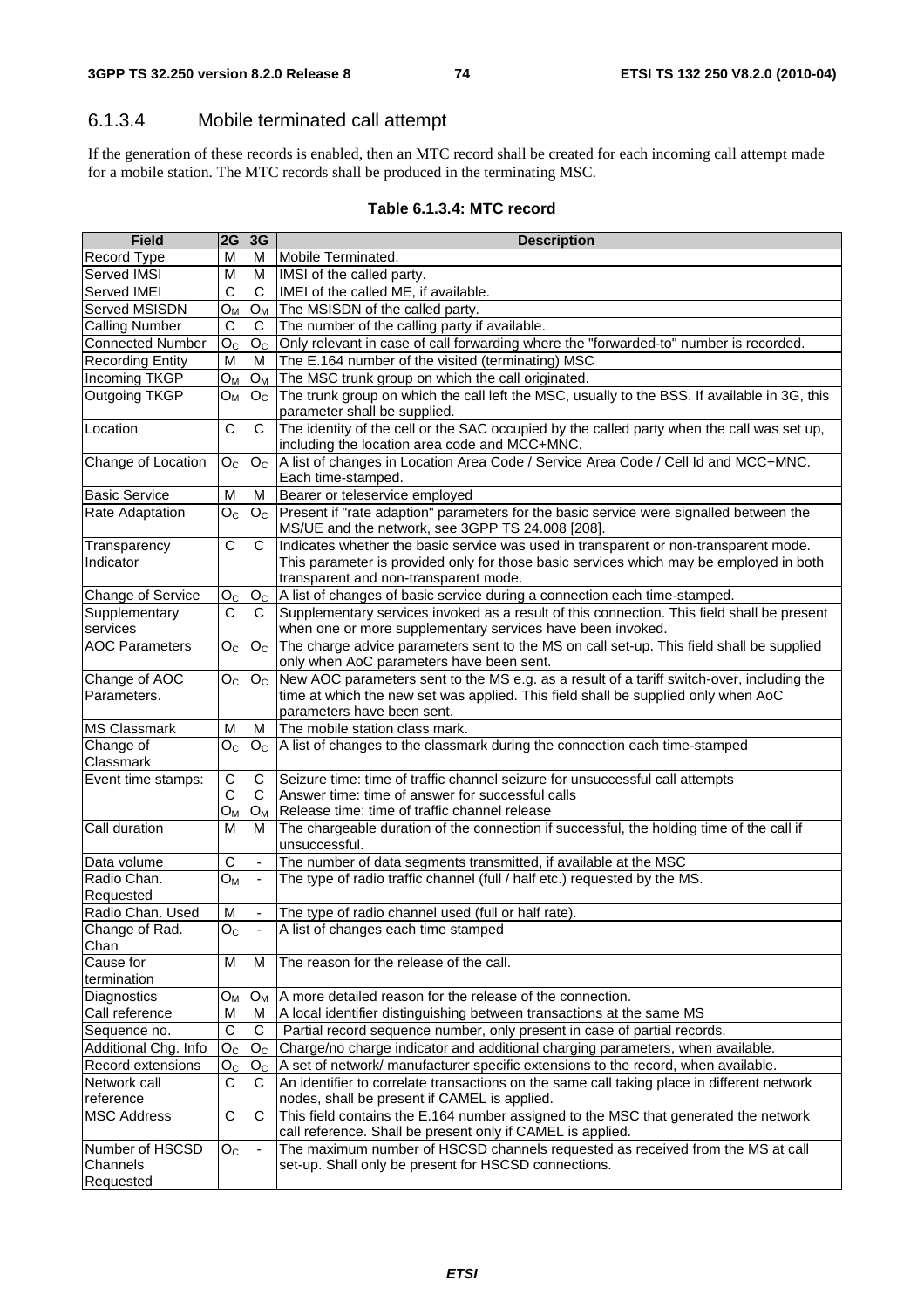| <b>Field</b>                      | 2G 3G                        |                          | <b>Description</b>                                                                                                                     |
|-----------------------------------|------------------------------|--------------------------|----------------------------------------------------------------------------------------------------------------------------------------|
| Number of HSCSD                   | O <sub>C</sub>               |                          | The number of HSCSD channels allocated to the MS at call set-up. Shall only be present                                                 |
| <b>Channels Allocated</b>         |                              |                          | for HSCSD connections.                                                                                                                 |
| Change of HSCSD                   | O <sub>C</sub>               | $\blacksquare$           | A list of network or user initiated changes of number of HSCSD channels during a                                                       |
| Parameters                        |                              |                          | connection each time-stamped. Shall only be present in case of an HSCSD call, if the                                                   |
|                                   |                              |                          | basic HSCSD parameters are modified due the user or network initiated modification                                                     |
|                                   |                              |                          | procedure.                                                                                                                             |
| <b>Fixed Network User</b>         | O <sub>c</sub>               | $\overline{\phantom{a}}$ | Indicates the user data rate applied for the connection in the fixed network. Shall only be                                            |
| Rate                              |                              |                          | present for 2G HSCSD connections and for UMTS data connections.                                                                        |
| Air Interface User                | $\mathsf C$                  | C                        | The total Air Interface User Rate Requested by the MS at call set-up. Shall only be                                                    |
| Rate Requested                    |                              |                          | present for non-transparent HSCSD connections.                                                                                         |
| <b>Channel Coding</b>             | C                            | ÷,                       | A list of the traffic channels codings accepted by the MS. Shall only be present for                                                   |
| Accepted                          |                              |                          | <b>HSCSD</b> connections.                                                                                                              |
| <b>Channel Coding</b><br>Used     | $\mathsf C$                  | $\blacksquare$           | The traffic channels codings negotiated between the MS and the network at call set-up.<br>Shall only be present for HSCSD connections. |
| Guaranteed bit rate               | $\blacksquare$               | Oc                       | Describes the bit-rate the UMTS bearer service shall guarantee to the user or application.                                             |
|                                   |                              |                          | Guaranteed Bit Rate may be used to facilitate admission control based on available                                                     |
|                                   |                              |                          | resources, and for resource allocation within UMTS. Shall only be present for UMTS data                                                |
|                                   |                              |                          | connections.                                                                                                                           |
| Maximum bit rate                  | $\overline{\phantom{a}}$     |                          | Oc Maximum Bit Rate can be used to make code reservations in the downlink of the radio                                                 |
|                                   |                              |                          | interface. Its purpose is:                                                                                                             |
|                                   |                              |                          | 1) to limit the delivered bit-rate to applications or external networks with such limitations;                                         |
|                                   |                              |                          | 2) to allow maximum wanted user bit-rate to be defined for applications able to operate                                                |
|                                   |                              |                          | with different rates (e.g. applications with adapting codecs).<br>Shall only be present for UMTS data connections.                     |
|                                   | $O_M$                        | ä,                       | Speech version used for that call                                                                                                      |
| Speech Version<br>Used            |                              |                          |                                                                                                                                        |
| Speech Version                    | $O_{M}$                      | $\blacksquare$           | Speech version supported by the MS with highest priority indicated by MS.                                                              |
| Supported                         |                              |                          |                                                                                                                                        |
| System Type                       | $\blacksquare$               | м                        | This field indicates the use of GERAN, UTRAN (or a value of unknown). This field is                                                    |
|                                   |                              |                          | present when either the UTRAN or GERAN air-interface is used on call set-up. For an                                                    |
|                                   |                              |                          | open CDR in a 2G NE (responsible for the CDR), the field is not present (even if the call                                              |
|                                   |                              |                          | is handed off to a 3G air interface). For a CDR in a 3G NE (responsible for the CDR), the                                              |
|                                   |                              |                          | value unknown shall be used after handover.                                                                                            |
| Location Routing                  | $\blacksquare$               | O <sub>C</sub>           | Location Routing Number for Number Portability feature.                                                                                |
| Number (LRN)<br><b>LRN Source</b> |                              |                          | LRN Source Indicator tells the source of the LRN.                                                                                      |
| Indicator                         | $\overline{\phantom{a}}$     | O <sub>C</sub>           |                                                                                                                                        |
| <b>LRN Query Status</b>           | $\qquad \qquad \blacksquare$ | Oc.                      | Status of Number Portability query.                                                                                                    |
| Indicator                         |                              |                          |                                                                                                                                        |
| <b>JIP Parameter</b>              | $\qquad \qquad \blacksquare$ |                          | O <sub>C</sub> Jurisdiction Information Parameter                                                                                      |
| <b>JIP Source</b>                 |                              |                          | $OC$ JIP Source Indicator tells the source of the JIP.                                                                                 |
| Indicator                         |                              |                          |                                                                                                                                        |
| <b>JIP Query Status</b>           | $\qquad \qquad \blacksquare$ | O <sub>C</sub>           | Status of Number Portability query.                                                                                                    |
| Indicator                         |                              |                          |                                                                                                                                        |
| Partial Record Type               | O <sub>C</sub>               | O <sub>C</sub>           | Indicates the event (time limit, etc.) that caused the generation of a partial record.                                                 |
| Reason for service                |                              | O <sub>C</sub>           | Indicates the type of service change and fallback.                                                                                     |
| change                            |                              |                          |                                                                                                                                        |
| Service change                    | $\qquad \qquad \blacksquare$ | Oc.                      | Indicates the service change initiator.                                                                                                |
| initiator                         |                              |                          |                                                                                                                                        |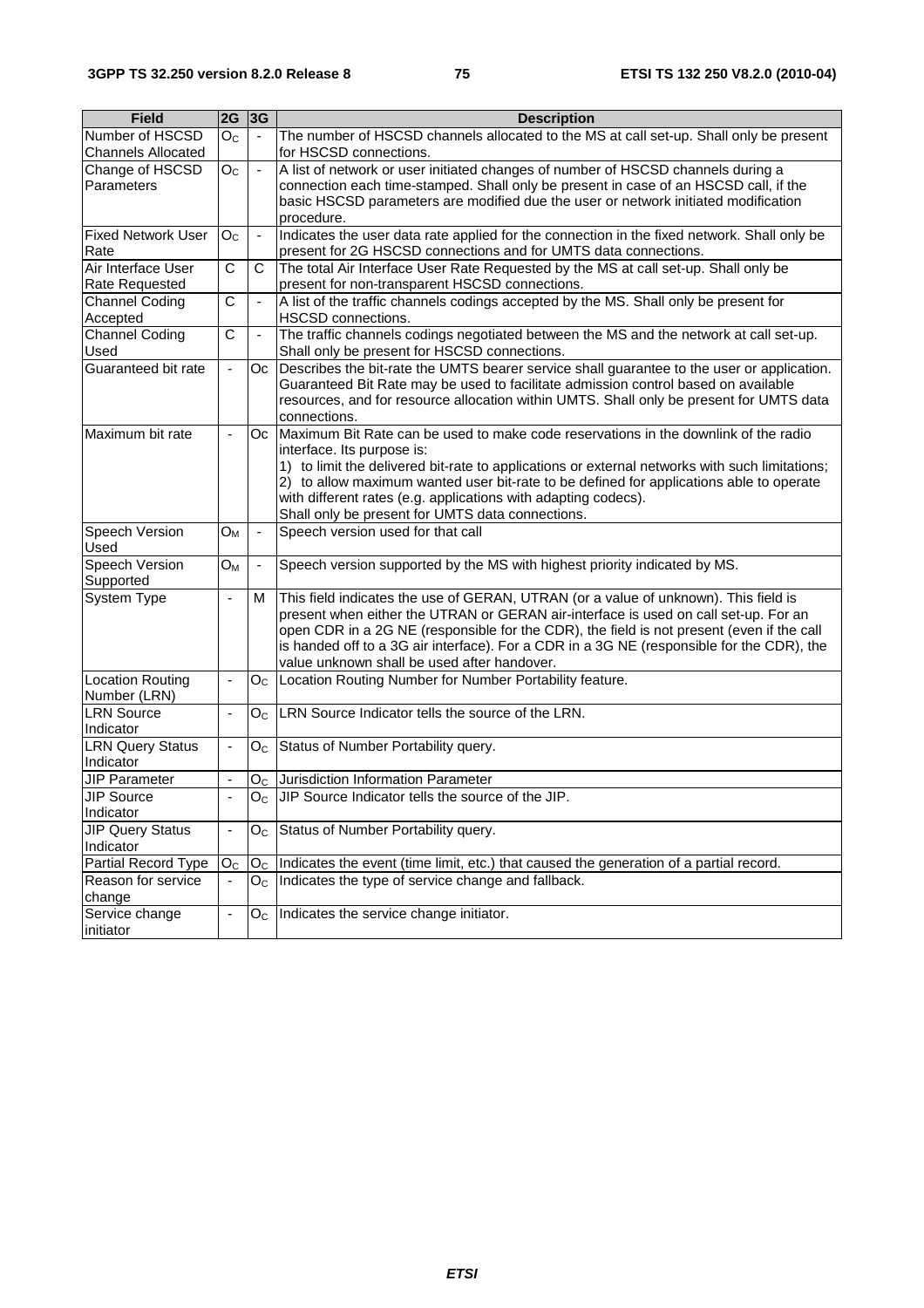## 6.1.3.5 Roaming call attempt

If the generation of these records is enabled then, a roaming record shall be created for each call redirected to a mobile subscriber roaming outside the HPLMN. These roaming records shall be produced in the GMSC of the roaming subscriber's HPLMN.

| <b>Field</b>                | 2G                       | 3G             | <b>Description</b>                                                                              |  |  |  |
|-----------------------------|--------------------------|----------------|-------------------------------------------------------------------------------------------------|--|--|--|
| Record Type                 | М                        | м              | Roaming record.                                                                                 |  |  |  |
| Served IMSI                 | М                        | м              | IMSI of the called (roaming) party.                                                             |  |  |  |
| Served MSISDN               | O <sub>M</sub>           | $O_M$          | The MSISDN of the called (roaming) party.                                                       |  |  |  |
| <b>Calling Number</b>       | C                        | C              | The address of the calling party, if available.                                                 |  |  |  |
| Roaming Number              | M                        | М              | The Mobile Station Roaming Number employed to route this connection.                            |  |  |  |
| <b>Recording Entity</b>     | M                        | М              | The E.164 number of the GMSC                                                                    |  |  |  |
| Incoming TKGP               | Oм                       | $O_{M}$        | The GMSC trunk group on which the call originated.                                              |  |  |  |
| Outgoing TKGP               | Oм                       | Oм             | The trunk group on which the call left the GMSC                                                 |  |  |  |
| <b>Basic service</b>        | М                        | м              | Bearer or teleservice employed.                                                                 |  |  |  |
| Transparency                | C                        | C              | Indicates whether the basic service was used in transparent or non-transparent mode.            |  |  |  |
| Indicator                   |                          |                | This parameter is provided only for those basic services which may be employed in               |  |  |  |
|                             |                          |                | both transparent and non-transparent mode.                                                      |  |  |  |
| ChangeOfService             | Oc                       | O <sub>C</sub> | A list of changes of basic service during a connection each time-stamped.                       |  |  |  |
| Supplementary               | С                        | C              | Supplementary services invoked as a result of this connection. This field shall be              |  |  |  |
| Services                    |                          |                | present when one or more supplementary services have been invoked.                              |  |  |  |
| Event time stamps           | C                        | C              | Seizure time: time of incoming traffic channel seizure (for unsuccessful call attempts)         |  |  |  |
|                             | С                        | C              | Answer time: time of answer (for successful calls)                                              |  |  |  |
|                             | Oм                       | O <sub>M</sub> | Release time: time of traffic channel release                                                   |  |  |  |
| Call duration               | М                        | м              | The chargeable duration of the connection for successful calls, the holding time of call        |  |  |  |
|                             |                          |                | attempts.                                                                                       |  |  |  |
| Data volume                 | C                        | $\mathsf C$    | The number of data segments transmitted if available at the GMSC                                |  |  |  |
| Cause for termination       | M                        | м              | The reason for the release of the connection.                                                   |  |  |  |
| Diagnostics                 | Oм                       | Ом             | A more detailed reason for the release of the connection.                                       |  |  |  |
| Call reference              | M                        | м              | A local identifier distinguishing between transactions on the same MS                           |  |  |  |
| Sequence no.                | C                        | C              | Partial record sequence number, only present in case of partial records.                        |  |  |  |
| Record extensions           | O <sub>C</sub>           | O <sub>C</sub> | A set of network/ manufacturer specific extensions to the record, when available.               |  |  |  |
| Network call reference      | C                        | C              | An identifier to correlate transactions on the same call taking place in different network      |  |  |  |
|                             |                          |                | nodes, shall be present if CAMEL is applied.                                                    |  |  |  |
| <b>MSC Address</b>          | C                        | C              | This field contains the E.164 number assigned to the MSC that generated the network             |  |  |  |
|                             |                          |                | call reference. Shall be present only if CAMEL is applied.                                      |  |  |  |
| <b>Location Routing</b>     | $\overline{\phantom{a}}$ | O <sub>C</sub> | Location Routing Number for Number Portability feature                                          |  |  |  |
| Number (LRN)                |                          |                |                                                                                                 |  |  |  |
| <b>LRN Source Indicator</b> | $\blacksquare$           | Oc.            | LRN Source Indicator tells the source of the LRN                                                |  |  |  |
| <b>LRN Query Status</b>     | $\overline{\phantom{a}}$ | O <sub>C</sub> | Status of Number Portability query.                                                             |  |  |  |
| Indicator                   |                          |                |                                                                                                 |  |  |  |
| <b>JIP Parameter</b>        | ÷,                       | O <sub>C</sub> | Jurisdiction Information Parameter                                                              |  |  |  |
| <b>JIP Source Indicator</b> | $\overline{\phantom{a}}$ | O <sub>C</sub> | JIP Source Indicator tells the source of the JIP                                                |  |  |  |
| <b>JIP Query Status</b>     | $\blacksquare$           | Oc.            | Status of Number Portability query.                                                             |  |  |  |
| Indicator                   |                          |                |                                                                                                 |  |  |  |
| <b>Partial Record Type</b>  | $\blacksquare$           |                | $O_{C}$  Indicates the event (time limit, etc.) that caused the generation of a partial record. |  |  |  |

#### **Table 6.1.3.5: Roaming record**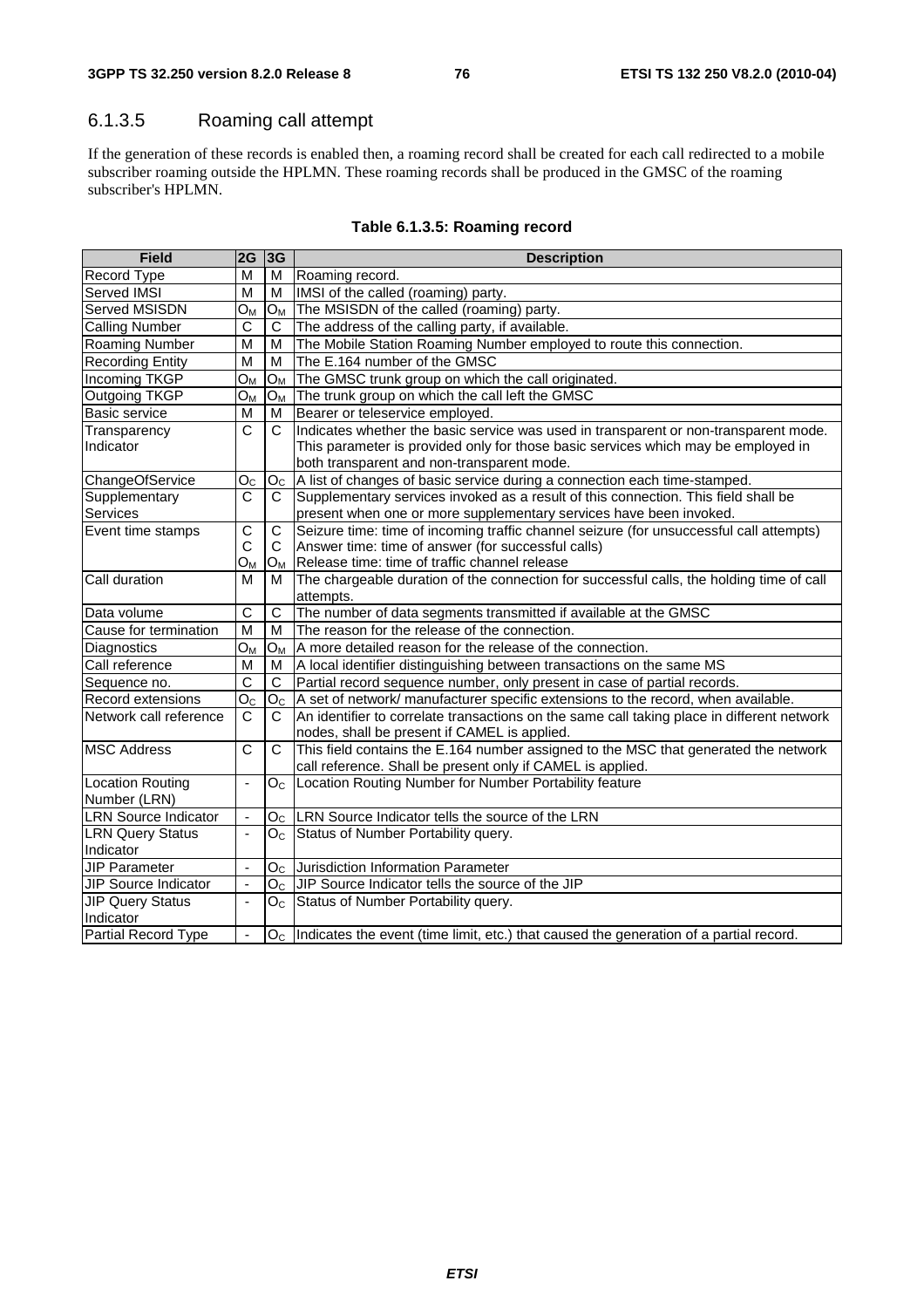## 6.1.3.6 Incoming gateway call attempt

If generation of these records is enabled, an incoming gateway record shall be created for each incoming call attempt received by a gateway MSC from another network. These records, produced in the gateway MSC, may be used to settle accounts with other networks. The generation of gateway records shall not be influenced by the production of MTC records i.e. even if the GMSC and terminating MSC are co-located a gateway record shall still be produced.

| Field                        | 2G                       | 3G             | <b>Description</b>                                                                                                                                                |  |  |
|------------------------------|--------------------------|----------------|-------------------------------------------------------------------------------------------------------------------------------------------------------------------|--|--|
| Record Type                  | M                        | M              | Incoming gateway record                                                                                                                                           |  |  |
| <b>Calling Number</b>        | C                        | C              | The number of the calling party if available at this node.                                                                                                        |  |  |
| <b>Called Number</b>         | M                        | м              | The address of the called party as seen by the GMSC. This is the number employed by                                                                               |  |  |
|                              |                          |                | the GMSC for routing.                                                                                                                                             |  |  |
| <b>Recording Entity</b>      | M                        | M              | The E.164 number of the GMSC                                                                                                                                      |  |  |
| <b>Incoming TKGP</b>         | M                        | M              | The incoming GMSC trunk group on which the call originated.                                                                                                       |  |  |
| Outgoing TKGP                | $O_{M}$                  | Oc             | The trunk group on which the call left the GMSC. If available in 3G, this parameter shall<br>be supplied.                                                         |  |  |
| Event time stamps:           | M                        | M              | Seizure time: time of incoming trunk seizure                                                                                                                      |  |  |
|                              | C                        | C              | Answer time: time of answer (successful calls only)                                                                                                               |  |  |
|                              | Oм                       | Oм             | Release time: time of incoming trunk release                                                                                                                      |  |  |
| Call duration                | М                        | м              | The accountable duration (answer -> release of incoming trunk) of the connection if<br>successful, the call holding time of the incoming trunk for call attempts. |  |  |
| Data Volume                  | C                        | $\Box$         | If applicable and known at the GMSC                                                                                                                               |  |  |
| <b>ISDN Bearer</b>           | $\mathsf{O}_\mathbb{C}$  | O <sub>C</sub> | Present if this parameter is signalled back from the VMSC to the GMSC in the access                                                                               |  |  |
| Capability                   |                          |                | transport parameter of the Answer Message (ANM), see 3GPP TS 29.007 [213].                                                                                        |  |  |
| Low Layer                    | O <sub>C</sub>           | O <sub>C</sub> | Present if this parameter is signalled back from the VMSC to the GMSC in the access                                                                               |  |  |
| Compatibility                |                          |                | transport parameter of the Answer Message (ANM), see 3GPP TS 29.007 [213].                                                                                        |  |  |
| <b>High Layer</b>            | O <sub>C</sub>           | O <sub>C</sub> | Present if this parameter is signalled back from the VMSC to the GMSC in the access                                                                               |  |  |
| Compatibility                |                          |                | transport parameter of the Answer Message (ANM), see 3GPP TS 29.007 [213].                                                                                        |  |  |
| Cause for                    | м                        | м              | The reason for the release of the connection.                                                                                                                     |  |  |
| termination                  |                          |                |                                                                                                                                                                   |  |  |
| Diagnostics                  | $O_{M}$                  | $O_M$          | A more detailed reason for the release of the connection.                                                                                                         |  |  |
| Call Reference               | М                        | м              | A local identifier distinguishing between transactions.                                                                                                           |  |  |
| Reason for service<br>change | $\blacksquare$           | Oc.            | Indicates the type of service change and fallback.                                                                                                                |  |  |
| Service change<br>initiator  | $\blacksquare$           | Oc.            | Indicates the service change initiator.                                                                                                                           |  |  |
| Sequence no.                 | C                        | C              | Partial record sequence number, if applicable.                                                                                                                    |  |  |
| Record extensions            | O <sub>C</sub>           | Oc.            | A set of network/ manufacturer specific extensions to the record, when available.                                                                                 |  |  |
| <b>Location Routing</b>      | $\overline{\phantom{a}}$ | Oc.            | Location Routing Number for Number Portability feature                                                                                                            |  |  |
| Number (LRN)                 |                          |                |                                                                                                                                                                   |  |  |
| <b>LRN</b> Source            | ÷,                       | O <sub>C</sub> | LRN Source Indicator tells the source of the LRN                                                                                                                  |  |  |
| Indicator                    |                          |                |                                                                                                                                                                   |  |  |
| <b>LRN Query Status</b>      | $\blacksquare$           | Oc.            | Status of Number Portability query.                                                                                                                               |  |  |
| Indicator                    |                          |                |                                                                                                                                                                   |  |  |
| <b>JIP Parameter</b>         | $\overline{\phantom{a}}$ | O <sub>C</sub> | Jurisdiction Information Parameter                                                                                                                                |  |  |
| JIP Source Indicator         | ä,                       | $O_{\rm C}$    | JIP Source Indicator tells the source of the JIP                                                                                                                  |  |  |
| <b>JIP Query Status</b>      | ä,                       | Oc.            | Status of Number Portability query.                                                                                                                               |  |  |
| Indicator                    |                          |                |                                                                                                                                                                   |  |  |
| Partial Record Type          | $\blacksquare$           |                | $O_{C}$  Indicates the event (time limit, etc.) that caused the generation of a partial record.                                                                   |  |  |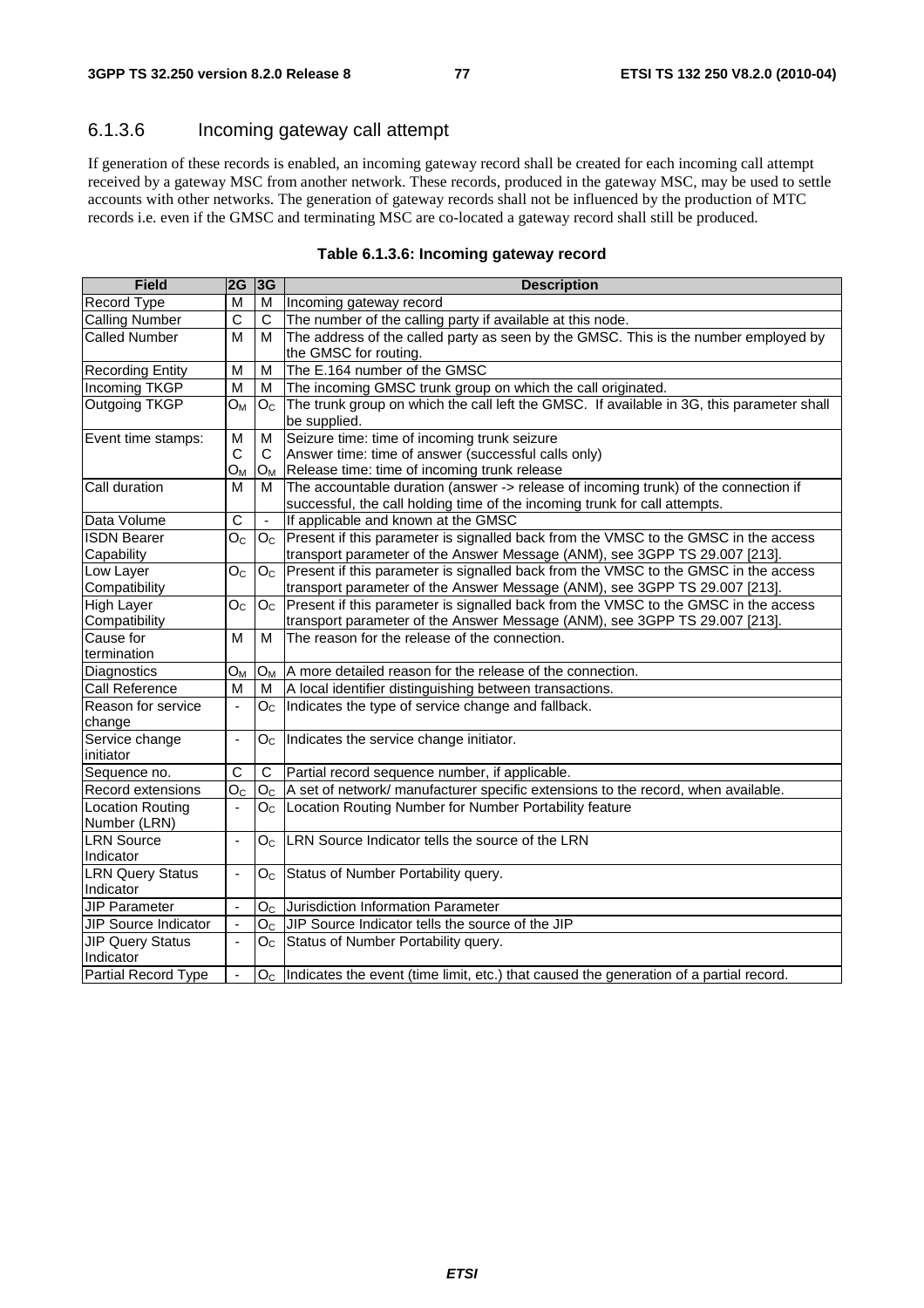## 6.1.3.7 Outgoing gateway call attempt

If generation of these records is enabled, an outgoing gateway record shall be created for each outgoing call attempt from a gateway MSC to another network. These records, produced in the gateway MSC, may be used to settle accounts with other networks. The generation of gateway records shall not be influenced by the production of MOC records i.e. even if the GMSC and originating MSC are co-located a gateway record shall still be produced.

| <b>Field</b>                | 2G                       | 3G             | <b>Description</b>                                                                              |  |  |
|-----------------------------|--------------------------|----------------|-------------------------------------------------------------------------------------------------|--|--|
| <b>Record Type</b>          | M                        | M              | Outgoing gateway record                                                                         |  |  |
| <b>Calling Number</b>       | C                        | $\mathsf{C}$   | The number of the calling party if available at this node.                                      |  |  |
| <b>Called Number</b>        | M                        | M              | The address of the called party as seen by the GMSC. This is the number employed by             |  |  |
|                             |                          |                | the GMSC for routing.                                                                           |  |  |
| <b>Recording Entity</b>     | M                        | M              | The E.164 number of the GMSC                                                                    |  |  |
| Incoming TKGP               | $O_{M}$                  | O <sub>C</sub> | The incoming GMSC trunk group on which the call originated. If available in 3G, this            |  |  |
|                             |                          |                | parameter shall be supplied.                                                                    |  |  |
| Outgoing TKGP               | M                        | M              | The trunk group on which the call left the GMSC.                                                |  |  |
| Event time stamps:          | M                        | M              | Seizure time: time of outgoing trunk seizure                                                    |  |  |
|                             | С                        | C              | Answer time: time of answer (successful calls only)                                             |  |  |
|                             | $O_M$                    | $O_{M}$        | Release time: time of outgoing trunk release                                                    |  |  |
| Call duration               | M                        | M              | The accountable duration (answer -> release of outgoing trunk) of the connection if             |  |  |
|                             |                          |                | successful, the call holding time of the outgoing trunk for call attempts.                      |  |  |
| Data Volume                 | C                        | ÷.             | If applicable and known at the GMSC                                                             |  |  |
| Cause for termination       | M                        | M              | The reason for the release of the connection.                                                   |  |  |
| Diagnostics                 | $O_M$                    | $O_M$          | A more detailed reason for the release of the connection.                                       |  |  |
| Call Reference              | M                        | M              | A local identifier distinguishing between transactions.                                         |  |  |
| Sequence no.                | $\overline{\text{c}}$    | C              | Partial record sequence number, if applicable.                                                  |  |  |
| Reason for service          | $\overline{\phantom{a}}$ | O <sub>C</sub> | Indicates the type of service change and fallback.                                              |  |  |
| change                      |                          |                |                                                                                                 |  |  |
| Service change              | $\overline{\phantom{0}}$ | O <sub>C</sub> | Indicates the service change initiator.                                                         |  |  |
| initiator                   |                          |                |                                                                                                 |  |  |
| Record extensions           | O <sub>C</sub>           | O <sub>C</sub> | A set of network/ manufacturer specific extensions to the record, when available.               |  |  |
| <b>Location Routing</b>     |                          | O <sub>C</sub> | Location Routing Number for Number Portability feature                                          |  |  |
| Number (LRN)                |                          |                |                                                                                                 |  |  |
| <b>LRN Source Indicator</b> |                          | O <sub>C</sub> | LRN Source Indicator tells the source of the LRN                                                |  |  |
| <b>LRN Query Status</b>     |                          | Oc.            | Status of Number Portability query.                                                             |  |  |
| Indicator                   |                          |                |                                                                                                 |  |  |
| <b>JIP Parameter</b>        |                          | O <sub>c</sub> | Jurisdiction Information Parameter                                                              |  |  |
| JIP Source Indicator        |                          | O <sub>C</sub> | UIP Source Indicator tells the source of the JIP                                                |  |  |
| <b>JIP Query Status</b>     |                          | $O_{\rm C}$    | Status of Number Portability query.                                                             |  |  |
| Indicator                   |                          |                |                                                                                                 |  |  |
| Partial Record Type         |                          |                | $O_{C}$  Indicates the event (time limit, etc.) that caused the generation of a partial record. |  |  |

|  |  | Table 6.1.3.7: Outgoing gateway record |
|--|--|----------------------------------------|
|--|--|----------------------------------------|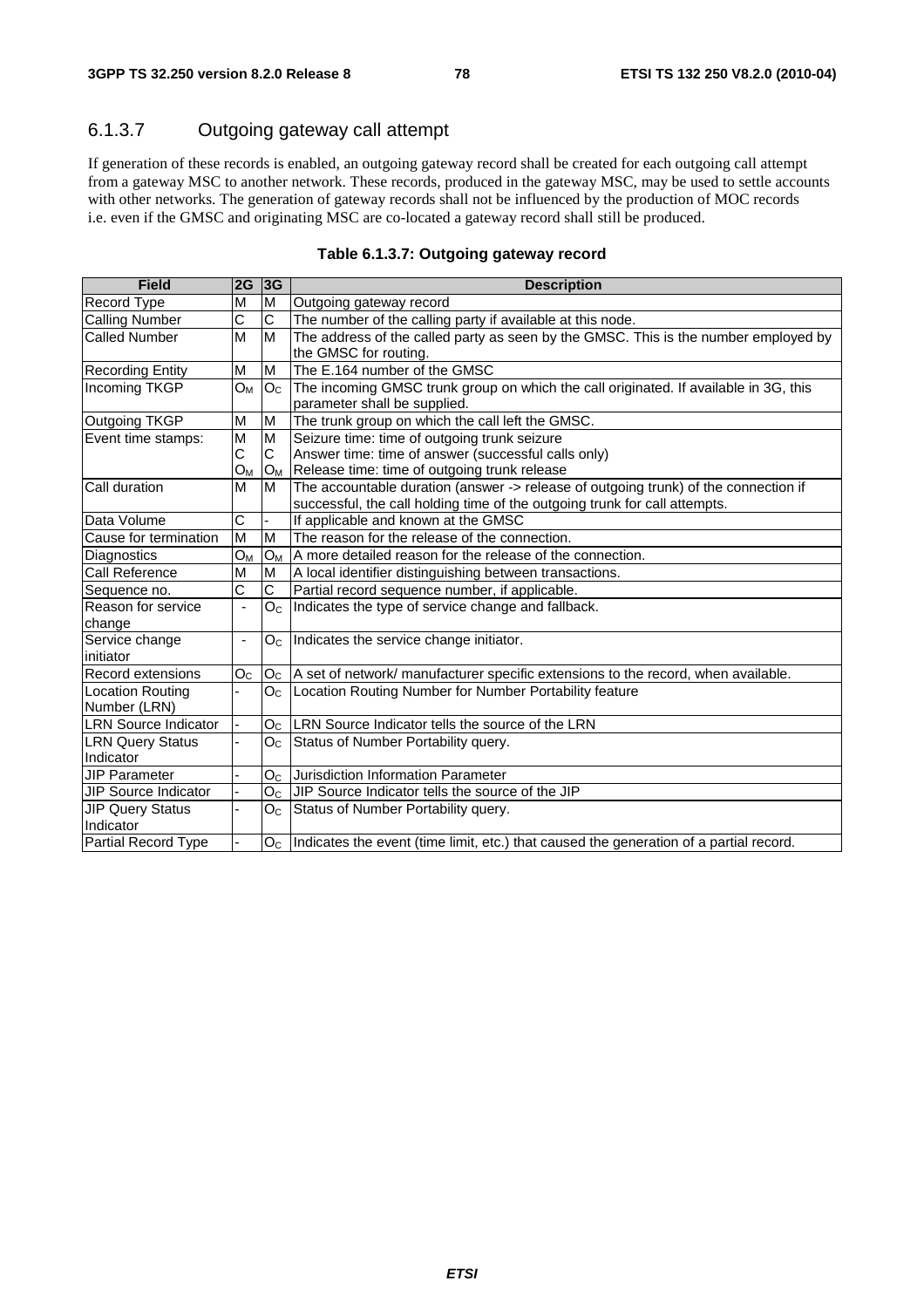## 6.1.3.8 Transit call attempt

If generation of these records is enabled then a transit record may be generated for each incoming call attempt received by a Transit MSC i.e. neither originating nor terminating. For the avoidance of doubt, a transit record shall only be produced if no MOC or MTC record is produced for this call attempt by this MSC. The transit records, produced in the TMSC, may be used to record traffic from particular origins or to particular destinations.

| <b>Field</b>                            | 2G                 | 3G                       | <b>Description</b>                                                                 |
|-----------------------------------------|--------------------|--------------------------|------------------------------------------------------------------------------------|
| Record Type                             | M                  | M                        | Transit.                                                                           |
| <b>Recording Entity</b>                 | M                  | M                        | The E.164 number of the transit MSC                                                |
| Incoming TKGP                           | M                  | M                        | The TMSC trunk group on which the call originated.                                 |
| Outgoing TKGP                           | M                  | M                        | The trunk group on which the call left the TMSC.                                   |
| <b>Calling Number</b>                   | $\overline{\rm c}$ | $\overline{C}$           | The number of the calling party if available at this node.                         |
| <b>Called Number</b>                    | M                  | M                        | The address of the called party as seen by the TMSC.                               |
| <b>ISDN Basic Service</b>               | $O_M$              | $O_M$                    | The ISDN basic service employed                                                    |
| Event time stamps:                      | С                  | C                        | Seizure time: time of incoming trunk seizure for unsuccessful call attempts        |
|                                         | C                  | C                        | Answer time: time of answer (successful calls only)                                |
|                                         | Oм                 | IO <sub>M</sub>          | Release time: time of traffic channel release                                      |
| Call duration                           | M                  | M                        | The chargeable duration of the connection if successful, the call holding time for |
|                                         |                    |                          | call attempts.                                                                     |
| Data Volume                             | С                  | $\overline{\phantom{0}}$ | If applicable and known at the transit MSC                                         |
| Cause for term.                         | M                  | M                        | The reason for the release of the connection.                                      |
| Diagnostics                             | $O_M$              | $O_{M}$                  | IA more detailed reason for the release of the connection.                         |
| Call Reference                          | M                  | M                        | A local identifier distinguishing between transactions.                            |
| Sequence no.                            | C                  | C                        | Partial record sequence number, if applicable.                                     |
| Record extensions                       | O <sub>C</sub>     | O <sub>C</sub>           | A set of network/ manufacturer specific extensions to the record, when available.  |
| <b>Location Routing Number</b><br>(LRN) |                    | O <sub>C</sub>           | Location Routing Number for Number Portability feature                             |
| <b>LRN Source Indicator</b>             |                    | O <sub>c</sub>           | <b>ILRN</b> Source Indicator tells the source of the LRN                           |
| <b>LRN Query Status Indicator</b>       |                    |                          | O <sub>C</sub> Status of Number Portability query.                                 |
| <b>JIP Parameter</b>                    |                    |                          | O <sub>C</sub> Jurisdiction Information Parameter                                  |
| JIP Source Indicator                    |                    | O <sub>C</sub>           | UIP Source Indicator tells the source of the JIP                                   |
| JIP Query Status Indicator              |                    |                          | O <sub>C</sub> Status of Number Portability query.                                 |
| <b>Partial Record Type</b>              |                    | O <sub>C</sub>           | Indicates the event (time limit, etc.) that caused the generation of a partial     |
|                                         |                    |                          | record.                                                                            |

#### **Table 6.1.3.8: Transit record**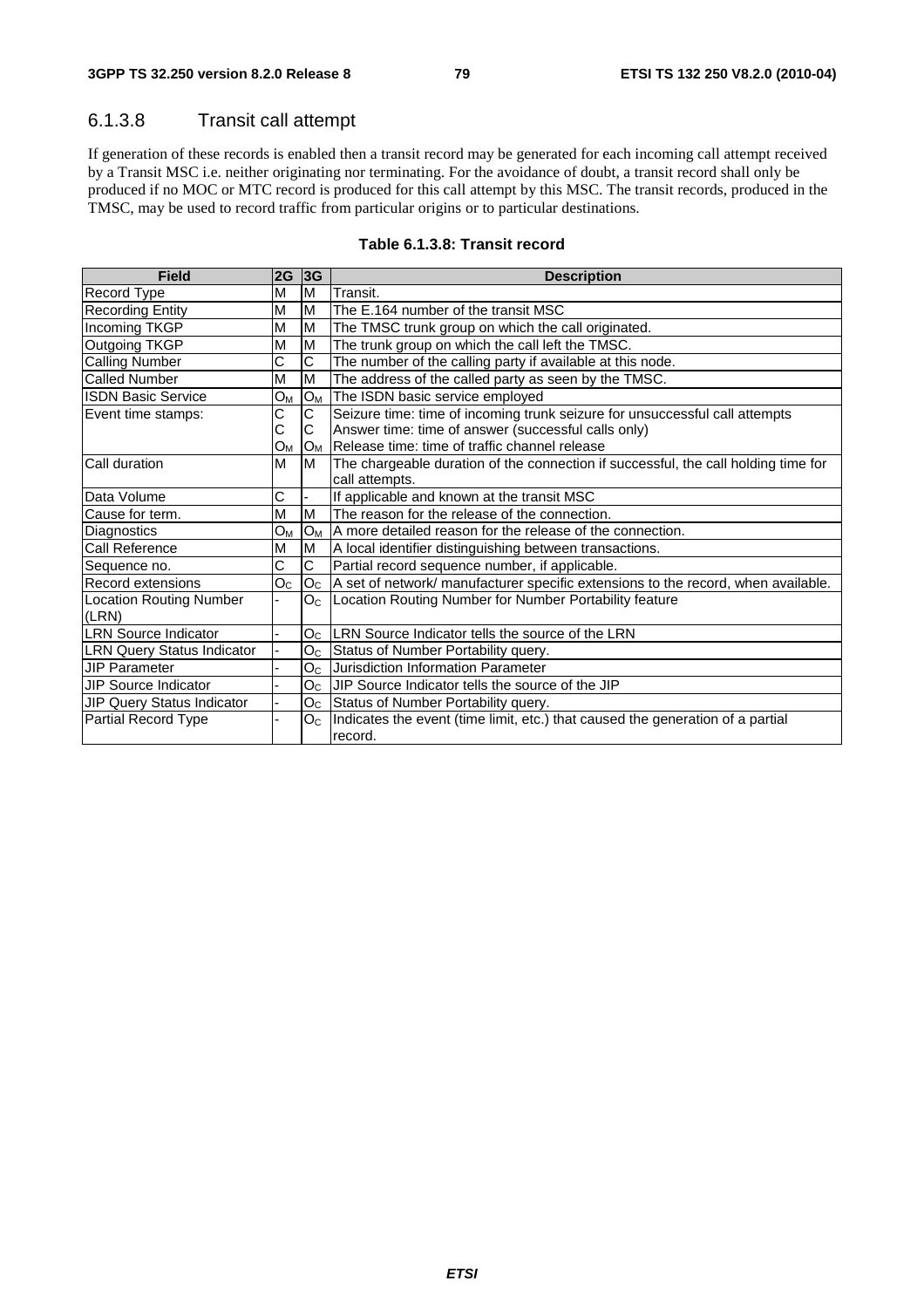#### 6.1.3.9 Supplementary service actions

A supplementary service record may be produced in the NEF of the appropriate MSC or HLR for each supplementary service action (activation, deactivation, invocation etc.) performed or initiated by the subscriber.

- There are two fundamental types of SS-actions: Call related i.e. as a result of a connection e.g. Invocation of CLIP / CLIR / AoC, etc.
- Non-call related i.e. as a result of Subscriber Controlled Input (SCI) e.g. Registration of call forwarding.

Each supplementary service action shall be performed on one or more basic service groups. If the action applies to all teleservices and all bearer services (i.e. to all basic services) then the basic services field shall be omitted.

SCI actions may be recorded in individual SS-action records. Call related actions may be recorded in either the appropriate call record (MOC/MTC) or in separate SS-action records.

Additional non-standard supplementary service actions may be made available within some networks in the form of Unstructured Supplementary Service Data (USSD). These actions may also be recorded in SS-action records. However, as these actions are non-standard they may not include an appropriate action type, supplementary service code or basic service code.

| <b>Field</b>            | 2G             | 3G             | <b>Description</b>                                                                                                                                |
|-------------------------|----------------|----------------|---------------------------------------------------------------------------------------------------------------------------------------------------|
| <b>Record Type</b>      | M              | М              | Supplementary service action.                                                                                                                     |
| Served IMSI             | M              | M              | The IMSI of the MS performing the action.                                                                                                         |
| Served IMEI             | O <sub>C</sub> |                | $OC$ The IMEI of the ME performing the action.                                                                                                    |
| Served MSISDN           | $O_M$          |                | O <sub>M</sub> The primary MSISDN of the party performing the action.                                                                             |
| IMS Classmark           | M              | M              | The mobile station classmark.                                                                                                                     |
| <b>Recording Entity</b> | M              | M              | The E.164 number of the visited MSC / HLR.                                                                                                        |
| Location                | O <sub>M</sub> |                | $O_M$ The identity of the cell or the SAC, including the location area code and MCC+MNC, from<br>which the request originated.                    |
| lBasic Services         | C              | C              | The basic service group(s) to which the supplementary service applies. This field is not<br>provided if the action applies to all basic services. |
| Supplementary           | C              | C              | The supplementary service or group of supplementary services for which the request was                                                            |
| Service                 |                |                | made. May not be available in case of USSD.                                                                                                       |
| <b>ISS Action</b>       | С              | C              | Activation, deactivation, interrogation etc. May not be available in case of USSD.                                                                |
| <b>ISS Action time</b>  | M              | M              | The time at which the action was requested.                                                                                                       |
| stamp                   |                |                |                                                                                                                                                   |
| ISS Parameters          | C              | C              | Service dependent parameters or unstructured supplementary service data, if defined for                                                           |
|                         |                |                | lthe SS action recorded in this CDR.                                                                                                              |
| <b>SS Action Result</b> | C              | С              | Result of the requested transaction if unsuccessful.                                                                                              |
| <b>ICall Reference</b>  | M              | M              | A local identifier distinguishing between transactions at the same MS.                                                                            |
| Record extensions       | O <sub>C</sub> | O <sub>C</sub> | A set of network/ manufacturer specific extensions to the record, when available.                                                                 |
| <b>System Type</b>      |                | M              | This field is present when either the UTRAN or GERAN air-interface is used. It is omitted                                                         |
|                         |                |                | when the service is provided by a GSM air interface                                                                                               |

#### **Table 6.1.3.9: SS-action record**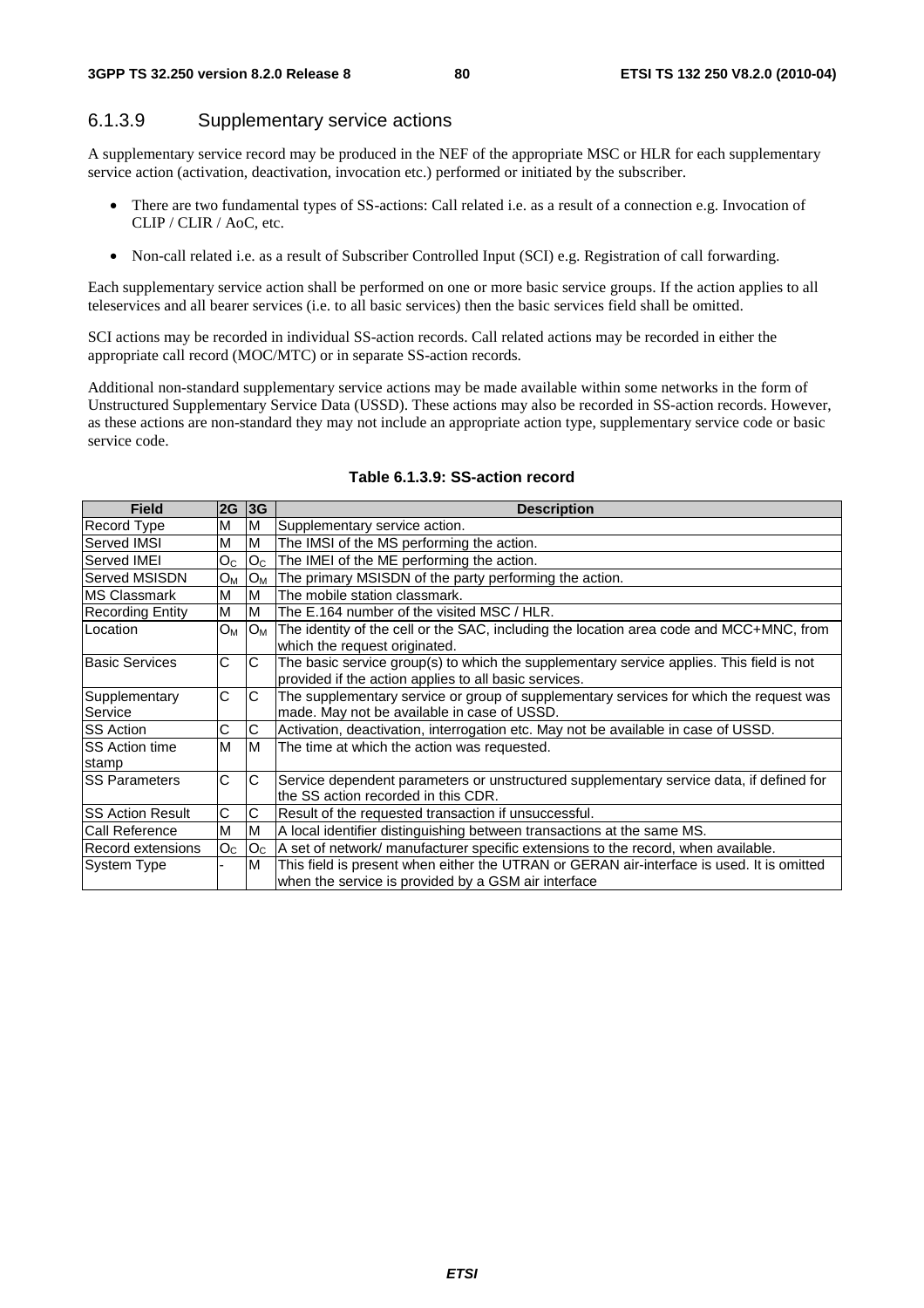## 6.1.3.10 HLR interrogation

If enabled, a HLR interrogation record shall be created for each interrogation performed for a mobile subscriber. These records may be produced in either the HLR itself or the interrogating MSC.

| <b>Field</b>                | 2G 3G          |                | <b>Description</b>                                                                                |
|-----------------------------|----------------|----------------|---------------------------------------------------------------------------------------------------|
| Record Type                 | М              | м              | <b>HLR</b> interrogation.                                                                         |
| Served IMSI                 | C              | C.             | The IMSI of the party being interrogated, if successful                                           |
| <b>Served MSISDN</b>        | M              | М              | The MSISDN of the subscriber being interrogated.                                                  |
| <b>Recording Entity</b>     | м              | м              | The E.164 Number of the HLR / MSC.                                                                |
| <b>Basic Service</b>        | O <sub>C</sub> | O <sub>C</sub> | Only for teleservice 21 (SMS-MT).                                                                 |
| <b>Routing Number</b>       | C.             | C              | Routing number (MSRN, forwarding no.) provided by the HLR if the interrogation was<br>successful. |
| Interrogation time<br>stamp | м              | м              | Time at which the interrogation was invoked.                                                      |
| Number of Forwarding        | C              | С              | The number of times the call has been forwarded if provided by ISUP.                              |
| <b>Interrogation Result</b> | C.             | C              | The result of the interrogation request if unsuccessful.                                          |
| Record extensions           | O <sub>c</sub> | O <sub>c</sub> | A set of network/ manufacturer specific extensions to the record, when available.                 |

#### **Table 6.1.3.10: HLR interrogation record**

### 6.1.3.11 Location update (VLR)

If enabled, a VLR location update record shall be produced in the VLR for each location registration or location update received by the VLR for a mobile subscriber.

| <b>Field</b>            | 2G             | 3G             | <b>Description</b>                                                                |
|-------------------------|----------------|----------------|-----------------------------------------------------------------------------------|
| <b>Record Type</b>      | м              | M              | Location update.                                                                  |
| Served IMSI             | М              | м              | IMSI of the served MS.                                                            |
| Served MSISDN           | $O_{M}$        | $O_{M}$        | The primary MSISDN of the party performing the location update                    |
| <b>Recording Entity</b> | M              | M              | The E.164 number of the entity (VLR or MSC/VLR) generating the record.            |
| Old location            |                |                | Not present for registration:                                                     |
|                         | C              | C              | VMSC E.164 Number                                                                 |
|                         | С              | C              | Location Area Code and MCC+MNC                                                    |
| New location            | М              | м              | VMSC E.164 Number                                                                 |
|                         | м              | м              | ILocation Area Code                                                               |
|                         | $O_{M}$        | $O_M$          | Cell Identification or Service Area Code and MCC+MNC                              |
| <b>IMS Classmark</b>    | м              | м              | The mobile station classmark.                                                     |
| Update time stamp       | м              | м              | Time at which the update was invoked.                                             |
| <b>Update Result</b>    | C              | C              | The result of the location update if unsuccessful.                                |
| Record extensions       | O <sub>c</sub> | O <sub>C</sub> | A set of network/ manufacturer specific extensions to the record, when available. |

#### **Table 6.1.3.11: Location update (VLR) record**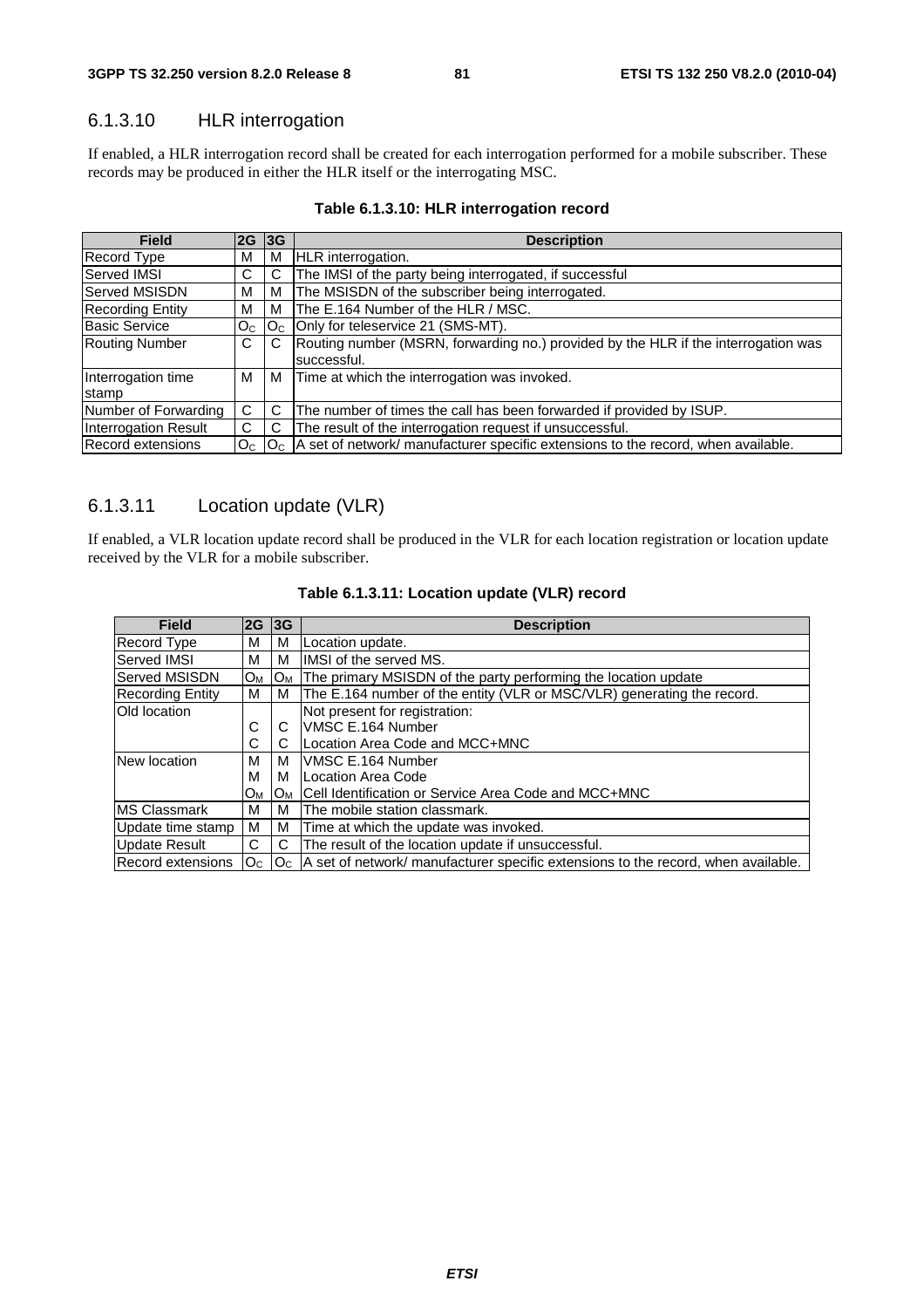## 6.1.3.12 Location update (HLR)

If enabled, an HLR location update record shall be produced in the HLR for each location registration or location update received by the HLR for a mobile subscriber including location updates received from subscribers roaming in foreign PLMNs.

| <b>Field</b>            | 2G             | 3G                         | <b>Description</b>                                                                          |
|-------------------------|----------------|----------------------------|---------------------------------------------------------------------------------------------|
| Record Type             | м              | м                          | Location update.                                                                            |
| Served IMSI             | м              | м                          | IMSI of the served MS.                                                                      |
| <b>Recording Entity</b> | м              | м                          | The E.164 Number of the HLR.                                                                |
| Old location            | O <sub>c</sub> | $\mathsf{IO}_{\mathsf{C}}$ | VMSC E.164 Number                                                                           |
|                         | Oc.            |                            | $\mathsf{IO}_{\mathsf{C}}\ \mathsf{IVLR}\ \mathsf{E}.$ 164 Number                           |
| New location            | м              | м                          | <b>VMSC E.164 Number</b>                                                                    |
|                         | м              | м                          | <b>IVLR E.164 Number</b>                                                                    |
| Update time stamp       | M              | м                          | Time at which the update was invoked.                                                       |
| <b>Update Result</b>    | C              | C.                         | The result of the location update if unsuccessful.                                          |
| Record extensions       | O <sub>c</sub> |                            | $ O_{C} $ A set of network/ manufacturer specific extensions to the record, when available. |

#### **Table 6.1.3.12: Location Update (HLR) record**

#### 6.1.3.13 Short message service, mobile originated

If enabled, an SMS-MO record shall be produced, within the originating MSC, for each short message sent by a mobile subscriber.

| <b>Field</b>               | 2G             | 3G                           | <b>SMS</b><br>over<br><b>SGs</b> | <b>Description</b>                                                                                                                                                                                                                                                                        |
|----------------------------|----------------|------------------------------|----------------------------------|-------------------------------------------------------------------------------------------------------------------------------------------------------------------------------------------------------------------------------------------------------------------------------------------|
| Record Type                | M              | м                            | M                                | SMS-Mobile originated.                                                                                                                                                                                                                                                                    |
| Served IMSI                | M              | M                            | M                                | The IMSI of the subscriber sending the short message.                                                                                                                                                                                                                                     |
| Served IMEI                | O <sub>C</sub> | O <sub>C</sub>               | O <sub>C</sub>                   | The IMEI of the ME sending the message, if available.                                                                                                                                                                                                                                     |
| Served MSISDN              | Oм             | $O_M$                        | $O_{M}$                          | The primary MSISDN of the subscriber sending the message.                                                                                                                                                                                                                                 |
| <b>MS Classmark</b>        | M              | M                            | M                                | The mobile station classmark.                                                                                                                                                                                                                                                             |
| Service Centre             | M              | M                            | M                                | The address (E.164) of the SMS-service centre.                                                                                                                                                                                                                                            |
| Recording Entity           | M              | M                            | M                                | The E.164 number of the visited MSC.                                                                                                                                                                                                                                                      |
| Location                   | Ом             | $O_M$                        | Oм                               | The Location Area Code and Cell Identity / Service Area Code and<br>MCC+MNC from which the message originated. The Cell Identity contains<br>the 16 least significant bits and the Tracking Area Code is placed in the<br>Location Area Code filed if E-UTRAN is used to deliver the SMS. |
| Event Time stamp           | М              | M                            | M                                | Origination time: The time at which the message was received by the<br>MSC from the subscriber.                                                                                                                                                                                           |
| Message Reference          | M              | M                            | M                                | A reference, provided by the MS uniquely identifying this message.                                                                                                                                                                                                                        |
| <b>SMS Result</b>          | C              | C                            | $\overline{\text{c}}$            | The result of the attempted delivery if unsuccessful.                                                                                                                                                                                                                                     |
| Record extensions          | O <sub>C</sub> | O <sub>C</sub>               | O <sub>C</sub>                   | A set of network/ manufacturer specific extensions to the record, when<br>available.                                                                                                                                                                                                      |
| Destination number         | Oм             | $O_M$                        | O <sub>M</sub>                   | The destination number dialled by the MS sending the short message.                                                                                                                                                                                                                       |
| <b>CAMELSMSInformation</b> | $\overline{C}$ | C                            | C                                | Set of CAMEL information IEs. Each of these IEs contains information<br>related to CAMEL call leg related for the SMS. Shall be present only if<br>CAMEL is applied.                                                                                                                      |
| System Type                | $\blacksquare$ | M                            | lм                               | This field is present when either the UTRAN or GERAN air-interface is<br>used. It is omitted when the service is provided by a GSM air<br>interface. The field shall be set to "unknown" for SMS delivery using E-<br>UTRAN.                                                              |
| <b>Location Extension</b>  | $\overline{a}$ | $\qquad \qquad \blacksquare$ | O <sub>M</sub>                   | The 12 most significant bits of the E-UTRAN Cell Identity are included if<br>E-UTRAN is used to deliver the SMS.                                                                                                                                                                          |

#### **Table 6.1.3.13: SMS-MO record**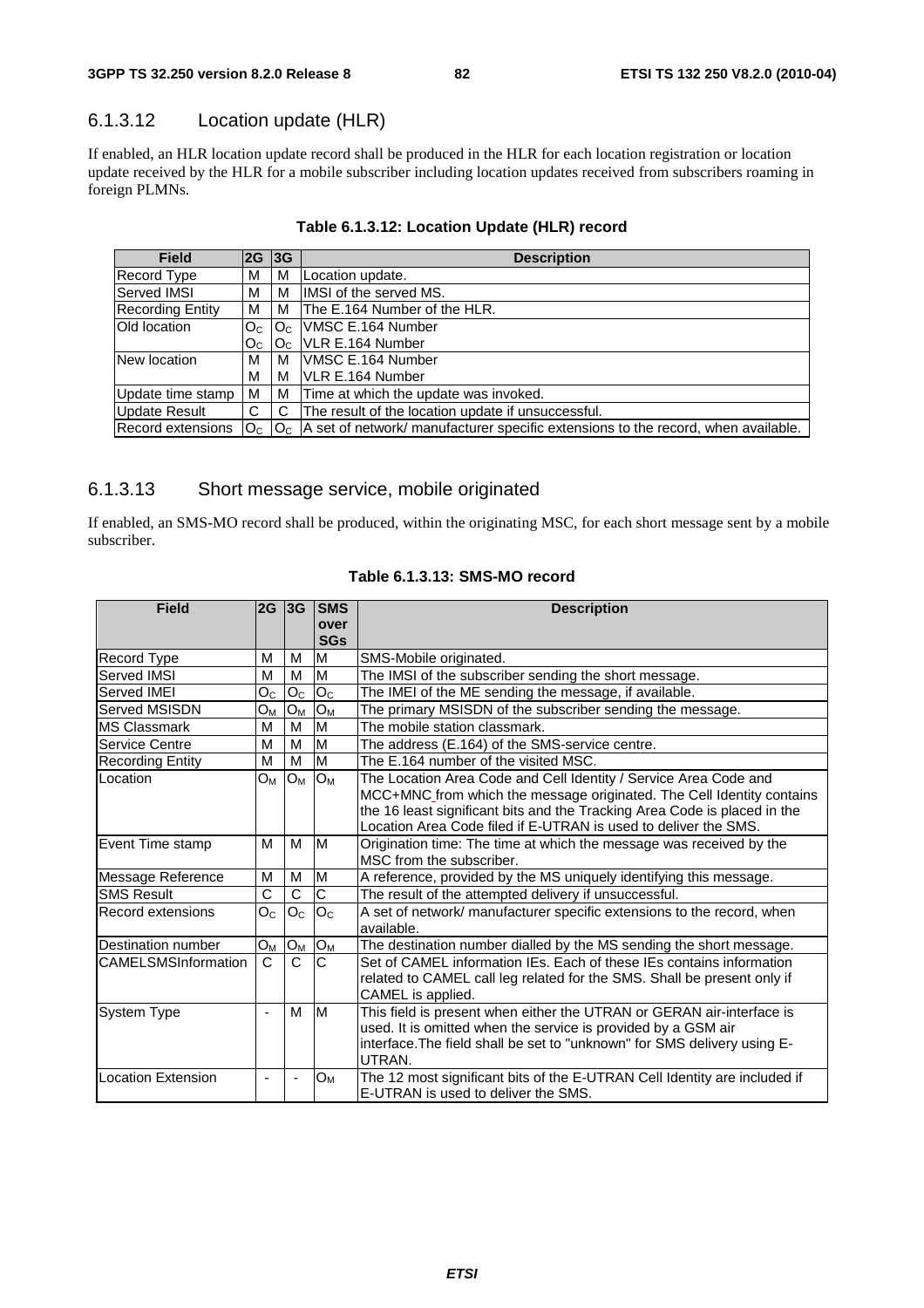#### 6.1.3.14 Short message service, mobile terminated

If enabled, an SMS-MT record shall be produced, within the terminating MSC, for each short message received by a mobile subscriber.

| <b>Field</b>               | $2G$ 3G                  |                       | <b>SMS</b>              | <b>Description</b>                                                           |
|----------------------------|--------------------------|-----------------------|-------------------------|------------------------------------------------------------------------------|
|                            |                          |                       | over                    |                                                                              |
|                            |                          |                       | <b>SGs</b>              |                                                                              |
| Record Type                | M                        | M                     | $\overline{\mathsf{M}}$ | SMS-Mobile Terminated.                                                       |
| Service Centre             | M                        | M                     | M                       | The E.164 address of the SMS centre.                                         |
| Served IMSI                | M                        | M                     | M                       | The IMSI of the receiving party.                                             |
| Served IMEI                | O <sub>C</sub>           | O <sub>C</sub>        | O <sub>C</sub>          | The IMEI of the receiving party, if available.                               |
| Served MSISDN              | $O_M$                    | $O_M$                 | $O_M$                   | The MSISDN of the receiving party.                                           |
| <b>MS Classmark</b>        | M                        | $\overline{\text{c}}$ | C                       | The mobile station classmark.                                                |
| <b>Recording Entity</b>    | M                        | M                     | M                       | The E.164 number of the visited MSC.                                         |
| Location                   | Oм                       | $O_M$                 | $O_M$                   | The Location Area Code and Cell Identity / Service Area Code and             |
|                            |                          |                       |                         | MCC+MNC to which the message was delivered. The Cell Identity contains       |
|                            |                          |                       |                         | the 16 least significant bits and the Tracking Area Code is placed in the    |
|                            |                          |                       |                         | Location Area Code filed if E-UTRAN is used to deliver the SMS.              |
| Event time stamp           | M                        | M                     | M                       | Delivery time: time at which message was sent to the MS by the MSC.          |
| <b>SMS Result</b>          | $\overline{\text{c}}$    | $\overline{\text{c}}$ | $\overline{\text{c}}$   | The result of the attempted delivery if unsuccessful.                        |
| Record extensions          | O <sub>C</sub>           | O <sub>C</sub>        | O <sub>C</sub>          | A set of network/ manufacturer specific extensions to the record, when       |
|                            |                          |                       |                         | available.                                                                   |
| System Type                | C                        | м                     | lм                      | This field is present when either the UTRAN or GERAN air-interface is        |
|                            |                          |                       |                         | used. It is omitted when the service is provided by a GSM air interface. The |
|                            |                          |                       |                         | field shall be set to "unknown" for SMS delivery using E-UTRAN.              |
| <b>CAMELSMSInformation</b> | C                        | C                     | C                       | Set of CAMEL information IEs. Each of these IEs contains information         |
|                            |                          |                       |                         | related to CAMEL call leg related for the SMS. Shall be present only if      |
|                            |                          |                       |                         | CAMEL is applied.                                                            |
| <b>System Type</b>         | C                        | М                     | M                       | This field is present when either the UTRAN or GERAN air-interface is        |
|                            |                          |                       |                         | used. It is omitted when the service is provided by a GSM air interface      |
| <b>CAMELSMSInformation</b> | C                        | $\overline{C}$        | C                       | Set of CAMEL information IEs. Each of these IEs contains information         |
|                            |                          |                       |                         | related to CAMEL call leg related for the SMS. Shall be present only if      |
|                            |                          |                       |                         | CAMEL is applied. The field shall be set to "unknown" for SMS delivery       |
|                            |                          |                       |                         | using E-UTRAN.                                                               |
| Location Extension         | $\overline{\phantom{a}}$ |                       | $O_M$                   | The 12 most significant bits of the E-UTRAN Cell Identity are included if E- |
|                            |                          |                       |                         | UTRAN is used to deliver the SMS.                                            |

#### **Table 6.1.3.14: SMS-MT record**

#### 6.1.3.15 SMS-MO interworking record

If enabled, an SMS-MO interworking record shall be produced, within the interworking MSC, for each short message generated by a mobile subscriber. These records may be used to settle accounts between PLMNs and SMS service centres. Where the Interworking MSC is also the originating MSC, an SMS-MO CDR will also be generated.

|  | Table 6.1.3.15: SMS-MO interworking record |
|--|--------------------------------------------|
|--|--------------------------------------------|

| <b>Field</b>            | 2G 3G |    | <b>Description</b>                                                                    |
|-------------------------|-------|----|---------------------------------------------------------------------------------------|
| <b>Record Type</b>      | м     | М  | SMS-MO interworking record.                                                           |
| Service Centre          | м     |    | M   The E.164 address of the SMS service centre.                                      |
| Served IMSI             | м     |    | M The IMSI of the sending party.                                                      |
| <b>Recording Entity</b> | м     |    | IM The E.164 number of the visited MSC.                                               |
| Event Time stamp        | м     |    | M The time at which the message was received by the interworking function.            |
| <b>SMS Result</b>       | C.    | C. | The result of the attempted delivery if unsuccessful, when available.                 |
| Record extensions       |       |    | $ O_{C} $ $ O_{C} $ a set of network/ manufacturer specific extensions to the record. |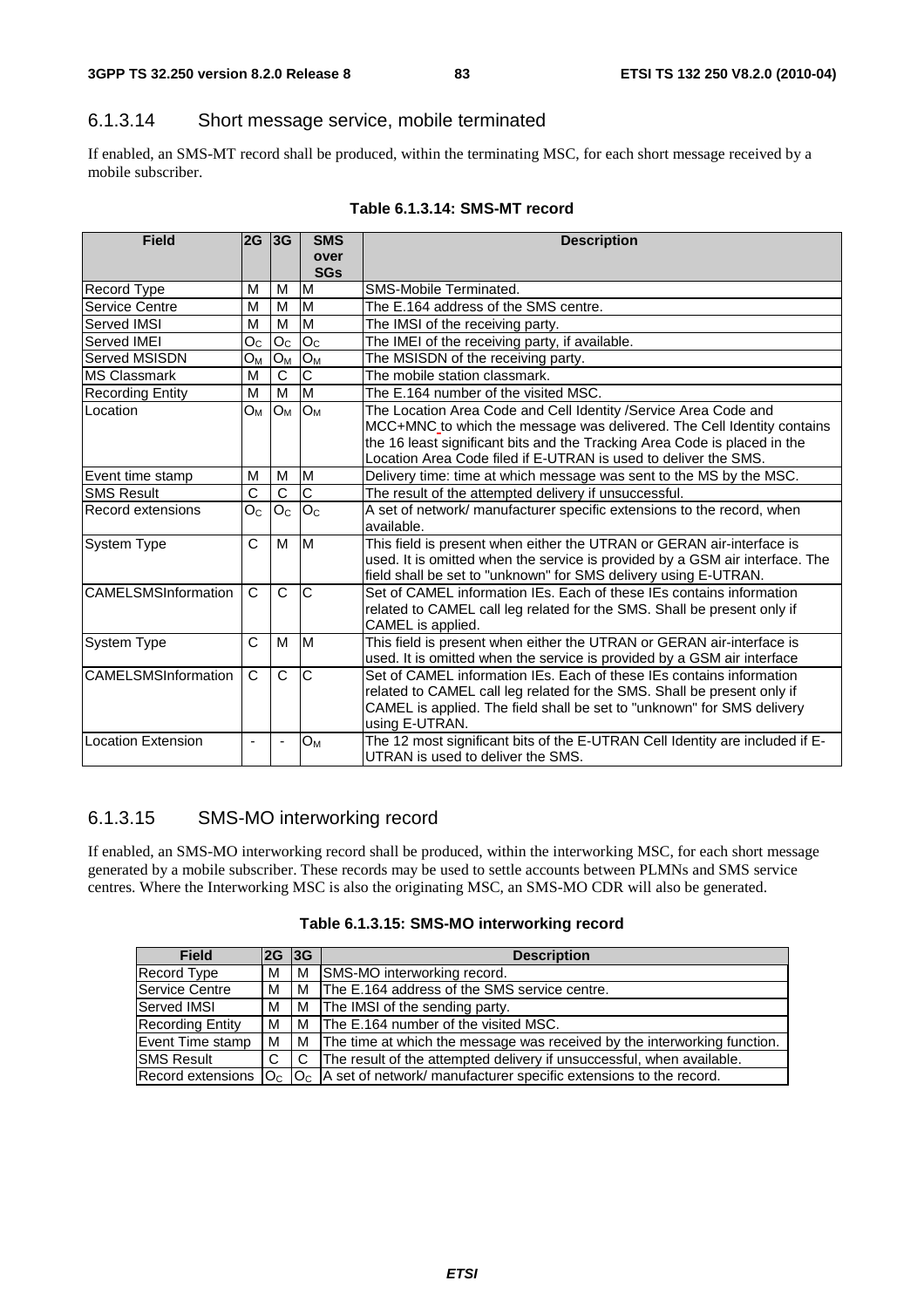## 6.1.3.16 SMS-MT gateway record

If enabled, an SMS-MT gateway record shall be produced, within the gateway MSC, for each short message sent to a mobile subscriber. Where the Gateway MSC is also the terminating MSC, an SMS-MT CDR will also be generated.

**Table 6.1.3.16: SMS-MT gateway record** 

| <b>Field</b>            | 2G 3G                   |    | <b>Description</b>                                                                        |
|-------------------------|-------------------------|----|-------------------------------------------------------------------------------------------|
| Record Type             | М                       | М  | SMS-MT gateway record.                                                                    |
| Service Centre          | м                       | м  | The E.164 address of the SMS service centre.                                              |
| <b>Served IMSI</b>      | м                       | M  | The IMSI of the receiving party.                                                          |
| lServed MSISDN          | $O_M$                   |    | $ O_M $ The MSISDN of the receiving party.                                                |
| <b>Recording Entity</b> | М                       | м  | The E.164 number of the visited MSC.                                                      |
| Event Time stamp        | M                       | м  | The time at which the message was received by the gateway.                                |
| <b>ISMS Result</b>      | C                       | C. | The result of the attempted delivery if unsuccessful.                                     |
| Record extensions       | $\overline{\mathsf{O}}$ |    | $ O_C $ A set of network/ manufacturer specific extensions to the record, when available. |

## 6.1.3.17 Common equipment usage record

If enabled, a common equipment usage record shall be created in the VMSC to record the usage (duration) of common equipment, e.g. conference circuits, employed by a mobile subscriber.

| <b>Field</b>                         | 2G 3G                    |                | <b>Description</b>                                                                                                                                                                                                                                                                                                                                                                                                  |
|--------------------------------------|--------------------------|----------------|---------------------------------------------------------------------------------------------------------------------------------------------------------------------------------------------------------------------------------------------------------------------------------------------------------------------------------------------------------------------------------------------------------------------|
| Record Type                          | M                        | м              | Common equipment usage record.                                                                                                                                                                                                                                                                                                                                                                                      |
| Equipment type                       | M                        | м              | e.g. Conference circuit.                                                                                                                                                                                                                                                                                                                                                                                            |
| Equipment Id.                        | C                        | C              | The local id. Of the equipment employed.                                                                                                                                                                                                                                                                                                                                                                            |
| Served IMSI                          | M                        | м              | The IMSI of the party responsible for the seizure of the equipment                                                                                                                                                                                                                                                                                                                                                  |
| <b>Served MSISDN</b>                 | Oм                       | Oм             | The primary MSISDN of the served party                                                                                                                                                                                                                                                                                                                                                                              |
| <b>Recording Entity</b>              | м                        | м              | The E.164 number of the MSC in which the equipment is located.                                                                                                                                                                                                                                                                                                                                                      |
| Basic service                        | C                        | C.             | Bearer or teleservice employed, if appropriate.                                                                                                                                                                                                                                                                                                                                                                     |
| <b>Rate Adaptation</b>               | O <sub>c</sub>           | O <sub>c</sub> | Present if "rate adaption" parameters for the basic service were signalled between the<br>MS/UE and the network, see 3GPP TS 24.008 [208].                                                                                                                                                                                                                                                                          |
| <b>Fixed Network</b><br>User Rate    | O <sub>C</sub>           | O <sub>C</sub> | Indicates the user data rate applied for the connection in the fixed network. Shall only be<br>present for 2G HSCSD connections and for UMTS data connections.                                                                                                                                                                                                                                                      |
| ChangeOfService                      | O <sub>C</sub>           | O <sub>C</sub> | A list of changes of basic service during a connection each time-stamped.                                                                                                                                                                                                                                                                                                                                           |
| Supp. Services                       | $\bar{C}$                | C.             | Supplementary services invoked in connection with this equipment.                                                                                                                                                                                                                                                                                                                                                   |
| Event Time Stamp                     | м                        | м              | Seizure time: the time at which the equipment was seized.                                                                                                                                                                                                                                                                                                                                                           |
|                                      | Oм                       | Oм             | Release time: the time at which the equipment was released.                                                                                                                                                                                                                                                                                                                                                         |
| <b>Call Duration</b>                 | м                        | м              | The total duration of the usage of the equipment.                                                                                                                                                                                                                                                                                                                                                                   |
| <b>Call Reference</b>                | M                        | м              | A local identifier distinguishing between transactions.                                                                                                                                                                                                                                                                                                                                                             |
| Sequence no.                         | C                        | C.             | Partial record sequence number if applicable.                                                                                                                                                                                                                                                                                                                                                                       |
| <b>Record extensions</b>             | O <sub>C</sub>           | O <sub>C</sub> | A set of network/ manufacturer specific extensions to the record, when available.                                                                                                                                                                                                                                                                                                                                   |
| System Type                          | $\overline{\phantom{0}}$ | м              | This field indicates the use of GERAN, UTRAN (or a value of unknown). This field is<br>present when either the UTRAN or GERAN air-interface is used on call set-up. For an<br>open CDR in a 2G NE (responsible for the CDR), the field is not present (even if the call is<br>handed off to a 3G air interface). For a CDR in a 3G NE (responsible for the CDR), the<br>value unknown shall be used after handover. |
| <b>Partial Record</b><br><b>Type</b> | $\overline{\phantom{0}}$ | O <sub>C</sub> | Indicates the event (time limit etc.) that caused the generation of a partial record.                                                                                                                                                                                                                                                                                                                               |

#### **Table 6.1.3.17: Common equipment usage record**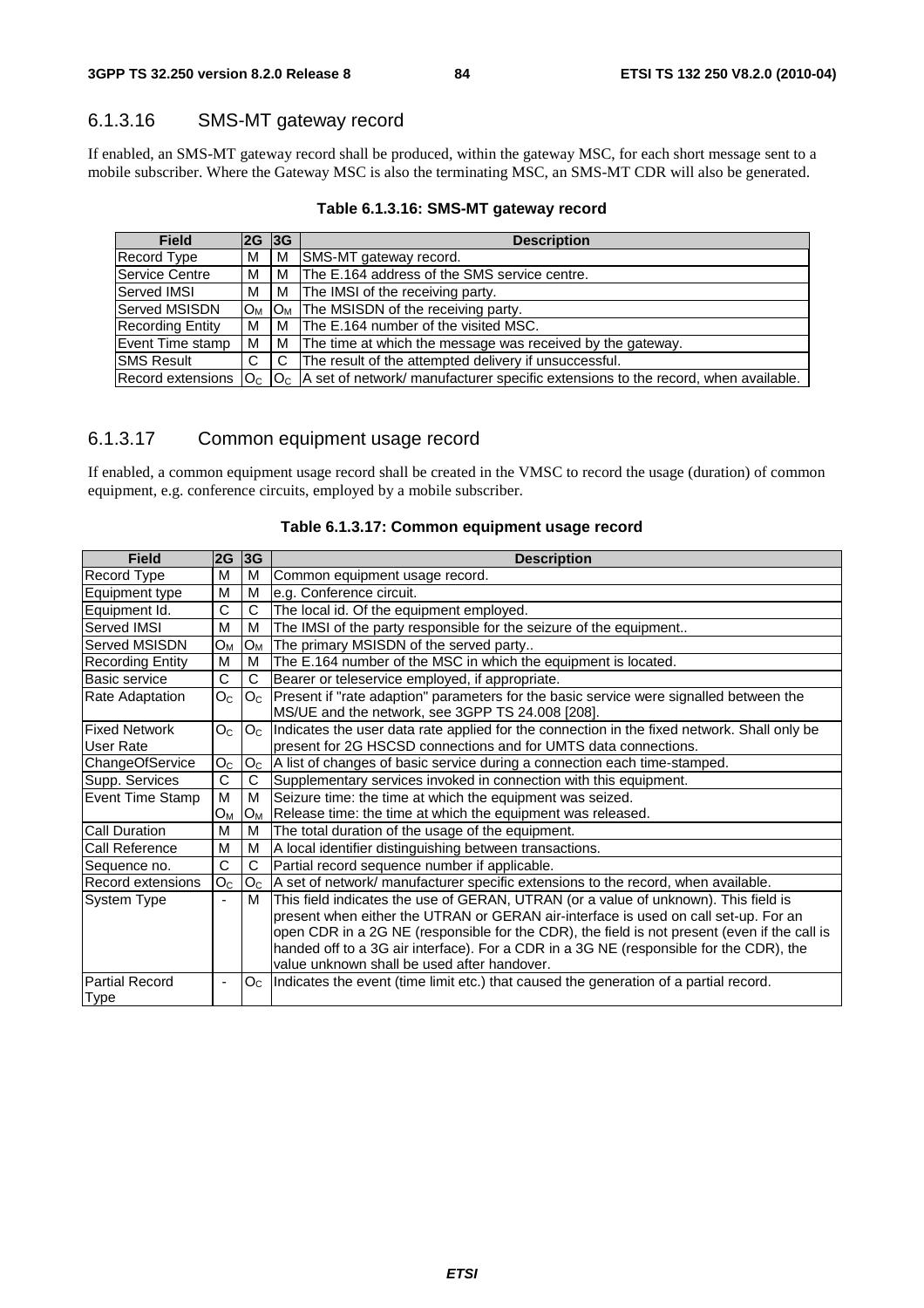## 6.1.3.18 Terminating CAMEL call attempt

If the generation of these records is enabled, a terminating CAMEL call attempt record shall be generated for each call toward a subscriber with a T-CSI or VT-CSI and if the terminating trigger criteria are met. The record is generated in the GMSC/gsmSSF carrying out the terminating CAMEL call handling and in the MSC server/gsmSSF carrying out the visited terminating CAMEL call attempt.

| <b>Field</b>                | $2G$ 3G                 |                     | <b>Description</b>                                                                                                                                                                                    |
|-----------------------------|-------------------------|---------------------|-------------------------------------------------------------------------------------------------------------------------------------------------------------------------------------------------------|
| Record Type                 | M                       | М                   | Terminating CAMEL interrogation.                                                                                                                                                                      |
| Served IMSI                 | М                       | м                   | IMSI of the called party                                                                                                                                                                              |
| Served MSISDN               | Oм                      | Oм                  | The MSISDN of the called party.                                                                                                                                                                       |
| <b>Recording Entity</b>     | М                       | м                   | The E.164 number of the GMSC.                                                                                                                                                                         |
| Interrogation time          | м                       | м                   | Time at which the interrogation was invoked.                                                                                                                                                          |
| stamp                       |                         |                     |                                                                                                                                                                                                       |
| <b>CAMEL</b>                | M                       | М                   | The number available for routing after the CAMEL server enquiry.                                                                                                                                      |
| Destination                 |                         |                     |                                                                                                                                                                                                       |
| Number                      |                         |                     |                                                                                                                                                                                                       |
| <b>GsmSCF Address</b>       | M                       | M                   | The CAMEL server serving the subscriber.                                                                                                                                                              |
| Service key                 | М                       | м                   | The CAMEL service logic to be applied.                                                                                                                                                                |
| Network call                | M                       | м                   | An identifier to correlate transactions on the same call taking place in different network                                                                                                            |
| reference                   |                         |                     | nodes.                                                                                                                                                                                                |
| <b>MSC Address</b>          | м                       | м                   | This field contains the E.164 number assigned to the MSC that generated the network call<br>reference.                                                                                                |
| Default call                | $O_{\rm C}$             | O <sub>C</sub>      | Indicates whether or not a CAMEL call encountered default call handling. This field shall                                                                                                             |
| handling                    |                         |                     | be present only if default call handling has been applied.                                                                                                                                            |
| Record extensions           | $\mathsf{O}_\mathsf{C}$ | O <sub>C</sub>      | A set of network/ manufacturer specific extensions to the record, when available.                                                                                                                     |
| <b>Called Number</b>        | м                       | M                   | The address of the called party as received by the GMSC/gsmSSF.                                                                                                                                       |
| <b>Calling Number</b>       | С                       | C.                  | The address of the calling party, if available.                                                                                                                                                       |
| Incoming TKGP               | $O_M$                   | O <sub>C</sub>      | The GMSC trunk group on which the call originated. If available in 3G, this parameter<br>shall be supplied.                                                                                           |
| Outgoing TKGP               | $O_{M}$                 | O <sub>C</sub>      | The trunk group on which the call left the GMSC. If available in 3G, this parameter shall<br>be supplied.                                                                                             |
| Event time stamps:          | С                       | C                   | Seizure time: time of incoming traffic channel seizure (for unsuccessful call attempts)                                                                                                               |
|                             | C                       | C                   | Answer time: time of answer (for successful calls)                                                                                                                                                    |
|                             | Oм                      | Oм                  | Release time: time of traffic channel release                                                                                                                                                         |
| Call duration               | м                       | м                   | The chargeable duration of the connection for successful calls, the holding time of call<br>attempts.                                                                                                 |
| Data volume                 | C                       | $\bar{\phantom{a}}$ | The number of data segments transmitted if available at the GMSC                                                                                                                                      |
| Cause for                   | м                       | м                   | The reason for the release of the connection.                                                                                                                                                         |
| termination                 |                         |                     |                                                                                                                                                                                                       |
| Diagnostics                 | Oм                      | O <sub>M</sub>      | A more detailed reason for the release of the connection.                                                                                                                                             |
| Call reference              | м                       | M                   | A local identifier distinguishing between transactions on the same MS                                                                                                                                 |
| Sequence no.                | С                       | C                   | Partial record sequence number, only present in case of partial records.                                                                                                                              |
| Number of DP<br>encountered | O <sub>C</sub>          | O <sub>c</sub>      | Number that counts how often armed detection points (TDP and EDP) were encountered.                                                                                                                   |
| Level of CAMEL              | O <sub>C</sub>          | O <sub>C</sub>      | Indicator of the complexity of the CAMEL feature used.                                                                                                                                                |
| service                     |                         |                     |                                                                                                                                                                                                       |
| Free format Data            | С                       | С                   | This field contains data sent by the gsmSCF in the Furnish Charging Information (FCI)<br>message(s). The data can be sent either in one FCI message or several FCI messages<br>with append indicator. |
| CAMEL call leg              | C                       | C                   | Set of CAMEL information IEs. Each of these IEs contains information related to one                                                                                                                   |
| information                 |                         |                     | outgoing CAMEL call leg.                                                                                                                                                                              |
| Free format data            | C                       | C                   | Indicator if free format data from this CDR is to be appended to free format data in                                                                                                                  |
| append indicator            |                         |                     | previous partial CDR.                                                                                                                                                                                 |
| MSC server                  | С                       | С                   | Indication if the CAMEL call handling is active in the MSC server.                                                                                                                                    |
| indication                  |                         |                     |                                                                                                                                                                                                       |
| Default call                | $O_{\rm C}$             | O <sub>c</sub>      | Indicates whether or not a CAMEL call encountered default call handling for 2 <sup>nd</sup> service                                                                                                   |
| handling 2                  |                         |                     | such as dialled service. This field shall be present only if default call handling has been<br>applied.                                                                                               |
| <b>GsmSCF</b> address       | С                       | С                   | Identifies the CAMEL server serving the subscriber for 2 <sup>nd</sup> service such as dialled service.                                                                                               |
| 2                           |                         |                     | Shall be present only if CAMEL is applied for 2 <sup>nd</sup> service.                                                                                                                                |
| Service key 2               | С                       | C                   | The CAMEL service logic to be applied for 2 <sup>nd</sup> service such as dialled service. Shall be<br>present only if CAMEL is applied for 2 <sup>nd</sup> service.                                  |

|  |  | Table 6.1.3.18: Terminating CAMEL record |
|--|--|------------------------------------------|
|--|--|------------------------------------------|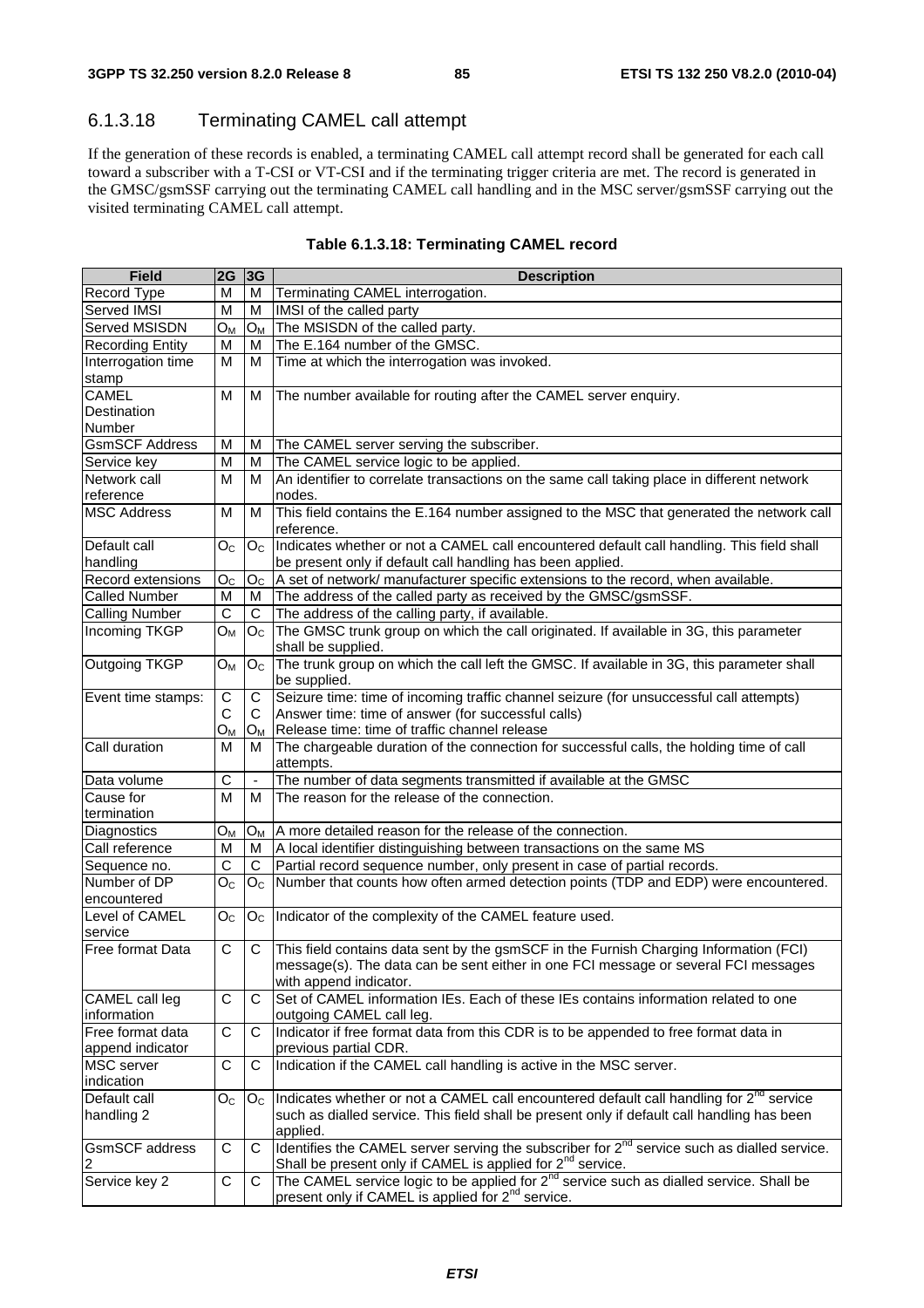| <b>Field</b>            | 2G 3G          |                                  | <b>Description</b>                                                                                   |
|-------------------------|----------------|----------------------------------|------------------------------------------------------------------------------------------------------|
| Free format Data 2      | C              | C                                | This field contains data sent by the gsmSCF in the FCI message(s) for $2^{nd}$ service such as       |
|                         |                |                                  | dialled service. The data can be sent either in one FCI message or several FCI messages              |
|                         |                |                                  | with append indicator. Shall be present only if CAMEL is applied for 2 <sup>nd</sup> service.        |
| Free format data        | C              | C                                | Indicator if free format data for $2^{nd}$ service from this CDR is to be appended to free format    |
| append indicator 2      |                |                                  | data in previous partial CDR. Shall be present only if CAMEL is applied for 2 <sup>nd</sup> service. |
| Location Routing        | $\blacksquare$ | Oc.                              | Location Routing Number for Number Portability feature                                               |
| Number (LRN)            |                |                                  |                                                                                                      |
| <b>LRN Source</b>       | ٠              | lO <sub>C</sub>                  | <b>ILRN Source Indicator tells the source of the LRN</b>                                             |
| Indicator               |                |                                  |                                                                                                      |
| <b>LRN Query Status</b> | ٠              | $\overline{\text{O}}$            | Status of Number Portability query.                                                                  |
| Indicator               |                |                                  |                                                                                                      |
| <b>JIP Parameter</b>    | ٠              | O <sub>c</sub>                   | Uurisdiction Information Parameter                                                                   |
| <b>JIP Source</b>       | ٠              | $\overline{\text{O}}$            | UIP Source Indicator tells the source of the JIP                                                     |
| Indicator               |                |                                  |                                                                                                      |
| <b>JIP Query Status</b> | ٠              | O <sub>C</sub>                   | Status of Number Portability query.                                                                  |
| Indicator               |                |                                  |                                                                                                      |
| <b>Partial Record</b>   | O <sub>C</sub> | $\overline{\text{O}}_{\text{C}}$ | Indicates the event (time limit etc.) that caused the generation of a partial record.                |
| Type                    |                |                                  |                                                                                                      |

#### 6.1.3.19 IMEI observation ticket

An observed IMEI ticket is generated whenever greylisted, blacklisted or non-white listed mobile equipment is detected during an IMEI check. The purpose of the ticket is to link the mobile equipment under observation with its current user (IMSI). The ticket also includes information describing when and where the equipment was used to enable the tracking of such equipment. Finally, if the ticket was triggered by a call attempt, a call reference is provided in order to locate the corresponding call record.

The IMEI tickets are generated by the NEF of the MSC performing the IMEI check.

#### **Table 6.1.3.19: IMEI ticket**

| <b>Field</b>               | 2G             | 3G             | <b>Description</b>                                                                                                                                                         |
|----------------------------|----------------|----------------|----------------------------------------------------------------------------------------------------------------------------------------------------------------------------|
| Served IMEI                | м              | м              | IMEI of the observed mobile equipment                                                                                                                                      |
| <b>IMEI Status</b>         | м              | м              | The result of the IMEI check e.g. blacklisted, greylisted, unknown.                                                                                                        |
| Served IMSI                | м              | м              | The IMSI of the subscriber currently using the mobile equipment.                                                                                                           |
| Served<br><b>IMSISDN</b>   | C              | C.             | The MSISDN of the subscriber currently using the observed mobile equipment, only available if<br>the event that triggered the IMEI check was an MOC, MTC, SMS-MO or SMS-MT |
| Recording<br>Entity        | м              | м              | The E.164 number of the recording MSC.                                                                                                                                     |
| Event Time<br>Stamp        | м              | м              | The time at which the IMEI check was performed.                                                                                                                            |
| Location                   | М              | м              | The location area code and cell identity of the cell and MCC+MNC from which the mobile<br>equipment was used.                                                              |
| <b>IMEI Check</b><br>Event | O <sub>M</sub> | $O_M$          | The event that caused IMEI checking to take place                                                                                                                          |
| Call<br>Reference          | O <sub>C</sub> | O <sub>C</sub> | Only available if the IMEI check was related to an MOC or MTC                                                                                                              |
| Record<br>extensions       | O <sub>C</sub> | O <sub>c</sub> | A set of network/ manufacturer specific extensions to the record, when available.                                                                                          |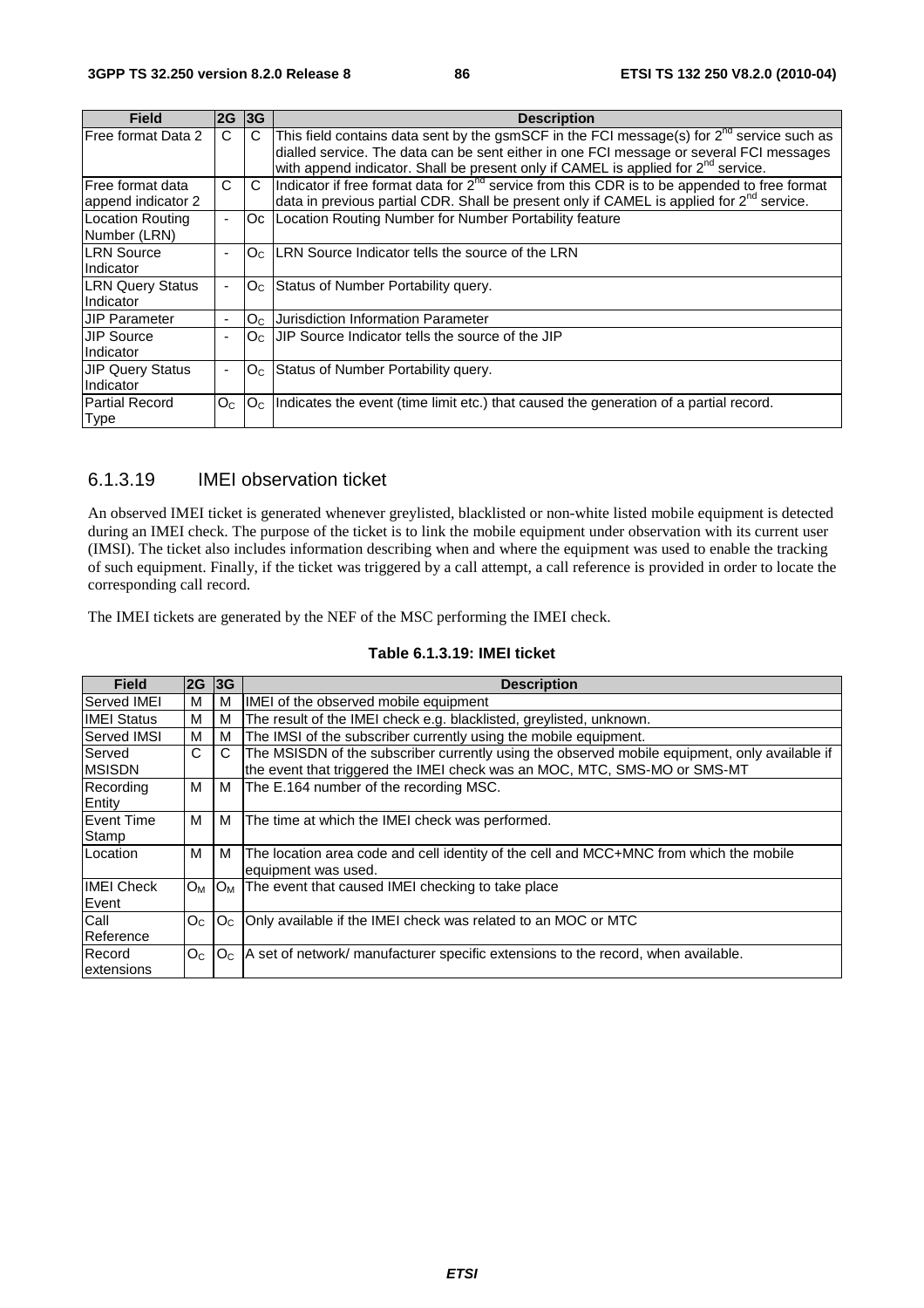## 6.1.3.20 Mobile terminated location request (MT-LR)

If enabled, an LCS-MT record shall be produced, within the visited MSC, for each mobile a terminated location request is performed for.

#### **Table 6.1.3.20: LCS-MT record**

| <b>Field</b>               | 2G                       | 3G                    | <b>Description</b>                                                                                         |
|----------------------------|--------------------------|-----------------------|------------------------------------------------------------------------------------------------------------|
| Record Type                | M                        | M                     | LCS-MT record.                                                                                             |
| <b>Recording Entity</b>    | M                        | M                     | The E.164 number of the visited MSC producing the record.                                                  |
| <b>LCS Client Type</b>     | M                        | M                     | The type of the LCS client that invoked the LR.                                                            |
| <b>LCS Client Identity</b> | M                        | м                     | Further identification of the LCS client.                                                                  |
| <b>Served IMSI</b>         | M                        | M                     | The IMSI of the subscriber the LR is invoked for.                                                          |
| <b>Served MSISDN</b>       | $O_M$                    | Oм                    | The MSISDN of the subscriber the LR is invoked for.                                                        |
| <b>Location Type</b>       | M                        | M                     | The type of the location request.                                                                          |
| LCS QoS                    | C                        | C                     | QoS of the LR, if available.                                                                               |
| <b>LCS Priority</b>        | $\overline{C}$           | $\overline{\text{c}}$ | Priority of the LR, if available.                                                                          |
| MLC Number                 | M                        | M                     | The E.164 address of the requesting GMLC.                                                                  |
| <b>Event Time Stamp</b>    | M                        | M                     | The time at which the LR was received by the MSC.                                                          |
| <b>MeasureDuration</b>     | $O_{M}$                  | $O_M$                 | The duration of proceeding the location request.                                                           |
| Notification To MS         | C                        | C                     | The privacy notification to MS user that was applicable when the LR was invoked, if                        |
| <b>User</b>                |                          |                       | available.                                                                                                 |
| Privacy Override           | C                        | C                     | This parameter indicates if MS privacy was overridden by the LCS client, if available.                     |
| Location                   | O <sub>M</sub>           |                       | The LAC and CI and MCC+MNC when the LR is received.                                                        |
| Location Estimate          | O <sub>C</sub>           | O <sub>C</sub>        | The location estimate for the subscriber if contained in geographic position and the LR<br>was successful. |
| Positioning Data           | C                        | C                     | The positioning method used or attempted, if available.                                                    |
| <b>LCS Cause</b>           | O <sub>C</sub>           | O <sub>C</sub>        | The result of the LR if any failure or partial success happened as known at the radio<br>interface.        |
| Cause for                  | M                        | M                     | The reason for the termination of the location service.                                                    |
| Termination                |                          |                       |                                                                                                            |
| Diagnostics                | C                        | C                     | A more detailed information about the Cause for Termination if any failure or partial                      |
|                            |                          |                       | success happened.                                                                                          |
| System Type                | $\overline{\phantom{a}}$ | M                     | This field indicates the use of GERAN or UTRAN at the time of the LCS request. This                        |
|                            |                          |                       | field is present when either the UTRAN or GERAN air-interface is used on call set-up.                      |
| <b>Record extensions</b>   | O <sub>C</sub>           |                       | $ O_{\rm C} $ A set of network/ manufacturer specific extensions to the record.                            |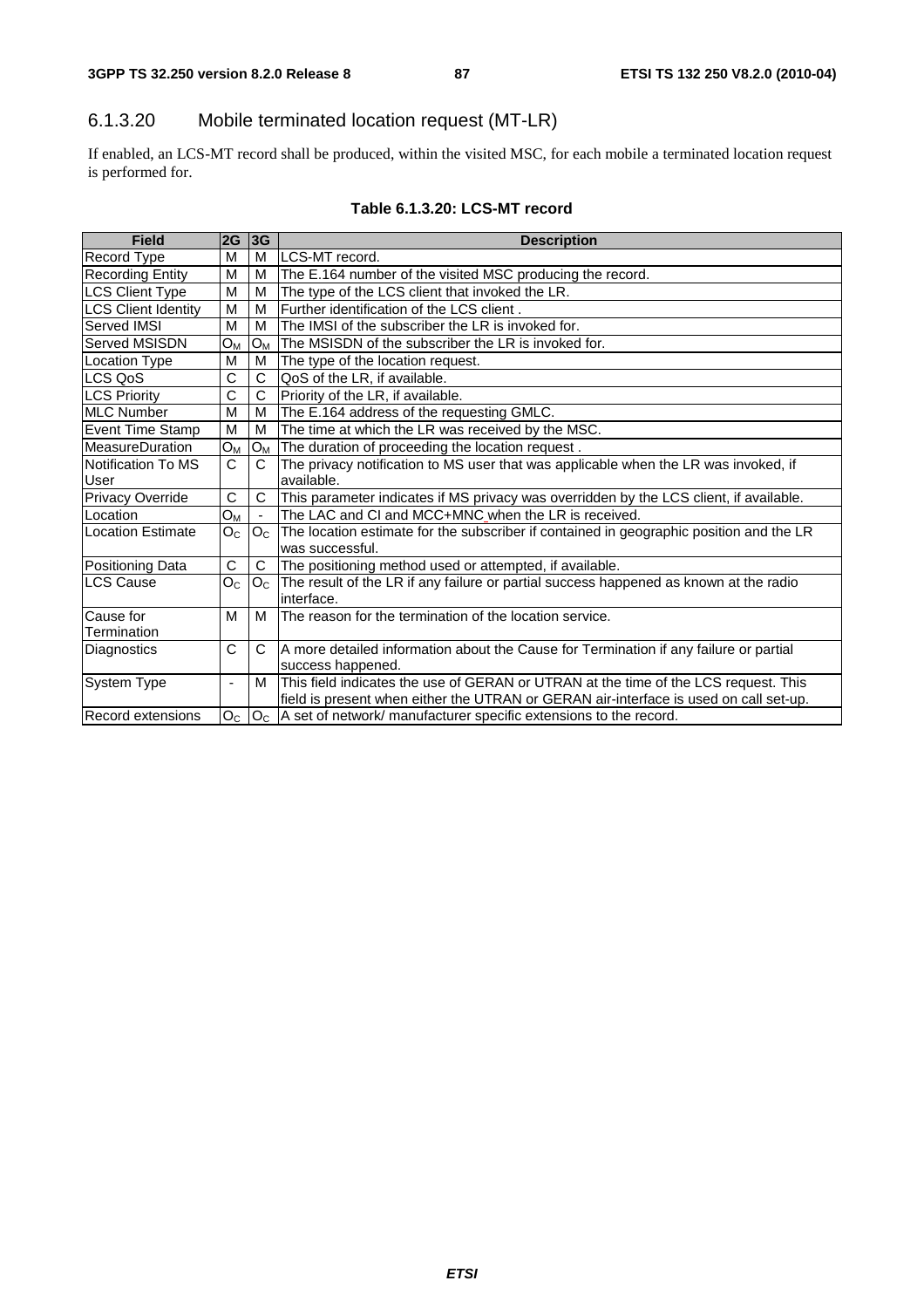## 6.1.3.21 Mobile originated location request (MO-LR)

If enabled, an LCS-MO record shall be produced, within the visited MSC, for each mobile an originated location request is performed for.

#### **Table 6.1.3.21: LCS-MO record**

| <b>Field</b>               | 2G                       | 3G             | <b>Description</b>                                                                                  |
|----------------------------|--------------------------|----------------|-----------------------------------------------------------------------------------------------------|
| Record Type                | М                        | М              | LCS-MO record.                                                                                      |
| <b>Recording Entity</b>    | M                        | м              | The E.164 number of the visited MSC producing the record.                                           |
| LCS Client Type            | C                        | C              | The type of the LCS client that invoked the LR, if available.                                       |
| <b>LCS Client Identity</b> | C                        | C              | Further identification of the LCS client, if available.                                             |
| <b>Served IMSI</b>         | М                        | м              | The IMSI of the subscriber the LR is invoked for.                                                   |
| <b>Served MSISDN</b>       | $O_{M}$                  | Ом             | The MSISDN of the subscriber the LR is invoked for.                                                 |
| <b>MOLR Type</b>           | М                        | м              | The type of the LR.                                                                                 |
| LCS QoS                    | C                        | C              | QoS of the LR, if available.                                                                        |
| LCS Priority               | O <sub>C</sub>           | O <sub>C</sub> | Priority of the LR, if available.                                                                   |
| MLC Number                 | C                        | C              | The E.164 address of the involved GMLC, if available.                                               |
| Event Time Stamp           | M                        | м              | The time at which the LR was received by the MSC.                                                   |
| <b>IMeasureDuration</b>    | $O_M$                    | $O_M$          | The duration of proceeding the location request.                                                    |
| ILocation Estimate         | O <sub>C</sub>           | O <sub>c</sub> | The location estimate for the subscriber if contained in geographic position and the LR             |
|                            |                          |                | was successful.                                                                                     |
| Positioning Data           | C                        | C              | The positioning method used or attempted, if available.                                             |
| <b>LCS Cause</b>           | C                        | C              | The result of the LR if any failure or partial success happened as known at the radio<br>interface. |
| Cause for                  | м                        | м              | The reason for the termination of the location service.                                             |
| Termination                |                          |                |                                                                                                     |
| Diagnostics                | C                        | C              | A more detailed information about the Cause for Termination if any failure or partial               |
|                            |                          |                | success happened.                                                                                   |
| System Type                | $\overline{\phantom{a}}$ | м              | This field indicates the use of GERAN or UTRAN at the time of the LCS request. This field           |
|                            |                          |                | is present when either the UTRAN or GERAN air-interface is used on call set-up.                     |
| <b>Record extensions</b>   | O <sub>C</sub>           | O <sub>C</sub> | A set of network/manufacturer specific extensions to the record.                                    |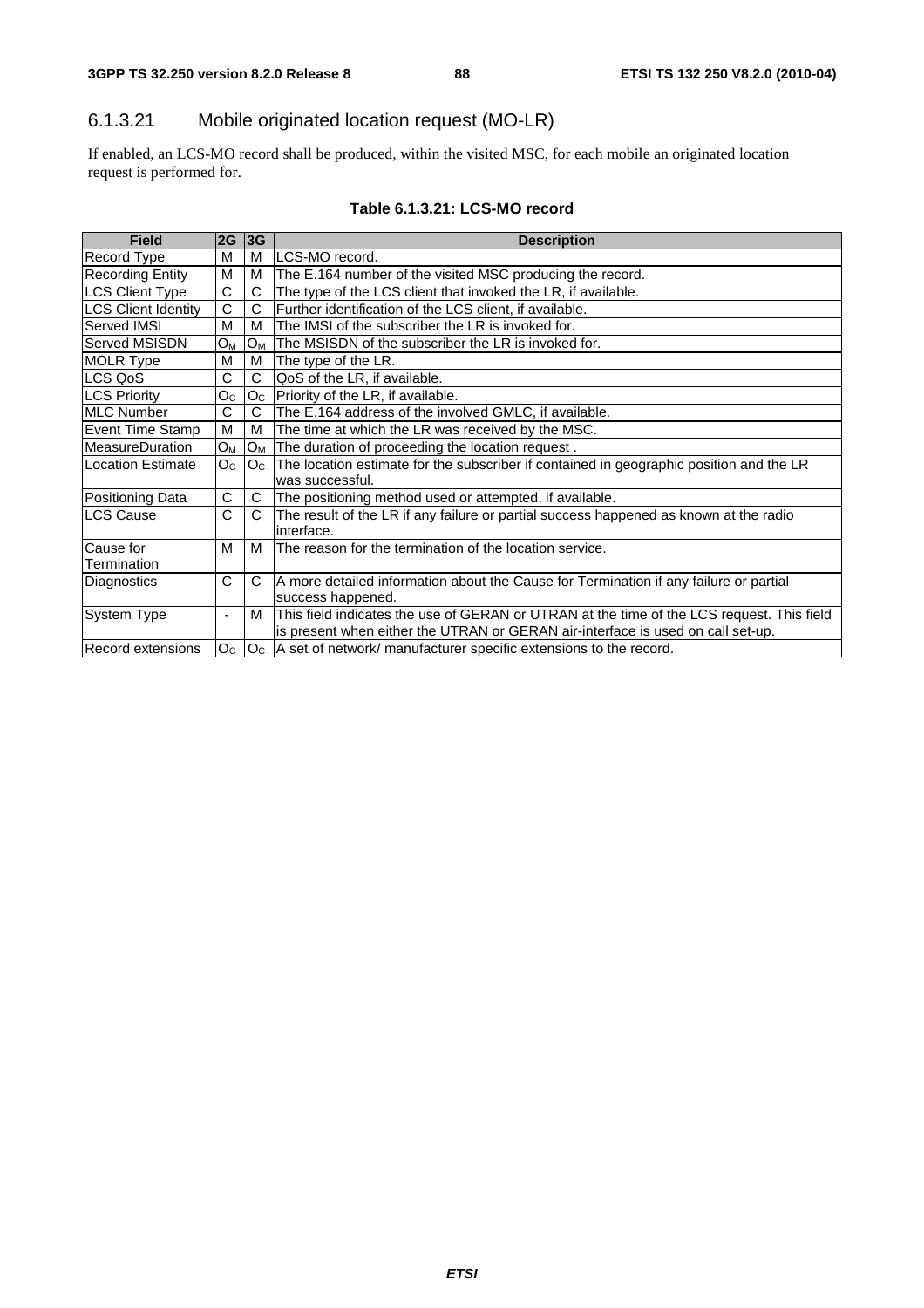## 6.1.3.22 Network induced location request (NI-LR)

If enabled, an LCS-NI record shall be produced, within the visited MSC, for each network induced location request performed for a MS e.g. in case of emergency call.

#### **Table 6.1.3.22: LCS-NI record**

| <b>Field</b>               | $2G$ 3G                  |                | <b>Description</b>                                                                                                                                                           |
|----------------------------|--------------------------|----------------|------------------------------------------------------------------------------------------------------------------------------------------------------------------------------|
| <b>Record Type</b>         | м                        | м              | LCS-NI record.                                                                                                                                                               |
| <b>Recording Entity</b>    | M                        | М              | The E.164 number of the visited MSC producing the record.                                                                                                                    |
| LCS Client Type            | C                        | C              | The type of the LCS client that invoked the LR, if available.                                                                                                                |
| <b>LCS Client Identity</b> | C                        | C              | Further identification of the LCS client, if available.                                                                                                                      |
| <b>Served IMSI</b>         | C                        | C              | The IMSI of the calling party the LR is executed for if supplied by the UE.                                                                                                  |
| <b>Served MSISDN</b>       | C                        | C              | The MSISDN of the calling party the LR is executed for if supplied by the UE.                                                                                                |
| Served IMEI                | C                        | C              | The IMEI of the calling party the LR is executed for if available.                                                                                                           |
| <b>EMS-Digits</b>          | O <sub>C</sub>           | O <sub>C</sub> | The emergency service routing digits, if emergency call.                                                                                                                     |
| <b>EMS-Key</b>             | $O_{C}$                  | $O_{\rm C}$    | The emergency service routing key, if emergency call.                                                                                                                        |
| <b>ILCS QoS</b>            | C                        | C              | QoS of the LR, if available.                                                                                                                                                 |
| LCS Priority               | C                        | C              | Priority of the LR, if available.                                                                                                                                            |
| <b>IMLC Number</b>         | C                        | C              | The E.164 address of the involved GMLC, if available.                                                                                                                        |
| Event Time Stamp           | м                        | м              | The time at which the LR was received by the MSC.                                                                                                                            |
| MeasureDuration            | $O_M$                    | $O_M$          | The duration of proceeding the location request.                                                                                                                             |
| Location Estimate          | O <sub>C</sub>           | O <sub>c</sub> | The location estimate for the subscriber if contained in geographic position and the LR<br>was successful.                                                                   |
| Positioning Data           | C                        | C              | The positioning method used or attempted, if available.                                                                                                                      |
| <b>LCS Cause</b>           | C                        | $\mathsf{C}$   | The result of the LR if any failure or partial success happened as known at the radio<br>interface.                                                                          |
| Cause for                  | M                        | M              | The reason for the termination of the location service.                                                                                                                      |
| Termination                |                          |                |                                                                                                                                                                              |
| Diagnostics                | C                        | C              | A more detailed information about the Cause for Termination if any failure or partial<br>success happened.                                                                   |
| System Type                | $\overline{\phantom{a}}$ | м              | This field indicates the use of GERAN or UTRAN at the time of the LCS request. This field<br>is present when either the UTRAN or GERAN air-interface is used on call set-up. |
| Record extensions          | O <sub>C</sub>           | O <sub>C</sub> | A set of network/manufacturer specific extensions to the record.                                                                                                             |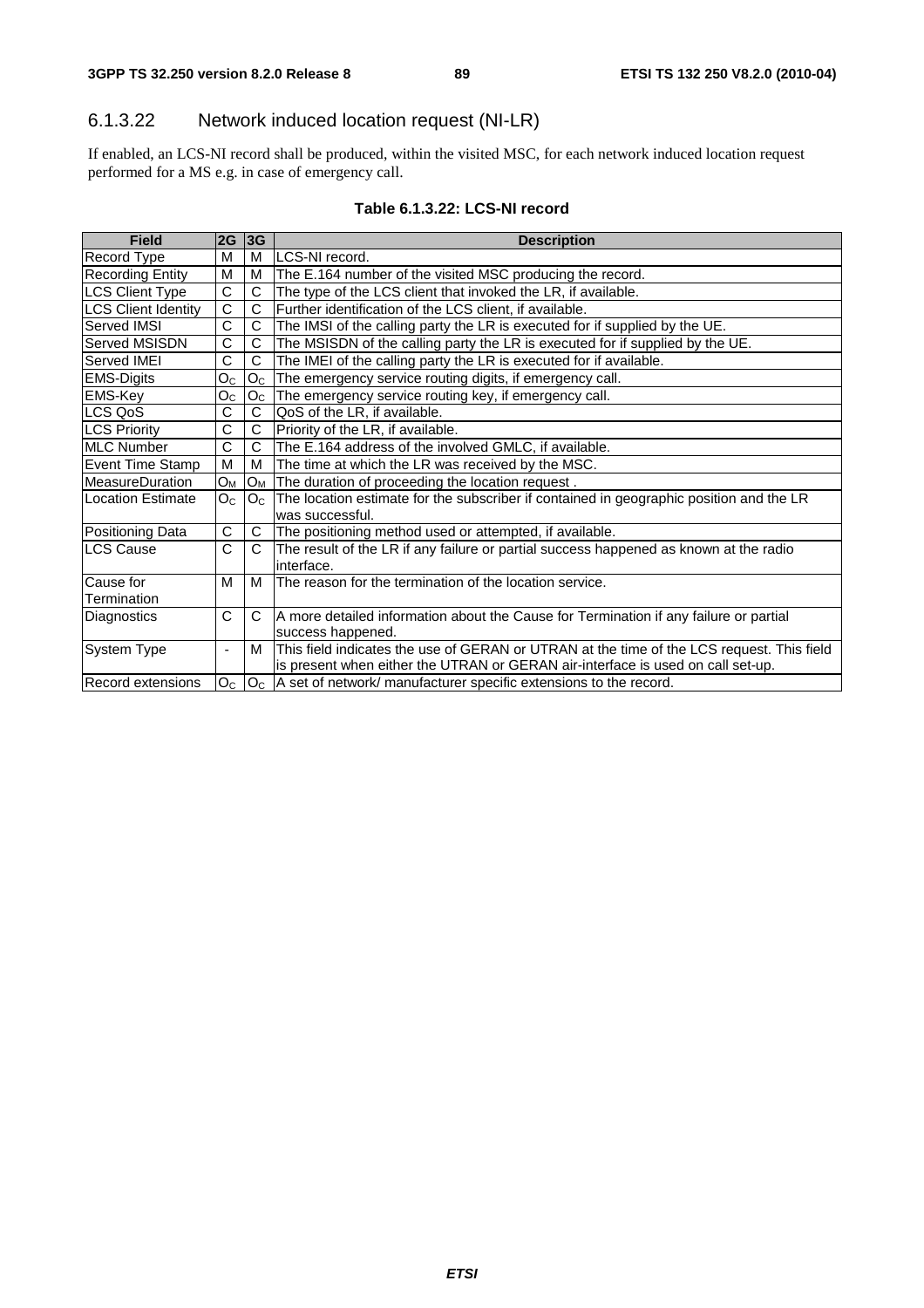## 6.1.3.23 Mobile originated call attempt (CAMEL CPH adapted version)

If the MSC / gsmSCF is able to provide CAMEL CPH services, this kind of record shall replace records according to section 6.1.3.1 Mobile originated call attempt. This applies to all mobile originated call attempts, even if no CPH operations are used in the individual call. Record fields that are specific to individual outgoing legs are recorded in the grouped field 'Camel Call Leg Information'.

If the generation of this kind of record is enabled then the MSC shall produce one MOC record. The incoming leg is recorded in the main body. Whenever there is a CAMEL dialogue, outgoing legs of the same call segment are recorded in the grouped field "CAMEL call leg information". Further legs in new call segments are recorded in CDRs of type "6.1.3.25 New Call Segment in a MO, CF or MT CAMEL Dialogue".

Examples for call situations where this type of record applies are the following:

- Mobile originating call without CPH being involved,
- Mobile originating call continuing after disconnect of the incoming leg in case of no partial record generation. When partial records are generated, they are of type 6.1.3.25 New Call Segment in a MO, CF or MT CAMEL Dialogue",
- Mobile originating call with more than one outgoing leg on this call segment,
- Mobile originating call in which the original outgoing leg has been disconnected by gsmSCF.

Disconnect of the incoming leg is recorded by filling the related record fields in the main body of the record. Optionally a partial record may be generated. This partial record is of type "6.1.3.24 gsmSSF initiated CAMEL CPH call attempt".

Disappearing (DisconnectLeg, SplitLeg, etc.) of an outgoing leg is recorded by filling the related record fields in the 'Camel Call Leg Information' field for the disappearing leg. Optionally a partial record may be generated. This partial record does not contain information of the leg that disappeared, i.e. it does not contain a 'Camel Call Leg Information' field for that leg.

Connection of a further leg to this call segment is recorded by adding a further field 'Camel Call Leg Information'. Optionally a partial record may be generated.

| <b>Field</b>            | 2G             | 3G             | <b>Description</b>                                                                                                                   |
|-------------------------|----------------|----------------|--------------------------------------------------------------------------------------------------------------------------------------|
| Record Type             | M              | м              | Mobile originated.                                                                                                                   |
| Served IMSI             | M              | M              | IMSI of the calling party.                                                                                                           |
| Served IMEI             | C              | C              | IMEI of the calling ME, if available.                                                                                                |
| Served MSISDN           | O <sub>M</sub> | $O_{M}$        | The primary MSISDN of the calling party.                                                                                             |
| Called Number           | М              | М              | The address of the called party i.e. the number dialled by the calling subscriber.                                                   |
| <b>Recording Entity</b> | M              | M              | The E.164 number of the visited MSC producing the record.                                                                            |
| Incoming TKGP           | $O_{M}$        | O <sub>C</sub> | The MSC trunk group on which the call originated, usually from the BSS. If available in                                              |
|                         |                |                | 3G, this parameter shall be supplied.                                                                                                |
| Location                | м              | м              | The identity of the cell or the SAC and MCC+MNC at the time of CDR creation, including<br>the location area code.                    |
| Change of               | O <sub>C</sub> | O <sub>c</sub> | A list of changes in Location Area Code / Service Area Code / Cell Id and MCC+MNC.                                                   |
| Location                |                |                | Each time-stamped.                                                                                                                   |
| Basic service           | M              | M              | Bearer or teleservice employed. 'speech' in case of CAMEL CPH calls.                                                                 |
| Supp. Services          | C              | C              | Supplementary services invoked as a result of this connection. This field shall be present                                           |
|                         |                |                | when one or more supplementary services have been invoked.                                                                           |
| <b>AOC Parameters</b>   | O <sub>C</sub> | O <sub>c</sub> | The charge advice parameters sent to the MS on call set-up. This field shall be supplied<br>only when AoC parameters have been sent. |
| Change of AOC           | O <sub>C</sub> | O <sub>C</sub> | New AOC parameters sent to the MS e.g. as a result of a tariff switch over, including the                                            |
| Parameters              |                |                | time at which the new set was applied. This field shall be supplied only when AoC                                                    |
|                         |                |                | parameters have been sent.                                                                                                           |
| <b>MS Classmark</b>     | M              | M              | The mobile station classmark employed on call set-up.                                                                                |
| Change of               | O <sub>C</sub> | O <sub>C</sub> | A list of changes to the classmark during the connection each time-stamped.                                                          |
| Classmark               |                |                |                                                                                                                                      |
| Event time              | C              | C              | Seizure time: time of incoming traffic channel seizure (for unsuccessful call attempts)                                              |
| stamps:                 | С              | C              | Answer: time of answer (for successful calls)                                                                                        |
|                         | Oм             | Oм             | Release time: time of traffic channel release                                                                                        |
|                         |                |                | for the incoming leg.                                                                                                                |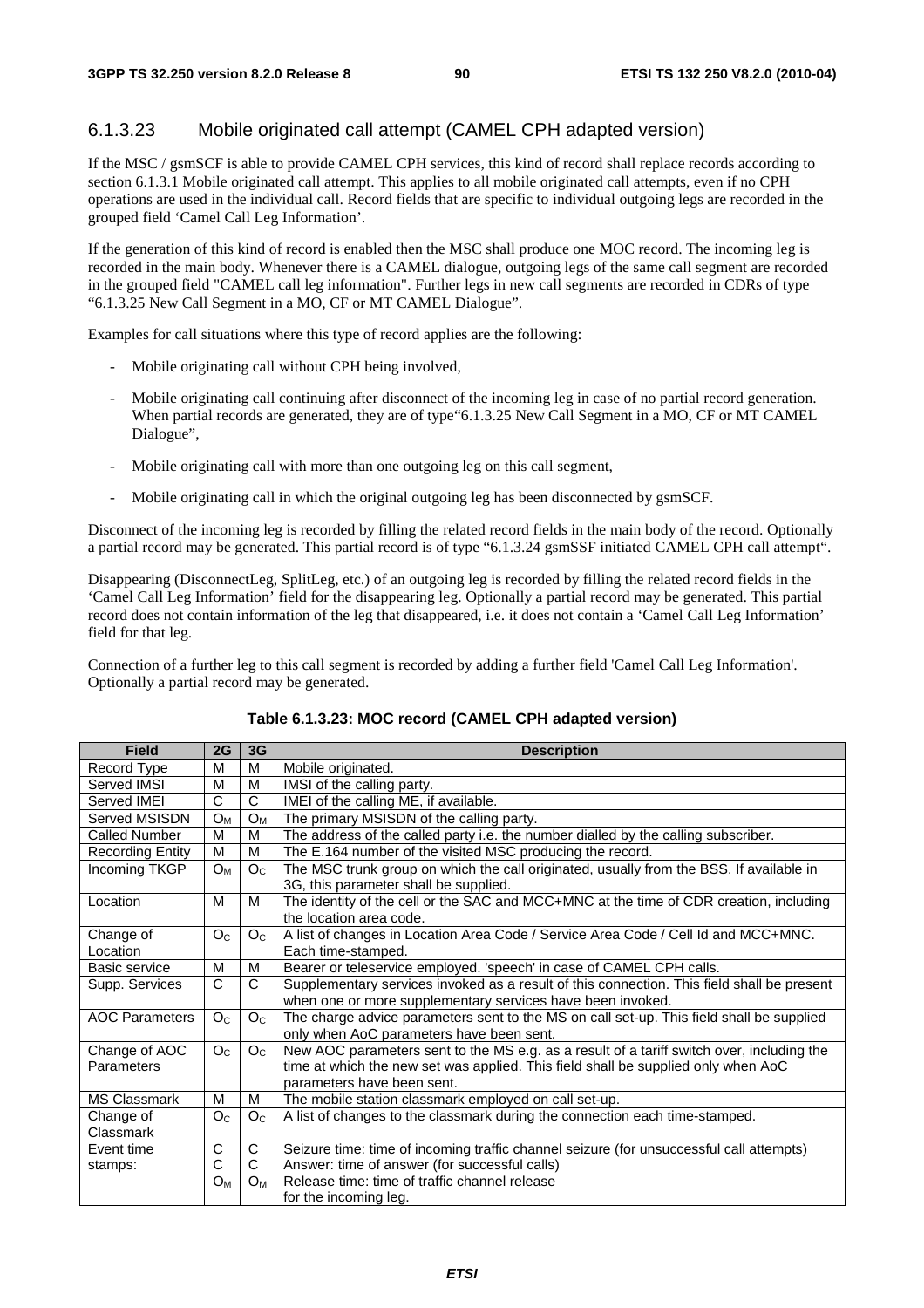| <b>Field</b>                       | 2G                    | 3G             | <b>Description</b>                                                                                                                                                                                    |
|------------------------------------|-----------------------|----------------|-------------------------------------------------------------------------------------------------------------------------------------------------------------------------------------------------------|
| Call duration                      | C                     | $\mathsf{C}$   | The chargeable duration of the connection of the incoming leg for successful calls, the<br>holding time of the incoming leg for call attempts.                                                        |
| Radio Chan.<br>Requested           | $O_{M}$               | $\blacksquare$ | The type of radio traffic channel (full / half etc.) requested by the MS.                                                                                                                             |
| Radio Chan.<br>Used                | M                     | $\blacksquare$ | The type of radio channel actually used (full or half rate).                                                                                                                                          |
| Change of Rad.                     | O <sub>C</sub>        | $\blacksquare$ | A list of changes each time stamped.                                                                                                                                                                  |
| Chan.<br>Cause for                 | M                     | м              | The reason for the release of the connection.                                                                                                                                                         |
| termination<br>Diagnostics         | $O_M$                 |                | A more detailed reason for the release of the connection.                                                                                                                                             |
| Call reference                     | M                     | $O_M$<br>м     | A local identifier distinguishing between transactions on the same MS                                                                                                                                 |
| Sequence no.                       | $\overline{\text{c}}$ | $\overline{C}$ | Partial record sequence number, only present in case of partial records.                                                                                                                              |
| Record                             | O <sub>C</sub>        | O <sub>C</sub> | A set of network / manufacturer specific extensions to the record, when available.                                                                                                                    |
| extensions                         |                       |                |                                                                                                                                                                                                       |
| GsmSCF                             | M                     | M              | Identifies the CAMEL server serving the subscriber.                                                                                                                                                   |
| address                            |                       |                |                                                                                                                                                                                                       |
| Service key                        | $\overline{C}$        | C              | The CAMEL service logic to be applied.                                                                                                                                                                |
| Network call                       | M                     | M              | An identifier to correlate transactions on the same call taking place in different network                                                                                                            |
| reference                          |                       |                | nodes.                                                                                                                                                                                                |
| <b>MSC Address</b>                 | M                     | M              | This field contains the E.164 number assigned to the MSC that generated the network<br>call reference.                                                                                                |
| Default call                       | O <sub>C</sub>        | O <sub>C</sub> | Indicates whether or not a CAMEL call encountered default call handling. This field shall                                                                                                             |
| handling                           |                       |                | be present only if default call handling has been applied.                                                                                                                                            |
| <b>Speech Version</b><br>Supported | O <sub>M</sub>        | $\blacksquare$ | Speech version supported by the MS with highest priority indicated by MS                                                                                                                              |
| Speech Version<br>Used             | O <sub>M</sub>        | $\blacksquare$ | Speech version used for that call                                                                                                                                                                     |
| Number of DP                       | $O_{M}$               | $O_M$          | Number that counts how often armed detection points (TDP and EDP) were encountered.                                                                                                                   |
| encountered                        |                       |                | Sum of all DPs encountered in this call.                                                                                                                                                              |
| Level of CAMEL<br>service          | O <sub>M</sub>        | $O_M$          | Indicator for the complexity of the CAMEL feature used.                                                                                                                                               |
| Free format Data                   | $\mathsf{C}$          | C              | This field contains data sent by the gsmSCF in the Furnish Charging Information (FCI)<br>message(s). The data can be sent either in one FCI message or several FCI messages<br>with append indicator. |
| CAMEL call leg                     | C                     | C              | Set of CAMEL information IEs. Each of these IEs contains information related to one                                                                                                                   |
| information                        |                       |                | outgoing CAMEL call leg.                                                                                                                                                                              |
| <b>CAMEL</b>                       |                       |                | Destination modified by camel service.                                                                                                                                                                |
| Destination<br>Number              |                       |                |                                                                                                                                                                                                       |
| Translated<br>Number               |                       |                | Called number after digit translation within the MSC.                                                                                                                                                 |
| Connected<br>Number                |                       |                | Number of connected party if different from 'CAMEL Destination Number'.                                                                                                                               |
| Roaming<br>Number                  |                       |                | MSRN to route this leg (if applicable).                                                                                                                                                               |
| MSC outgoing<br><b>TKGP</b>        |                       |                | Trunk on which the leg leaves the MSC.                                                                                                                                                                |
| Seizure Time                       |                       |                | Time of traffic channel seizure for this leg.                                                                                                                                                         |
| Answer Time                        |                       |                | Time when the answer message is received for this leg.                                                                                                                                                |
| Release Time                       |                       |                | Time when the leg is released or moved into another call segment.                                                                                                                                     |
| <b>Call Duration</b>               |                       |                | Time between answer and release timestamp of this leg.                                                                                                                                                |
| Additional Chg.                    |                       |                | Charge/no charge indicator and additional charging parameters, when available.                                                                                                                        |
| Info                               |                       |                |                                                                                                                                                                                                       |
| Free Format<br>Data                |                       |                | If received in the FCI message from SCF.                                                                                                                                                              |
| <b>Free Format</b><br>Data Append  |                       |                | If received in the FCI message from SCF.                                                                                                                                                              |
| Free Format<br>Data 2              |                       |                | If provided in the FCI message for a $2^{nd}$ service.                                                                                                                                                |
| Free Format                        |                       |                | If provided in the FCI message for a $2nd$ service.                                                                                                                                                   |
| Data Append 2                      |                       |                |                                                                                                                                                                                                       |
| Diagnostics                        |                       |                | Detailed reason for disappearing of the leg in this call segment.                                                                                                                                     |
| Cause for                          |                       |                | The reason for disappearing of the leg in this call segment.                                                                                                                                          |
| Termination                        |                       |                |                                                                                                                                                                                                       |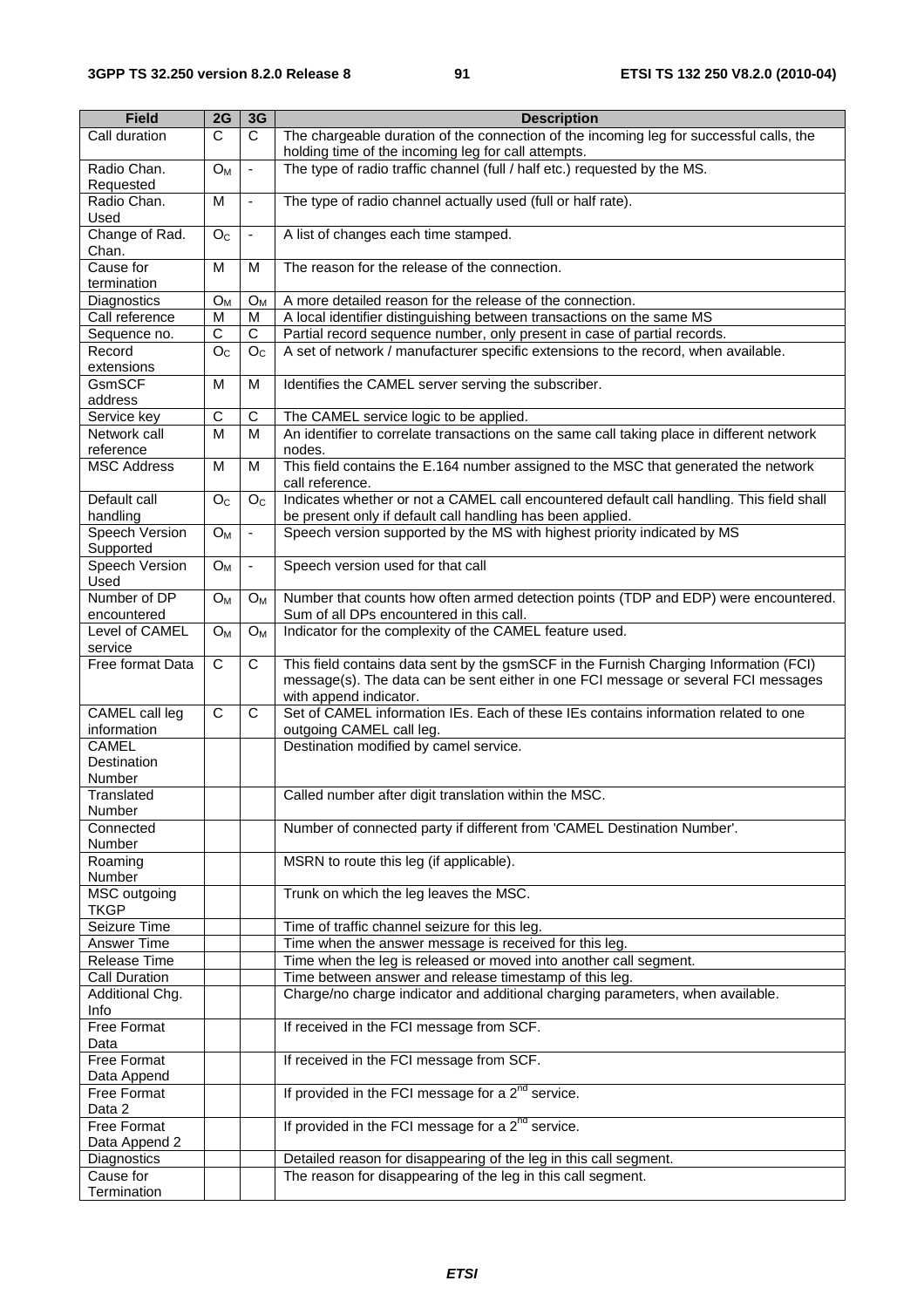| <b>Field</b>                                    | 2G             | 3G             | <b>Description</b>                                                                                                                                                                                                                                                                                                                                                                                                                      |
|-------------------------------------------------|----------------|----------------|-----------------------------------------------------------------------------------------------------------------------------------------------------------------------------------------------------------------------------------------------------------------------------------------------------------------------------------------------------------------------------------------------------------------------------------------|
| Default Call<br>Handling 2                      |                |                | Present if a 2 <sup>nd</sup> service (DP3) is triggered.                                                                                                                                                                                                                                                                                                                                                                                |
| gsm-SCF<br>Address 2                            |                |                | Present if a 2 <sup>nd</sup> service (DP3) is triggered.                                                                                                                                                                                                                                                                                                                                                                                |
| Service Key 2                                   |                |                | Present if a 2 <sup>nd</sup> service (DP3) is triggered.                                                                                                                                                                                                                                                                                                                                                                                |
| Free Format<br>Data Incoming 2                  |                |                | If provided in the FCI message for a $2^{nd}$ service.                                                                                                                                                                                                                                                                                                                                                                                  |
| <b>Free Format</b><br>Data Append<br>Incoming 2 |                |                | If provided in the FCI message for a $2^{nd}$ service.                                                                                                                                                                                                                                                                                                                                                                                  |
| <b>Location Routing</b><br>Number (LRN)         |                |                | For Number Portability feature, not available in 2G records.                                                                                                                                                                                                                                                                                                                                                                            |
| <b>LRN Source</b><br>Indicator                  |                |                | Source of the LRN, not available in 2G records.                                                                                                                                                                                                                                                                                                                                                                                         |
| <b>LRN Query</b><br>Status Indicator            |                |                | Status of Number Portability query, not available in 2G records.                                                                                                                                                                                                                                                                                                                                                                        |
| <b>JIP Parameter</b>                            |                |                | Jurisdiction Information Parameter, not available in 2G records.                                                                                                                                                                                                                                                                                                                                                                        |
| <b>JIP Source</b><br>Indicator                  |                |                | The source of the JIP, not available in 2G records.                                                                                                                                                                                                                                                                                                                                                                                     |
| <b>JIP Query Status</b><br>Indicator            |                |                | Status of Number Portability query, not available in 2G records.                                                                                                                                                                                                                                                                                                                                                                        |
| Free Format<br>Data Append<br>Indicator         | $\mathsf{C}$   | C              | Indicator if free format data from this CDR is to be appended to free format data in<br>previous partial CDR. Shall be present only if CAMEL id applied.                                                                                                                                                                                                                                                                                |
| <b>System Type</b>                              |                | м              | This field indicates the use of GERAN, UTRAN (or a value of unknown) of the incoming<br>leg. This field is present when either the UTRAN or GERAN air-interface is used on call<br>set-up. For an open CDR in a 2G NE (responsible for the CDR), the field is not present<br>(even if the call is handed off to a 3G air interface). For a CDR in a 3G NE (responsible for<br>the CDR), the value unknown shall be used after handover. |
| <b>Partial Record</b><br>Type                   |                | O <sub>C</sub> | Indicates the event (time limit etc.) that caused the generation of a partial record.                                                                                                                                                                                                                                                                                                                                                   |
| <b>Redial Attempt</b>                           | O <sub>C</sub> | O <sub>C</sub> | Indicates to the network that a call is the result of a redial attempt to switch from speech<br>to multimedia or vice-versa                                                                                                                                                                                                                                                                                                             |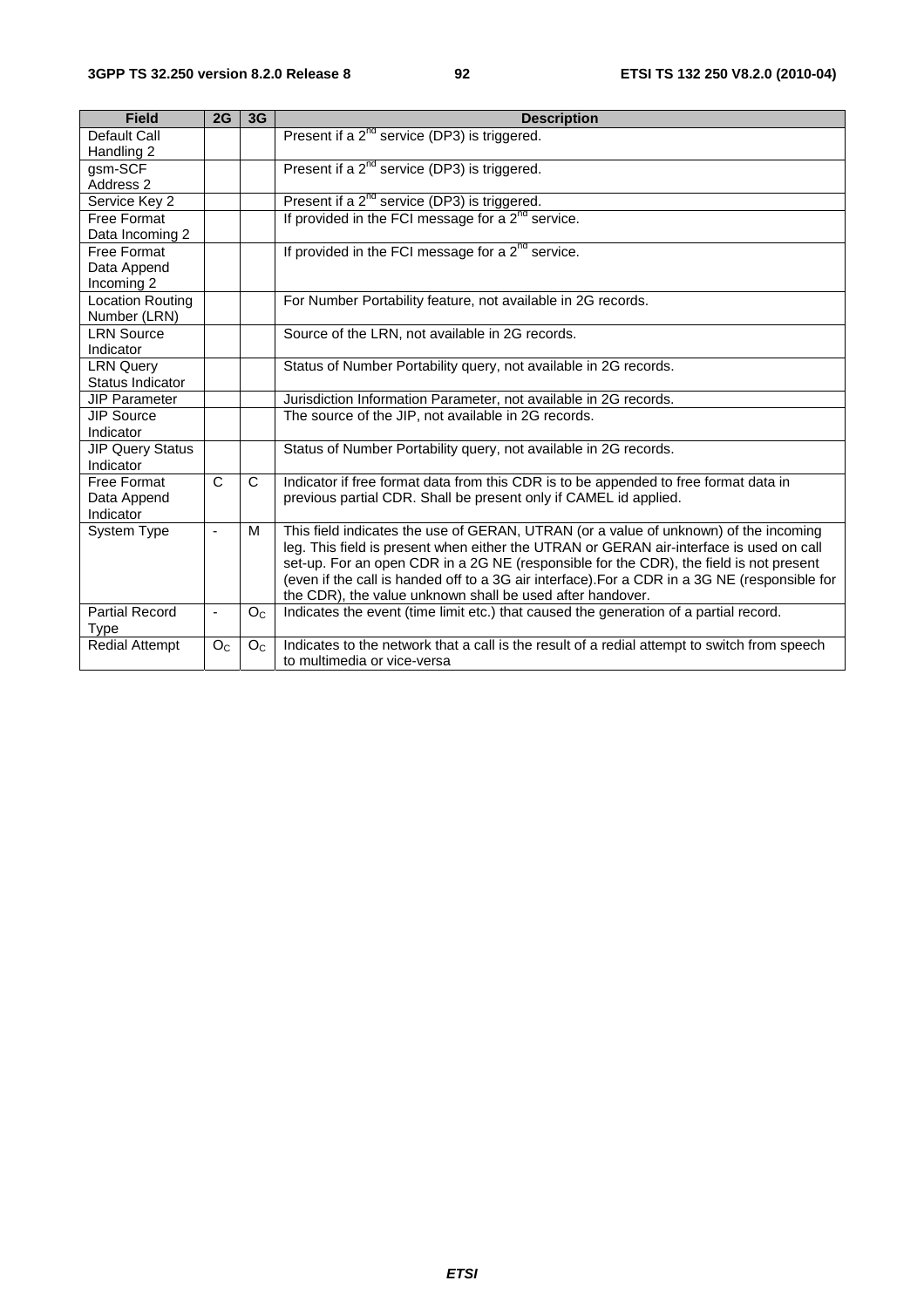#### 6.1.3.24 gsmSCF initiated CAMEL CPH call attempt

If the generation of these records is enabled then an MOC record shall be created for each gsmSCF initiated call attempt and for new parties in new call segments, which are created in a new call dialogue. Examples for call situations where this type of record applies are the following:

- gsmSCF initiated call segment association (new call): There is only one call segment. It contains the outgoing leg, which is created via CPH initiate call attempt operation (ICA).
	- This outgoing leg can be connected to an SRF, which is recorded in the same record in the field 'Camel Call Leg Information'.
- gsmSCF initiated new party in an already established gsmSCF initiated CAP dialogue (new leg): In a new call dialogue a further call leg in a new call segment is initiated via ICA operation.
	- This call segment contains one outgoing leg, which can be connected to an SRF. This leg and if used the SRF are recorded in the record for this call segment in the field 'Camel Call Leg Information'.
	- This leg can be connected to the other outgoing leg. This would terminate the call segment and thus the call record. The 'Cause for Termination' indicates the reason for disappearing of the leg in this call segment. The Timestamps ('Call Duration', 'Release Time', etc.) are filled in. The record of the call segment the leg is moved to records the leg in a further field 'Camel Call Leg Information'.
	- The other leg could be connected to this leg which is recorded by adding a further field 'Camel Call Leg Information'.

Record fields for an incoming leg do not exist, because there is no incoming leg in the call segment this record is created for.

| <b>Field</b>             | 2G             | 3G             | <b>Description</b>                                                                 |
|--------------------------|----------------|----------------|------------------------------------------------------------------------------------|
| Record Type              | м              | M              | Mobile originated.                                                                 |
| Served MSISDN            | $O_M$          | $O_M$          | The number of the initiating party. "Calling Party Number" as received in the      |
|                          |                |                | ICA operation.                                                                     |
| <b>Called Number</b>     | M              | M              | The address of the called party.                                                   |
| <b>Recording Entity</b>  | M              | M              | The E.164 number of the visited MSC producing the record.                          |
| Basic service            | M              | M              | Bearer or teleservice employed. 'speech' in case of CAMEL CPH calls.               |
| Cause for termination    | M              | M              | The reason for the release of the connection.                                      |
| Diagnostics              | $O_{M}$        | $O_M$          | A more detailed reason for the release of the connection.                          |
| Call reference           | M              | M              | A local identifier distinguishing between transactions on the same MS              |
| Sequence no.             | C              | C              | Partial record sequence number, only present in case of partial records.           |
| Record extensions        | O <sub>C</sub> | O <sub>C</sub> | A set of network / manufacturer specific extensions to the record, when            |
|                          |                |                | available.                                                                         |
| <b>GsmSCF</b> address    | C              | C              | Identifies the CAMEL server serving the subscriber (network call reference).       |
| Network call reference   | M              | M              | An identifier to correlate transactions on the same call taking place in different |
|                          |                |                | network nodes.                                                                     |
| <b>MSC Address</b>       | M              | M              | This field contains the E.164 number assigned to the MSC that generated the        |
|                          |                |                | record.                                                                            |
| Number of DP             | O <sub>C</sub> | O <sub>C</sub> | Number that counts how often armed detection points (TDP and EDP) were             |
| encountered              |                |                | encountered. Sum of all DPs encountered in this call.                              |
| Level of CAMEL service   | O <sub>C</sub> | O <sub>C</sub> | Indicator for the complexity of the CAMEL feature used.                            |
| CAMEL call leg           | C              | C              | Set of CAMEL information IEs. Each of these IEs contains information related       |
| information              |                |                | to one outgoing CAMEL call leg.                                                    |
| <b>CAMEL Destination</b> |                |                | Destination as received in the ICA operation.                                      |
| Number                   |                |                |                                                                                    |
| <b>Translated Number</b> |                |                | Called number after digit translation within the MSC.                              |
| <b>Connected Number</b>  |                |                | Number of connected party if different from 'CAMEL Destination Number'.            |
| Roaming Number           |                |                | MSRN to route this leg (if applicable).                                            |
| MSC outgoing TKGP        |                |                | Trunk on which the leg leaves the MSC.                                             |
| Seizure Time             |                |                | Time of traffic channel seizure for this leg.                                      |
| Answer Time              |                |                | Time when the answer message is received for this leg.                             |
| <b>Release Time</b>      |                |                | Time when the leg is released or moved into another call segment.                  |
| <b>Call Duration</b>     |                |                | Time between answer and release timestamp of this leg.                             |

**Table 6.1.3.24: MOC CPH record (gsmSCF initiated)**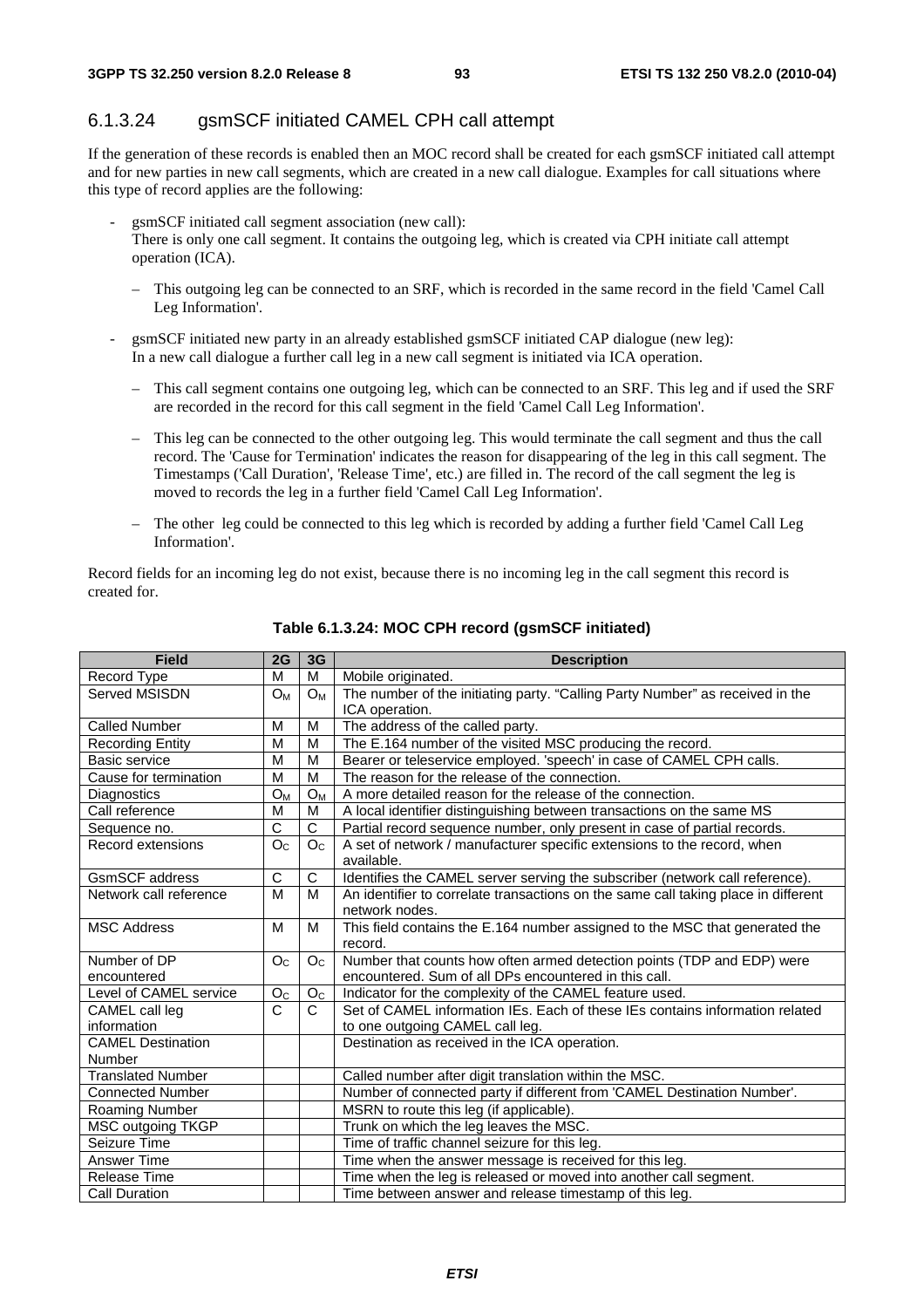| <b>Field</b>                   | 2G | 3G      | <b>Description</b>                                                            |
|--------------------------------|----|---------|-------------------------------------------------------------------------------|
| Additional Chg. Info           |    |         | Charge/no charge indicator and additional charging parameters, when           |
|                                |    |         | available.                                                                    |
| <b>Free Format Data</b>        |    |         | If received in the FCI message from SCF.                                      |
| Free Format Data Append        |    |         | If received in the FCI message from SCF.                                      |
| Free Format Data 2             |    |         | If provided in the FCI message for a $2nd$ service.                           |
| Free Format Data Append        |    |         | If provided in the FCI message for a $2^{nd}$ service.                        |
| 2                              |    |         |                                                                               |
| Diagnostics                    |    |         | Detailed reason for disappearing of the leg in this call segment.             |
| Cause for Termination          |    |         | The reason for disappearing of the leg in this call segment.                  |
| Default Call Handling 2        |    |         | Present if a 2 <sup>nd</sup> service (DP3) is triggered.                      |
| gsm-SCF Address 2              |    |         | Present if a 2 <sup>nd</sup> service (DP3) is triggered.                      |
| Service Key 2                  |    |         | Present if a 2 <sup>nd</sup> service (DP3) is triggered.                      |
| Free Format Data               |    |         | If provided in the FCI message for a $2^{nd}$ service.                        |
| Incoming 2                     |    |         |                                                                               |
| Free Format Data Append        |    |         | If provided in the FCI message for a $2nd$ service.                           |
| Incoming 2                     |    |         |                                                                               |
| <b>Location Routing Number</b> |    |         | For Number Portability feature, not available in 2G records.                  |
| (LRN)                          |    |         |                                                                               |
| <b>LRN Source Indicator</b>    |    |         | Source of the LRN, not available in 2G records.                               |
| <b>LRN Query Status</b>        |    |         | Status of Number Portability query, not available in 2G records.              |
| Indicator                      |    |         |                                                                               |
| <b>JIP Parameter</b>           |    |         | Jurisdiction Information Parameter, not available in 2G records.              |
| <b>JIP Source Indicator</b>    |    |         | The source of the JIP, not available in 2G records.                           |
| JIP Query Status Indicator     |    |         | Status of Number Portability query, not available in 2G records.              |
| Partial Record Type            |    | $O_{C}$ | Indicates the event (time limit etc.) that caused the generation of a partial |
|                                |    |         | record.                                                                       |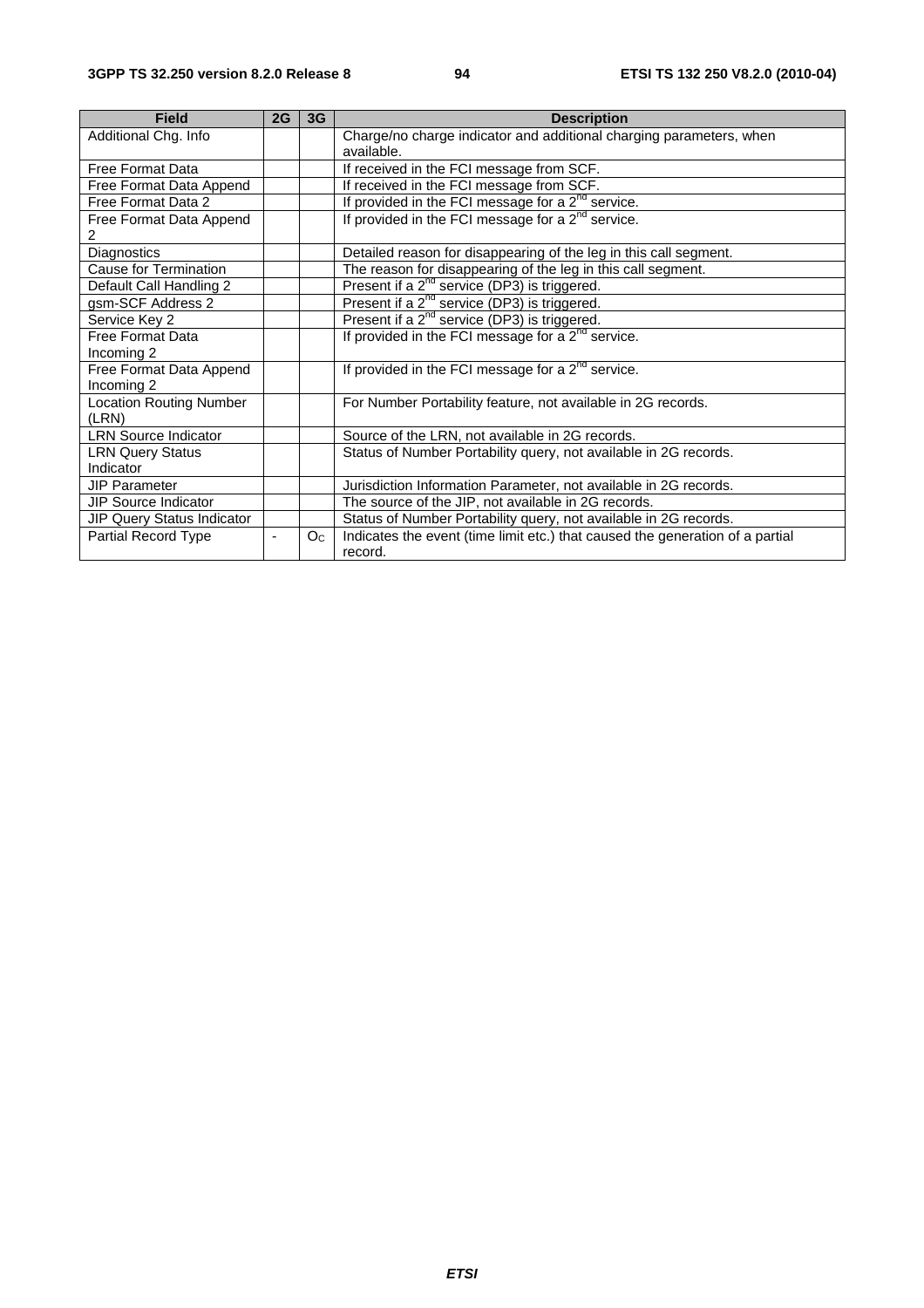#### 6.1.3.25 New Call Segment in a MO, CF and MT CAMEL Dialogue

If the generation of these records is enabled then an MOC record shall be created for call segments without incoming leg, generated by a CAMEL dialogue for mobile originated, call forwarding or mobile terminating call attempts. Examples for call situations where this type of record applies are the following:

- Additional call segment, which is created by means of a 'SplitLeg' operation or ICA (new party) operation.
	- This call segment contains one outgoing leg, which can be connected to an SRF. This leg and if used the SRF are recorded in the record for this call segment in the field 'Camel Call Leg Information'.
	- This leg can be connected to the other outgoing leg. This would terminate the call segment and thus the call record. The 'Cause for Termination' indicates the reason for disappearing of the leg in this call segment. The Timestamps ('Call Duration', 'Release Time', etc.) are filled in. The record of the call segment the leg is moved to records the leg in a further field 'Camel Call Leg Information'.
	- The other leg could be connected to this leg which is recorded by adding a further field 'Camel Call Leg Information'.
- Call segment where the incoming leg disappeared (e.g. due to SplitLeg or DisconnectLeg operation). A record of this type is generated if partial records are generated.

Although an incoming leg does not exists, the 'IMSI', the 'IMEI' and the 'Service Key' is recorded in the main body.

| <b>Field</b>            | 2G             | 3G             | <b>Description</b>                                                                   |
|-------------------------|----------------|----------------|--------------------------------------------------------------------------------------|
| Record Type             | M              | M              | Mobile originated.                                                                   |
| Served IMSI             | м              | M              | IMSI of the served party ('calling party' in case of MOC, 'forwarding party' in case |
|                         |                |                | of call forwarding respectively 'called party' in case of MTC).                      |
| Served IMEI             | C              | C              | IMEI of the served ME, if available ('calling party' in case of MOC, 'forwarding     |
|                         |                |                | party' in case of call forwarding respectively 'called party' in case of MTC).       |
| Served MSISDN           | $O_{M}$        | $O_M$          | The MSISDN of the served party ('calling party' in case of MOC, 'forwarding party'   |
|                         |                |                | in case of call forwarding respectively 'called party' in case of MTC).              |
| <b>Called Number</b>    | M              | M              | The address of the called party.                                                     |
| <b>Recording Entity</b> | М              | м              | The E.164 number of the visited MSC producing the record.                            |
| Basic service           | M              | M              | Bearer or teleservice employed. 'speech' in case of CAMEL CPH calls.                 |
| Supp. Services          | $\mathsf{C}$   | C              | Supplementary services invoked as a result of this connection. This field shall be   |
|                         |                |                | present when one or more supplementary services have been invoked.                   |
| Cause for termination   | M              | М              | The reason for the release of the connection.                                        |
| Diagnostics             | $O_M$          | $O_{M}$        | A more detailed reason for the release of the connection.                            |
| Call reference          | M              | M              | A local identifier distinguishing between transactions on the same MS                |
| Sequence no.            | $\mathsf{C}$   | C              | Partial record sequence number, only present in case of partial records.             |
| Record extensions       | O <sub>C</sub> | O <sub>C</sub> | A set of network / manufacturer specific extensions to the record, when available.   |
| GsmSCF address          | C              | $\overline{C}$ | Identifies the CAMEL server serving the subscriber.                                  |
| Service Key             | $\overline{C}$ | C              | The CAMEL service logic to be applied.                                               |
| Network call reference  | M              | M              | An identifier to correlate transactions on the same call taking place in different   |
|                         |                |                | network nodes.                                                                       |
| <b>MSC Address</b>      | M              | м              | This field contains the E.164 number assigned to the MSC that generated the          |
|                         |                |                | network call reference.                                                              |
| Default call handling   | O <sub>C</sub> | O <sub>C</sub> | Indicates whether or not a CAMEL call encountered default call handling. This        |
|                         |                |                | field shall be present only if default call handling has been applied.               |
| Number of DP            | O <sub>C</sub> | O <sub>C</sub> | Number that counts how often armed detection points (TDP and EDP) were               |
| encountered             |                |                | encountered. Sum of all DPs encountered in this call.                                |
| Level of CAMEL service  | O <sub>C</sub> | O <sub>c</sub> | Indicator for the complexity of the CAMEL feature used.                              |

#### **Table 6.1.3.25: MOC CPH record (new call segment)**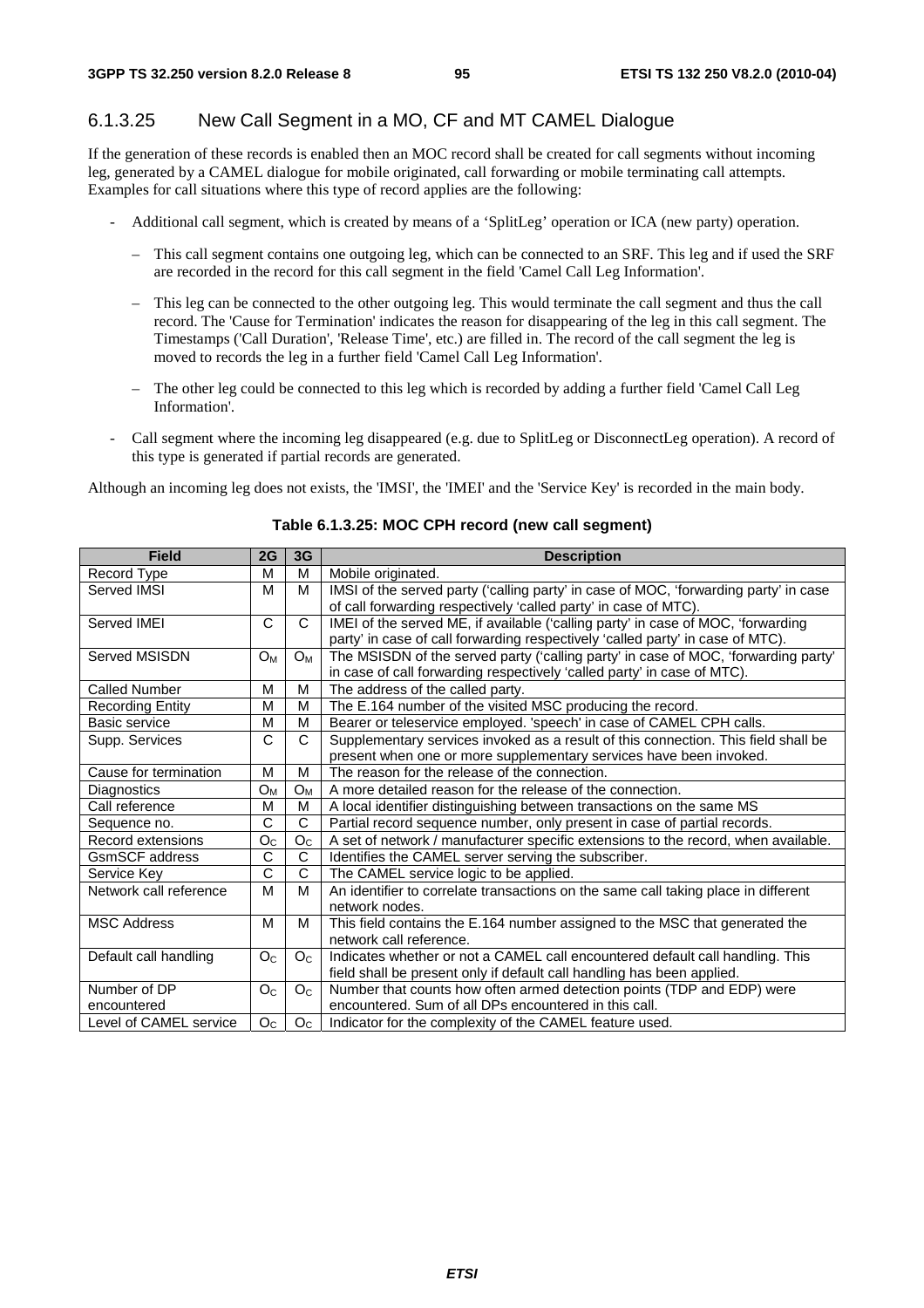| <b>Field</b>                 | 2G                    | 3G             | <b>Description</b>                                                                    |
|------------------------------|-----------------------|----------------|---------------------------------------------------------------------------------------|
| <b>CAMEL</b> call leg        | $\overline{\text{c}}$ | $\mathsf{C}$   | Set of CAMEL information IEs. Each of these IEs contains information related to       |
| information                  |                       |                | one outgoing CAMEL call leg.                                                          |
| <b>CAMEL Destination</b>     |                       |                | Destination as received in the ICA operation.                                         |
| <b>Number</b>                |                       |                |                                                                                       |
| <b>Translated Number</b>     |                       |                | Called number after digit translation within the MSC.                                 |
| <b>Connected Number</b>      |                       |                | Number of connected party if different from 'CAMEL Destination Number'.               |
| Roaming Number               |                       |                | MSRN to route this leg (if applicable).                                               |
| MSC outgoing TKGP            |                       |                | Trunk on which the leg leaves the MSC.                                                |
| Seizure Time                 |                       |                | Time of traffic channel seizure for this leg.                                         |
| Answer Time                  |                       |                | Time when the answer message is received for this leg.                                |
| Release Time                 |                       |                | Time when the leg is released or moved into another call segment.                     |
| Call Duration                |                       |                | Time between answer and release timestamp of this leg.                                |
| Additional Chg. Info         |                       |                | Charge/no charge indicator and additional charging parameters, when available.        |
| Free Format Data             |                       |                | If received in the FCI message from SCF.                                              |
| Free Format Data             |                       |                | If received in the FCI message from SCF.                                              |
| Append                       |                       |                |                                                                                       |
| Free Format Data 2           |                       |                | If provided in the FCI message for a $2^{nd}$ service.                                |
| <b>Free Format Data</b>      |                       |                | If provided in the FCI message for a $2^{nd}$ service.                                |
| Append 2                     |                       |                |                                                                                       |
| Diagnostics                  |                       |                | Detailed reason for disappearing of the leg in this call segment.                     |
| <b>Cause for Termination</b> |                       |                | The reason for disappearing of the leg in this call segment.                          |
| Default Call Handling 2      |                       |                | Present if a $2^{nd}$ service (DP3) is triggered.                                     |
| gsm-SCF Address 2            |                       |                | Present if a $2^{nd}$ service (DP3) is triggered.                                     |
| Service Key 2                |                       |                | Present if a 2 <sup>nd</sup> service (DP3) is triggered.                              |
| Free Format Data             |                       |                | If provided in the FCI message for a $2^{nd}$ service.                                |
| Incoming 2                   |                       |                |                                                                                       |
| Free Format Data             |                       |                | If provided in the FCI message for a 2 <sup>nd</sup> service.                         |
| Append Incoming 2            |                       |                |                                                                                       |
| Location Routing             |                       |                | For Number Portability feature, not available in 2G records.                          |
| Number (LRN)                 |                       |                |                                                                                       |
| <b>LRN Source Indicator</b>  |                       |                | Source of the LRN, not available in 2G records.                                       |
| <b>LRN Query Status</b>      |                       |                | Status of Number Portability query, not available in 2G records.                      |
| Indicator                    |                       |                |                                                                                       |
| <b>JIP Parameter</b>         |                       |                | Jurisdiction Information Parameter, not available in 2G records.                      |
| JIP Source Indicator         |                       |                | The source of the JIP, not available in 2G records.                                   |
| <b>JIP Query Status</b>      |                       |                | Status of Number Portability query, not available in 2G records.                      |
| Indicator                    |                       |                |                                                                                       |
| <b>Partial Record Type</b>   |                       | O <sub>C</sub> | Indicates the event (time limit etc.) that caused the generation of a partial record. |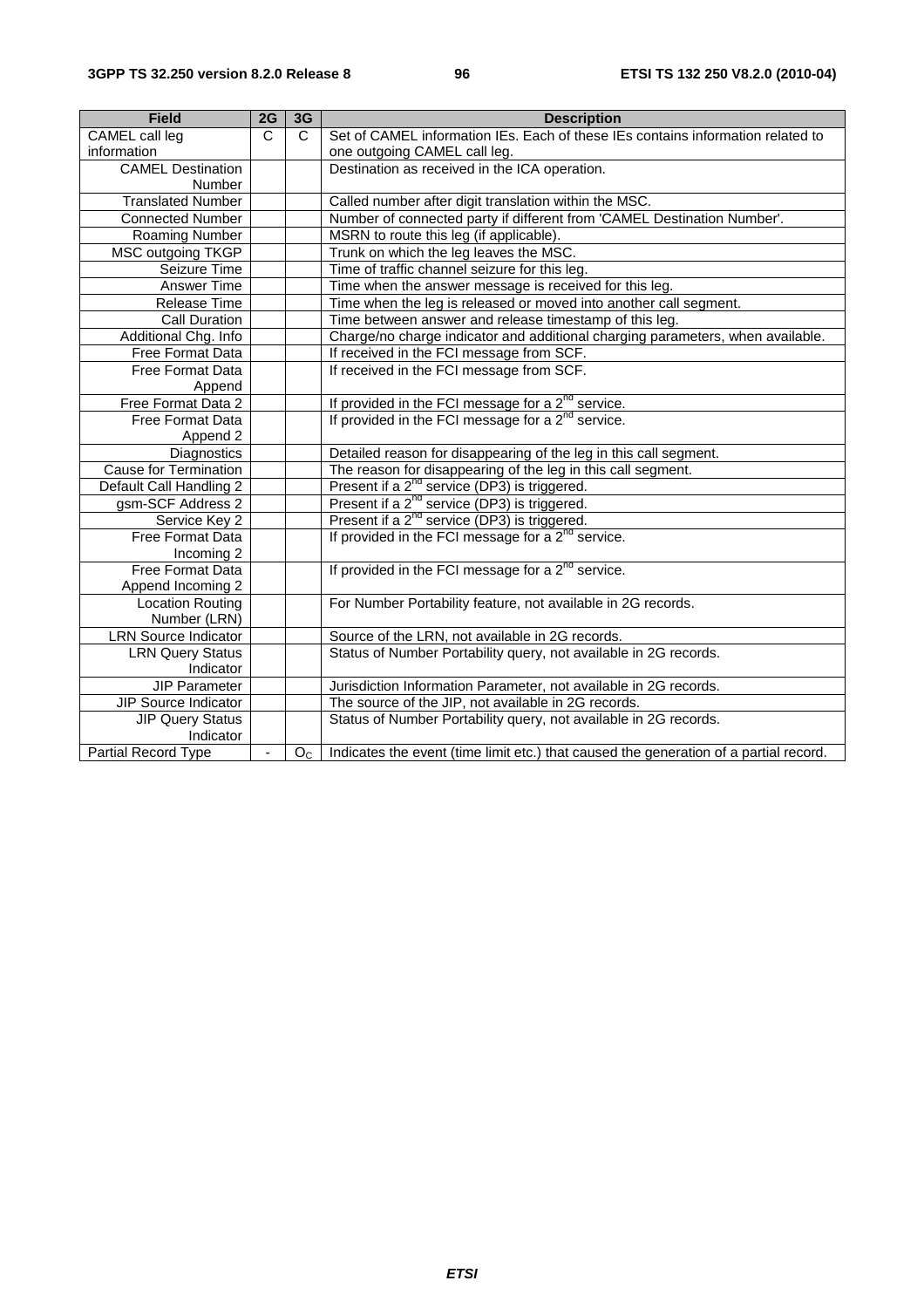### 6.1.3.26 Mobile originated call forwarding attempt (CAMEL CPH adapted version)

If the MSC / gsmSCF is able to provide CAMEL CPH services, this kind of record shall replace records according to section "6.1.3.3 Mobile originated call forwarding attempt". This applies to all mobile originated call forwarding attempts, even if no CPH operations are used in the individual call.

If the generation of MOC records is enabled in the forwarding MSC then the forwarding MSC shall produce an MOC record for the forwarded-leg of the call.

If further legs in new call segments are generated by this CAMEL dialogue, they are recorded in CDRs of type "6.1.3.25 New Call Segment in a MO, CF or MT CAMEL Dialogue".

Connection of a further leg to this call segment is recorded by adding a further field 'Camel Call Leg Information'. Optionally a partial record may be generated.

| <b>Field</b>              | 2G                    | 3G             | <b>Description</b>                                                                    |  |
|---------------------------|-----------------------|----------------|---------------------------------------------------------------------------------------|--|
| Record Type               | M                     | M              | Mobile originated.                                                                    |  |
| Served IMSI               | M                     | M              | IMSI of the forwarding party.                                                         |  |
| Served MSISDN             | $O_M$                 | $O_{M}$        | The MSISDN of the forwarding party.                                                   |  |
| <b>Calling Number</b>     | $O_c$                 | $O_c$          | The address of the calling party.                                                     |  |
| <b>Called Number</b>      | M                     | M              | The address of the "forwarded-to" party.                                              |  |
| <b>Recording Entity</b>   | М                     | M              | The E.164 number of the forwarding MSC                                                |  |
| Incoming TKGP             | $O_{M}$               | $O_M$          | The MSC trunk group on which the call originated at the forwarding MSC.               |  |
| <b>Basic service</b>      | $\mathsf{C}$          | $\mathsf{C}$   | 'speech' in case of CAMEL CPH, not always available e.g. in case of call              |  |
|                           |                       |                | forwarding unconditional.                                                             |  |
| Supplementary             | $\mathsf{C}$          | $\mathsf{C}$   | Supplementary services invoked as a result of this connection, if this information is |  |
| <b>Services</b>           |                       |                | available to the forwarding node. This field shall be present when one or more        |  |
|                           |                       |                | supplementary services have been invoked.                                             |  |
| Event time stamps:        | C                     | C              | Seizure time: time of incoming traffic channel seizure (for unsuccessful call         |  |
|                           | C                     | C              | attempts)                                                                             |  |
|                           | O <sub>M</sub>        | $O_{M}$        | Answer time: time of answer (for successful calls)                                    |  |
|                           |                       |                | Release time: time of traffic channel release                                         |  |
| Call duration             | $\mathsf{C}$          | $\mathsf{C}$   | The chargeable duration of the connection for successful calls, the holding time of   |  |
|                           |                       |                | call attempts.                                                                        |  |
| Cause for termination     | м                     | M              | The reason for the release of the connection.                                         |  |
| Diagnostics               | O <sub>M</sub>        | $O_M$          | A more detailed reason for the release of the connection.                             |  |
| Call reference            | M                     | M              | A local identifier distinguishing between transactions on the same MS                 |  |
| Sequence no.              | $\mathsf{C}$          | $\mathsf C$    | Partial record sequence number, only present in case of partial records.              |  |
| Record extensions         | O <sub>C</sub>        | O <sub>C</sub> | A set of network/ manufacturer specific extensions to the record, when available.     |  |
| <b>GsmSCF</b> address     | C                     | C              | Identifies the CAMEL server serving the subscriber.                                   |  |
| Service key               | $\overline{\text{c}}$ | C              | The CAMEL service logic to be applied.                                                |  |
| Network call reference    | $\overline{C}$        | $\mathsf{C}$   | An identifier to correlate transactions on the same call taking place in different    |  |
|                           |                       |                | network nodes.                                                                        |  |
| <b>MSC Address</b>        | C                     | C              | This field contains the E.164 number assigned to the MSC that generated the           |  |
|                           |                       |                | network call reference.                                                               |  |
| <b>CAMEL</b> initiated CF | O <sub>c</sub>        | O <sub>c</sub> | Indicates that the CAMEL server initiated call forwarding. Not available in case of   |  |
| indicator                 |                       |                | gsm call forwarding.                                                                  |  |
| Default call handling     | O <sub>C</sub>        | O <sub>C</sub> | Indicates whether or not a CAMEL call encountered default call handling. This field   |  |
|                           |                       |                | shall be present only if default call handling has been applied.                      |  |
| Number of DP              | O <sub>C</sub>        | O <sub>C</sub> | Number that counts how often armed detection points (TDP and EDP) were                |  |
| encountered               |                       |                | encountered. Sum of all DPs encountered in this call.                                 |  |
| Level of CAMEL            | O <sub>C</sub>        | O <sub>C</sub> | Indicator of the complexity of the CAMEL feature used.                                |  |
| service                   |                       |                |                                                                                       |  |
| Free format Data          | C                     | C              | This field contains data sent by the gsmSCF in the Furnish Charging Information       |  |
|                           |                       |                | (FCI) messages. The data can be sent either in one FCI message or several FCI         |  |
|                           |                       |                | messages with append indicator.                                                       |  |

**Table 6.1.3.26: MOC, call forwarding record (CAMEL CPH adapted version)**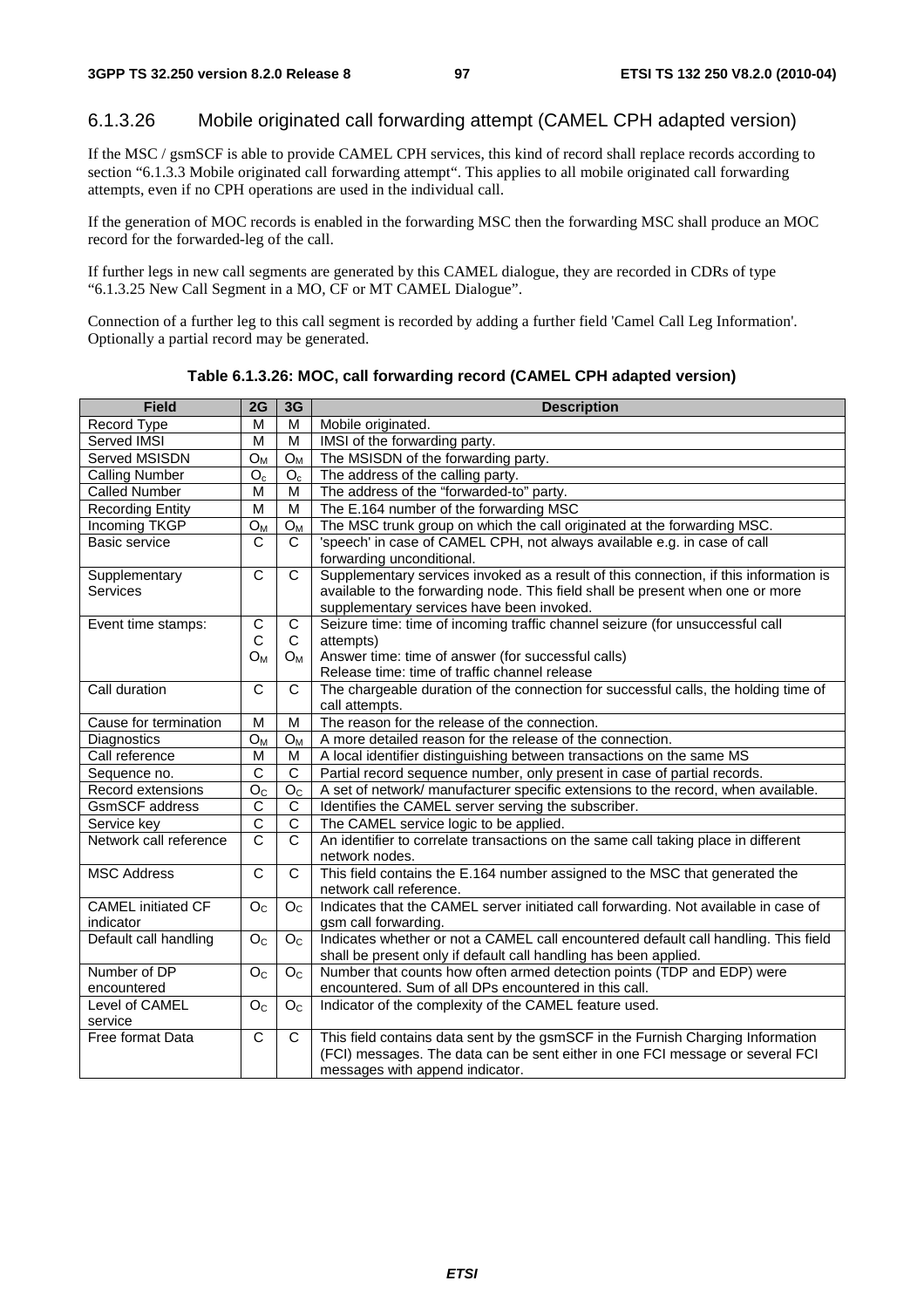| <b>Field</b>                 | 2G             | 3G             | <b>Description</b>                                                                    |
|------------------------------|----------------|----------------|---------------------------------------------------------------------------------------|
| CAMEL call leg               | $\mathsf{C}$   | C              | Set of CAMEL information IEs. Each of these IEs contains information related to       |
| information                  |                |                | one outgoing CAMEL call leg.                                                          |
| <b>CAMEL Destination</b>     |                |                | Destination modified by CAMEL service.                                                |
| Number                       |                |                |                                                                                       |
| <b>Translated Number</b>     |                |                | Called number after digit translation within the MSC.                                 |
| <b>Connected Number</b>      |                |                | Number of connected party if different from 'CAMEL Destination Number'.               |
| Roaming Number               |                |                | MSRN to route this leg (if applicable).                                               |
| <b>MSC outgoing TKGP</b>     |                |                | Trunk on which the leg leaves the MSC.                                                |
| Seizure Time                 |                |                | Time of traffic channel seizure for this leg.                                         |
| Answer Time                  |                |                | Time when the answer message is received for this leg.                                |
| Release Time                 |                |                | Time when the leg is released or moved into another call segment.                     |
| <b>Call Duration</b>         |                |                | Time between answer and release timestamp of this leg.                                |
| Additional Chg. Info         |                |                | Charge/no charge indicator and additional charging parameters, when available.        |
| Free Format Data             |                |                | If received in the FCI message from SCF.                                              |
| <b>Free Format Data</b>      |                |                | If received in the FCI message from SCF.                                              |
| Append                       |                |                |                                                                                       |
| Free Format Data 2           |                |                | If provided in the FCI message for a $2^{nd}$ service.                                |
| Free Format Data             |                |                | If provided in the FCI message for a $2^{nd}$ service.                                |
| Append 2                     |                |                |                                                                                       |
| Diagnostics                  |                |                | Detailed reason for disappearing of the leg in this call segment.                     |
| <b>Cause for Termination</b> |                |                | The reason for disappearing of the leg in this call segment.                          |
| Default Call Handling 2      |                |                | Present if a 2 <sup>nd</sup> service (DP3) is triggered.                              |
| gsm-SCF Address 2            |                |                | Present if a $2^{nd}$ service (DP3) is triggered.                                     |
| Service Key 2                |                |                | Present if a 2 <sup>nd</sup> service (DP3) is triggered.                              |
| Free Format Data             |                |                | If provided in the FCI message for a 2 <sup>nd</sup> service.                         |
| Incoming 2                   |                |                |                                                                                       |
| <b>Free Format Data</b>      |                |                | If provided in the FCI message for a $2^{nd}$ service.                                |
| Append Incoming 2            |                |                |                                                                                       |
| <b>Location Routing</b>      |                |                | For Number Portability feature, not available in 2G records.                          |
| Number (LRN)                 |                |                |                                                                                       |
| <b>LRN Source Indicator</b>  |                |                | Source of the LRN, not available in 2G records.                                       |
| <b>LRN Query Status</b>      |                |                | Status of Number Portability query, not available in 2G records.                      |
| Indicator                    |                |                |                                                                                       |
| <b>JIP Parameter</b>         |                |                | Jurisdiction Information Parameter, not available in 2G records.                      |
| JIP Source Indicator         |                |                | The source of the JIP, not available in 2G records.                                   |
| <b>JIP Query Status</b>      |                |                | Status of Number Portability query, not available in 2G records.                      |
| Indicator                    |                |                |                                                                                       |
| Free format data             | C              | C              | Indicator if free format data from this CDR is to be appended to free format data in  |
| append indicator             |                |                | previous partial CDR. Shall be present only if CAMEL is applied.                      |
| <b>Partial Record Type</b>   | $\blacksquare$ | O <sub>C</sub> | Indicates the event (time limit etc.) that caused the generation of a partial record. |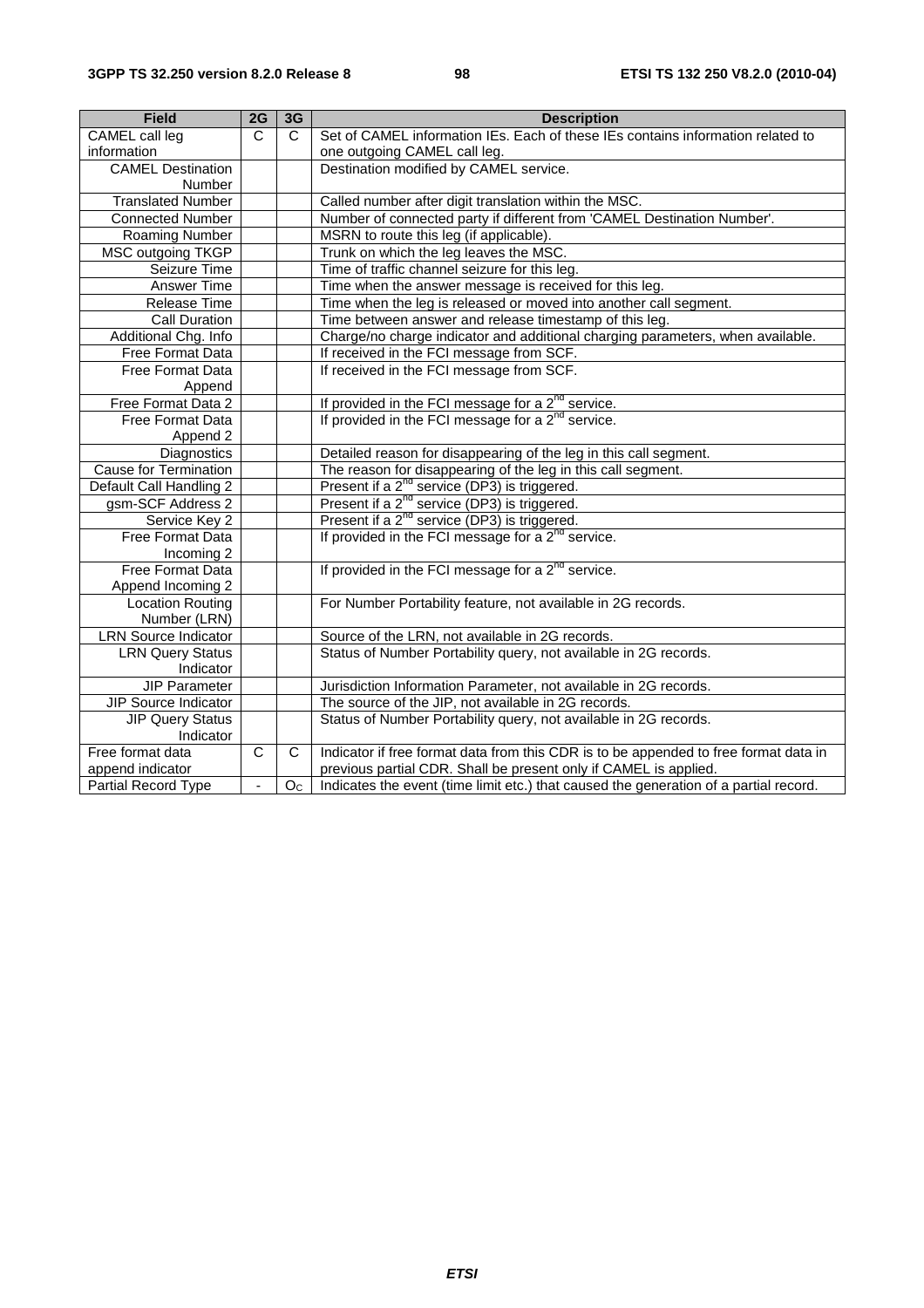## 6.1.3.27 Terminating CAMEL call attempt (CAMEL CPH adapted version)

If the MSC / gsmSCF is able to provide CAMEL CPH services, this kind of record shall replace records according to section "6.1.3.18 Terminating CAMEL call attempt". This applies to all terminating CAMEL call attempts, even if no CPH operations are used in the individual call.

If the generation of these records is enabled, a terminating CAMEL call attempt record shall be generated for each call involving CAMEL CPH operations. The record is generated in the GMSC/gsmSSF carrying out the terminating CAMEL call handling and in the MSC server/gsmSSF carrying out the visited terminating CAMEL call attempt.

If further legs in new call segments are generated by this CAMEL dialogue, they are recorded in CDRs of type "6.1.3.25 New Call Segment in a MO, CF or MT CAMEL Dialogue".

| <b>Field</b>          | 2G                    | 3G             | <b>Description</b>                                                                  |  |  |
|-----------------------|-----------------------|----------------|-------------------------------------------------------------------------------------|--|--|
| Record Type           | M                     | M              | Terminating CAMEL interrogation.                                                    |  |  |
| Served IMSI           | M                     | M              | IMSI of the called party                                                            |  |  |
| Served MSISDN         | $O_{M}$               | $O_M$          | The MSISDN of the called party.                                                     |  |  |
| Recording Entity      | M                     | M              | The E.164 number of the GMSC.                                                       |  |  |
| Interrogation time    | M                     | M              | Time at which the interrogation was invoked.                                        |  |  |
| stamp                 |                       |                |                                                                                     |  |  |
| <b>GsmSCF Address</b> | M                     | M              | The CAMEL server serving the subscriber.                                            |  |  |
| Service key           | M                     | M              | The CAMEL service logic to be applied.                                              |  |  |
| Network call          | M                     | M              | An identifier to correlate transactions on the same call taking place in different  |  |  |
| reference             |                       |                | network nodes.                                                                      |  |  |
| <b>MSC Address</b>    | M                     | M              | This field contains the E.164 number assigned to the MSC that generated the         |  |  |
|                       |                       |                | network call reference.                                                             |  |  |
| Default call handling | O <sub>C</sub>        | O <sub>c</sub> | Indicates whether or not a CAMEL call encountered default call handling. This field |  |  |
|                       |                       |                | shall be present only if default call handling has been applied.                    |  |  |
| Record extensions     | O <sub>C</sub>        | O <sub>C</sub> | A set of network/ manufacturer specific extensions to the record, when available.   |  |  |
| <b>Called Number</b>  | M                     | M              | The address of the called party as received by the GMSC/gsmSSF.                     |  |  |
| <b>Calling Number</b> | $\overline{C}$        | $\overline{C}$ | The address of the calling party, if available.                                     |  |  |
| <b>Incoming TKGP</b>  | $O_M$                 | O <sub>C</sub> | The GMSC trunk group on which the call originated. If available in 3G, this         |  |  |
|                       |                       |                | parameter shall be supplied.                                                        |  |  |
| Event time stamps:    | $\mathbf C$           | $\overline{C}$ | Seizure time: time of incoming traffic channel seizure (for unsuccessful call       |  |  |
|                       | C                     | C              | attempts)                                                                           |  |  |
|                       | $O_M$                 | $O_M$          | Answer time: time of answer (for successful calls)                                  |  |  |
|                       |                       |                | Release time: time of traffic channel release                                       |  |  |
| Call duration         | $\mathsf{C}$          | C              | The chargeable duration of the connection for successful calls, the holding time of |  |  |
|                       |                       |                | call attempts.                                                                      |  |  |
| Cause for termination | M                     | M              | The reason for the release of the connection.                                       |  |  |
| Diagnostics           | $O_{M}$               | $O_M$          | A more detailed reason for the release of the connection.                           |  |  |
| Call reference        | M                     | M              | A local identifier distinguishing between transactions on the same MS               |  |  |
| Sequence no.          | $\overline{\text{c}}$ | $\overline{C}$ | Partial record sequence number, only present in case of partial records.            |  |  |
| Number of DP          | O <sub>C</sub>        | O <sub>C</sub> | Number that counts how often armed detection points (TDP and EDP) were              |  |  |
| encountered           |                       |                | encountered. Sum of all DPs encountered in this call.                               |  |  |
| Level of CAMEL        | O <sub>C</sub>        | O <sub>C</sub> | Indicator of the complexity of the CAMEL feature used.                              |  |  |
| service               |                       |                |                                                                                     |  |  |
| Free format Data      | $\overline{C}$        | C              | This field contains data sent by the gsmSCF in the Furnish Charging Information     |  |  |
|                       |                       |                | (FCI) message(s). The data can be sent either in one FCI message or several FCI     |  |  |
|                       |                       |                | messages with append indicator.                                                     |  |  |

**Table 6.1.3.27: Terminating CAMEL record (CPH adapted version)**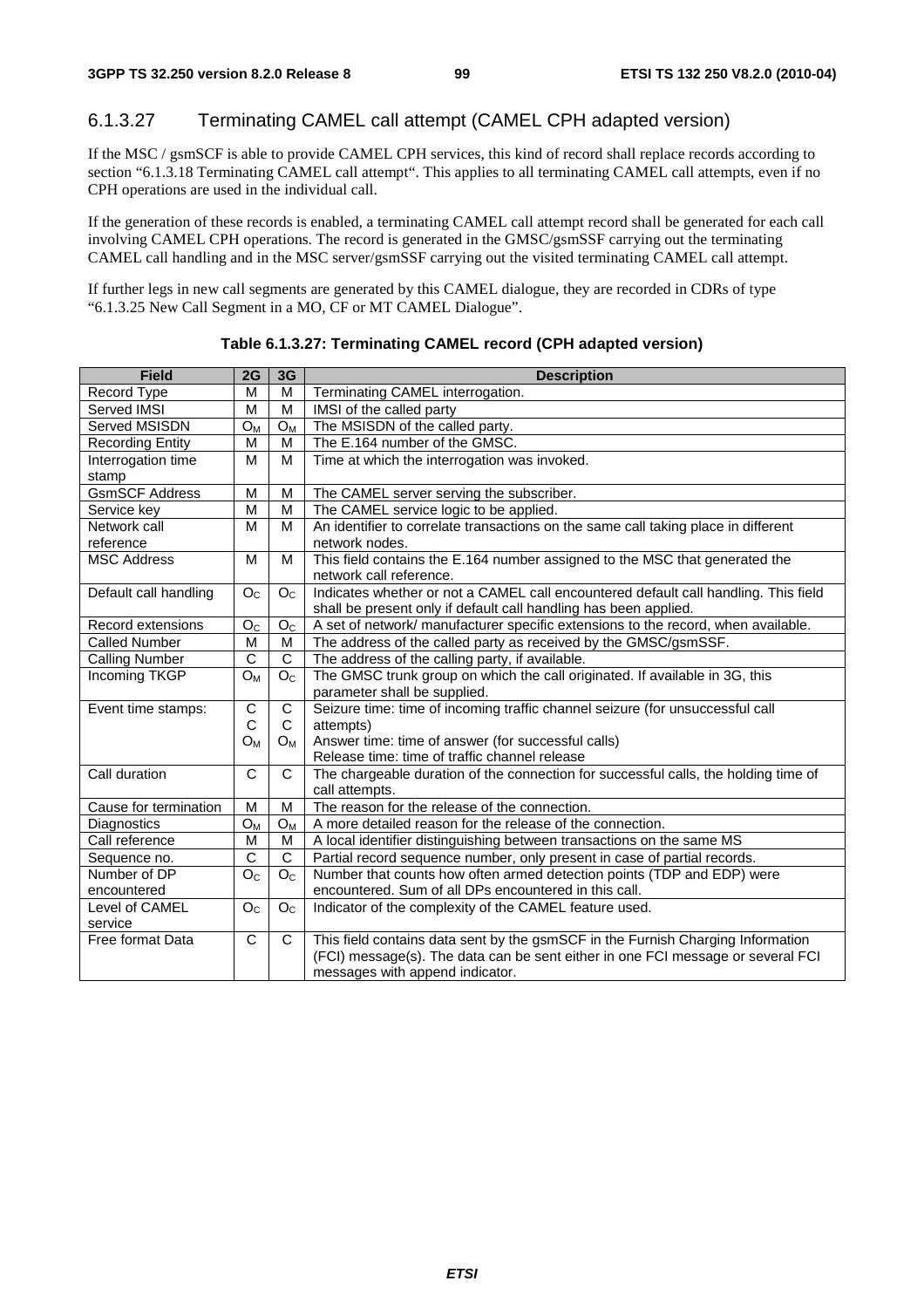| <b>Field</b>                | 2G          | 3G             | <b>Description</b>                                                                    |
|-----------------------------|-------------|----------------|---------------------------------------------------------------------------------------|
| <b>CAMEL</b> call leg       | C           | C              | Set of CAMEL information IEs. Each of these IEs contains information related to one   |
| information                 |             |                | outgoing CAMEL call leg.                                                              |
| <b>CAMEL Destination</b>    |             |                | Destination as received in the ICA operation or overwritten by TDP3.                  |
| <b>Number</b>               |             |                |                                                                                       |
| <b>Translated Number</b>    |             |                | Called number after digit translation within the MSC.                                 |
| <b>Connected Number</b>     |             |                | Number of connected party if different from 'CAMEL Destination Number'.               |
| Roaming Number              |             |                | MSRN or B-party (if applicable).                                                      |
| MSC outgoing TKGP           |             |                | Trunk on which the leg leaves the MSC.                                                |
| Seizure Time                |             |                | Time of traffic channel seizure for this leg.                                         |
| Answer Time                 |             |                | Time when the answer message is received for this leg.                                |
| Release Time                |             |                | Time when the leg is released or moved into another call segment.                     |
| Call Duration               |             |                | Time between answer and release timestamp of this leg.                                |
| <b>CAMEL Init CF</b>        |             |                | Indicates that the CAMEL server initiated call forwarding.                            |
| Indicator                   |             |                |                                                                                       |
| Additional Chg. Info        |             |                | Charge/no charge indicator and additional charging parameters, when available.        |
| Free Format Data            |             |                | If received in the FCI message from SCF.                                              |
| Free Format Data            |             |                | If received in the FCI message from SCF.                                              |
| Append                      |             |                |                                                                                       |
| Free Format Data 2          |             |                | If provided in the FCI message for a 2 <sup>nd</sup> service.                         |
| Free Format Data            |             |                | If provided in the FCI message for a 2 <sup>nd</sup> service.                         |
| Append 2                    |             |                |                                                                                       |
| Diagnostics                 |             |                | Detailed reason for disappearing of the leg in this call segment.                     |
| Cause for                   |             |                | The reason for disappearing of the leg in this call segment.                          |
| Termination                 |             |                |                                                                                       |
| Default Call Handling       |             |                | Present if a 2 <sup>nd</sup> service (DP3) is triggered.                              |
|                             |             |                |                                                                                       |
| gsm-SCF Address 2           |             |                | Present if a 2 <sup>nd</sup> service (DP3) is triggered.                              |
| Service Key 2               |             |                | Present if a 2 <sup>nd</sup> service (DP3) is triggered.                              |
| <b>Free Format Data</b>     |             |                | If provided in the FCI message for a 2 <sup>nd</sup> service.                         |
| Incoming 2                  |             |                |                                                                                       |
| <b>Free Format Data</b>     |             |                | If provided in the FCI message for a 2 <sup>nd</sup> service.                         |
| Append Incoming 2           |             |                |                                                                                       |
| <b>Location Routing</b>     |             |                | For Number Portability feature, not available in 2G records.                          |
| Number (LRN)                |             |                |                                                                                       |
| <b>LRN Source Indicator</b> |             |                | Source of the LRN, not available in 2G records.                                       |
| <b>LRN Query Status</b>     |             |                | Status of Number Portability query, not available in 2G records.                      |
| Indicator                   |             |                |                                                                                       |
| <b>JIP Parameter</b>        |             |                | Jurisdiction Information Parameter, not available in 2G records.                      |
| <b>JIP Source Indicator</b> |             |                | The source of the JIP, not available in 2G records.                                   |
| <b>JIP Query Status</b>     |             |                | Status of Number Portability query, not available in 2G records.                      |
| Indicator                   |             |                |                                                                                       |
| Free format data            | C.          | C              | Indicator if free format data from this CDR is to be appended to free format data in  |
| append indicator            |             |                | previous partial CDR.                                                                 |
| MSC server indication       | $\mathsf C$ | $\mathsf C$    | Indication if the CAMEL call handling is active in the MSC server.                    |
| Partial Record Type         | $\omega$    | O <sub>C</sub> | Indicates the event (time limit etc.) that caused the generation of a partial record. |

# 6.2 Data description for CS domain online charging

CS domain charging is implemented by CAMEL techniques as described in 3GPP TS 23.078 [67] and 3GPP TS 29.078 [73], i.e. it is outside the scope of the 3GPP 32-series charging TSs.

## 6.2.1 Diameter message contents

Void (refer to clause 6.2)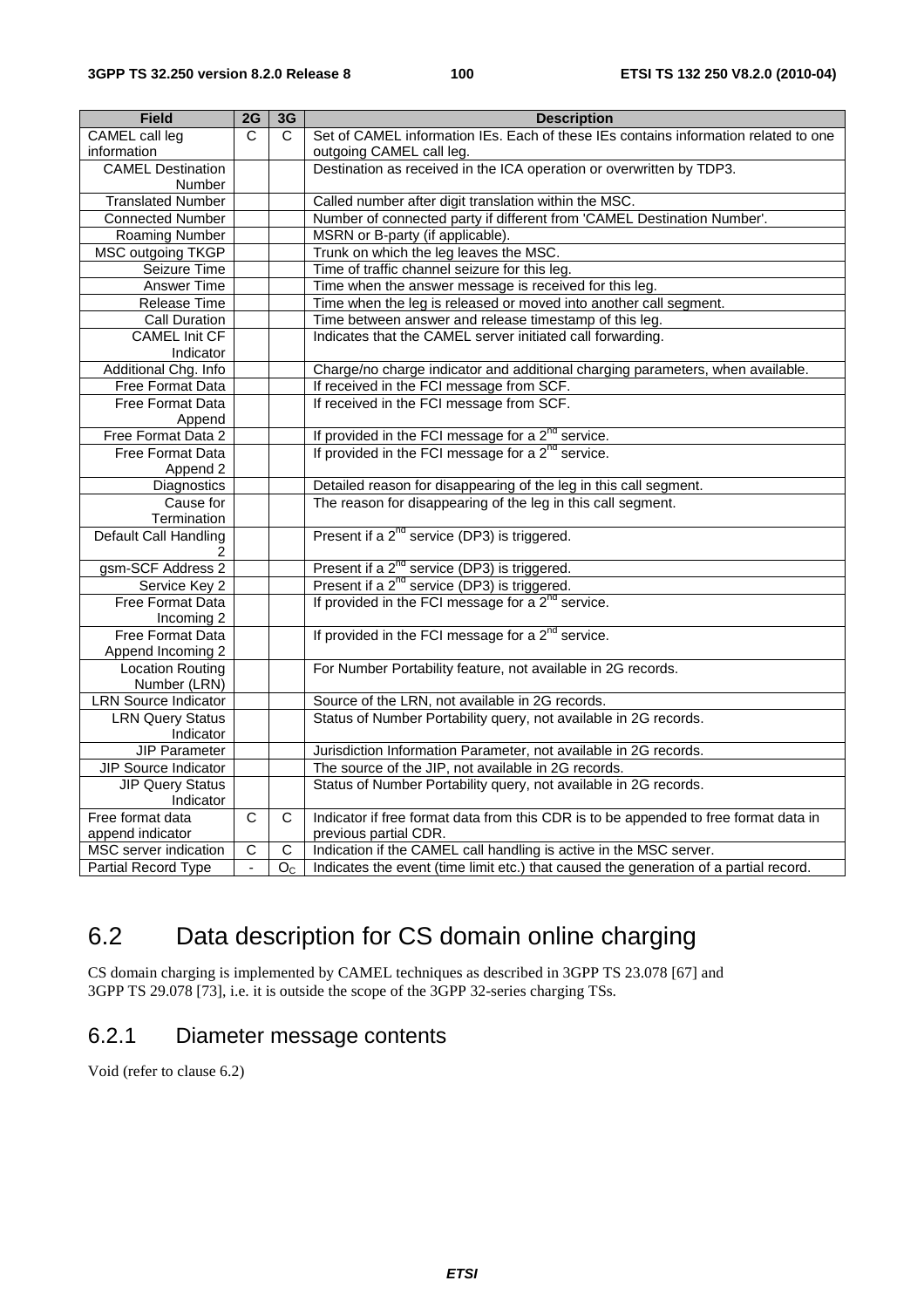# Annex A (informative): CDR File Transfer compliant with earlier 3GPP releases

This group of TMN functions is concerned with the bulk transfer of call and event records from the NEF record filestore to the NEF.

The call and event records shall be transferred from the NEF to the OSF by the use of FTAM protocol on X.25 or TCP/IP, and FTP or TFTP over TCP/IP. For further details of the use of FTAM see GSM 12.01 [405] and of the use of FTP see RFC 959 [400] and TFTP see [403].

In addition to the simple file transfer services provided by FTAM, peer-to-peer application process communication may be also be supported. The use of CMIS services for the uploading of files from the NEF to the OSF is specified in GSM 12.00 [406].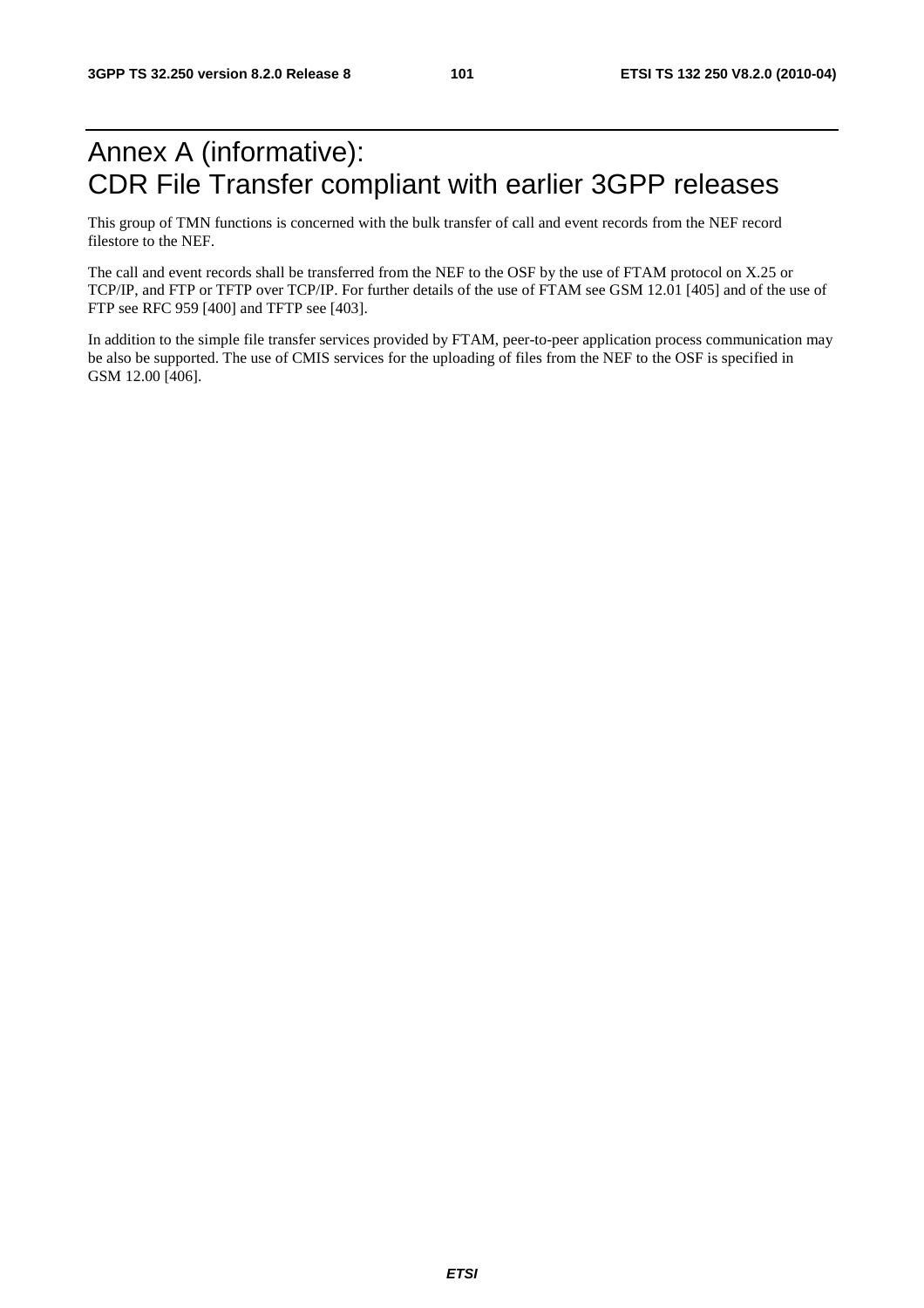# Annex B (informative): **Bibliography**

| a)           | The 3GPP charging specifications                                                                                                                                                                                                       |
|--------------|----------------------------------------------------------------------------------------------------------------------------------------------------------------------------------------------------------------------------------------|
|              | 3GPP TS 32.251: "Telecommunication management; Charging management; Packet Switched<br>(PS) domain charging".                                                                                                                          |
|              | 3GPP TS 32.252: "Telecommunication management; Charging management; Wireless Local Area<br>Network (WLAN) charging".                                                                                                                   |
|              | 3GPP TS 32.260: "Telecommunication management; Charging management; IP Multimedia<br>Subsystem (IMS) charging".                                                                                                                        |
|              | 3GPP TS 32.270: "Telecommunication management; Charging management; Multimedia<br>Messaging Service (MMS) charging".                                                                                                                   |
|              | 3GPP TS 32.271: "Telecommunication management; Charging management; Location Services<br>(LCS) charging".                                                                                                                              |
|              | 3GPP TS 32.296: "Telecommunication management; Charging management; On-line Charging<br>System (OCS) applications and interfaces".                                                                                                     |
| $\mathbf{b}$ | other charging specifications                                                                                                                                                                                                          |
|              |                                                                                                                                                                                                                                        |
| $\bf c)$     | <b>Common 3GPP specifications</b>                                                                                                                                                                                                      |
|              | 3GPP TS 22.101: "Service aspects; Service principles".                                                                                                                                                                                 |
|              | 3GPP TS 23.003: "Numbering, addressing and identification".                                                                                                                                                                            |
|              | 3GPP TS 27.001: "General on Terminal Adaptation Functions (TAF) for Mobile Stations (MS)".                                                                                                                                             |
| d)           | other Domain and Service specific 3GPP / ETSI specifications                                                                                                                                                                           |
|              | 3GPP TS 23.009: "Handover procedures".                                                                                                                                                                                                 |
|              | 3GPP TS 23.040: "Technical realization of the Short Message Service (SMS)".                                                                                                                                                            |
|              | 3GPP TS 24.080: "Mobile radio Layer 3 supplementary service specification; Formats and<br>coding".                                                                                                                                     |
|              | 3GPP TS 49.031: "Location Services (LCS); Base Station System Application Part LCS Extension<br>(BSSAP-LE)".                                                                                                                           |
|              | 3GPP TS 29.002: "Mobile Application Part (MAP) specification".                                                                                                                                                                         |
| e)           | <b>Relevant ITU Recommendations</b>                                                                                                                                                                                                    |
|              | ITU-T Recommendation E.164: "The international public telecommunication numbering plan".                                                                                                                                               |
|              | ITU-T Recommendation Q.767: "Application of the ISDN user part of CCITT Signalling System<br>No.7 for international ISDN interconnections".                                                                                            |
|              | ITU-T Recommendation X.25: "Interface between Data Terminal Equipment (DTE) and Data<br>Circuit-terminating Equipment (DCE) for terminals operating in the packet mode and connected to<br>public data networks by dedicated circuit". |
|              | ITU-T Recommendation X.121: "International numbering plan for public data networks".                                                                                                                                                   |
|              | GSM 12.00: "Network Management (NM); Part 1: Objectives and structure of network<br>management".                                                                                                                                       |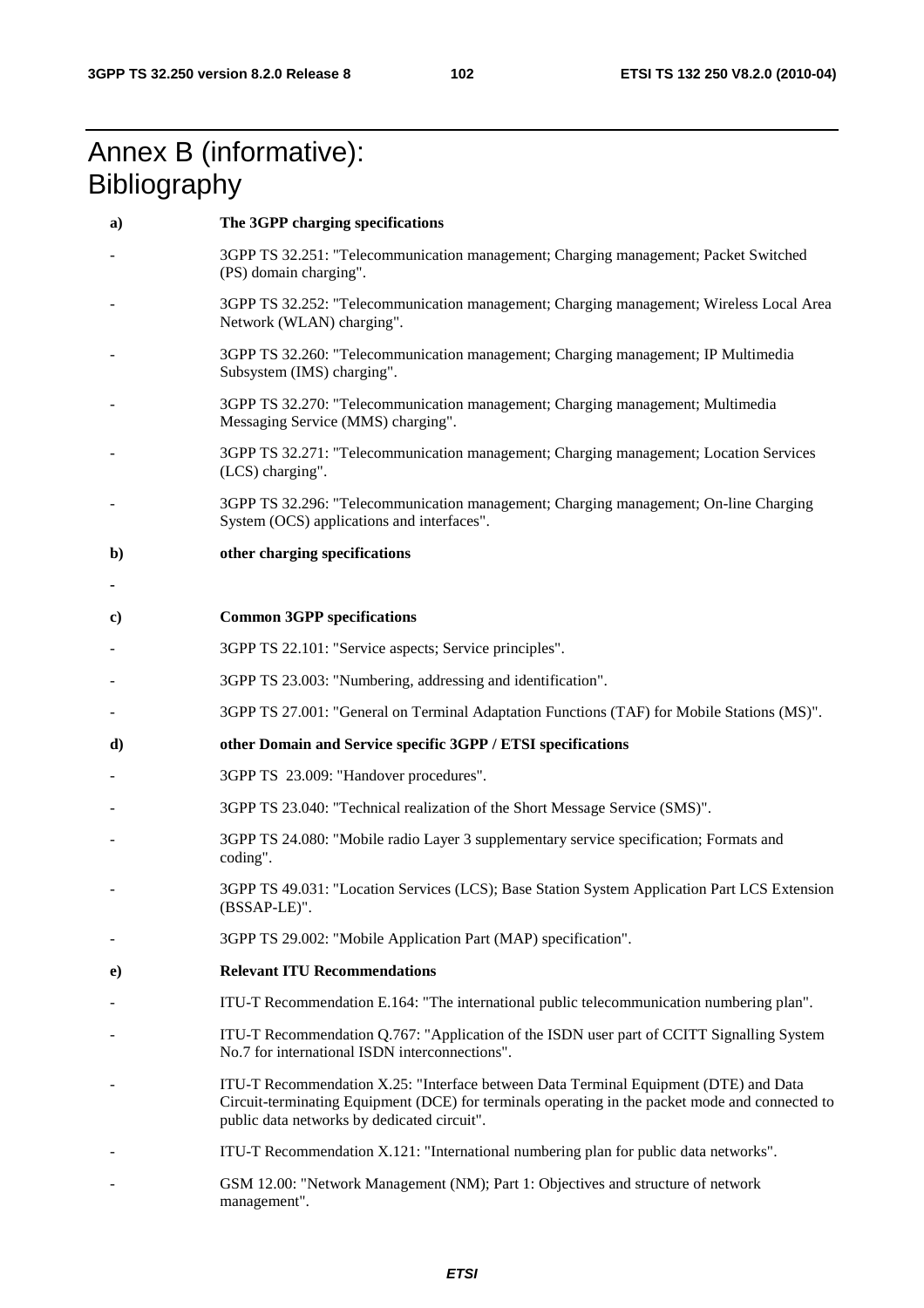# Annex C (informative): Charging Support for Voice Call Continuity

Voice Call Continuity is a home IMS application that provides capabilities to transfer voice calls between the CS domain and the IMS. VCC provides functions for voice call originations, voice call terminations and for Domain Transfers between the CS domain and the IMS. This feature is defined in 3GPP TS 23.206 [210].

The following principles apply to VMSC/GMSC that are capable of VCC:

In case of CS Origination call with anchoring in the IMS, the Access Leg is charged as follows: Normal MOC CDR is generated by the VMSC with special handling. One example of special handling is to zero rate the CS resource usage. This can be performed using the "Service Key" parameter in the MOC Record indicating a VCC call. The CDRs generated within the IMS Domain to complete the anchoring mechanism are handled as specified in 3GPP TS 32.260 [55].

In case of IMS origination call, the Access Leg is charged as follows: Normal IMS and IP-CAN (e.g. WLAN or GSM/GPRS) charging mechanism are applied. These mechanisms are defined in 3GPP TS 32.260 [55] and IP-CAN Middle Tier TS respectively.

In case of Incoming call received via CS and routed to IMS, the Remote Leg is charged as follows: Normal MTC CDRs are generated by the GMSC of the terminating network with special handling. One example of special handling is to zero rate the CS resource usage. This can be performed using the "Service Key" parameter in the MTC Records indicating a VCC call. The CDRs generated within the IMS Domain to complete the Domain selection procedure are handled as specified in 3GPP TS 32.260 [55].

In case of Incoming call received via CS and routed to CS with anchoring, the Remote Leg is charged as follows: Normal MTC CDRs are generated by the GMSC and the VMSC in the terminating network with special handling. One example of special handling is to zero rate the CS resource usage. This can be performed using the "Service Key" parameter in the MTC Records indicating a VCC call. The CDRs generated within the IMS Domain to complete the anchoring procedure are handled as specified in 3GPP TS 32.260 [55].

In case of Incoming call received via IMS and routed to IMS, the Remote Leg is charged as follows: Normal IMS and IP-CAN (e.g. WLAN or GSM/GPRS) charging mechanism are applied. These mechanisms are defined in 3GPP TS 32.260 [55] and IP-CAN Middle Tier TS respectively.

In case of Incoming call received via IMS and routed to CS with anchoring, the Remote Leg is charged as follows: Normal MTC CDRs are generated by the GMSC or the VMSC in ther terminating network with special handling. One example of special handling is to zero rate the CS resource usage. This can be performed using the "Service Key" parameter in the MTC Records indicating a VCC call. The CDRs generated within the IMS Domain to complete the domain selection procedure are handled as specified in 3GPP TS 32.260 [55].

In case of Domain Transfer from IMS to CS, the Access Leg is charged as follows: Normal MOC CDR is generated by the VMSC of the new Access Leg with special handling. One example of special handling is to zero rate the CS resource usage. This can be performed using the "Service Key" parameter in the MOC Record indicating a VCC call. The IMS CDRs generated to perfom Domain Transfer are handled as specified in 3GPP TS 32.260 [55].

In case of Domain Transfer from CS to IMS, the Access Leg is charged as follows: The MOC CDRs of the Source-Access Leg (i.e. the Access leg previously established over CS) are closed when the Source Acces Leg is released following normal CDR closure associated with CS call release. The IMS CDRs generated on the new access Leg are handled as specified in 3GPP TS 32.260 [55].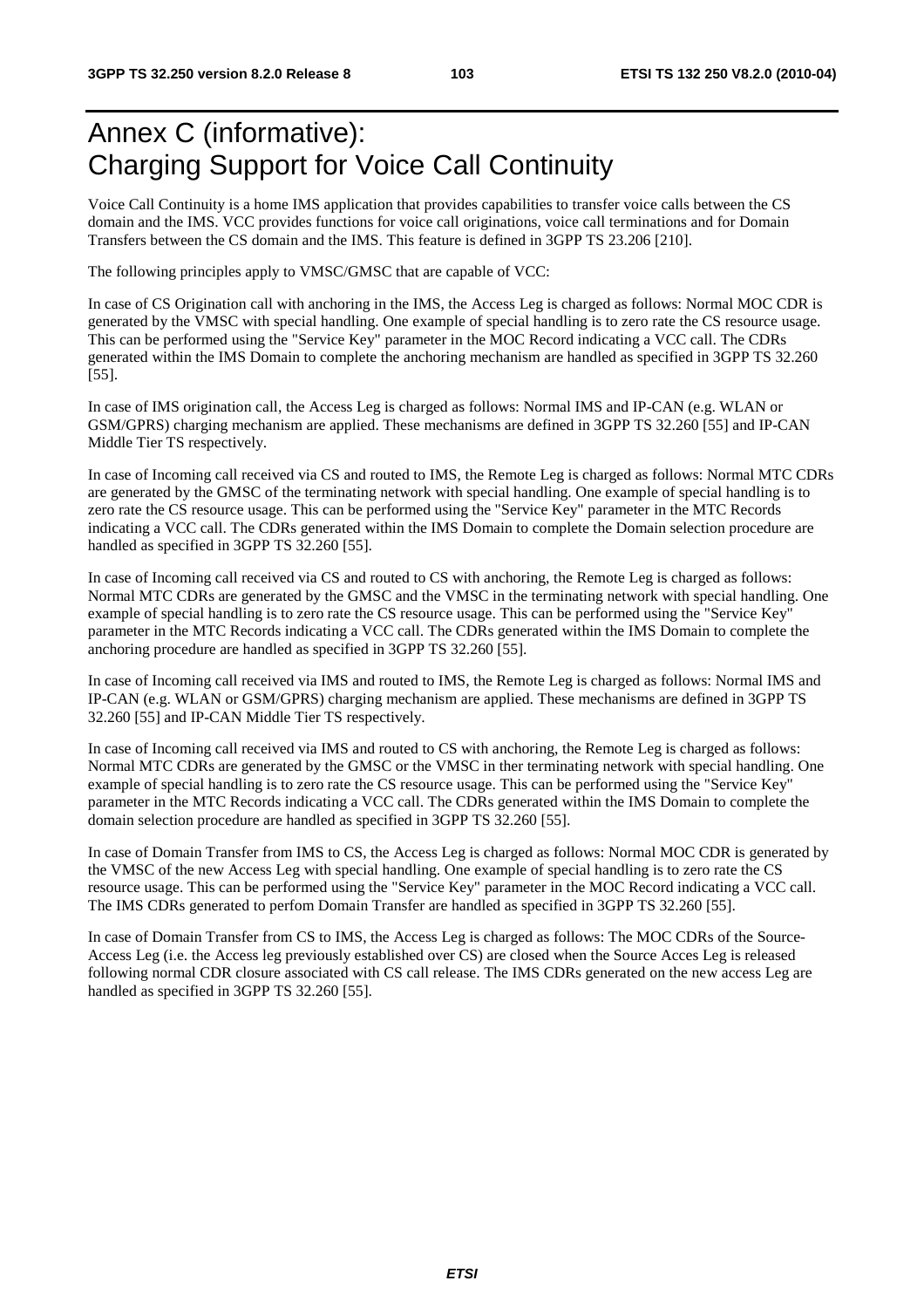# Annex D (informative): Change history

| <b>Change history</b> |  |                                        |               |        |                                                    |                          |  |                    |
|-----------------------|--|----------------------------------------|---------------|--------|----------------------------------------------------|--------------------------|--|--------------------|
| <b>Date</b>           |  | TSG # TSG Doc.                         |               |        | <b>CR Rev Subject/Comment</b>                      |                          |  | <b>CatiOld New</b> |
|                       |  | Mar 2007   SA_35 SP-070039   0010  --  |               |        | Introduce CS charging implications of VCC          | B                        |  | $6.6.0$ 7.0.0      |
|                       |  | Mar 2007 SA 35 SP-070043 0011 --       |               |        | Add MCC MNC in Location/change of location field   | B                        |  | $6.6.0$ 7.0.0      |
|                       |  | Jun 2007   SA 36 SP-070268   0013   -- |               |        | Correction on MOC CDRs - Align with ITU ISUP Q.763 | A                        |  | $7.00$ $7.10$      |
| Dec 2008 SA 42 --     |  |                                        | $\sim$ $\sim$ | $\sim$ | Upgrade to Release 8                               | $\overline{\phantom{a}}$ |  | 7.0.0 8.0.0        |
|                       |  | Sep 2009 SA_45 SP-090536 0014 -        |               |        | Correction to MO and MT SMS CDRs for SMS over SGs  |                          |  | 8.0.0 8.1.0        |
|                       |  | Mar 2010 SA 47 SP-100040 0015 --       |               |        | Correction on System Type parameter                |                          |  | 8.1.0 8.2.0        |